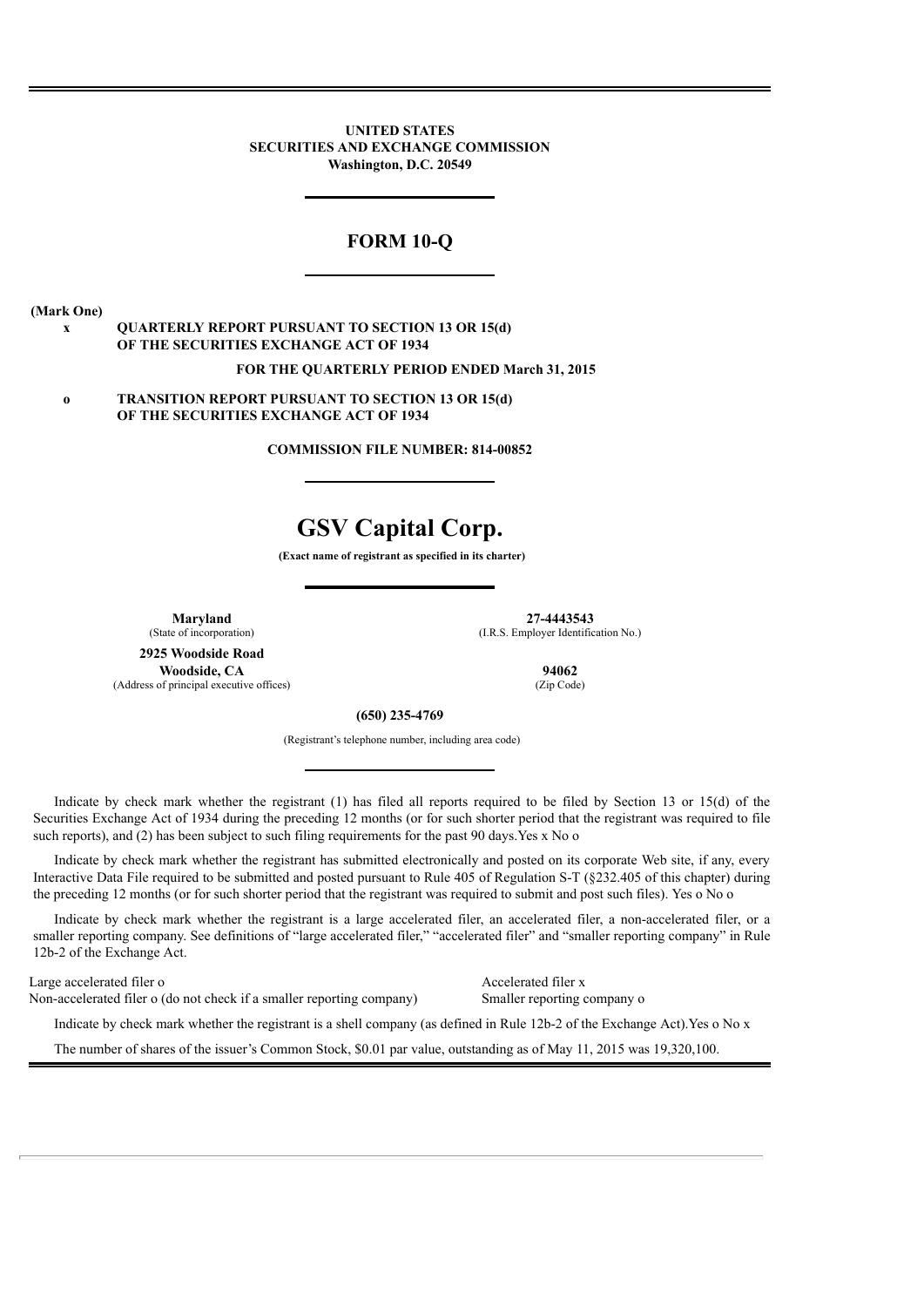# **GSV CAPITAL CORP.**

# **TABLE OF CONTENTS**

<span id="page-1-0"></span>

|                     |                                                                                              | PAGE                               |
|---------------------|----------------------------------------------------------------------------------------------|------------------------------------|
| <b>PART L</b>       | <b>FINANCIAL INFORMATION</b>                                                                 |                                    |
| Item 1.             | <b>Financial Statements</b>                                                                  | <u>1</u>                           |
|                     | Condensed Consolidated Statements of Assets and Liabilities as of March 31, 2015             |                                    |
|                     | (unaudited) and December 31, 2014                                                            | $\perp$                            |
|                     | Condensed Consolidated Statements of Operations for the three months ended March 31,         |                                    |
|                     | 2015, and 2014 (unaudited)                                                                   | $\overline{2}$                     |
|                     | Condensed Consolidated Statements of Changes in Net Assets for the three months ended        |                                    |
|                     | March 31, 2015, and 2014 (unaudited)                                                         | $\overline{3}$                     |
|                     | Condensed Consolidated Statements of Cash Flows for the three months ended March 31,         |                                    |
|                     | 2015, and 2014 (unaudited)                                                                   | $\frac{4}{5}$                      |
|                     | <u>Condensed Consolidated Schedule of Investments as of March 31, 2015 (unaudited)</u>       |                                    |
|                     | Condensed Consolidated Schedule of Investments as of December 31, 2014                       | 12                                 |
|                     | Notes to the Condensed Consolidated Financial Statements as of March 31, 2015                |                                    |
|                     | (unaudited)                                                                                  | <u>19</u>                          |
| Item 2.             | <u>Management's Discussion and Analysis of Financial Condition and Results of Operations</u> | $\frac{38}{50}$                    |
| Item 3.             | Quantitative and Qualitative Disclosures About Market Risk                                   |                                    |
| Item 4.             | <b>Controls and Procedures</b>                                                               | 51                                 |
| PART II.            | <b>OTHER INFORMATION</b>                                                                     |                                    |
| Item <sub>1</sub> . | <b>Legal Proceedings</b>                                                                     |                                    |
| Item 1A.            | <b>Risk Factors</b>                                                                          |                                    |
| Item 2.             | <b>Unregistered Sales of Equity Securities and Use of Proceeds</b>                           | $rac{52}{52}$<br>$rac{52}{52}$     |
| Item 3.             | <b>Defaults Upon Senior Securities</b>                                                       |                                    |
| Item 4.             | <b>Mine Safety Disclosure</b>                                                                |                                    |
| Item 5.             | Other Information                                                                            |                                    |
| Item $6.$           | <b>Exhibits</b>                                                                              | $\frac{52}{52}$<br>$\frac{52}{54}$ |
|                     | Schedule of Investments in and Advances to Affiliates (Schedule 12-14)                       |                                    |
|                     | <b>Signatures</b>                                                                            | 60                                 |

i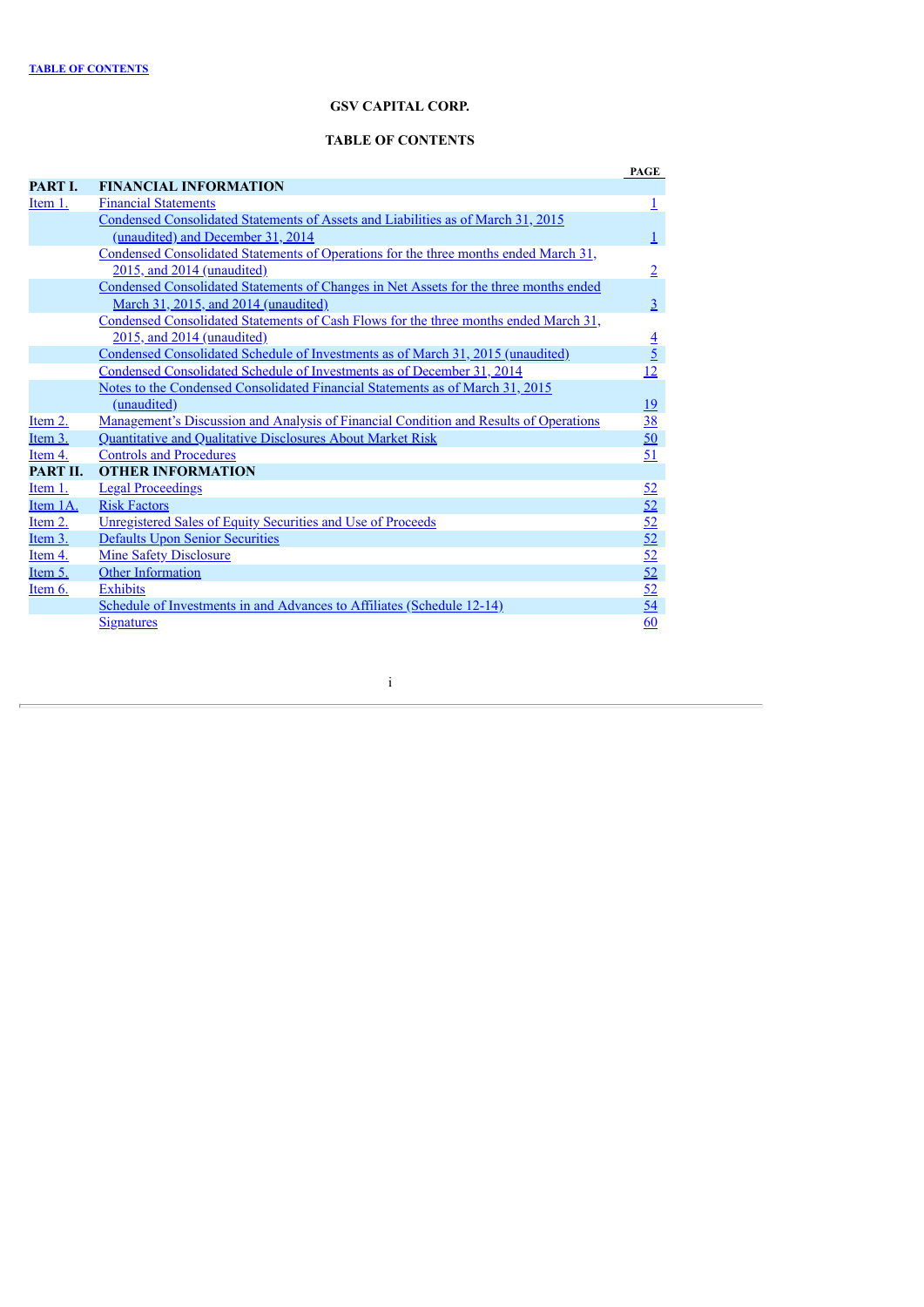# **CONDENSED CONSOLIDATED STATEMENTS OF ASSETS AND LIABILITIES**

<span id="page-2-1"></span><span id="page-2-0"></span>

|                                                                                                         | March 31,<br>2015                | December 31,<br>2014             |
|---------------------------------------------------------------------------------------------------------|----------------------------------|----------------------------------|
| <b>ASSETS</b>                                                                                           | (Unaudited)                      |                                  |
| Investments at fair value:                                                                              |                                  |                                  |
| Investments in controlled securities (cost of \$19,435,647 and \$17,933,651,                            |                                  |                                  |
| respectively) <sup>(1)</sup>                                                                            | \$20,179,675                     | $\mathbf S$<br>18,819,335        |
| Investments in affiliated securities (cost of \$85,749,640 and \$80,760,208,                            |                                  |                                  |
| respectively $(1)$                                                                                      | 75,411,267                       | 70, 172, 313                     |
| Investments in non-controlled/non-affiliated securities (cost of \$198,586,069 and                      |                                  |                                  |
| $$202,417,830$ , respectively)                                                                          | 305,832,821                      | 281,992,669                      |
| Investments in treasury bill (cost of \$100,013,333 and \$100,001,692, respectively)                    | 100,013,333                      | 100,000,056                      |
| Investments owned and pledged (cost of \$5,478,126 and \$7,286,332, respectively)                       | 5,492,502                        | 7,298,042                        |
| Total Investments (cost of \$409,262,815 and \$408,399,713, respectively)                               | 506,929,598                      | 478,282,415                      |
| Cash                                                                                                    | 8,060,624                        | 3,472,880                        |
| Restricted cash                                                                                         | 41,181                           | 48,889                           |
| Due from:                                                                                               |                                  |                                  |
| GSV Asset Management <sup>(1)</sup>                                                                     | 105,844                          | 204,825                          |
| Portfolio companies <sup>(1)</sup>                                                                      | 77,436                           | 85,356                           |
| Interest and dividends receivable                                                                       | 63,789                           | 26,671                           |
| Prepaid expenses and other assets                                                                       | 549,351                          | 596,926                          |
| Deferred financing costs                                                                                | 2,693,379                        | 2,928,134                        |
| <b>Total Assets</b>                                                                                     | 518,521,202                      | 485,646,096                      |
| <b>LIABILITIES</b>                                                                                      |                                  |                                  |
| Due to:                                                                                                 |                                  |                                  |
| GSV Asset Management <sup>(1)</sup>                                                                     | 30,255                           | 23,396                           |
| Accounts payable and accrued expenses                                                                   | 184,912                          | 292,950                          |
| Accrued incentive fees $(1)$                                                                            | 22,349,627                       | 14, 137, 899                     |
| Accrued management fees <sup>(1)</sup>                                                                  | 641,209                          | 641,276                          |
| Accrued interest payable                                                                                | 150,938                          | 1,139,458                        |
| Payable for securities purchased                                                                        | 89,513,333                       | 90,001,692                       |
| Current taxes payable                                                                                   | 134,733                          | 134,733                          |
| Deferred tax liability                                                                                  | 18,452,122                       | 6,907,666                        |
| Line of credit payable                                                                                  | 16,000,000                       | 18,000,000                       |
| Convertible senior notes embedded derivative liability                                                  | 1,000                            | 1,000                            |
| Convertible senior notes payable 5.25% due September 15, 2018                                           | 68,494,778                       | 68,462,353                       |
| <b>Total Liabilities</b>                                                                                | 215,952,907                      | 199,742,423                      |
| Commitments and contingencies (Note 6)                                                                  |                                  |                                  |
| <b>Net Assets</b>                                                                                       | \$302,568,295                    | 285,903,673<br>\$                |
| <b>NET ASSETS</b>                                                                                       |                                  |                                  |
| Common stock, par value \$0.01 per share (100,000,000 authorized; 19,320,100 issued<br>and outstanding) | $\mathbb{S}$<br>193,201          | $\mathbb{S}$<br>193,201          |
| Paid-in capital in excess of par                                                                        | 275,837,514                      | 275,837,514                      |
| Accumulated net investment loss                                                                         | (39, 542, 087)                   | (31, 972, 292)                   |
| Accumulated net realized gain on investments                                                            | 8,318,111                        | 496,782                          |
| Accumulated net unrealized appreciation on investments                                                  | 57,761,556                       | 41,348,468                       |
| <b>Net Assets</b>                                                                                       | \$302,568,295                    | \$<br>285,903,673                |
| <b>Net Asset Value Per Share</b>                                                                        | $\overline{\mathbb{S}}$<br>15.66 | $\overline{\mathbb{S}}$<br>14.80 |
|                                                                                                         |                                  |                                  |

(1) This balance is a related party transaction. Refer to Note 2 for more detail.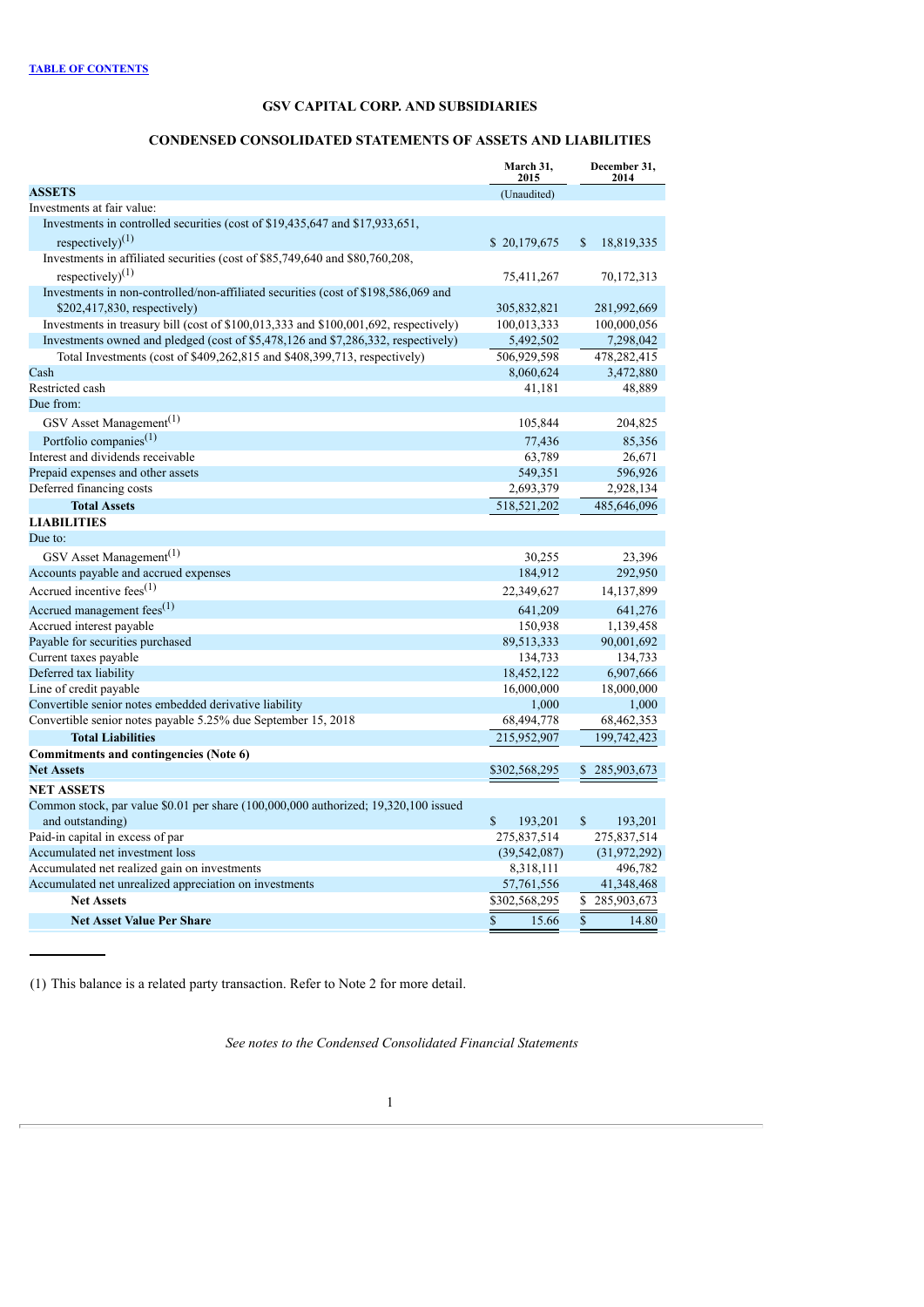## **CONDENSED CONSOLIDATED STATEMENTS OF OPERATIONS (Unaudited)**

<span id="page-3-0"></span>

|                                                                        | Three months<br>ended<br>March 31,<br>2015 |                     |               | <b>Three months</b><br>ended<br>March 31,<br>2014 |
|------------------------------------------------------------------------|--------------------------------------------|---------------------|---------------|---------------------------------------------------|
| <b>INVESTMENT INCOME</b>                                               |                                            |                     |               |                                                   |
| Interest income from affiliated securities <sup>(1)</sup>              | \$                                         | 51,231              | \$            | 39,928                                            |
| Interest income from non-affiliated/non-controlled securities          |                                            | 7,793               |               |                                                   |
| Dividend income from affiliated securities <sup>(1)</sup>              |                                            |                     |               | 887                                               |
| <b>Total Investment Income</b>                                         |                                            | $\overline{59,024}$ |               | 40,815                                            |
| <b>OPERATING EXPENSES</b>                                              |                                            |                     |               |                                                   |
| Investment management fees $^{(1)}$                                    |                                            | 1,921,128           |               | 1,756,196                                         |
| Accrued incentive fees $(1)$                                           |                                            | 8,211,728           |               | 969,652                                           |
| Costs incurred under administration agreement                          |                                            | 802,396             |               | 908,532                                           |
| Directors' fees <sup>(1)</sup>                                         |                                            | 85,306              |               | 65,000                                            |
| Professional fees                                                      |                                            | 341,744             |               | 456,539                                           |
| Interest and credit facility expense                                   |                                            | 1,368,803           |               | 1,179,725                                         |
| Other expenses                                                         |                                            | 121,325             |               | 132,899                                           |
| Gain on fair value adjustment for embedded derivative                  |                                            |                     |               | (620,000)                                         |
| <b>Total Operating Expenses</b>                                        |                                            | 12,852,430          |               | 4,848,543                                         |
| Benefit for taxes on net investment loss                               |                                            | 5,223,611           |               | 2,012,914                                         |
| <b>Net Investment Loss</b>                                             |                                            | (7, 569, 795)       |               | (2,794,814)                                       |
| <b>Net Realized Gain:</b>                                              |                                            |                     |               |                                                   |
| From non-controlled/non-affiliated securities                          |                                            | 13,218,403          |               | 7,931,745                                         |
| <b>Total Realized Gain on investments</b>                              |                                            | 13,218,403          |               | 7,931,745                                         |
| Provision for Taxes on realized gains on investments                   |                                            | (5,397,074)         |               | (3, 238, 531)                                     |
| Net Change in Unrealized Appreciation (Depreciation) on investments:   |                                            |                     |               |                                                   |
| From controlled securities                                             |                                            | (141, 656)          |               | (355, 631)                                        |
| From affiliated securities                                             |                                            | 249,522             |               | (256,966)                                         |
| From non-controlled/non-affiliated securities                          |                                            | 27,676,215          |               | (2,461,082)                                       |
| <b>Change in Unrealized Appreciation (Depreciation) on investments</b> |                                            | 27,784,081          |               | (3,073,679)                                       |
| (Provision)/Benefit for taxes on unrealized                            |                                            |                     |               |                                                   |
| appreciation/depreciation on investments                               |                                            | (11, 370, 993)      |               | 1,254,983                                         |
| <b>Net Increase in Net Assets Resulting From Operations</b>            |                                            | \$16,664,622        | \$            | 79.704                                            |
| <b>Net Increase in Net Assets Resulting From Operations Per Common</b> |                                            |                     |               |                                                   |
| <b>Share</b>                                                           |                                            |                     |               |                                                   |
| <b>Basic</b>                                                           | \$                                         | 0.86                | \$            |                                                   |
| Diluted                                                                | $\mathcal{S}$                              | 0.73                | $\mathbf{\$}$ |                                                   |
| <b>Weighted Average Common Shares Outstanding</b>                      |                                            |                     |               |                                                   |
| <b>Basic</b>                                                           |                                            | 19,320,100          |               | 19,320,100                                        |
| Diluted                                                                |                                            | 23,564,228          |               | 19,320,100                                        |

(1) This balance is a related party transaction. Refer to Note 2 for more detail.

*See notes to the Condensed Consolidated Financial Statements*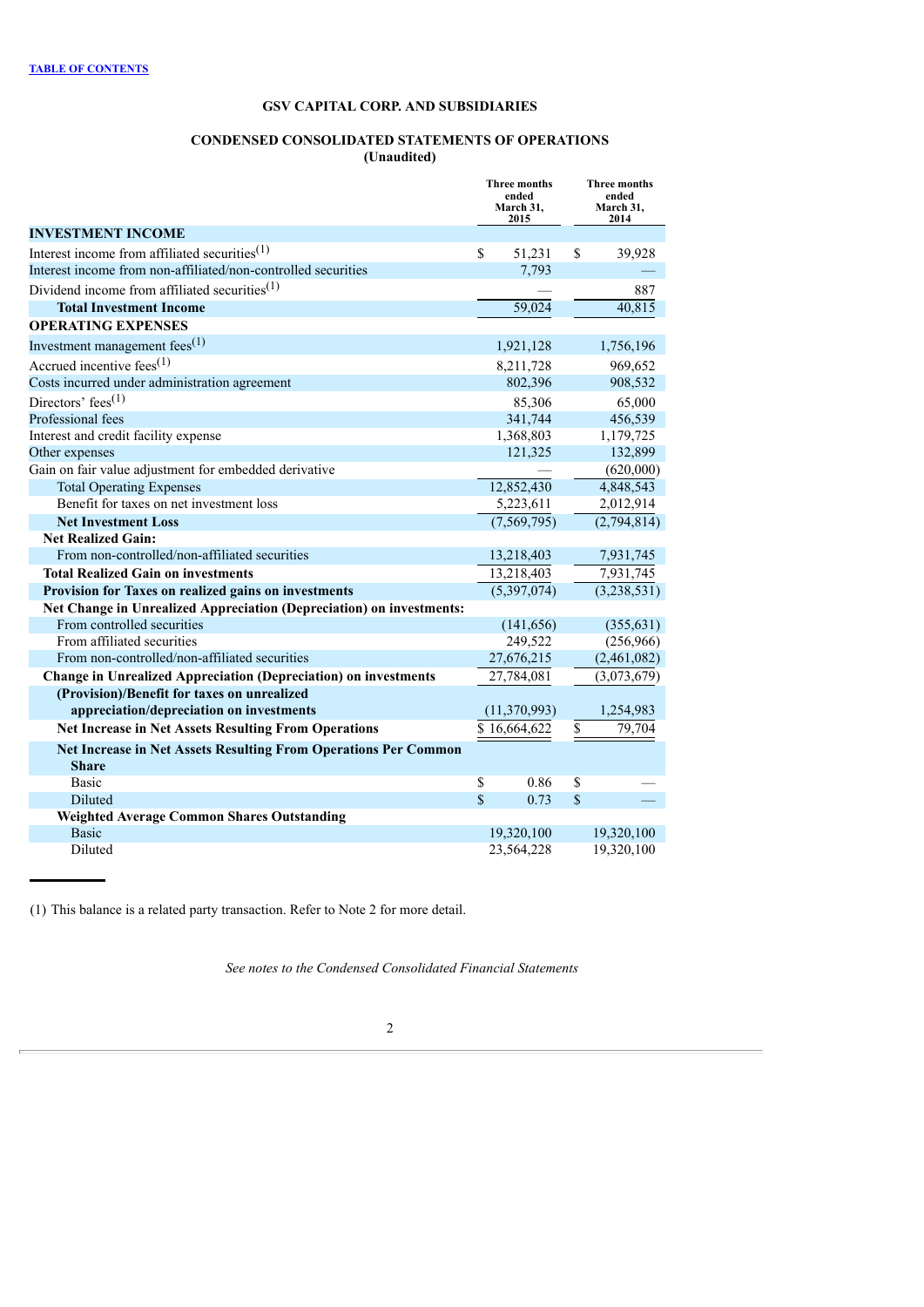## **CONDENSED CONSOLIDATED STATEMENTS OF CHANGES IN NET ASSETS (Unaudited)**

<span id="page-4-0"></span>

|                                                                          | Three months<br>ended<br>March 31,<br>2015 | <b>Three months</b><br>ended<br>March 31,<br>2014 |
|--------------------------------------------------------------------------|--------------------------------------------|---------------------------------------------------|
| <b>Increase in Net Assets Resulting From Operations</b>                  |                                            |                                                   |
| Net Investment Loss                                                      | (7,569,795)<br>S.                          | (2,794,814)<br>S.                                 |
| Net Realized Gain on Investments                                         | 13,218,403                                 | 7,931,745                                         |
| Provision for Taxes on realized gain on investments                      | (5,397,074)                                | (3,238,531)                                       |
| Net Change in Unrealized Appreciation (Depreciation) on investments      | 27,784,081                                 | (3,073,679)                                       |
| (Provision)/Benefit for taxes on unrealized appreciation/depreciation on |                                            |                                                   |
| investments                                                              | (11, 370, 993)                             | 1,254,983                                         |
| <b>Net Increase in Net Assets Resulting From Operations</b>              | 16,664,622                                 | 79,704                                            |
| <b>Total Increase in Net Assets</b>                                      | 16,664,622                                 | 79,704                                            |
| Net Assets at Beginning of Period                                        | 285,903,673                                | 287,966,444                                       |
| <b>Net Assets at End of Period</b>                                       | \$302,568,295                              | \$288,046,148                                     |
| <b>Capital Share Activity</b>                                            |                                            |                                                   |
| <b>Shares Issued</b>                                                     |                                            |                                                   |
| Shares Outstanding at Beginning of Period                                | 19,320,100                                 | 19,320,100                                        |
| <b>Shares Outstanding at End of Period</b>                               | 19,320,100                                 | 19,320,100                                        |

*See notes to the Condensed Consolidated Financial Statements*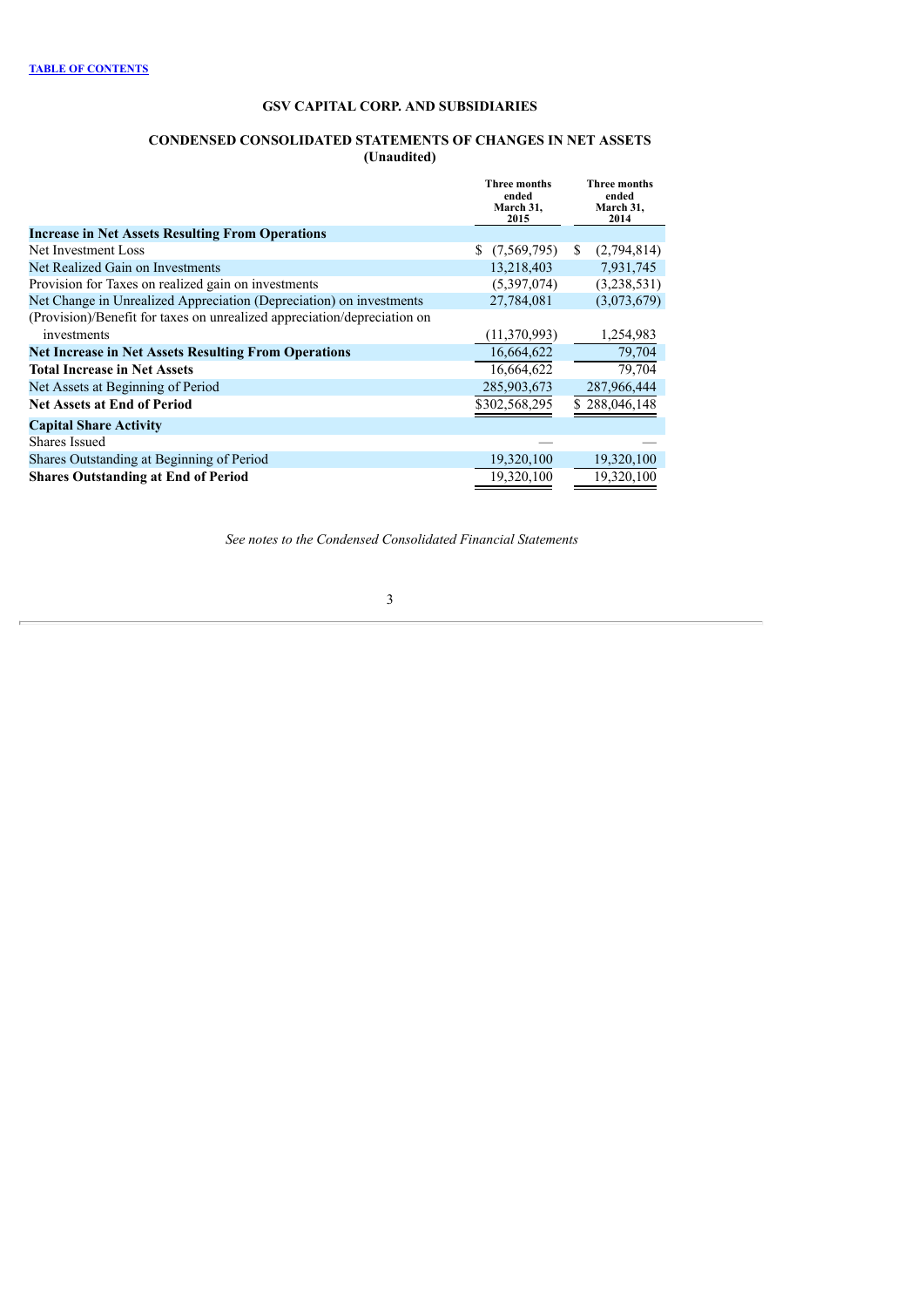## **CONDENSED CONSOLIDATED STATEMENTS OF CASH FLOWS (Unaudited)**

<span id="page-5-0"></span>

|                                                                               | Three months<br>ended<br>March 31,<br>2015 |                                | <b>Three months</b><br>ended<br>March 31,<br>2014 |                |
|-------------------------------------------------------------------------------|--------------------------------------------|--------------------------------|---------------------------------------------------|----------------|
| <b>Cash Flows from Operating Activities</b>                                   |                                            |                                |                                                   |                |
| Net increase in net assets resulting from operations                          | S                                          | 16,664,622                     | S                                                 | 79,704         |
| Adjustments to reconcile net increase in net assets resulting from operations |                                            |                                |                                                   |                |
| to net cash provided by (used in) operating activities:                       |                                            |                                |                                                   |                |
| Net realized gain on investments                                              |                                            | (13,218,403)                   |                                                   | (7, 931, 745)  |
| Net change in unrealized (appreciation) depreciation on investments           |                                            | (27, 784, 081)                 |                                                   | 3,073,679      |
| Gain on fair value adjustment for embedded derivative                         |                                            |                                |                                                   | (620,000)      |
| Deferred tax liability                                                        |                                            | 11,544,456                     |                                                   | (29, 365)      |
| Amortization of discount on senior convertible notes                          |                                            | 32,425                         |                                                   |                |
| Amortization of deferred financing costs                                      |                                            | 234,755                        |                                                   | 251,589        |
| Amortization of fixed income security premiums and discounts                  |                                            | (15, 441)                      |                                                   |                |
| Purchases of investments in:<br>Portfolio investments                         |                                            |                                |                                                   |                |
| United States treasury bill                                                   |                                            | (8,990,125)<br>(100, 013, 333) |                                                   | (21,929,081)   |
| Proceeds from sales or maturity of investments in:                            |                                            |                                |                                                   |                |
| Portfolio investments                                                         |                                            | 19,558,200                     |                                                   | 14,132,278     |
| Treasuries strips                                                             |                                            | 1,816,000                      |                                                   | 1,790,785      |
| United States treasury bill                                                   |                                            | 100,000,000                    |                                                   |                |
| Change in operating assets and liabilities:                                   |                                            |                                |                                                   |                |
| Deposit with Broker                                                           |                                            |                                |                                                   | (10,000,000)   |
| Due from GSV Asset Management <sup>(1)</sup>                                  |                                            | 98,981                         |                                                   | 3,039          |
| Due from portfolio companies                                                  |                                            | 7,920                          |                                                   | 12,374         |
| Prepaid expenses and other assets                                             |                                            | 47,575                         |                                                   | (45, 221)      |
| Interest and dividends receivable                                             |                                            | (37, 118)                      |                                                   | (9,006)        |
| Due to GSV Asset Management <sup>(1)</sup>                                    |                                            | 6,859                          |                                                   | 39,221         |
| Payable for securities purchased                                              |                                            | (488, 359)                     |                                                   |                |
| Accounts payable and accrued expenses                                         |                                            | (108, 038)                     |                                                   | (14,991)       |
| Accrued incentive fees <sup>(1)</sup>                                         |                                            | 8,211,728                      |                                                   | 969,652        |
| Accrued management fees $(1)$                                                 |                                            |                                |                                                   |                |
| Accrued interest payable                                                      |                                            | (67)<br>(988, 520)             |                                                   | (885,500)      |
| Net Cash Provided by (Used in) Operating Activities                           |                                            | 6,580,036                      |                                                   | (21, 112, 588) |
| <b>Cash Flows from Financing Activities</b>                                   |                                            |                                |                                                   |                |
| Borrowings under credit facility                                              |                                            | 6,000,000                      |                                                   | 18,000,000     |
| Payments under credit facility                                                |                                            | (8,000,000)                    |                                                   |                |
| Deferred offering costs                                                       |                                            |                                |                                                   | (43, 575)      |
| Change in restricted cash                                                     |                                            | 7,708                          |                                                   | 125            |
| Net Cash Provided by (Used in) Financing Activities                           |                                            | (1,992,292)                    |                                                   | 17,956,550     |
| <b>Total Increase (Decrease) in Cash Balance</b>                              |                                            | 4,587,744                      |                                                   | (3, 156, 038)  |
| Cash Balance at Beginning of Period                                           |                                            | 3,472,880                      |                                                   | 7,219,203      |
| <b>Cash Balance at End of Period</b>                                          | \$                                         | 8,060,624                      | \$                                                | 4,063,165      |
| <b>Non-Cash Operating Items</b>                                               |                                            |                                |                                                   |                |
| Transactions in Investments in Portfolio Companies                            |                                            |                                |                                                   |                |
| Structured notes converted to convertible notes                               | \$                                         | 609,683                        | \$                                                | 517,755        |
| Preferred shares converted to common shares                                   | $\boldsymbol{\$}$                          |                                | $\mathbb{S}$                                      | 1,273,125      |
| <b>Interest Paid</b>                                                          | \$                                         | 2,357,323                      | \$                                                | 2,065,225      |

(1) This balance is a related party transaction. Refer to Note 2 for more detail.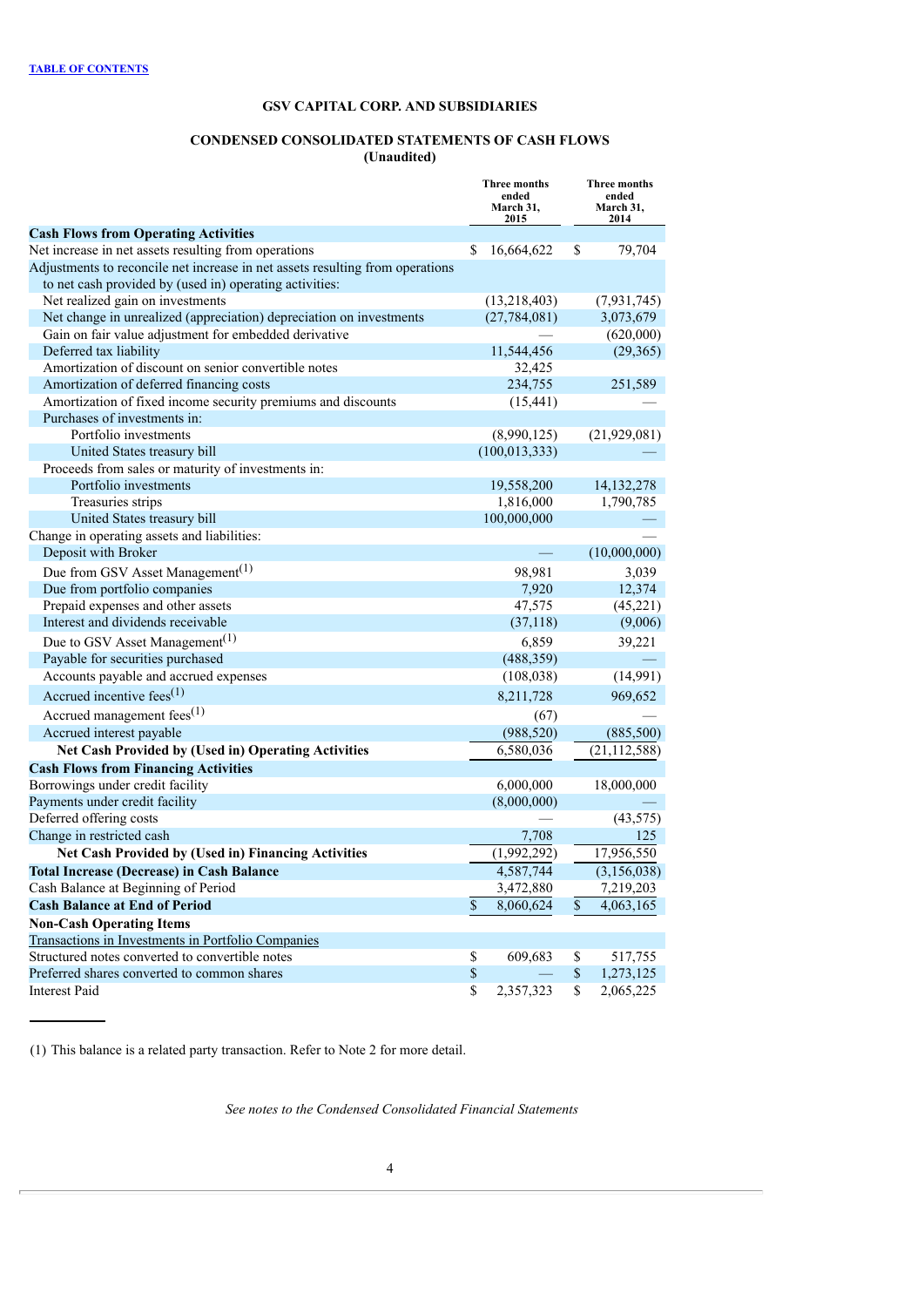### **CONDENSED CONSOLIDATED SCHEDULE OF INVESTMENTS March 31, 2015 (Unaudited)**

<span id="page-6-0"></span>

|                                                               |                                           | Shares/    |              |                   | % of Net      |
|---------------------------------------------------------------|-------------------------------------------|------------|--------------|-------------------|---------------|
| Portfolio Investments*<br>Twitter, Inc.**                     | <b>Headquarters/Industry</b>              | Principal  | Cost         | <b>Fair Value</b> | <b>Assets</b> |
|                                                               |                                           |            |              |                   |               |
| Common shares                                                 | San Francisco, CA Social<br>Communication |            |              |                   | 19.87%        |
| <b>Palantir Technologies, Inc.</b>                            |                                           | 1,200,600  | \$21,213,458 | \$60,126,048      |               |
| Common shares, Class A                                        | Palo Alto, CA                             |            |              |                   |               |
|                                                               | Cyber Security                            | 5,773,690  | 16,191,055   | 43,880,044        | 14.50%        |
| Preferred shares, Series G                                    |                                           | 326,797    | 1,008,968    | 2,490,193         | 0.82%         |
| Total                                                         |                                           |            | 17,200,023   | 46,370,237        | 15.32%        |
|                                                               |                                           |            |              |                   |               |
| 2U, Inc. (f/k/a 2tor, Inc.) <sup>(9)**</sup><br>Common shares |                                           |            |              |                   |               |
|                                                               | Landover, MD<br><b>Online Education</b>   | 1,319,233  | 10,032,117   | 30,371,382        | 10.04%        |
| Dropbox, Inc.                                                 |                                           |            |              |                   |               |
| Common shares                                                 | San Francisco, CA                         |            |              |                   |               |
|                                                               | Online Storage                            | 760,000    | 8,641,153    | 14,844,694        | 4.91%         |
| Preferred shares, Series A-1                                  |                                           | 552,486    | 5,015,773    | 10,791,428        | 3.57%         |
| Total                                                         |                                           |            | 13,656,926   | 25,636,122        | 8.48%         |
| Coursera, Inc.                                                |                                           |            |              |                   |               |
| Preferred shares, Series B                                    | Mountain View, CA                         |            |              |                   |               |
|                                                               | <b>Online Education</b>                   | 2,961,399  | 14,519,519   | 14,510,855        | 4.80%         |
| Solexel, Inc.                                                 |                                           |            |              |                   |               |
| Preferred shares, Series C                                    | Milpitas, CA                              |            |              |                   |               |
|                                                               | <b>Solar Power</b>                        | 5,300,158  | 11,598,648   | 11,607,346        | 3.84%         |
| Preferred shares, Series D                                    |                                           | 1,613,413  | 2,419,911    | 2,420,120         | 0.80%         |
| Total                                                         |                                           |            | 14,018,559   | 14,027,466        | 4.64%         |
| PayNearMe, Inc. <sup>(1)</sup>                                |                                           |            |              |                   |               |
| Preferred shares, Series E                                    | Sunnyvale, CA                             |            |              |                   |               |
|                                                               | Cash Payment Network                      | 5,480,348  | 14,000,398   | 13,974,887        | 4.62%         |
| Dataminr, Inc.                                                |                                           |            |              |                   |               |
| Preferred shares, Series B                                    | New York, NY                              |            |              |                   |               |
|                                                               | Social Media Analytics                    | 904,977    | 2,063,356    | 8,941,173         | 2.96%         |
| Preferred shares, Series C                                    |                                           | 301,369    | 1,100,909    | 2,977,526         | 0.98%         |
| Total                                                         |                                           |            | 3,164,265    | 11,918,699        | 3.94%         |
| SugarCRM, Inc.                                                |                                           |            |              |                   |               |
| Common shares                                                 | Cupertino, CA                             |            |              |                   |               |
|                                                               | <b>Customer Relationship</b>              | 1,899,799  | 6,799,552    | 9,650,979         | 3.19%         |
| Preferred shares, Series E                                    | Manager                                   | 373,134    | 1,500,522    | 2,205,353         | 0.73%         |
| Total                                                         |                                           |            | 8,300,074    | 11,856,332        | 3.92%         |
|                                                               |                                           |            |              |                   |               |
| <b>Avenues Global Holdings, LLC<sup>(3)</sup></b>             |                                           |            |              |                   |               |
| Preferred shares, Junior Preferred                            | New York, NY                              |            |              |                   |               |
| <b>Stock</b>                                                  | Globally-focused Private<br>School        | 10,014,270 | 10,151,854   | 11,307,653        | 3.74%         |
| Lyft, Inc.                                                    |                                           |            |              |                   |               |
| Preferred shares, Series D                                    | San Francisco, CA                         |            |              |                   |               |
|                                                               | Peer to Peer Ridesharing                  | 493,490    | 5,003,631    | 8,660,750         | 2.86%         |
| Preferred shares, Series E                                    |                                           | 128,563    | 2,503,585    | 2,499,985         | 0.83%         |
| Total                                                         |                                           |            | 7,507,216    | 11,160,735        | 3.69%         |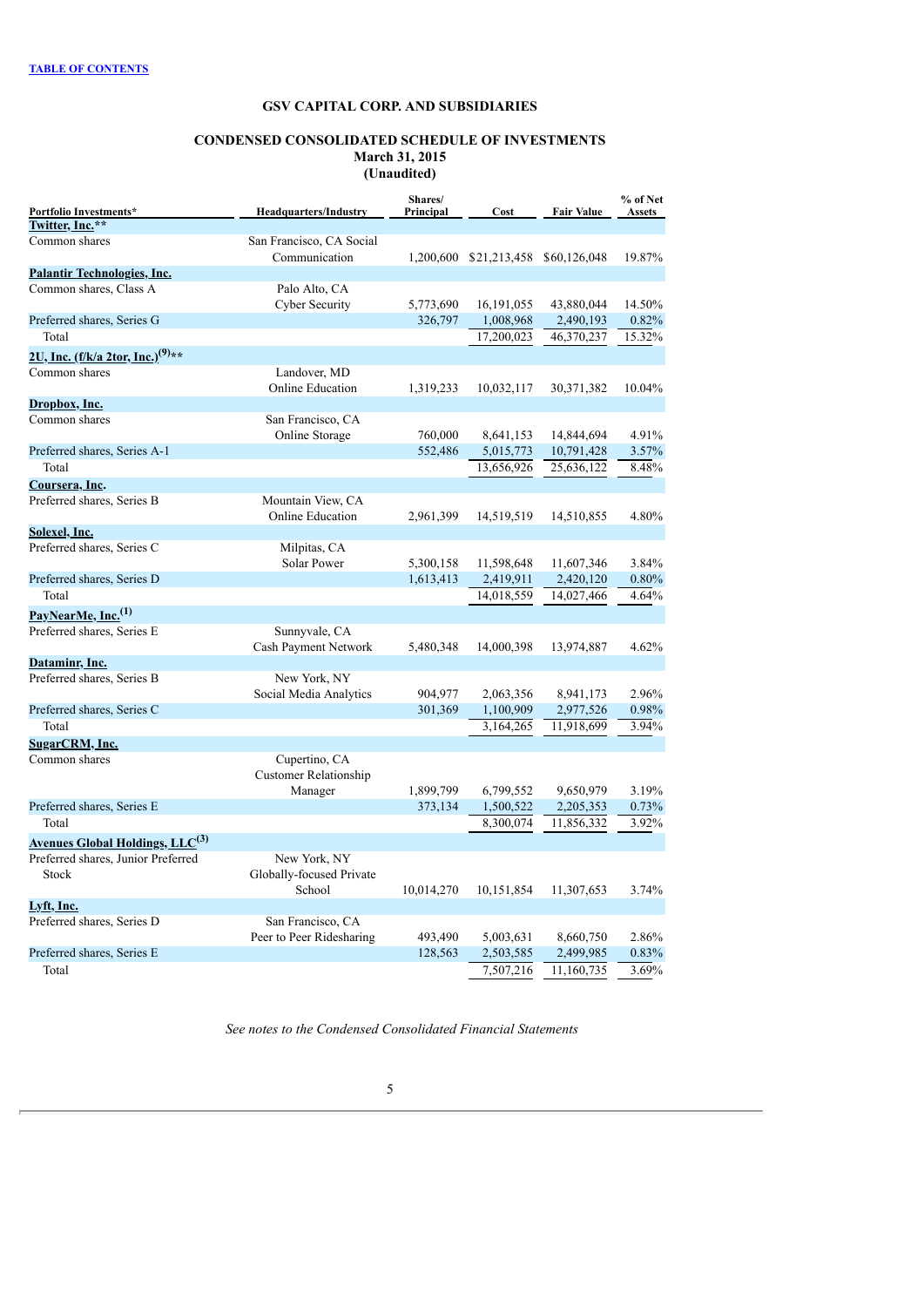### **CONDENSED CONSOLIDATED SCHEDULE OF INVESTMENTS – (Continued) March 31, 2015 (Unaudited)**

| Portfolio Investments*                                              | <b>Headquarters/Industry</b>        | Shares/<br>Principal | Cost        | <b>Fair Value</b> | % of Net<br>Assets |
|---------------------------------------------------------------------|-------------------------------------|----------------------|-------------|-------------------|--------------------|
| Ozy Media, Inc. <sup>(1)</sup>                                      |                                     |                      |             |                   |                    |
| Preferred shares. Series B                                          | Mountain View, CA<br>Daily News and |                      |             |                   |                    |
|                                                                     | <b>Information Site</b>             | 922,509              | \$4,999,999 | \$5,018,586       | 1.66%              |
| Preferred shares, Series A                                          |                                     | 1,090,909            | 3,000,200   | 4,178,181         | 1.38%              |
| Preferred shares, Series Seed                                       |                                     | 500,000              | 500,000     | 1,700,000         | 0.56%              |
| Total                                                               |                                     |                      | 8,500,199   | 10,896,767        | 3.60%              |
| Declara, Inc. <sup>(1)</sup>                                        |                                     |                      |             |                   |                    |
| Preferred shares, Series A                                          | Palo Alto, CA                       |                      |             |                   |                    |
|                                                                     | Social Cognitive Learning           | 5,358,195            | 9,999,999   | 10,019,825        | 3.31%              |
| <b>JAMF Holdings, Inc.</b>                                          |                                     |                      |             |                   |                    |
| Preferred shares, Series B                                          | Minneapolis, MN<br>Mobile Device    |                      |             |                   |                    |
|                                                                     | Management                          | 73,440               | 9,999,928   | 9,999,590         | 3.30%              |
| Curious.com Inc. <sup>(1)</sup>                                     |                                     |                      |             |                   |                    |
| Preferred shares, Series B                                          | Menlo Park, CA                      |                      |             |                   |                    |
|                                                                     | <b>Online Education</b>             | 2,839,861            | 10,000,003  | 9,996,311         | 3.30%              |
| Chegg, Inc.**                                                       |                                     |                      |             |                   |                    |
| Common shares                                                       | Santa Clara, CA                     |                      |             |                   |                    |
|                                                                     | <b>Textbook Rental</b>              | 1,182,792            | 14,022,863  | 9,403,196         | 3.11%              |
| StormWind, LLC <sup>(2)(5)</sup>                                    |                                     |                      |             |                   |                    |
| Preferred shares, Series B                                          | Scottsdale, AZ                      |                      |             |                   |                    |
|                                                                     | Interactive Learning                | 3,279,629            | 2,019,687   | 4,361,907         | 1.44%              |
| Preferred shares, Series C                                          |                                     | 2,779,134            | 4,000,787   | 4,331,940         | 1.43%              |
| Preferred shares, Series A                                          |                                     | 366,666              | 110,000     | 485,832           | 0.16%              |
| Total                                                               |                                     |                      | 6,130,474   | 9,179,679         | 3.03%              |
| Lytro, Inc.                                                         |                                     |                      |             |                   |                    |
| Preferred shares, Series C-1                                        | Mountain View, CA                   |                      |             |                   |                    |
|                                                                     | <b>Consumer Electronics</b>         | 2,533,784            | 7,500,001   | 7,493,970         | 2.48%              |
| <b>General Assembly Space, Inc.</b>                                 |                                     |                      |             |                   |                    |
| Preferred shares, Series C                                          | New York, NY                        |                      |             |                   |                    |
|                                                                     | Online Education                    | 126,552              | 2,999,978   | 3,146,591         | 1.04%              |
| Common shares                                                       |                                     | 133,213              | 2,999,983   | 2,999,957         | 0.99%              |
| Total                                                               |                                     |                      | 5,999,961   | 6,146,548         | 2.03%              |
| Fullbridge, Inc. <sup>(1)</sup>                                     |                                     |                      |             |                   |                    |
| Preferred shares, Series D                                          | Cambridge, MA                       |                      |             |                   |                    |
|                                                                     | <b>Business Education</b>           | 1,655,167            | 2,956,022   | 3,111,714         | 1.04%              |
| Preferred shares, Series C                                          |                                     | 1,728,724            | 3,193,444   | 1,625,001         | 0.54%              |
| Convertible Promissory Note 10% Due<br>$03/02/16***$                |                                     |                      |             |                   |                    |
|                                                                     |                                     | \$<br>1,030,507      | 980,395     | 980,395           | 0.32%              |
| Common Warrants - Strike Price \$0.91,<br>Expiration Date 2/18/2019 |                                     | 714,286              | 90,242      | 21,429            | 0.01%              |
| Common Warrants - Strike Price \$0.91,                              |                                     |                      |             |                   |                    |
| Expiration Date 4/03/2019                                           |                                     | 412,088              | 52,063      | 12,363            | $-$ %              |
| Common Warrants - Strike Price \$0.91,                              |                                     |                      |             |                   |                    |
| Expiration Date 3/02/2020                                           |                                     | 283,106              | 35,767      | 8,493             | $-$ %              |
| Common Warrants - Strike Price \$0.91,                              |                                     |                      |             |                   |                    |
| Expiration Date 5/16/2019                                           |                                     | 192,308              | 24,296      | 5,769             | $-$ %              |
| Common Warrants - Strike Price \$0.91,<br>Expiration Date 3/22/2020 |                                     | 186,170              | 23,521      | 5,585             | $-$ %              |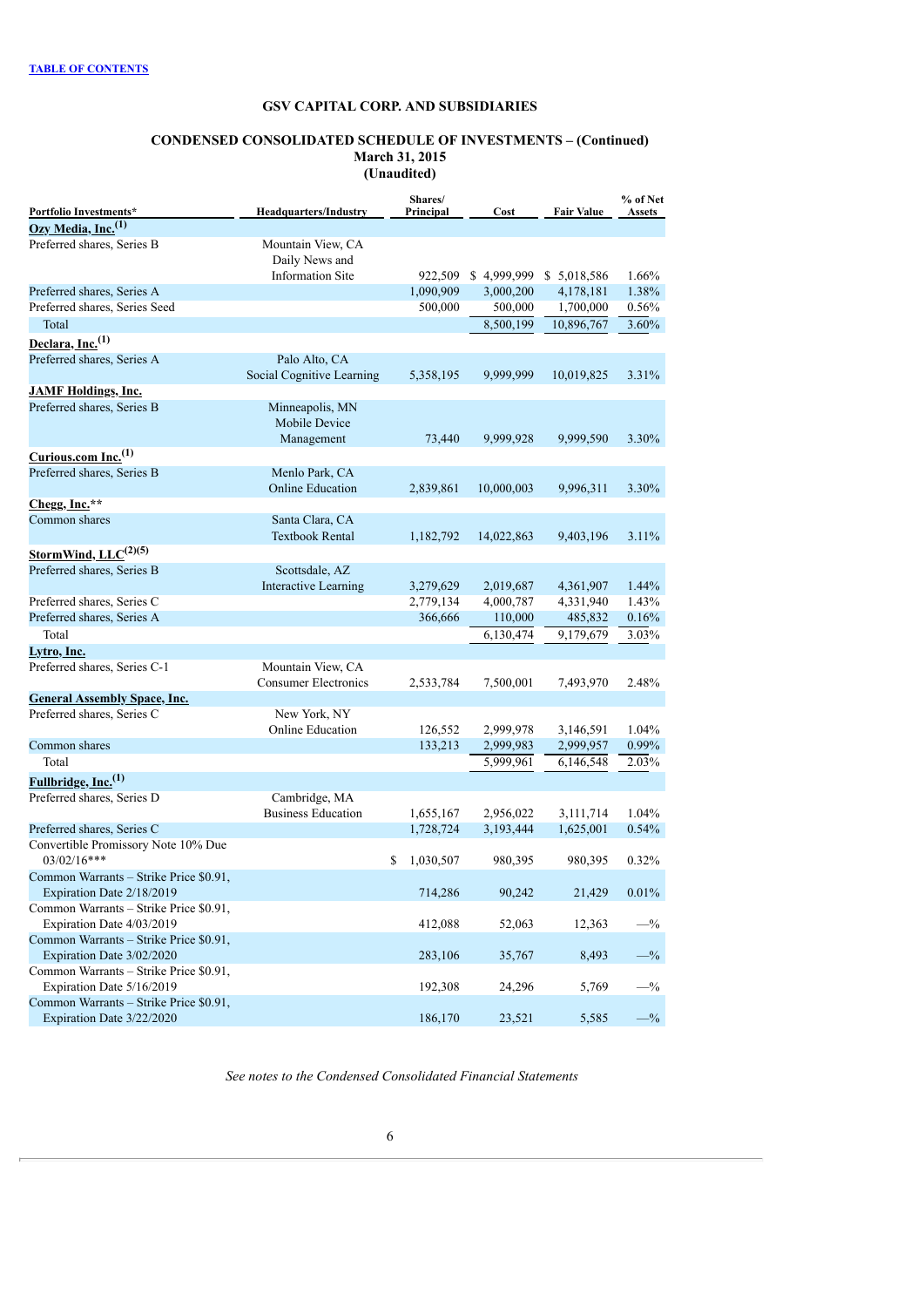### **CONDENSED CONSOLIDATED SCHEDULE OF INVESTMENTS – (Continued) March 31, 2015 (Unaudited)**

| Portfolio Investments*                             | <b>Headquarters/Industry</b>    | Shares/<br>Principal | Cost        | <b>Fair Value</b> | % of Net<br>Assets |
|----------------------------------------------------|---------------------------------|----------------------|-------------|-------------------|--------------------|
| Common Warrants - Strike Price \$0.91,             |                                 |                      |             |                   |                    |
| Expiration Date 10/10/2018                         |                                 | 82,418 \$            | $10,412$ \$ | 2,473             | $-$ %              |
| Common Warrants - Strike Price \$0.91,             |                                 |                      |             |                   |                    |
| Expiration Date 12/11/2018                         |                                 | 82,418               | 10,413      | 2,473             | $-$ %              |
| Total                                              |                                 |                      | 7,376,575   | 5,775,695         | 1.91%              |
| Spotify Technology S.A.**                          |                                 |                      |             |                   |                    |
| Common shares                                      | Stockholm, Sweden               |                      |             |                   |                    |
|                                                    | Music Streaming Service         | 3,658                | 3,598,472   | 5,651,610         | 1.87%              |
| Learnist Inc. (f/k/a Grockit, Inc.) <sup>(1)</sup> |                                 |                      |             |                   |                    |
| Preferred shares, Series D                         | San Francisco, CA               |                      |             |                   |                    |
|                                                    | <b>Online Learning Platform</b> | 2,728,252            | 2,005,945   | 2,346,297         | 0.78%              |
| Preferred shares, Series E                         |                                 | 1,731,501            | 1,503,670   | 1,610,296         | 0.53%              |
| Preferred shares, Series F                         |                                 | 1,242,928            | 1,450,000   | 1,441,309         | 0.48%              |
| Total                                              |                                 |                      | 4,959,615   | 5,397,902         | 1.79%              |
| <b>GSV Sustainability Partners</b> <sup>(2)</sup>  |                                 |                      |             |                   |                    |
| Preferred shares, Class A                          | Woodside, CA                    |                      |             |                   |                    |
|                                                    | Clean Technology                | 10,700,000           | 5,351,412   | 5,350,000         | 1.77%              |
| Common shares                                      |                                 | 100,000              | 10,000      | 10,000            | $-$ %              |
| Total                                              |                                 |                      | 5,361,412   | 5,360,000         | 1.77%              |
| Knewton, Inc.                                      |                                 |                      |             |                   |                    |
| Preferred shares, Series E                         | New York, NY                    |                      |             |                   |                    |
|                                                    | Online Education                | 375,985              | 4,999,999   | 5,000,601         | 1.65%              |
| Course Hero, Inc.                                  |                                 |                      |             |                   |                    |
| Preferred shares, Series A                         | Redwood City, CA                |                      |             |                   |                    |
|                                                    | <b>Online Education</b>         | 2,145,509            | 5,000,001   | 5,000,001         | 1.65%              |
| NestGSV, Inc. (d.b.a. GSV Labs, Inc.)              |                                 |                      |             |                   |                    |
| (2)                                                |                                 |                      |             |                   |                    |
| Preferred shares, Series D                         | Redwood City, CA                |                      |             |                   |                    |
|                                                    | Incubator                       | 1,845,420            | 2,404,499   | 2,460,560         | 0.81%              |
| Preferred shares, Series C                         |                                 | 1,561,625            | 2,007,250   | 1,264,916         | 0.42%              |
| Preferred shares, Series A                         |                                 | 1,000,000            | 1,021,778   | 510,000           | 0.17%              |
| Preferred shares, Series B                         |                                 | 450,000              | 605,503     | 229,500           | 0.08%              |
| Preferred warrants, Series $D - $1.33$             |                                 |                      |             |                   |                    |
| Strike Price, Expiration Date                      |                                 |                      |             |                   |                    |
| 10/6/2019                                          |                                 | 500,000              |             | 145,000           | 0.05%              |
| Common shares                                      |                                 | 200,000              | 1,000       | 18,000            | 0.01%              |
| Preferred warrants, Series $C - $1.33$             |                                 |                      |             |                   |                    |
| Strike Price, Expiration Date                      |                                 |                      |             |                   |                    |
| 4/9/2019                                           |                                 | 187,500              |             | 7,500             | $-$ %              |
| Total                                              |                                 |                      | 6,040,030   | 4,635,476         | 1.54%              |
| Whittle Schools, LLC <sup>(1)(4)</sup>             |                                 |                      |             |                   |                    |
| Preferred shares, Series B                         | New York, NY                    |                      |             |                   |                    |
|                                                    | Globally-focused Private        |                      |             |                   |                    |
|                                                    | School                          | 3,000,000            | 3,000,000   | 3,000,000         | 0.99%              |
| Common shares                                      |                                 | 229                  | 1,577,097   | 1,500,000         | 0.50%              |
| Total                                              |                                 |                      | 4,577,097   | 4,500,000         | 1.49%              |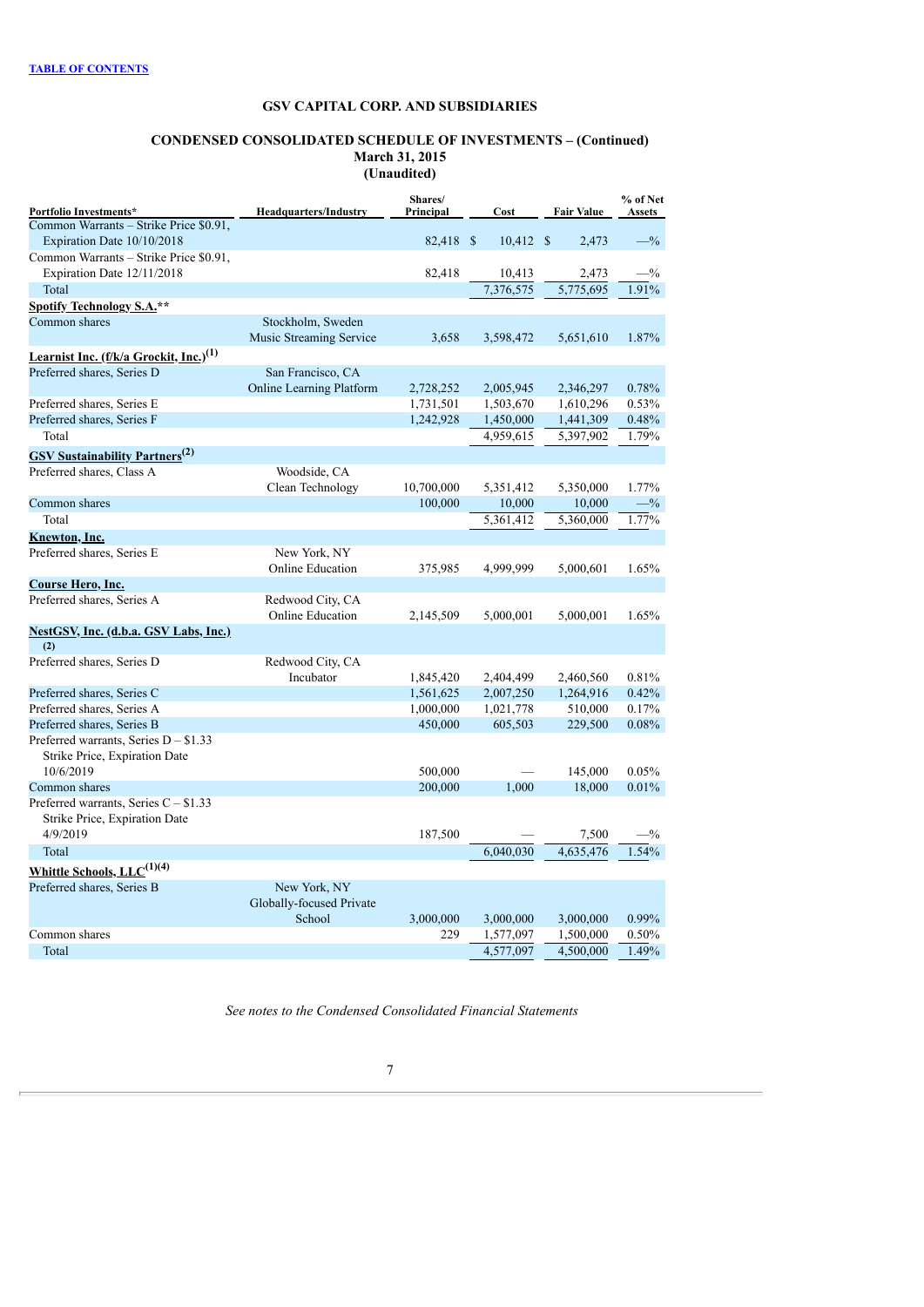### **CONDENSED CONSOLIDATED SCHEDULE OF INVESTMENTS – (Continued) March 31, 2015 (Unaudited)**

|                                                                        |                                          | Shares/                   |                                   |                   | % of Net      |
|------------------------------------------------------------------------|------------------------------------------|---------------------------|-----------------------------------|-------------------|---------------|
| Portfolio Investments*                                                 | <b>Headquarters/Industry</b>             | Principal                 | Cost                              | <b>Fair Value</b> | <b>Assets</b> |
| $CUX, Inc. (d/b/a [CorpU]^{(1)}$                                       |                                          |                           |                                   |                   |               |
| Convertible preferred shares,<br>Series C                              | San Francisco, CA<br>Corporate Education |                           | 615,763 \$ 2,006,077 \$ 2,339,899 |                   | 0.77%         |
| Senior Subordinated Convertible                                        |                                          |                           |                                   |                   |               |
| Promissory Note 8% Due                                                 |                                          |                           |                                   |                   |               |
| $11/26/2018***$ <sup>(11)</sup>                                        |                                          | $\mathbb{S}$<br>1,000,000 | 1,000,000                         | 1,026,707         | 0.34%         |
| Convertible preferred shares,                                          |                                          |                           |                                   |                   |               |
| Series D                                                               |                                          | 169,033                   | 778,607                           | 730,285           | 0.24%         |
| Preferred warrants, \$4.59 Strike Price,                               |                                          |                           |                                   |                   |               |
| Expiration Date 02/25/2018                                             |                                          | 16,903                    |                                   | 12,846            | $-$ %         |
| Total                                                                  |                                          |                           | 3,784,684                         | 4,109,737         | 1.35%         |
| Parchment, Inc.                                                        |                                          |                           |                                   |                   |               |
| Preferred shares, Series D                                             | Scottsdale, AZ                           |                           |                                   |                   |               |
|                                                                        | E-Transcript Exchange                    | 3,200,512                 | 4,000,982                         | 4,000,000         | 1.32%         |
| <b>Global Education Learning</b>                                       |                                          |                           |                                   |                   |               |
| (Holdings) Ltd. $(1)$ **                                               |                                          |                           |                                   |                   |               |
| Preferred shares, Series A                                             | Hong Kong<br><b>Education Technology</b> | 2,126,475                 | 4,343,409                         | 3,995,221         | 1.32%         |
| <b>Bloom Energy Corporation</b>                                        |                                          |                           |                                   |                   |               |
| Common shares                                                          | Sunnyvale, CA                            |                           |                                   |                   |               |
|                                                                        | Fuel Cell Energy                         | 201,589                   | 3,855,601                         | 2,865,933         | 0.95%         |
| DogVacay, Inc.                                                         |                                          |                           |                                   |                   |               |
| Preferred shares, Series B-1                                           | Santa Monica, CA                         |                           |                                   |                   |               |
|                                                                        | Dog Boarding                             | 514,562                   | 2,506,119                         | 2,505,917         | 0.83%         |
| SharesPost, Inc. <sup>(1)(6)</sup>                                     |                                          |                           |                                   |                   |               |
| Preferred shares, Series B                                             | San Bruno, CA                            |                           |                                   |                   |               |
|                                                                        | Online Marketplace                       |                           |                                   |                   |               |
|                                                                        | Finance                                  | 1,771,653                 | 2,259,716                         | 2,249,999         | 0.74%         |
| Common warrants, \$0.13 Strike Price,                                  |                                          |                           |                                   |                   |               |
| Expiration Date 6/15/2018                                              |                                          | 770,934                   | 23,128                            | 146,477           | 0.05%         |
| Total                                                                  |                                          |                           | 2,282,844                         | 2,396,476         | 0.79%         |
| Circle Media (f.k.a. S3 Digital Corp.                                  |                                          |                           |                                   |                   |               |
| $(d/b/a S3i)^{(1)}$                                                    |                                          |                           |                                   |                   |               |
| Preferred shares, Series A                                             | New York, NY                             |                           |                                   |                   |               |
|                                                                        | <b>Sports Analytics</b>                  | 1,462,269                 | 1,496,059                         | 1,649,247         | 0.55%         |
| Term Loan, 12%, 09/30/15***                                            |                                          | \$<br>272,500             | 283,901                           | 296,278           | 0.10%         |
| Preferred warrants, \$1.00 Strike Price,                               |                                          |                           |                                   |                   |               |
| Expiration Date 11/21/2017                                             |                                          | 500,000                   | 31,354                            | 220,000           | 0.07%         |
| Preferred warrants, \$1.17 Strike Price,                               |                                          |                           |                                   |                   |               |
| Expiration Date 08/29/2021                                             |                                          | 175,815                   |                                   | 70,326            | 0.02%         |
| Preferred warrants, \$1.17 Strike Price,                               |                                          |                           |                                   |                   |               |
| Expiration Date 09/30/2020<br>Preferred warrants, \$1.16 Strike Price, |                                          | 160,806                   |                                   | 64,322            | $0.02\%$      |
| Expiration Date 6/26/2021                                              |                                          | 38,594                    |                                   | 15,438            | 0.01%         |
| Total                                                                  |                                          |                           | 1,811,314                         | 2,315,611         | 0.77%         |
| <b>DreamBox Learning, Inc.</b>                                         |                                          |                           |                                   |                   |               |
| Preferred shares, Series A-1                                           | Bellevue, WA                             |                           |                                   |                   |               |
|                                                                        | <b>Education Technology</b>              | 7,159,221                 | 1,502,362                         | 1,500,000         | 0.50%         |
| Preferred shares, Series A                                             |                                          | 3,579,610                 | 758,017                           | 750,000           | 0.25%         |
| Total                                                                  |                                          |                           | 2,260,379                         | 2,250,000         | 0.75%         |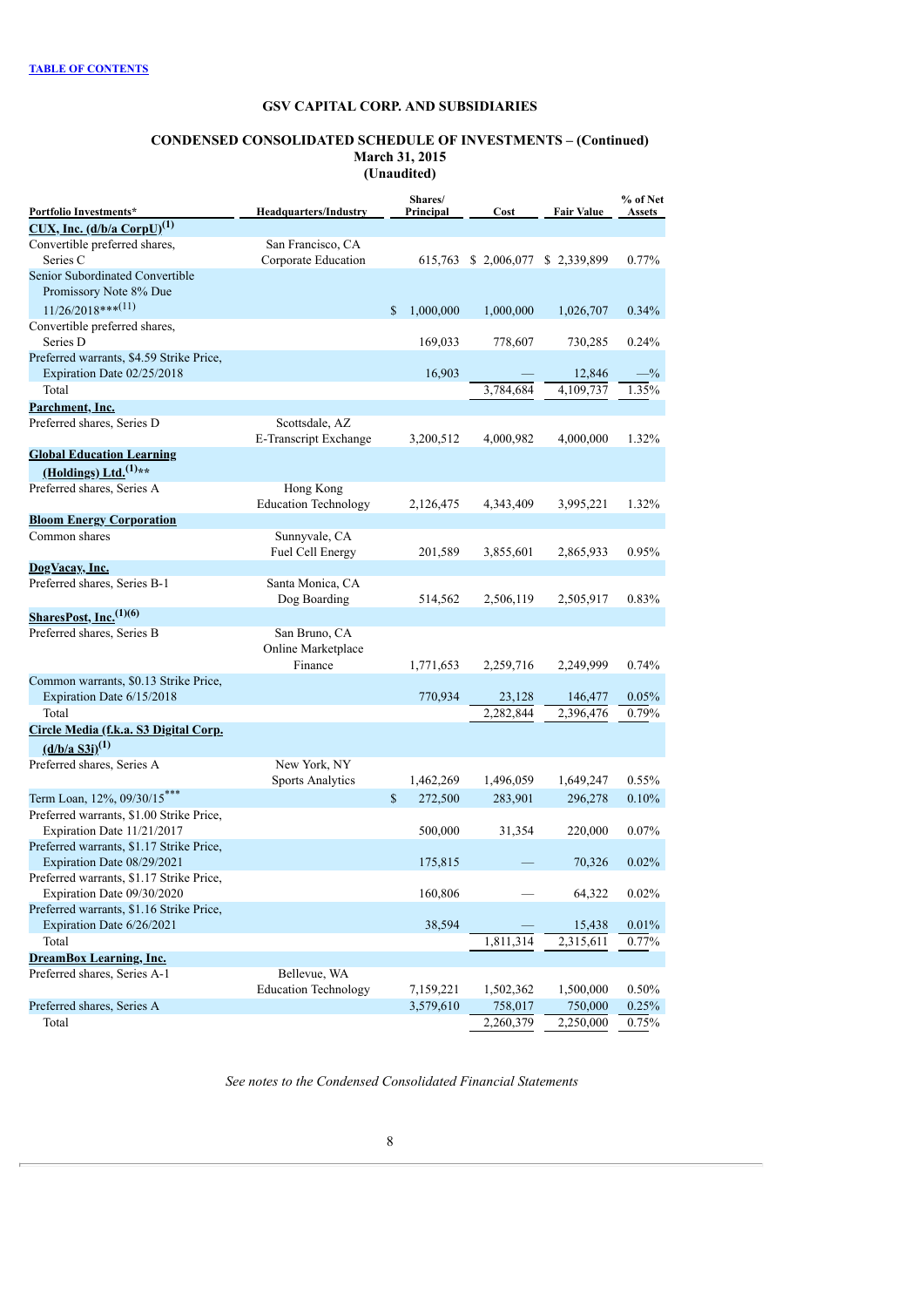### **CONDENSED CONSOLIDATED SCHEDULE OF INVESTMENTS – (Continued) March 31, 2015 (Unaudited)**

| Portfolio Investments*                               | <b>Headquarters/Industry</b>    | Shares/<br>Principal | Cost        | <b>Fair Value</b> | % of Net<br><b>Assets</b> |
|------------------------------------------------------|---------------------------------|----------------------|-------------|-------------------|---------------------------|
| Maven Research, Inc. <sup>(1)</sup>                  |                                 |                      |             |                   |                           |
| Preferred shares, Series C                           | San Francisco, CA               |                      |             |                   |                           |
|                                                      | Knowledge Networks              | 318,979              | \$2,000,447 | \$1,999,998       | 0.66%                     |
| Preferred shares, Series B                           |                                 | 49,505               | 217,206     | 249,505           | 0.08%                     |
|                                                      |                                 |                      | 2,217,653   | 2,249,503         | 0.74%                     |
| <u>Clever, Inc.</u>                                  |                                 |                      |             |                   |                           |
| Series B Preferred Stock                             | San Francisco, CA               |                      |             |                   |                           |
|                                                      | <b>Education Software</b>       | 1,799,047            | 2,000,601   | 2,005,701         | 0.66%                     |
| <b>Gilt Groupe Holdings, Inc.</b>                    |                                 |                      |             |                   |                           |
| Common shares                                        | New York, NY                    |                      |             |                   |                           |
|                                                      | e-Commerce Flash Sales          | 248,600              | 6,594,433   | 1,128,644         | 0.37%                     |
| AlwaysOn, Inc. <sup>(2)</sup>                        |                                 |                      |             |                   |                           |
| Preferred shares, Series A                           | Woodside, CA                    |                      |             |                   |                           |
|                                                      | Social Media                    | 1,066,626            | 1,027,391   | 554,646           | 0.18%                     |
| Preferred shares, Series A-1                         |                                 | 4,465,925            | 876,342     | 446,593           | 0.15%                     |
| Preferred warrants Series A, \$1.00 strike           |                                 |                      |             |                   |                           |
| price, expire 1/9/2017                               |                                 | 109,375              |             | 3,281             | $-$ %                     |
| Total                                                |                                 |                      | 1,903,733   | 1,004,520         | 0.33%                     |
| <b>Enjoy Technology, Inc.</b>                        |                                 |                      |             |                   |                           |
| Series A Preferred Shares                            | Menlo Park, CA                  |                      |             |                   |                           |
|                                                      | Online Shopping                 | 879,198              | 1,002,440   | 1,002,440         | 0.33%                     |
| <b>Strategic Data Command, LLC</b> <sup>(1)(7)</sup> |                                 |                      |             |                   |                           |
| Common shares                                        | Sunnyvale, CA                   |                      |             |                   |                           |
|                                                      | Software Development            | 800,000              | 1,001,650   | 1,000,000         | 0.33%                     |
| AliphCom, Inc. (d/b/a Jawbone)                       |                                 |                      |             |                   |                           |
| Common shares                                        | San Francisco, CA               |                      |             |                   |                           |
|                                                      | <b>Smart Device Company</b>     | 150,000              | 793,152     | 722,455           | 0.24%                     |
| EdSurge, Inc. $^{(1)}$                               |                                 |                      |             |                   |                           |
| Preferred shares, Series A                           | Burlingame, CA                  |                      |             |                   |                           |
|                                                      | <b>Education Media Platform</b> | 494,365              | 500,801     | 512,040           | 0.17%                     |
| Cricket Media (f/k/a ePals Inc.)**(1)(8)             |                                 |                      |             |                   |                           |
| Common shares                                        | Herndon, VA                     |                      |             |                   |                           |
|                                                      | <b>Online Education</b>         | 1,333,333            | 2,448,959   | 316,406           | 0.10%                     |
| New Zoom, Inc.                                       |                                 |                      |             |                   |                           |
| Preferred shares, Series A                           | San Francisco, CA               |                      |             |                   |                           |
|                                                      | <b>Retail Machines</b>          | 1,250,000            | 260,476     | 275,223           | 0.09%                     |
| Neuron Fuel, Inc.                                    |                                 |                      |             |                   |                           |
| Preferred shares, Series AAI                         | San Jose, CA                    |                      |             |                   |                           |
|                                                      | Computer Software               | 250,000              | 262,530     | 256,437           | 0.08%                     |
| The rSmart Group, Inc. <sup>(1)</sup>                |                                 |                      |             |                   |                           |
| Preferred shares, Series B                           | Scottsdale, AZ                  |                      |             |                   |                           |
|                                                      | <b>Higher Education</b>         |                      |             |                   |                           |
|                                                      | Learning Platform               | 1,201,923            | 1,268,640   | 196,768           | 0.07%                     |
| <b>Odesk Corporation</b>                             |                                 |                      |             |                   |                           |
| <b>Common Shares</b>                                 | Redwood City, CA                |                      |             |                   |                           |
|                                                      | Online Workplace                |                      |             |                   |                           |
|                                                      | Platform                        | 30,000               | 183,269     | 163,725           | 0.05%                     |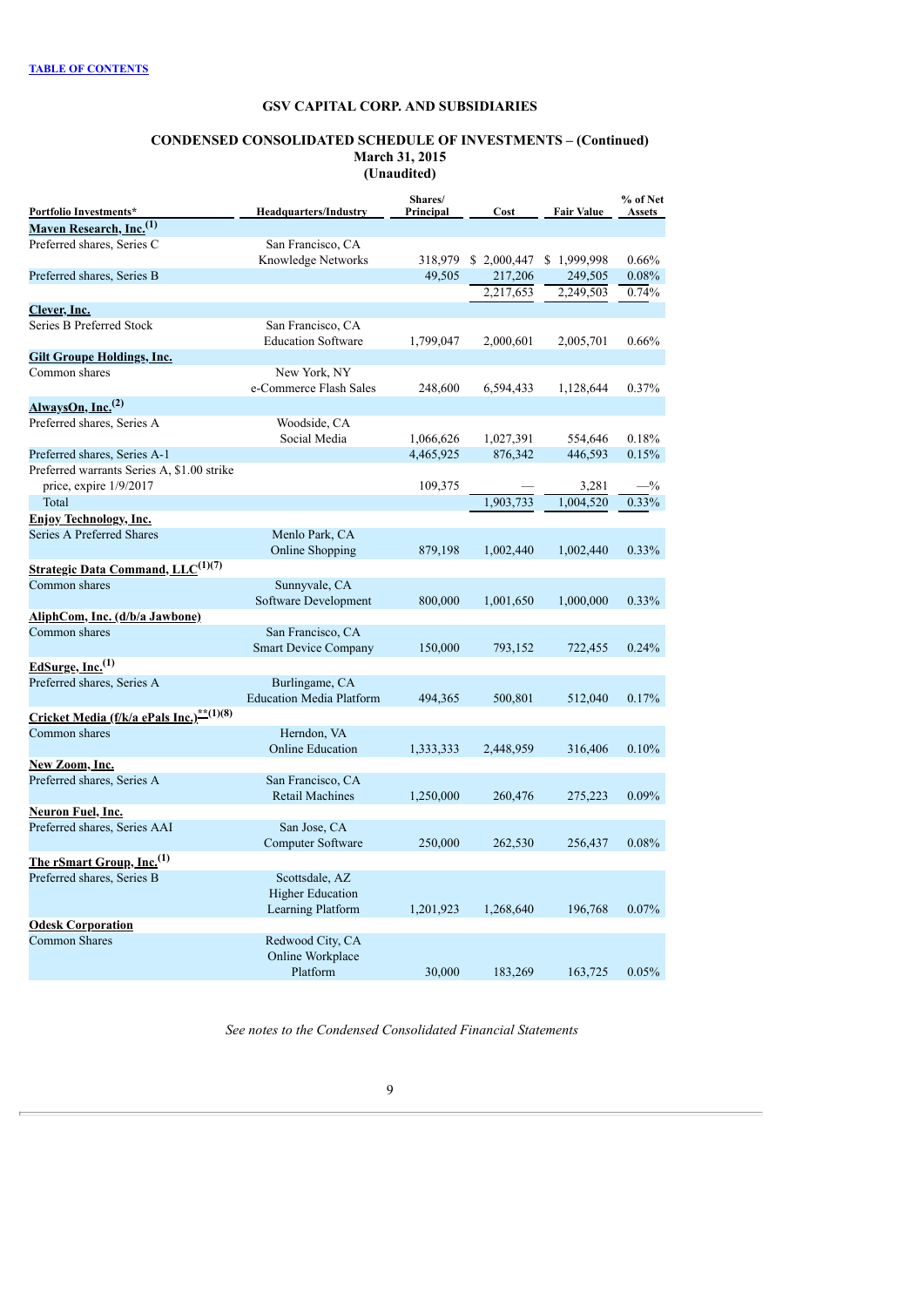### **CONDENSED CONSOLIDATED SCHEDULE OF INVESTMENTS – (Continued) March 31, 2015 (Unaudited)**

| Portfolio Investments*                      | <b>Headquarters/Industry</b> |              | Shares/<br>Principal | Cost        | <b>Fair Value</b>                         | % of Net<br><b>Assets</b> |
|---------------------------------------------|------------------------------|--------------|----------------------|-------------|-------------------------------------------|---------------------------|
| Totus Solutions, Inc. <sup>(1)</sup>        |                              |              |                      |             |                                           |                           |
| Convertible Promissory Note 6%,             |                              |              |                      |             |                                           |                           |
| Expiration Date, 4/01/2016***               | Carrollton, TX               | \$           | 76,110 \$            | 76,430 \$   | 79,550                                    | 0.03%                     |
| Preferred shares, Series B                  | <b>LED</b> Lighting          |              | 1,111,111            | 1,000,000   | 75,044                                    | 0.02%                     |
| Preferred shares, Series A                  |                              |              | 869,265              | 2,184,422   |                                           | $-$ %                     |
| <b>Common Shares</b>                        |                              |              | 1,130,735            | 2,840,591   |                                           | $-$ %                     |
| Total                                       |                              |              |                      | 6,101,443   | 154,594                                   | 0.05%                     |
| <b>4C Insights (f.k.a The Echo Systems)</b> |                              |              |                      |             |                                           |                           |
| Corp.)                                      |                              |              |                      |             |                                           |                           |
| Preferred shares, Series A                  | Chicago, IL                  |              |                      |             |                                           |                           |
|                                             | Social Data Platform         |              | 512,365              | 1,436,404   | 153,710                                   | 0.05%                     |
| Earlyshares.com                             |                              |              |                      |             |                                           |                           |
| Preferred shares, Series A                  | Miami, FL                    |              |                      |             |                                           |                           |
|                                             | <b>Equity Crowd Funding</b>  |              | 165,715              | 261,598     | 125,115                                   | 0.04%                     |
| Dailybreak, Inc. <sup>(1)</sup>             |                              |              |                      |             |                                           |                           |
| Preferred shares, Series A-2                | Boston, MA                   |              |                      |             |                                           |                           |
|                                             | Social Advertising           |              | 347,666              | 426,254     |                                           | $-$ %                     |
| Preferred shares, Series A-1                |                              |              | 1,878,129            | 2,430,950   |                                           | $-$ %                     |
| Total                                       |                              |              |                      | 2,857,204   |                                           | $-$ %                     |
| <b>Total Portfolio Investments</b>          |                              |              |                      | 303,771,356 | 401,423,763                               | 132.67%                   |
| <b>U.S. Treasury</b>                        |                              |              |                      |             |                                           |                           |
| U.S. Treasury Bill, 0%, due 4/2/2015        |                              |              |                      |             | \$100,000,000 \$100,013,333 \$100,013,333 | 33.05%                    |
| U.S. Treasury Strips <sup>(10)</sup>        |                              |              |                      |             |                                           |                           |
| United States Treasury Strip Coupon,        |                              |              |                      |             |                                           |                           |
| 0.00% due 08/15/2016                        |                              | $\mathbb{S}$ | 1,851,000            | 1,832,074   | 1,840,264                                 | 0.61%                     |
| United States Treasury Strip Coupon,        |                              |              |                      |             |                                           |                           |
| 0.00% due 02/15/2016                        |                              | \$           | 1,834,000            | 1,825,362   | 1,830,149                                 | 0.61%                     |
| United States Treasury Strip Coupon,        |                              |              |                      |             |                                           |                           |
| 0.00% due 08/15/2015                        |                              | \$           | 1,823,000            | 1,820,690   | 1,822,089                                 | 0.60%                     |
| Total                                       |                              |              |                      | 5,478,126   | 5,492,502                                 | 1.82%                     |
| <b>Total Investments</b>                    |                              |              |                      |             | \$409,262,815 \$506,929,598               | 167.54%                   |

\* All portfolio investments are non-control/non-affiliated and non-income producing, unless identified. Equity investments are subject to lock-up restrictions upon their initial public offering.

\*\* Indicates assets that GSV Capital Corp. believes do not represent "qualifying assets" under Section 55(a) of the Investment Company Act of 1940, as amended.

\*\*\*Investment is income producing.

- (1) Denotes an Affiliate Investment. "Affiliate Investments" are investments in those companies that are "Affiliated Companies" of GSV Capital Corp., as defined in the Investment Company Act of 1940. A company is deemed to be an "Affiliate" of GSV Capital Corp. if GSV Capital Corp. owns 5% or more of the voting securities of such company.
- (2) Denotes a Control Investment. "Control Investments" are investments in those companies that are "Controlled Companies" of GSV Capital Corp., as defined in the Investment Company Act of 1940. A company is deemed to be a "Controlled Company" of GSV Capital Corp. if GSV Capital Corp. owns 25% or more of the voting securities of such company.
- (3) GSV Capital Corp.'s investment in Avenues Global Holdings, LLC is held through its wholly-owned subsidiary GSVC AV Holdings, Inc.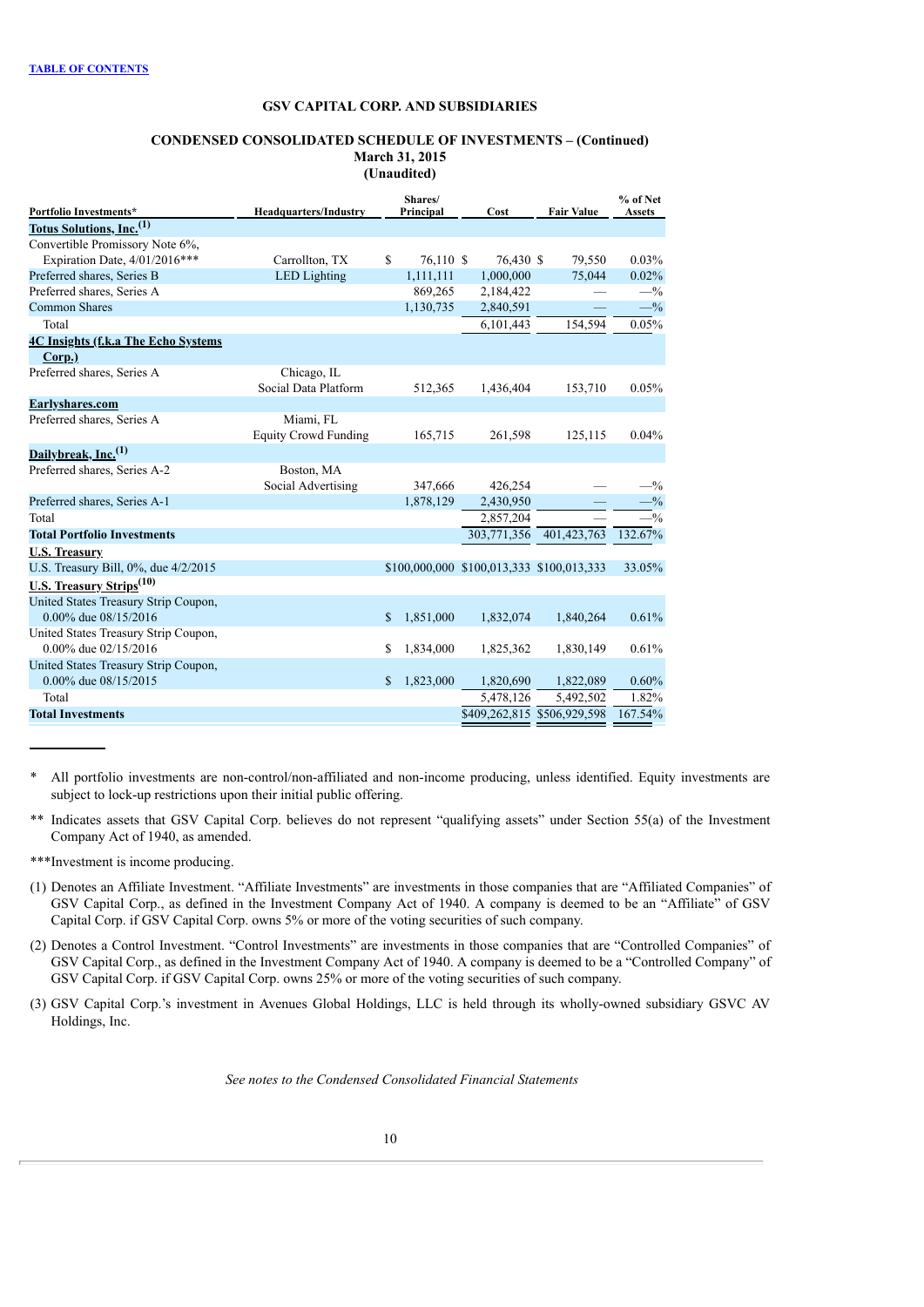## **CONDENSED CONSOLIDATED SCHEDULE OF INVESTMENTS – (Continued) March 31, 2015 (Unaudited)**

- (4) GSV Capital Corp.'s investment in Whittle Schools, LLC is held through its wholly-owned subsidiary GSVC WS Holdings, Inc. Whittle Schools, LLC is an investment whose economics are derived from the value of Avenues Global Holdings LLC.
- (5) GSV Capital Corp.'s investment in StormWind, LLC is held through its wholly-owned subsidiary GSVC SW Holdings, Inc.
- (6) GSV Capital Corp.'s investment in SharesPost, Inc. is held through its wholly-owned subsidiary SPNPM Holdings, LLC.
- (7) GSV Capital Corp.'s investment in Strategic Data Command, LLC is held through its wholly-owned subsidiary GSVC SVDS Holdings, Inc.
- (8) On October 22, 2013, Cricket Media (f/k/a ePals Inc.), priced its initial public offering, selling 40,267,333 shares at a price of CAD \$0.075 per share. At March 31, 2015, GSV Capital Corp. valued Cricket Media (f/k/a ePals Inc.), based on its March 31, 2015 closing price. GSV Capital Corp.'s Chief Executive Officer, Michael Moe is a Board member of Cricket Media (f/k/a ePals Inc.), which subjects GSV Capital Corp. to insider trading restrictions under Canadian securities law.
- (9) On March 28, 2014, 2U, Inc. (f/k/a 2tor, Inc.) priced its initial public offering, selling 9,175,000 shares at a price of \$13 per share. At March 31, 2015, GSV Capital Corp. valued 2U, Inc. (f/k/a 2tor, Inc.), based on its March 31, 2015 closing price less 10.0% as the shares are subject to trading restrictions under SEC Rule 144. Michael Moe is a Board member of 2U, Inc. (f/k/a 2tor, Inc.), which subjects GSV Capital Corp. to insider trading restrictions under U.S securities law.
- $(10)$ Refer to Note  $9 -$  Long Term Liabilities. In accordance with the terms of the Company's Convertible Senior Notes payable, the Company deposited \$10,867,500 in an escrow account with the Trustee. These funds were used to purchase U.S. Treasury Strips ("Government Securities") with an original cost of \$10,845,236. As of March 31, 2015, 3 of the government securities purchased had matured and the proceeds were used by the trustee in accordance with the terms of the escrow agreement. At March 31, 2015, the remaining government securities are shown on the Consolidated Schedule of Investments and have an amortized cost of \$5,478,126.
- (11)Interest will accrue daily on the unpaid principal balance of the note. Accrued interest is not payable until the earlier of a) the closing of a subsequent equity offering by CUX, Inc., or b) the maturity of the note (November 26, 2018). Interest will compound annually beginning on November 26, 2015.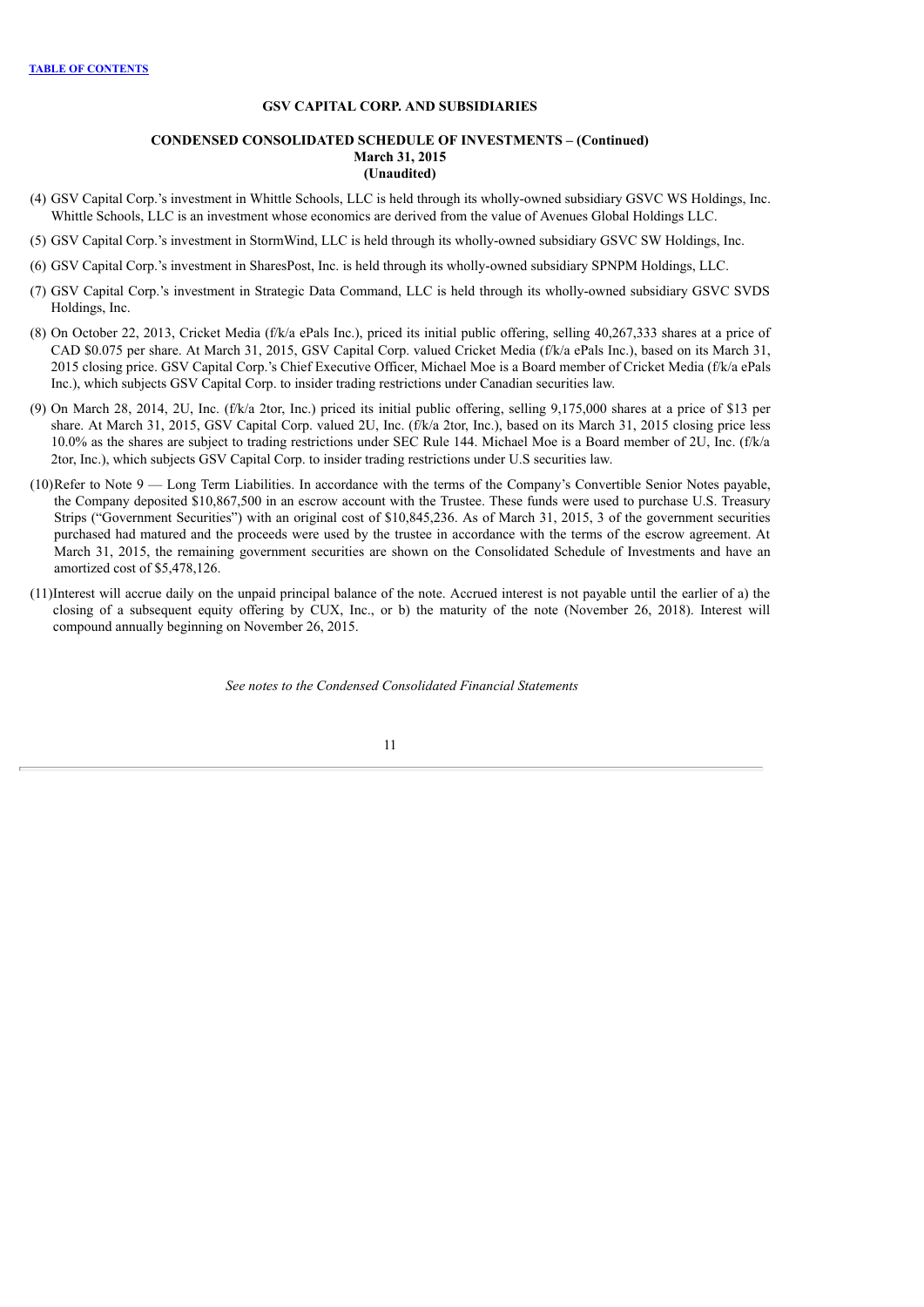#### **CONDENSED CONSOLIDATED SCHEDULE OF INVESTMENTS December 31, 2014**

<span id="page-13-0"></span>

| Portfolio Investments*                                   | <b>Headquarters/Industry</b>              | Shares/<br>Principal | Cost                                | <b>Fair Value</b> | % of Net<br><b>Assets</b> |
|----------------------------------------------------------|-------------------------------------------|----------------------|-------------------------------------|-------------------|---------------------------|
| Twitter, Inc.**                                          |                                           |                      |                                     |                   |                           |
| Common shares                                            | San Francisco, CA<br>Social Communication |                      | 1,600,600 \$27,551,563 \$57,413,522 |                   | 20.08%                    |
| <b>Palantir Technologies, Inc.</b>                       |                                           |                      |                                     |                   |                           |
| Common shares, Class A                                   | Palo Alto, CA                             |                      |                                     |                   |                           |
|                                                          | Cyber Security                            | 5,773,690            | 16,189,935                          | 42,985,122        | 15.03%                    |
| Preferred shares, Series G                               |                                           | 326,797              | 1,008,968                           | 2,490,193         | 0.87%                     |
| Total                                                    |                                           |                      | 17,198,903                          | 45,475,315        | 15.90%                    |
| <u>Dropbox, Inc.</u>                                     |                                           |                      |                                     |                   |                           |
| Common shares                                            | San Francisco, CA                         |                      |                                     |                   |                           |
|                                                          | Online Storage                            | 760,000              | 8,641,153                           | 14,516,000        | 5.08%                     |
| Preferred shares, Series A-1                             |                                           | 552,486              | 5,015,773                           | 10,552,483        | 3.69%                     |
| Total                                                    |                                           |                      | 13,656,926                          | 25,068,483        | 8.77%                     |
| 2U, Inc. (f/k/a 2tor, Inc.) <sup>(9)**</sup>             |                                           |                      |                                     |                   |                           |
| Common shares                                            | Landover, MD                              |                      |                                     |                   |                           |
|                                                          | <b>Online Education</b>                   | 1,319,233            | 10,032,117                          | 23,342,509        | 8.16%                     |
| Coursera, Inc.                                           |                                           |                      |                                     |                   |                           |
| Preferred shares, Series B                               | Mountain View, CA                         |                      |                                     |                   |                           |
|                                                          | <b>Online Education</b>                   | 2,961,399            | 14,519,519                          | 14,510,855        | 5.08%                     |
| Solexel, Inc.                                            |                                           |                      |                                     |                   |                           |
| Preferred shares, Series C                               | Milpitas, CA                              |                      |                                     |                   |                           |
|                                                          | Solar Power                               | 5,300,158            | 11,598,648                          | 11,607,346        | 4.06%                     |
| Preferred shares, Series D                               |                                           | 1,613,413            | 2,419,751                           | 2,420,120         | 0.85%                     |
| Total                                                    |                                           |                      | 14,018,399                          | 14,027,466        | 4.91%                     |
| <b>Avenues Global Holdings, LLC<sup>(3)</sup></b>        |                                           |                      |                                     |                   |                           |
| Preferred shares, Junior Preferred                       | New York, NY                              |                      |                                     |                   |                           |
| Stock                                                    | Globally-focused                          |                      |                                     |                   |                           |
|                                                          | Private School                            | 10,014,270           | 10,151,854                          | 11,303,410        | 3.95%                     |
| <b>SugarCRM, Inc.</b>                                    |                                           |                      |                                     |                   |                           |
| Common shares                                            | Cupertino, CA                             |                      |                                     |                   |                           |
|                                                          | <b>Customer Relationship</b><br>Manager   | 1,899,799            | 6,799,392                           | 9,214,025         | 3.22%                     |
| Preferred shares, Series E                               |                                           | 373,134              | 1,500,522                           | 2,046,909         | 0.72%                     |
| Total                                                    |                                           |                      | 8,299,914                           | 11,260,934        | 3.94%                     |
|                                                          |                                           |                      |                                     |                   |                           |
| $Ozy$ Media, Inc. <sup>(1)</sup>                         |                                           |                      |                                     |                   |                           |
| Preferred shares, Series B                               | Mountain View, CA<br>Daily News and       |                      |                                     |                   |                           |
|                                                          | <b>Information Site</b>                   | 922,509              | 4,999,999                           | 4,999,999         | 1.75%                     |
| Preferred shares, Series A                               |                                           | 1,090,909            | 3,000,200                           | 4,165,091         | 1.46%                     |
| Preferred shares, Series Seed                            |                                           | 500,000              | 500,000                             | 1,573,000         | 0.55%                     |
| Total                                                    |                                           |                      | 8,500,199                           | 10,738,090        | 3.76%                     |
|                                                          |                                           |                      |                                     |                   |                           |
| Declara, Inc. <sup>(1)</sup>                             |                                           |                      |                                     |                   |                           |
| Preferred shares, Series A                               | Palo Alto, CA                             |                      | 9.999.999                           |                   | 3.50%                     |
|                                                          | Social Cognitive Learning                 | 5,358,195            |                                     | 10,019,825        |                           |
| <b>JAMF Holdings, Inc.</b><br>Preferred shares, Series B | Minneapolis, MN                           |                      |                                     |                   |                           |
|                                                          | Mobile Device                             |                      |                                     |                   |                           |
|                                                          | Management                                | 73,440               | 9.999.928                           | 9.999.590         | 3.50%                     |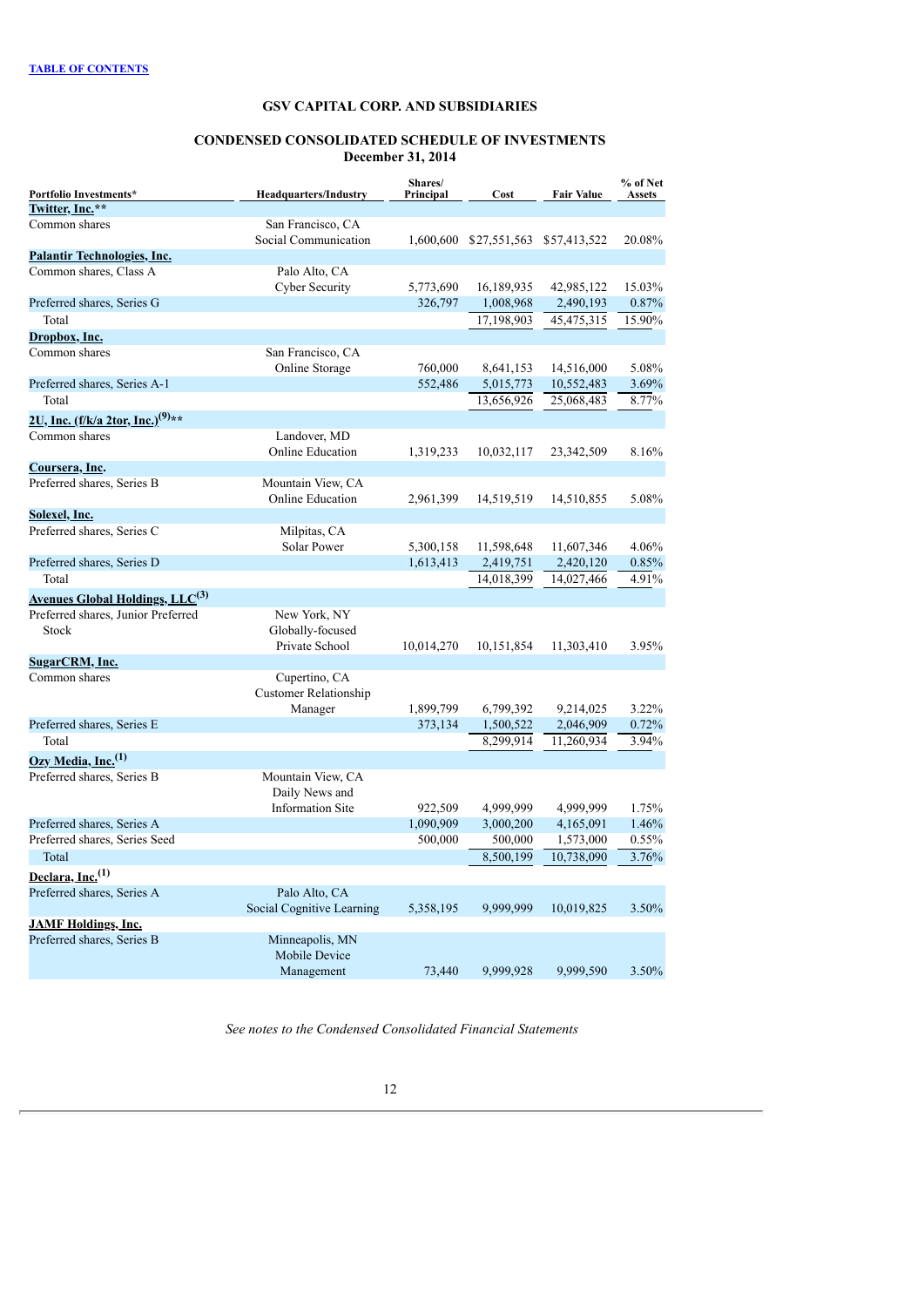#### **CONDENSED CONSOLIDATED SCHEDULE OF INVESTMENTS – (Continued) December 31, 2014**

| Portfolio Investments*<br><b>Headquarters/Industry</b> |                                               | Shares/<br>Principal | Cost         | <b>Fair Value</b> | % of Net<br>Assets |  |
|--------------------------------------------------------|-----------------------------------------------|----------------------|--------------|-------------------|--------------------|--|
| Curious.com Inc. <sup>(1)</sup>                        |                                               |                      |              |                   |                    |  |
| Preferred shares, Series B                             | Menlo Park, CA                                |                      |              |                   |                    |  |
|                                                        | <b>Online Education</b>                       | 2,839,861            | \$10,000,003 | \$9,996,311       | 3.50%              |  |
| PayNearMe, Inc. <sup>(1)</sup>                         |                                               |                      |              |                   |                    |  |
| Preferred shares, Series E                             | Sunnyvale, CA                                 |                      |              |                   |                    |  |
|                                                        | Cash Payment Network                          | 3,914,535            | 10,000,401   | 9,982,064         | 3.49%              |  |
| StormWind, $LLC^{(2)(5)}$                              |                                               |                      |              |                   |                    |  |
| Preferred shares, Series C                             | Scottsdale, AZ                                |                      |              |                   |                    |  |
|                                                        | <b>Interactive Learning</b>                   | 2,779,134            | 4,000,787    | 4,338,830         | 1.52%              |  |
| Preferred shares, Series B                             |                                               | 3,279,629            | 2,019,687    | 4,347,608         | 1.52%              |  |
| Preferred shares, Series A                             |                                               | 366,666              | 110,000      | 391,592           | 0.14%              |  |
| Preferred Unit Warrants \$1.76 Strike                  |                                               |                      |              |                   |                    |  |
| Price, Expiration Date 1/6/15                          |                                               | 568,753              |              |                   | $-$ %              |  |
| Total                                                  |                                               |                      | 6,130,474    | 9,078,030         | 3.18%              |  |
| Chegg, Inc.**                                          |                                               |                      |              |                   |                    |  |
| Common shares                                          | Santa Clara, CA                               |                      |              |                   |                    |  |
|                                                        | <b>Textbook Rental</b>                        | 1,182,792            | 14,022,863   | 8,173,093         | 2.86%              |  |
| Lytro, Inc.                                            |                                               |                      |              |                   |                    |  |
| Preferred Stock                                        | Mountain View, CA                             |                      |              |                   |                    |  |
|                                                        | <b>Consumer Electronics</b>                   | 2,533,784            | 7,500,001    | 7,500,001         | 2.62%              |  |
| <b>General Assembly Space, Inc.</b>                    |                                               |                      |              |                   |                    |  |
| Preferred shares, Series C                             | New York, NY                                  |                      |              |                   |                    |  |
|                                                        | <b>Online Education</b>                       | 126,552              | 2,999,978    | 3,125,467         | 1.09%              |  |
| Common shares                                          |                                               | 133,213              | 2,999,983    | 2,999,957         | 1.05%              |  |
| Total                                                  |                                               |                      | 5,999,961    | 6,125,424         | 2.14%              |  |
| <b>Spotify Technology S.A.**</b>                       |                                               |                      |              |                   |                    |  |
| Common shares                                          | Stockholm, Sweden                             |                      |              |                   |                    |  |
|                                                        | Music Streaming Service                       | 3,658                | 3,598,472    | 5,676,873         | 1.99%              |  |
| Learnist Inc. (f/k/a Grockit, Inc.) <sup>(1)</sup>     |                                               |                      |              |                   |                    |  |
| Preferred shares, Series D                             | San Francisco, CA                             |                      |              |                   |                    |  |
|                                                        | Online Learning Platform                      | 2,728,252            | 2,005,945    | 2,319,014         | 0.81%              |  |
| Preferred shares, Series E                             |                                               | 1,731,501            | 1,503,670    | 1,610,296         | 0.56%              |  |
| Preferred shares, Series F                             |                                               | 1,242,928            | 1,450,000    | 1,450,000         | 0.51%              |  |
| Total                                                  |                                               |                      | 4,959,615    | 5,379,310         | 1.88%              |  |
| Knewton, Inc.                                          |                                               |                      |              |                   |                    |  |
| Preferred shares, Series E                             | New York, NY                                  |                      |              |                   |                    |  |
|                                                        | <b>Online Education</b>                       | 375,985              | 4,999,999    | 5,000,601         | 1.75%              |  |
| Course Hero, Inc.                                      |                                               |                      |              |                   |                    |  |
| Preferred shares, Series A                             | Redwood City, CA                              |                      |              |                   |                    |  |
|                                                        | <b>Online Education</b>                       | 2,145,509            | 5,000,001    | 5,000,001         | 1.75%              |  |
| Lyft, Inc.                                             |                                               |                      |              |                   |                    |  |
| Preferred shares, Series D                             | San Francisco, CA<br>Peer to Peer Ridesharing | 493,490              |              |                   | 1.75%              |  |
|                                                        |                                               |                      | 5,003,634    | 4,999,054         |                    |  |
| <b>GSV Sustainability Partners</b> <sup>(2)</sup>      |                                               |                      |              |                   |                    |  |
| Preferred shares, Class A                              | Woodside, CA                                  |                      |              |                   |                    |  |
|                                                        | Clean Technology                              | 9,700,000            | 4,851,256    | 4,850,000         | 1.70%              |  |
| Common shares                                          |                                               | 100,000              | 10,000       | 10,000            | $0.00\%$           |  |
| Total                                                  |                                               |                      | 4,861,256    | 4,860,000         | 1.70%              |  |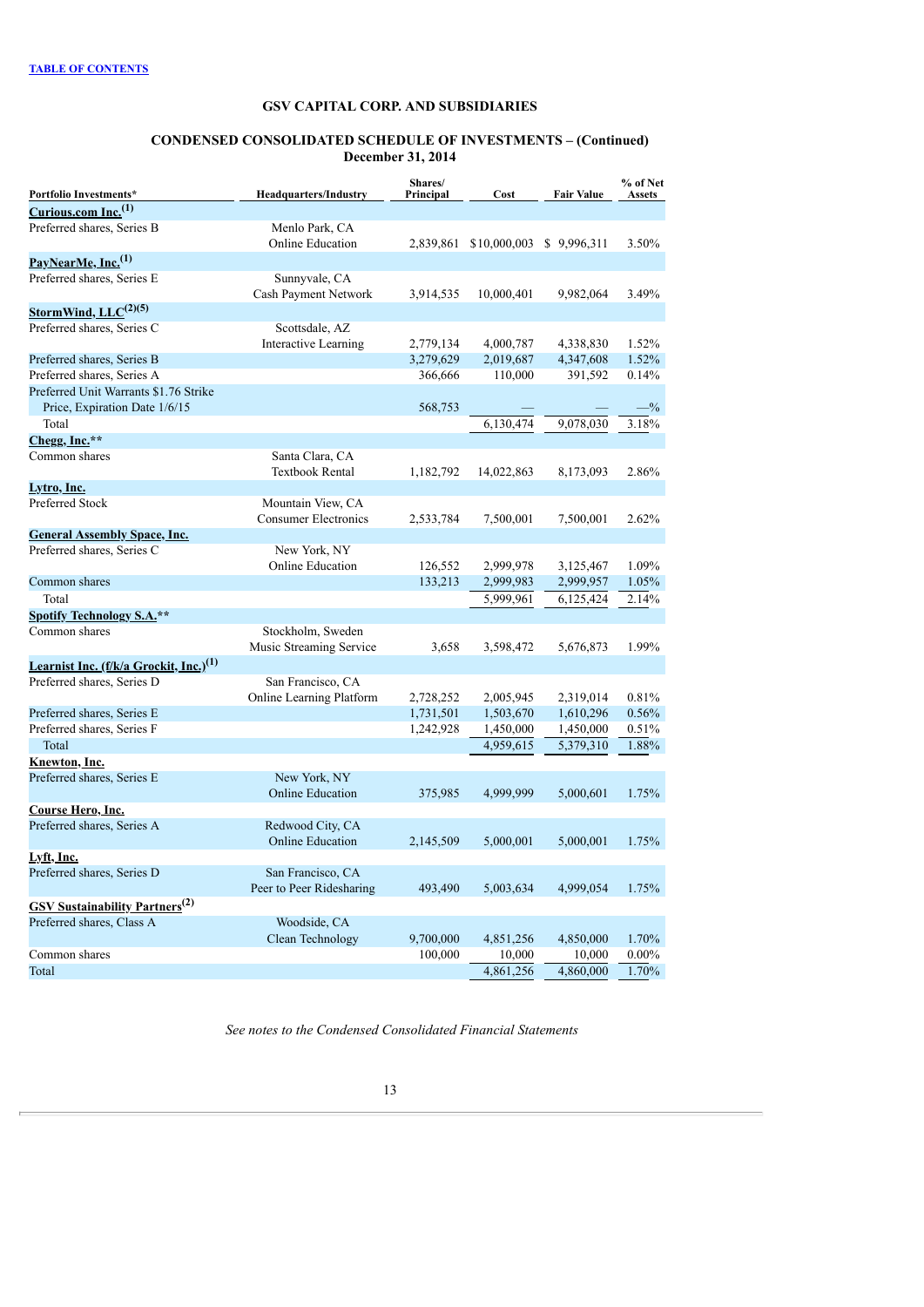#### **CONDENSED CONSOLIDATED SCHEDULE OF INVESTMENTS – (Continued) December 31, 2014**

| Portfolio Investments*                   | <b>Headquarters/Industry</b> | <b>Shares/Principal</b>   | Cost                                | Fair Value | % of Net<br><b>Assets</b> |
|------------------------------------------|------------------------------|---------------------------|-------------------------------------|------------|---------------------------|
| Fullbridge, Inc. <sup>(1)</sup>          |                              |                           |                                     |            |                           |
| Preferred shares, Series C               | Cambridge, MA                |                           |                                     |            |                           |
|                                          | <b>Business Education</b>    |                           | 1,728,724 \$ 3,193,444 \$ 1,625,001 |            | 0.57%                     |
| Preferred shares, Series D               |                              | 1,655,167                 | 2,956,022                           | 3,111,714  | 1.09%                     |
| Common warrants, \$0.91 Strike Price,    |                              |                           |                                     |            |                           |
| Expiration Date 3/22/2020                |                              | 186,170                   | 67,021                              | 1,862      | $0.00\%$                  |
| Common warrants, \$0.91 Strike Price,    |                              |                           |                                     |            |                           |
| Expiration Date 12/11/2018               |                              | 82,418                    | 9,799                               | 824        | $0.00\%$                  |
| Common warrants, \$0.91 Strike Price,    |                              |                           |                                     |            |                           |
| Expiration Date 12/11/2018               |                              | 412,088                   | 50,970                              | 4,121      | $0.00\%$                  |
| Common warrants, \$0.91 Strike Price,    |                              |                           |                                     |            |                           |
| Expiration Date 5/16/2019                |                              | 192,308                   | 23,244                              | 1,923      | $0.00\%$                  |
| Common warrants, \$0.91 Strike Price,    |                              |                           |                                     |            |                           |
| Expiration Date 3/22/2020                |                              | 714,286                   | 85,779                              | 7,143      | $0.00\%$                  |
| Common warrants, \$0.91 Strike Price,    |                              |                           |                                     |            |                           |
| Expiration Date 10/09/2018               |                              | 82,418                    | 9,901                               | 824        | $0.00\%$                  |
| Total                                    |                              |                           | 6,396,180                           | 4,753,412  | 1.66%                     |
| Whittle Schools, LLC <sup>(1)(4)</sup>   |                              |                           |                                     |            |                           |
| Preferred shares, Series B               | New York, NY                 |                           |                                     |            |                           |
|                                          | Globally-focused             |                           |                                     |            |                           |
|                                          | Private School               | 3,000,000                 | 3,000,000                           | 3,000,000  | 1.05%                     |
| Common shares                            |                              | 229                       | 1,577,097                           | 1,500,000  | 0.52%                     |
| Total                                    |                              |                           | 4,577,097                           | 4,500,000  | 1.57%                     |
| $CUX, Inc. (d/b/a CorpU)^{(1)}$          |                              |                           |                                     |            |                           |
| Convertible preferred shares,            | San Francisco, CA            |                           |                                     |            |                           |
| Series C                                 | Corporate Education          | 615,763                   | 2,006,077                           | 2,292,582  | 0.80%                     |
| Senior Subordinated Convertible          |                              |                           |                                     |            |                           |
| Promissory Note 8% Due                   |                              |                           |                                     |            |                           |
| $11/26/2018^{(12)***}$                   |                              | $\mathbb{S}$<br>1,000,000 | 1,000,000                           | 1,007,671  | 0.35%                     |
| Convertible preferred shares,            |                              |                           |                                     |            |                           |
| Series D                                 |                              | 169,033                   | 778,607                             | 716,066    | 0.25%                     |
| Preferred warrants, \$4.59 Strike Price, |                              |                           |                                     |            |                           |
| Expiration Date 02/25/2018               |                              | 16,903                    |                                     | 12,508     | $0.00\%$                  |
| Total                                    |                              |                           | 3,784,684                           | 4,028,827  | 1.40%                     |
| Parchment, Inc.                          |                              |                           |                                     |            |                           |
| Preferred shares, Series D               | Scottsdale, AZ               |                           |                                     |            |                           |
|                                          | E-Transcript Exchange        | 3,200,512                 | 4,000,982                           | 4,000,640  | 1.40%                     |
| <b>Global Education Learning</b>         |                              |                           |                                     |            |                           |
| (Holdings) Ltd. <sup>(1)**</sup>         |                              |                           |                                     |            |                           |
| Preferred shares, Series A               | Hong Kong Education          |                           |                                     |            |                           |
|                                          | Technology                   | 2,126,475                 | 4,335,769                           | 3,995,221  | 1.40%                     |
| Dataminr, Inc.                           |                              |                           |                                     |            |                           |
| Preferred shares, Series B               | New York, NY                 |                           |                                     |            |                           |
|                                          | Social Media Analytics       | 904,977                   | 2,063,356                           | 2,869,320  | 1.00%                     |
| Preferred shares, Series C               |                              | 301,369                   | 1,100,909                           | 1,075,425  | 0.38%                     |
| Total                                    |                              |                           | 3,164,265                           | 3,944,745  | 1.38%                     |
| NestGSV, Inc. (d.b.a. GSV Labs, Inc.),   |                              |                           |                                     |            |                           |
| (2)                                      |                              |                           |                                     |            |                           |
| Preferred shares, Series C               | Redwood City, CA             |                           |                                     |            |                           |
|                                          | Incubator                    | 1,561,625                 | 2,005,730                           | 1,503,832  | 0.53%                     |
| Preferred shares, Series D               |                              | 1,095,418                 | 1,404,499                           | 1,460,557  | 0.51%                     |
| Preferred shares, Series A               |                              | 1,000,000                 | 1,021,778                           | 440,000    | 0.15%                     |
| Preferred shares, Series B               |                              | 450,000                   | 605,500                             | 265,980    | 0.09%                     |
| Common shares                            |                              | 200,000                   | 1,000                               | 1,000      | $0.00\%$                  |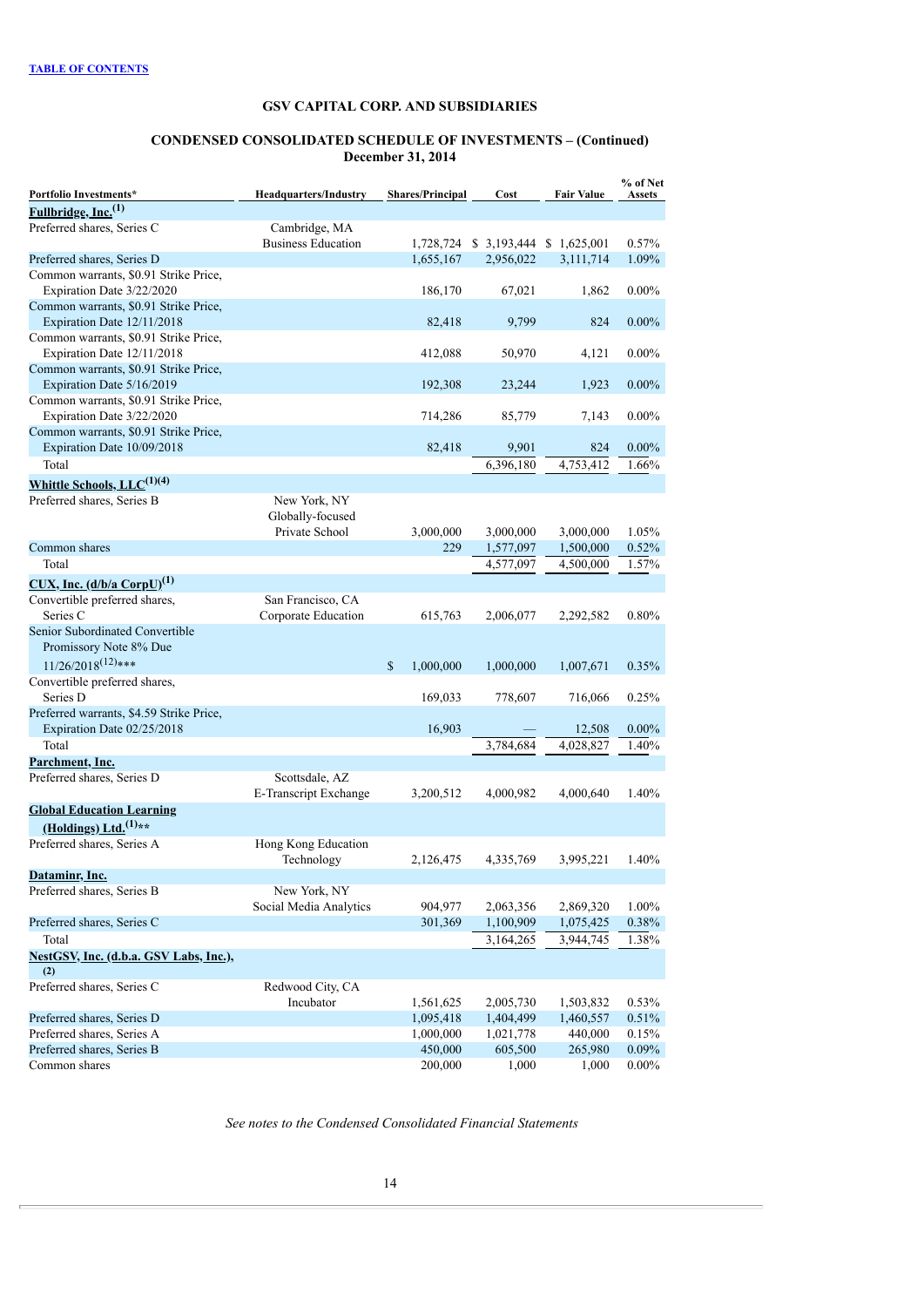#### **CONDENSED CONSOLIDATED SCHEDULE OF INVESTMENTS – (Continued) December 31, 2014**

|                                                                         |                                                | Shares/       |           |                    | % of Net |
|-------------------------------------------------------------------------|------------------------------------------------|---------------|-----------|--------------------|----------|
| Portfolio Investments*<br>Preferred Warrant Series $D - $1.33$          | <b>Headquarters/Industry</b>                   | Principal     | Cost      | <b>Fair Value</b>  | Assets   |
| Strike Price, Expiration Date                                           |                                                |               |           |                    |          |
| 10/6/2019                                                               |                                                | 500,000 \$    |           | <b>S</b><br>65,000 | 0.02%    |
| Preferred warrants, Series $C - $1.33$<br>Strike Price, Expiration Date |                                                |               |           |                    |          |
| 4/9/2019                                                                |                                                | 187,500       |           | 24,375             | $0.01\%$ |
| Total                                                                   |                                                |               | 5,038,507 | 3,760,744          | 1.31%    |
| <b>Bloom Energy Corporation</b>                                         |                                                |               |           |                    |          |
| Common shares                                                           | Sunnyvale, CA<br><b>Fuel Cell Energy</b>       | 201,589       | 3,855,601 | 3,357,969          | 1.17%    |
| <b>Gilt Groupe Holdings, Inc.</b>                                       |                                                |               |           |                    |          |
| Common shares                                                           | New York, NY<br>e-Commerce Flash Sales         | 248,600       | 6,594,433 | 3,168,108          | 1.11%    |
| SharesPost, Inc. <sup>(1)(6)</sup>                                      |                                                |               |           |                    |          |
| Preferred shares, Series B                                              | San Bruno, CA                                  |               |           |                    |          |
|                                                                         | Online Marketplace<br>Finance                  | 1,771,653     | 2,259,716 | 2,249,999          | 0.79%    |
| Common warrants, \$0.13 Strike Price,<br>Expiration Date 6/15/2018      |                                                | 770,934       | 23,128    | 485,688            | 0.17%    |
| Total                                                                   |                                                |               | 2,282,844 | 2,735,687          | 0.96%    |
| DogVacay, Inc.                                                          |                                                |               |           |                    |          |
| Preferred shares, Series B-1                                            | Santa Monica, CA                               |               |           |                    |          |
|                                                                         | Dog Boarding                                   | 514,562       | 2,506,119 | 2,505,917          | 0.88%    |
| <b>DreamBox Learning, Inc.</b>                                          |                                                |               |           |                    |          |
| Preferred shares, Series A-1                                            | Bellevue, WA                                   |               |           |                    |          |
|                                                                         | <b>Education Technology</b>                    | 7,159,221     | 1,502,362 | 1,606,388          | 0.56%    |
| Preferred shares, Series A                                              |                                                | 3,579,610     | 758,017   | 803,194            | 0.28%    |
| Total                                                                   |                                                |               | 2,260,379 | 2,409,582          | 0.84%    |
| Circle Media (f.k.a. S3 Digital Corp.<br>$(d/b/a S3i)^{(1)}$            |                                                |               |           |                    |          |
| Preferred shares, Series A                                              | New York, NY                                   |               |           |                    |          |
|                                                                         | <b>Sports Analytics</b>                        | 1,462,269     | 1,496,059 | 1,705,006          | 0.60%    |
| Term Loan, 12%, 09/30/15***                                             |                                                | \$<br>272,500 | 283,901   | 288,114            | 0.10%    |
| Preferred warrants, \$1.17 Strike Price,<br>Expiration Date 08/29/2021  |                                                | 175,815       |           | 58,019             | 0.02%    |
| Preferred warrants, \$1.17 Strike Price,                                |                                                |               |           |                    |          |
| Expiration Date 09/30/2020                                              |                                                | 160,806       |           | 64,322             | 0.02%    |
| Preferred warrants, \$1.16 Strike Price,<br>Expiration Date 6/26/2021   |                                                | 38,594        |           | 12,736             | $0.00\%$ |
| Preferred warrants, \$1.00 Strike Price,<br>Expiration Date 11/21/2017  |                                                | 500,000       | 31,354    | 165,000            | 0.06%    |
| Total                                                                   |                                                |               | 1,811,314 | 2,293,197          | 0.80%    |
| Maven Research, Inc. <sup>(1)</sup>                                     |                                                |               |           |                    |          |
| Preferred shares, Series C                                              | San Francisco, CA                              |               |           |                    |          |
|                                                                         | Knowledge Networks                             | 318,979       | 2,000,447 | 1,999,998          | 0.70%    |
| Preferred shares, Series B                                              |                                                | 49,505        | 217,206   | 249,691            | 0.09%    |
| Total                                                                   |                                                |               | 2,217,653 | 2,249,689          | 0.79%    |
| Clever, Inc.                                                            |                                                |               |           |                    |          |
| Series B Preferred Stock                                                | San Francisco, CA<br><b>Education Software</b> | 1,799,047     | 2,000,001 | 2,000,001          | 0.70%    |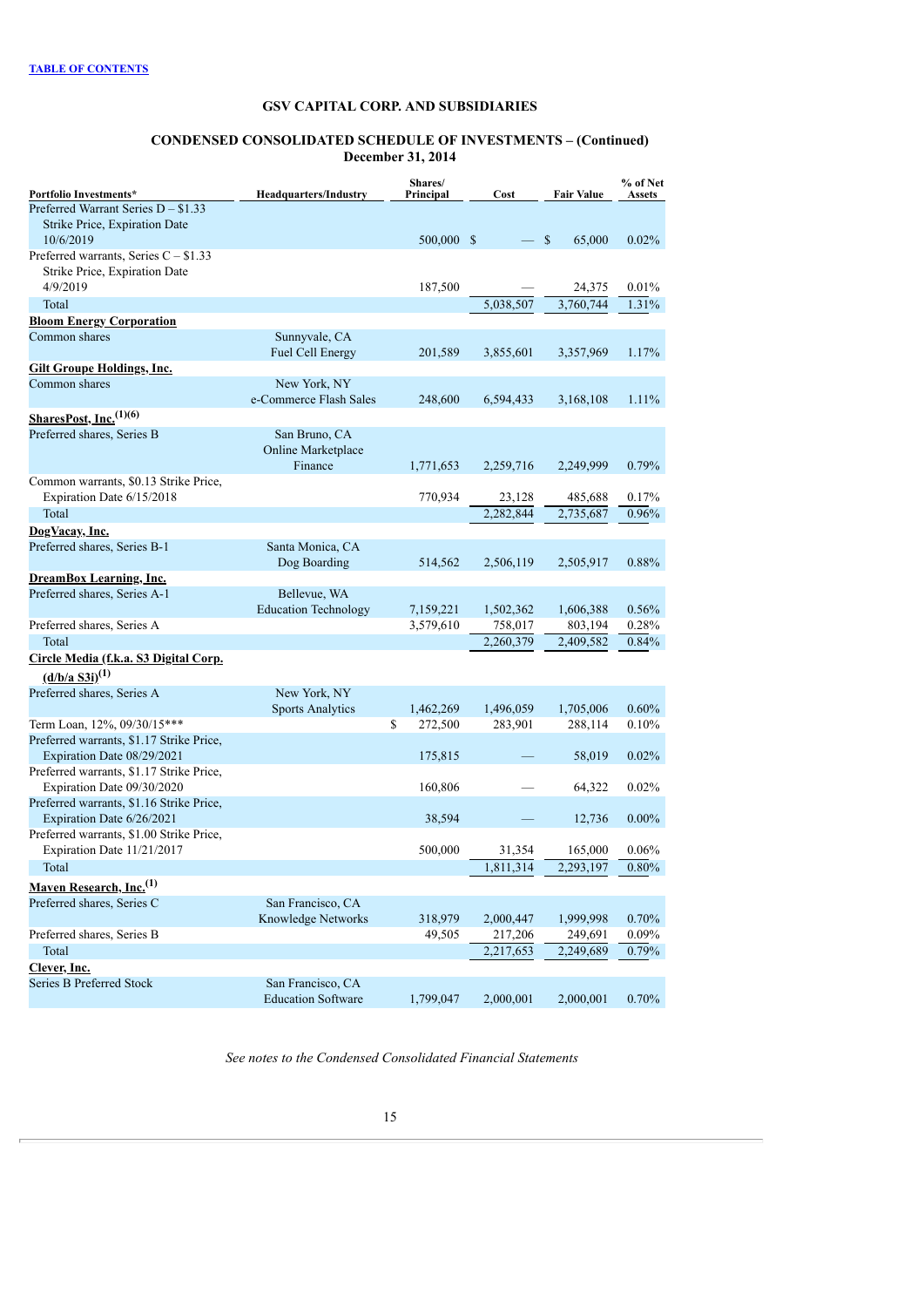#### **CONDENSED CONSOLIDATED SCHEDULE OF INVESTMENTS – (Continued) December 31, 2014**

| Portfolio Investments*                                               | <b>Headquarters/Industry</b>                                   | Shares/<br>Principal | Cost       | <b>Fair Value</b> |          |
|----------------------------------------------------------------------|----------------------------------------------------------------|----------------------|------------|-------------------|----------|
| AlwaysOn, Inc. <sup>(2)</sup>                                        |                                                                |                      |            |                   |          |
| Preferred shares, Series A-1                                         | Woodside, CA<br>Social Media                                   | 4,465,925 \$         | 876,023 \$ | 491,252           | 0.17%    |
| Preferred shares, Series A                                           |                                                                | 1,066,626            | 1,027,391  | 629,309           | 0.22%    |
| Preferred warrants Series A-1, \$0.19                                |                                                                |                      |            |                   |          |
| strike price, expire 12/31/2014                                      |                                                                | 1,313,508            |            |                   | $0.00\%$ |
| Preferred warrants Series A, \$1.00 strike<br>price, expire 1/9/2017 |                                                                | 109,375              |            |                   | $0.00\%$ |
| Total                                                                |                                                                |                      | 1,903,414  | 1,120,561         | 0.39%    |
| AliphCom, Inc. (d/b/a Jawbone)                                       |                                                                |                      |            |                   |          |
| Common shares                                                        | San Francisco, CA<br><b>Smart Device Company</b>               | 150,000              | 793,152    | 1,013,217         | 0.35%    |
| <b>Enjoy Technology, Inc.</b>                                        |                                                                |                      |            |                   |          |
| Series A Preferred Shares                                            | Menlo Park, CA<br>Online Shopping                              | 879,198              | 1,002,440  | 1,002,440         | 0.35%    |
| <b>Strategic Data Command, LLC</b> <sup>(1)(7)</sup>                 |                                                                |                      |            |                   |          |
| Common shares                                                        | Sunnyvale, CA<br>Software Development                          | 800,000              | 1,001,650  | 1,000,000         | 0.35%    |
| EdSurge, Inc. $^{(1)}$                                               |                                                                |                      |            |                   |          |
| Preferred shares, Series A                                           | Burlingame, CA<br><b>Education Media Platform</b>              | 494,365              | 500,801    | 505,328           | 0.18%    |
| Cricket Media (f/k/a ePals Inc.)** <sup>(1)</sup>                    |                                                                |                      |            |                   |          |
| (8)                                                                  |                                                                |                      |            |                   |          |
| Common shares                                                        | Herndon, VA<br><b>Online Education</b>                         | 1,333,333            | 2,448,959  | 331,126           | 0.12%    |
| Neuron Fuel, Inc.                                                    |                                                                |                      |            |                   |          |
| Preferred shares, Series AAI                                         | San Jose, CA<br>Computer Software                              | 250,000              | 262,530    | 246,160           | $0.09\%$ |
| New Zoom, Inc.                                                       |                                                                |                      |            |                   |          |
| Preferred shares, Series A                                           | San Francisco, CA<br>Retail Machines                           | 1,250,000            | 260,476    | 230,469           | 0.08%    |
| <b>4C Insights (f.k.a The Echo Systems)</b>                          |                                                                |                      |            |                   |          |
| Corp.)                                                               |                                                                |                      |            |                   |          |
| Preferred shares, Series A                                           | Chicago, IL<br>Social Data Platform                            | 512,365              | 1,436,404  | 219,292           | 0.08%    |
| Totus Solutions, $Inc.(1)(10)$                                       |                                                                |                      |            |                   |          |
| Preferred shares, Series B                                           | Carrollton, TX<br><b>LED</b> Lighting                          | 1,111,111            | 1,000,000  | 128,902           | 0.05%    |
| Convertible Promissory Note 6%,<br>Expiration Date, 4/01/2016***     |                                                                | \$<br>76,110         | 76,430     | 78,425            | 0.03%    |
| Preferred shares, Series A                                           |                                                                | 869,265              | 2,184,422  |                   | $0.00\%$ |
| Common Shares                                                        |                                                                | 1,130,735            | 2,840,591  |                   | $0.00\%$ |
| Total                                                                |                                                                |                      | 6,101,443  | 207,327           | 0.08%    |
| The rSmart Group, Inc. <sup>(1)</sup>                                |                                                                |                      |            |                   |          |
| Preferred shares, Series B                                           | Scottsdale, AZ<br><b>Higher Education</b><br>Learning Platform | 1,201,923            | 1,267,240  | 192,586           | 0.07%    |
| <b>Odesk Corporation</b>                                             |                                                                |                      |            |                   |          |
| Common Shares                                                        | Redwood City, CA<br>Online Workplace                           |                      |            |                   |          |
|                                                                      | Platform                                                       | 30,000               | 183,269    | 156,196           | 0.05%    |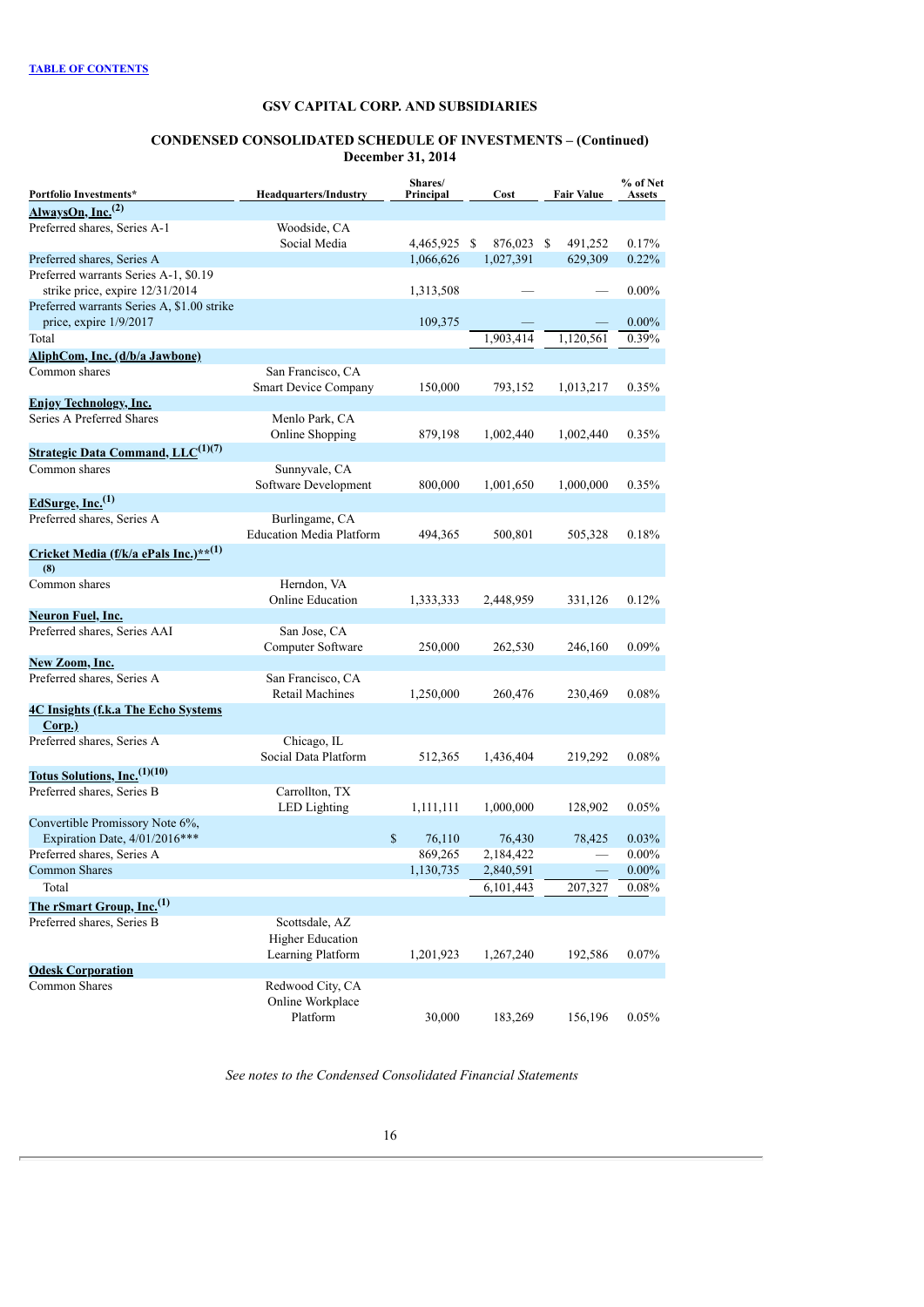### **CONDENSED CONSOLIDATED SCHEDULE OF INVESTMENTS – (Continued) December 31, 2014**

| Portfolio Investments*                                            | <b>Headquarters/Industry</b>             | Shares/<br>Principal | Cost                                      | <b>Fair Value</b>           | % of Net<br><b>Assets</b> |
|-------------------------------------------------------------------|------------------------------------------|----------------------|-------------------------------------------|-----------------------------|---------------------------|
| Earlyshares.com                                                   |                                          |                      |                                           |                             |                           |
| Preferred shares, Series A                                        | Miami, FL<br><b>Equity Crowd Funding</b> | $165,715$ \$         | 260,878 \$                                | 125,115                     | 0.04%                     |
| Dailybreak, Inc. <sup>(1)</sup>                                   |                                          |                      |                                           |                             |                           |
| Preferred shares, Series A-1                                      | Boston, MA<br>Social Advertising         | 1,878,129            | 2,430,950                                 |                             | $0.00\%$                  |
| Preferred shares, Series A-2                                      |                                          | 347,666              | 426,254                                   |                             | $0.00\%$                  |
| Total                                                             |                                          |                      | 2,857,204                                 |                             | $0.00\%$                  |
| <b>Total Portfolio Investments</b>                                |                                          |                      | 301,111,689                               | 370,984,317                 | 129.76%                   |
| <b>U.S. Treasury</b>                                              |                                          |                      |                                           |                             |                           |
| U.S. Treasury Bill, 0%, due 1/2/2015                              |                                          |                      | \$100,000,000 \$100,001,692 \$100,000,056 |                             | 34.98%                    |
| U.S. Treasury Strips <sup>(11)</sup>                              |                                          |                      |                                           |                             |                           |
| United States Treasury Strip Coupon,<br>$0.00\%$ due $08/15/2016$ |                                          | 1,851,000<br>\$      | 1,828,695                                 | 1,834,674                   | 0.64%                     |
| United States Treasury Strip Coupon,<br>0.00% due 02/15/2016      |                                          | \$<br>1,834,000      | 1,822,943                                 | 1,826,664                   | 0.64%                     |
| United States Treasury Strip Coupon,<br>$0.00\%$ due $08/15/2015$ |                                          | 1,823,000<br>\$      | 1,819,165                                 | 1,820,904                   | 0.64%                     |
| United States Treasury Strip Coupon,<br>0.00% due 02/15/2015      |                                          | \$<br>1,816,000      | 1,815,529                                 | 1,815,800                   | 0.63%                     |
| Total                                                             |                                          |                      | 7,286,332                                 | 7,298,042                   | 2.55%                     |
| <b>Total Investments</b>                                          |                                          |                      |                                           | \$408,399,713 \$478,282,415 | 167.29%                   |

All portfolio investments are non-control/non-affiliated and non-income producing, unless identified. Equity investments are subject to lock-up restrictions upon their initial public offering.

\*\* Indicates assets that GSV Capital Corp. believes do not represent "qualifying assets" under Section 55(a) of the Investment Company Act of 1940, as amended.

\*\*\*Investment is income producing.

- (1) Denotes an Affiliate Investment. "Affiliate Investments" are investments in those companies that are "Affiliated Companies" of GSV Capital Corp., as defined in the Investment Company Act of 1940. A company is deemed to be an "Affiliate" of GSV Capital Corp. if GSV Capital Corp. owns 5% or more of the voting securities of such company.
- (2) Denotes a Control Investment. "Control Investments" are investments in those companies that are "Controlled Companies" of GSV Capital Corp., as defined in the Investment Company Act of 1940. A company is deemed to be a "Controlled Company" of GSV Capital Corp. if GSV Capital Corp. owns 25% or more of the voting securities of such company.
- (3) GSV Capital Corp.'s investment in Avenues Global Holdings, LLC is held through its wholly-owned subsidiary GSVC AV Holdings, Inc.
- (4) GSV Capital Corp.'s investment in Whittle Schools, LLC is held through its wholly-owned subsidiary GSVC WS Holdings, Inc. Whittle Schools, LLC is an investment whose economics are derived from the value of Avenues Global Holdings LLC.
- (5) GSV Capital Corp.'s investment in StormWind, LLC is held through its wholly-owned subsidiary GSVC SW Holdings, Inc.
- (6) GSV Capital Corp.'s investment in SharesPost, Inc. is held through its wholly-owned subsidiary SPNPM Holdings, LLC.
- (7) GSV Capital Corp.'s investment in Strategic Data Command, LLC is held through its wholly-owned subsidiary GSVC SVDS Holdings, Inc.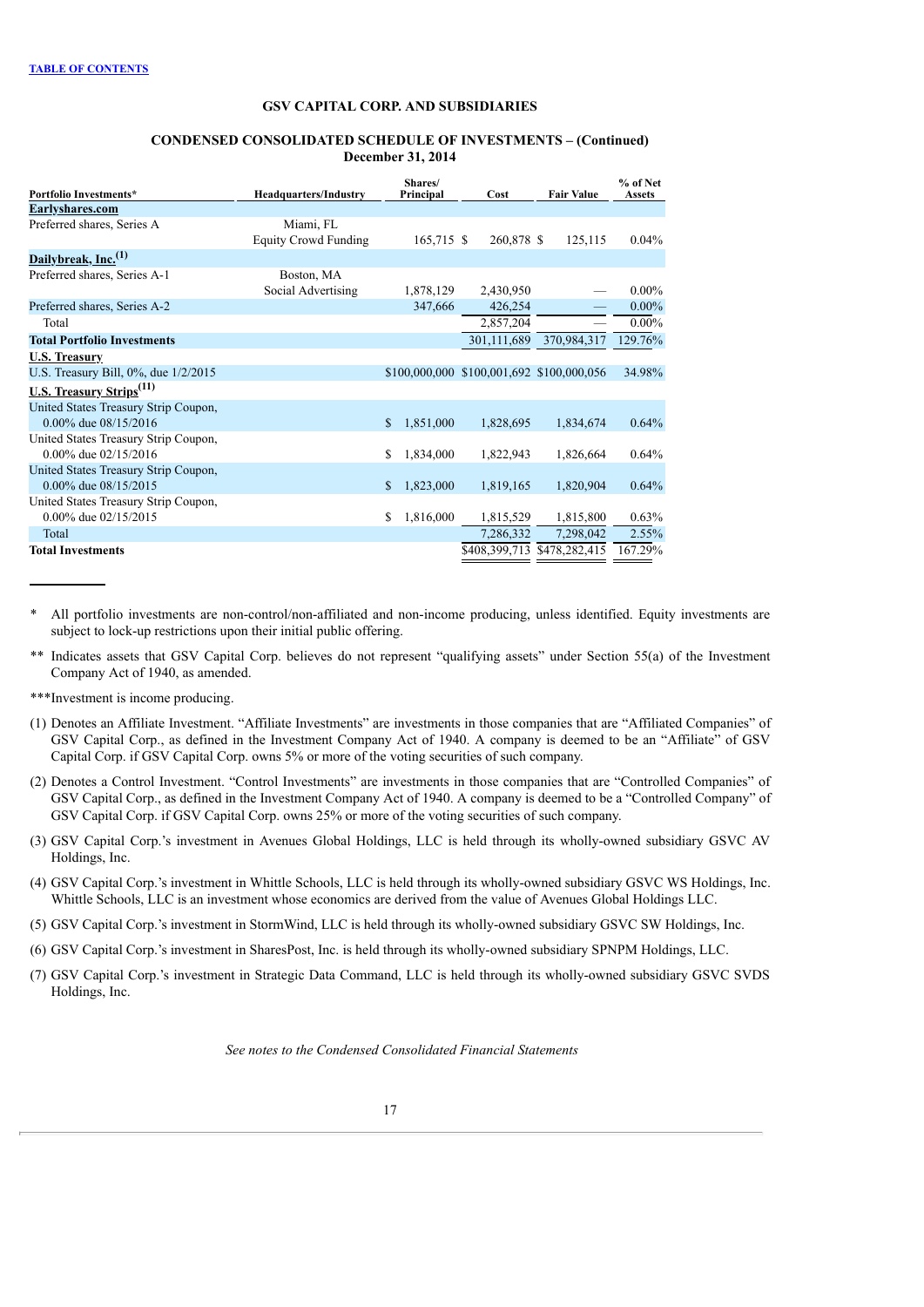### **CONDENSED CONSOLIDATED SCHEDULE OF INVESTMENTS – (Continued) December 31, 2014**

- (8) On October 22, 2013, Cricket Media (f/k/a ePals Inc.), priced its initial public offering, selling 40,267,333 shares at a price of CAD \$0.075 per share. GSV Capital Corp.'s shares in Cricket Media (f/k/a ePals Inc.), are subject to a lock-up agreement which expired on February 23, 2014. At December 31, 2014, GSV Capital Corp. valued Cricket Media (f/k/a ePals Inc.), based on its December 31, 2014 closing price less 17.5%. GSV Capital Corp.'s Chief Executive Officer, Michael Moe is a Board member of Cricket Media (f/k/a ePals Inc.), which subjects GSV Capital Corp. to insider trading restrictions under Canadian securities law. As such, the Company has applied a 17.5% discount to reflect the aforementioned trading restrictions.
- (9) On March 28, 2014, 2U, Inc. (f/k/a 2tor, Inc.) priced its initial public offering, selling 9,175,000 shares at a price of \$13 per share. GSV Capital Corp.'s shares in 2U, Inc. (f/k/a 2tor, Inc.) are subject to a lock-up agreement which expired on September 24, 2014. At March 31, 2014, GSV Capital Corp. valued 2U, Inc. (f/k/a 2tor, Inc.), based on its December 31, 2014 closing price less 10.0%. Michael Moe is a Board member of 2U, Inc. (f/k/a 2tor, Inc.), which subjects GSV Capital Corp. to insider trading restrictions under U.S securities law. As such, the Company has applied a 10.0% discount to reflect the aforementioned trading restrictions.
- (10)On November 20, 2014, Totus Solutions, Inc., conducted a 10:1 stock split.
- (11)Refer to Note 9 Long Term Liabilities. In accordance with the terms of the Company's Convertible Senior Notes payable, the Company deposited \$10,867,500 in an escrow account with the Trustee. These funds were used to purchase U.S. Treasury Strips ("Government Securities") with an original cost of \$10,845,236. At March 31, 2015, the remaining government securities are shown on the Consolidated Schedule of Investments and have an amortized cost of \$7,286,332.
- (12)Interest will accrue daily on the unpaid principal balance of the note. Accrued interest is not payable until the earlier of a) the closing of a subsequent equity offering by CUX, Inc., or b) the maturity of the note (November 26, 2018). Interest will compound annually beginning on November 26, 2015.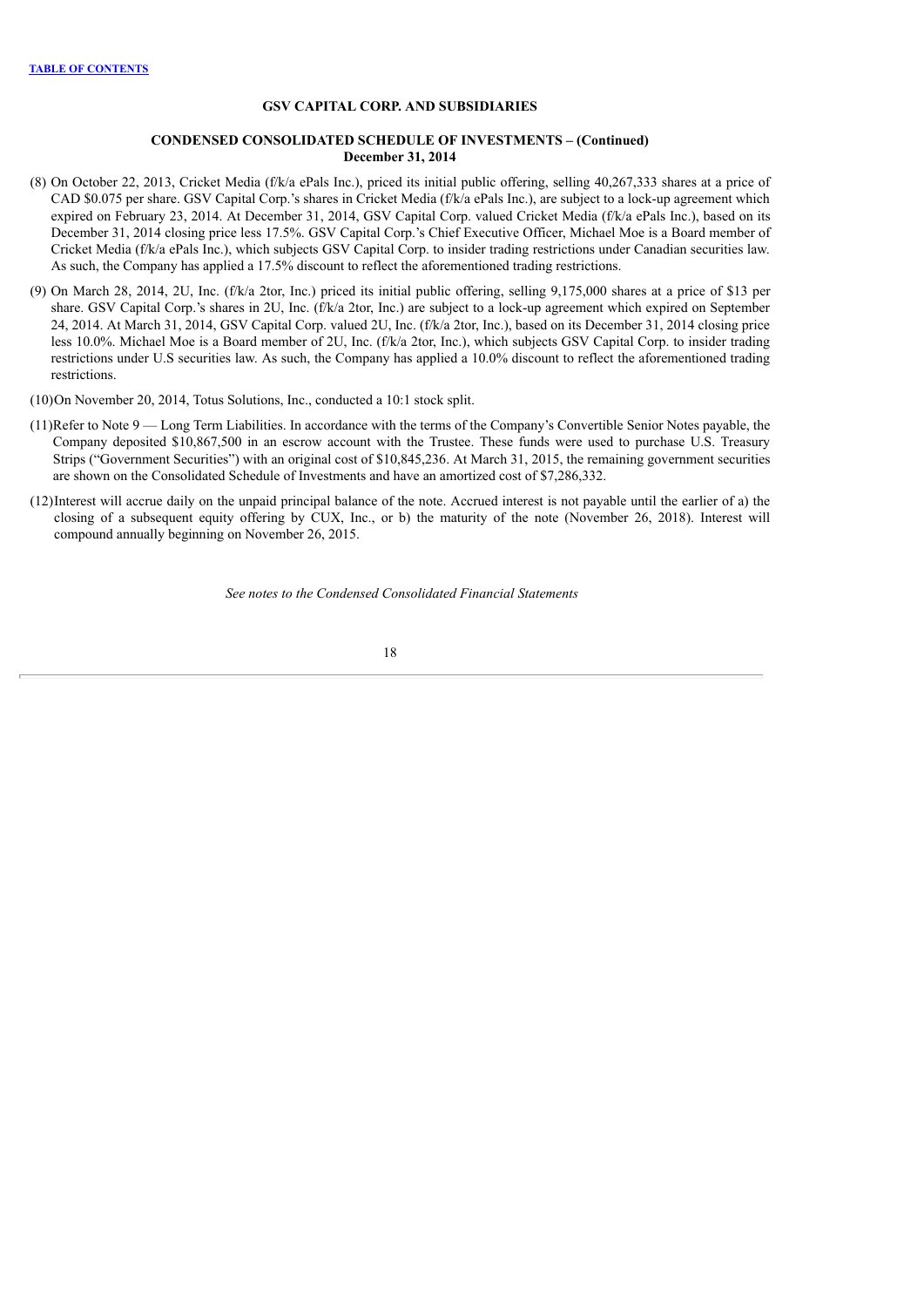### **NOTES TO THE CONDENSED CONSOLIDATED FINANCIAL STATEMENTS March 31, 2015 (Unaudited)**

## **NOTE 1 — NATURE OF OPERATIONS AND SIGNIFICANT ACCOUNTING POLICIES**

#### **Nature of Operations**

<span id="page-20-0"></span>GSV Capital Corp. (the "Company", "we", "our", "GSV Capital", or "GSV") was formed in September 2010 as a Maryland corporation structured as an externally managed, non-diversified closed-end management investment company. The Company has elected to be treated as a business development company under the Investment Company Act of 1940, as amended (the "1940 Act"). The Company's investment activities are managed by GSV Asset Management, LLC ("GSV Asset Management"), and GSV Capital Service Company provides the administrative services necessary for the Company to operate.

The Company's date of inception is January 6, 2011, which is the date it commenced its development stage activities. The Company's shares are currently listed on the NASDAQ Capital Market under the symbol "GSVC". The Company began its investment operations during the second quarter of 2011.

On April 13, 2012, the Company formed a wholly-owned subsidiary, GSV Capital Lending, LLC ("GCL"), a Delaware limited liability company, which was formed to originate portfolio loan investments within the state of California.

On November 28, 2012, the Company formed the following wholly-owned subsidiaries: GSVC AE Holdings, Inc. ("GAE"), GSVC AV Holdings, Inc. ("GAV"), GSVC NG Holdings, Inc. ("GNG"), GSVC SW Holdings, Inc. ("GSW") and GSVC WS Holdings, Inc. ("GWS"). On July 12, 2013, the Company formed a wholly-owned subsidiary, SPNPM Holdings LLC ("SPNPM"). On August 13, 2013, the Company formed a wholly-owned subsidiary, GSVC SVDS Holdings, Inc. ("SVDS"). Collectively, these entities are known as the "GSVC Holdings", all Delaware corporations, formed to hold portfolio investments.

The Company's investment objective is to maximize its portfolio's total return, principally by seeking capital gains on its equity and equity-related investments. The Company invests principally in the equity securities of what it believes to be rapidly growing venture capital-backed emerging companies. The Company acquires its investments through direct investments with prospective portfolio companies, secondary marketplaces for private companies and negotiations with selling stockholders. The Company may also invest on an opportunistic basis in select publicly traded equity securities or certain non-U.S. companies that otherwise meet its investment criteria.

## **Summary of Significant Accounting Policies**

#### *Basis of Presentation*

The interim condensed consolidated financial statements of the Company are prepared on the accrual basis of accounting in conformity with U.S. generally accepted accounting principles ("GAAP") and pursuant to the requirements for reporting on Form 10-Q and Regulation S-X. In the opinion of management, all adjustments, all of which were of a normal recurring nature, considered necessary for the fair presentation of financial statements for the interim period have been included. The results of operations for the current period are not necessarily indicative of results that ultimately may be achieved for any other interim period or for the year ending December 31, 2015. The interim unaudited condensed consolidated financial statements and notes hereto should be read in conjunction with the audited financial statements and notes thereto contained in the Company's Annual Report on Form 10-K for the year ended December 31, 2014.

#### *Basis of Consolidation*

Under Article 6 of Regulation S-X and the American Institute of Certified Public Accountants' Audit and Accounting Guide for Investment Companies, the Company is precluded from consolidating any entity other than another investment company, a controlled operating company which provides substantially all of its services and benefits to us and certain entities established for tax purposes where we hold a 100% interest. Accordingly, the Company's condensed consolidated financial statements include its accounts and the accounts of the GSVC Holdings and GCL, its wholly-owned subsidiaries. All intercompany balances and transactions have been eliminated in consolidation.

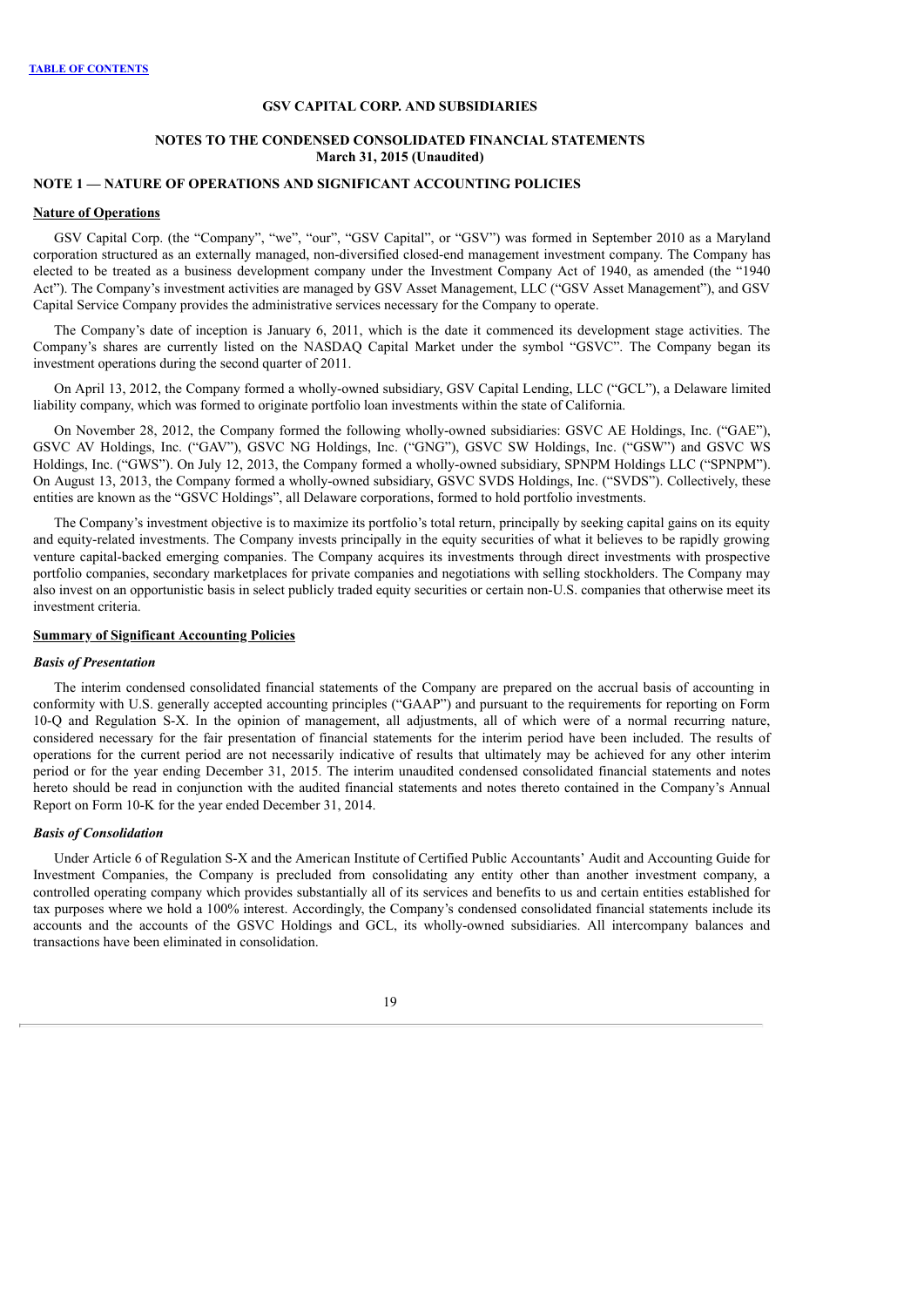### **NOTES TO THE CONDENSED CONSOLIDATED FINANCIAL STATEMENTS March 31, 2015 (Unaudited)**

## **NOTE 1 — NATURE OF OPERATIONS AND SIGNIFICANT ACCOUNTING POLICIES – (continued)**

At March 31, 2015, the Company was the majority owner of GSV Sustainability Partners ("GSV SP"). The Company believes that not consolidating the financial statements of GSV SP, results in a more meaningful presentation of the Company's financial position and results of operations. Further, accounting for GSV SP using the fair value approach is consistent with how the Company accounts for its other investments in portfolio companies.

### *Use of Estimates*

The preparation of condensed consolidated financial statements requires the Company to make a number of significant estimates. These include estimates of fair value of certain assets and liabilities and other estimates that affect the reported amounts of certain assets and liabilities as of the date of the condensed consolidated financial statements and the reported amounts of certain revenues and expenses during the reported period. It is likely that changes in these estimates will occur in the near term. The Company's estimates are inherently subjective in nature and actual results could differ materially from such estimates.

#### *Investments*

The Company applies fair value accounting in accordance with GAAP. The Company generally values its assets on a quarterly basis, or more frequently if required under the 1940 Act. Securities for which market quotations are readily available on an exchange are valued at the closing price of such security on the valuation date; however, if they are subject to restrictions upon sale (such as to lock-up restrictions), they are discounted accordingly. The Company may also obtain quotes with respect to certain of its investments from pricing services or brokers or dealers in order to value assets. When doing so, the Company determines whether the quote obtained is sufficient according to GAAP to determine the fair value of the security. If determined adequate, the Company uses the quote obtained.

Securities for which reliable market quotations are not readily available or for which the pricing source does not provide a valuation or methodology or provides a valuation or methodology that, in the judgment of GSV Asset Management, the Board or the Valuation Committee of the Board (the "Valuation Committee"), does not represent fair value, shall each be valued as follows:

- 1. The quarterly valuation process begins with each portfolio company or investment being initially valued by the investment professionals responsible for the portfolio investment;
- 2. Preliminary valuation conclusions are then documented and discussed with GSV Asset Management senior management;
- 3. An independent third-party valuation firm is engaged by, or on behalf of, the Valuation Committee to conduct independent appraisals and review management's preliminary valuations and make their own independent assessment, for all material investments;
- 4. The Valuation Committee discusses valuations and recommends the fair value of each investment in the portfolio in good faith based on the input of GSV Asset Management and the independent third-party valuation firm; and,
- 5. The Board then discusses the valuations and determines in good faith the fair value of each investment in the portfolio based upon input of GSV Asset Management, estimates from the independent valuation firm and the recommendations of the Valuation Committee.

In making a good faith determination of the fair value of investments, the Company considers valuation methodologies consistent with industry practice. Valuation methods, among other measures and as applicable, may include comparisons to prices from secondary market transactions and recent venture capital financings, analysis of financial ratios and valuation metrics of the portfolio companies that issued such private equity securities to peer companies that are public, analysis of the portfolio companies' most recent financial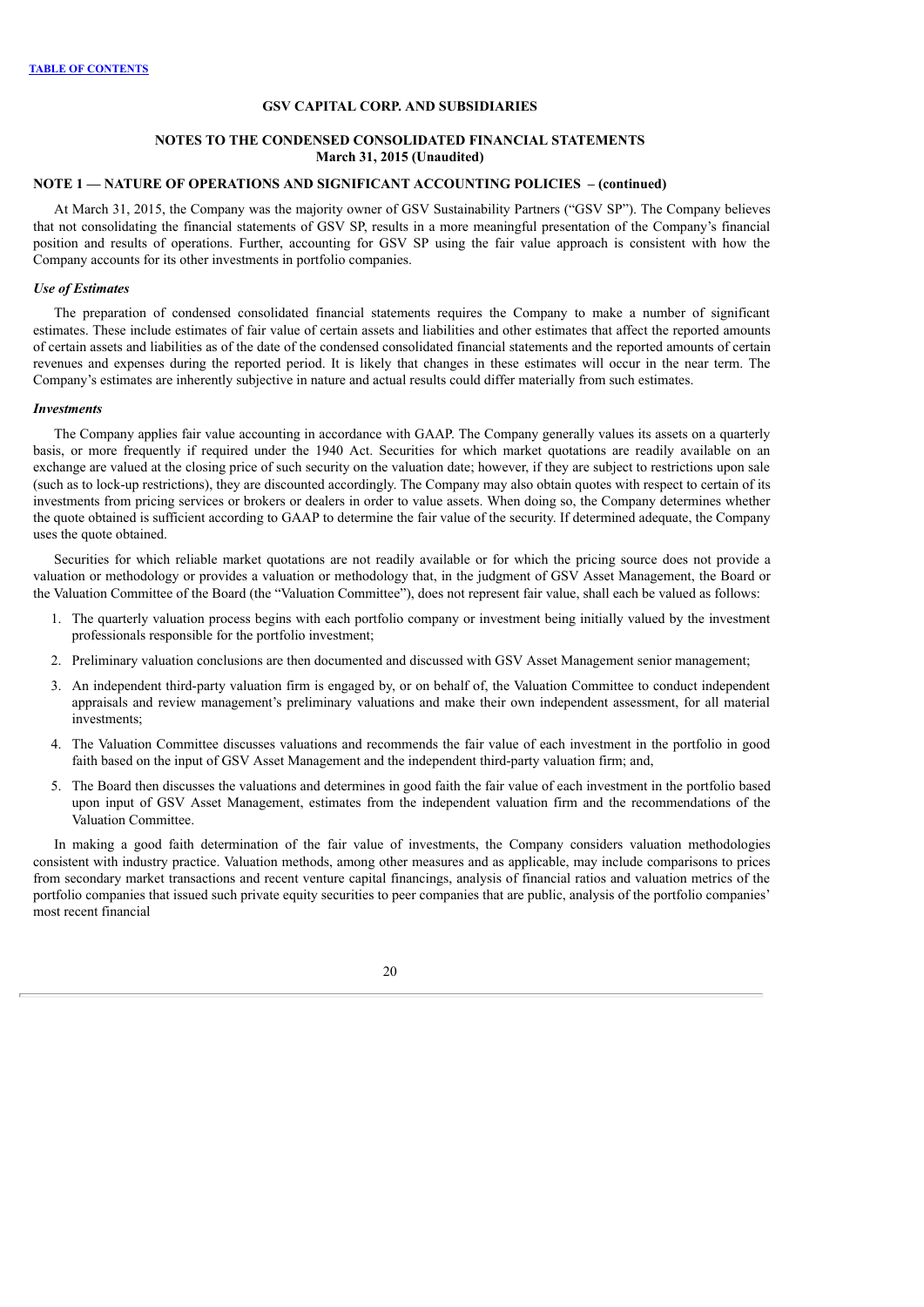### **NOTES TO THE CONDENSED CONSOLIDATED FINANCIAL STATEMENTS March 31, 2015 (Unaudited)**

### **NOTE 1 — NATURE OF OPERATIONS AND SIGNIFICANT ACCOUNTING POLICIES – (continued)**

statements and forecasts, and the markets in which the portfolio company does business, and other relevant factors. The Company assigns a weighting based upon the relevance of each factor to determine the fair value of each investment.

When an external event such as a purchase transaction, public offering or subsequent equity sale occurs, the Company will consider the pricing indicated by the external event to corroborate the private equity valuation. Due to the inherent uncertainty of determining the fair value of investments that do not have a readily available market value, the fair value of the investments may differ significantly from the values that would have been used had a readily available market value existed for such investments, and the differences could be material.

Fair value is defined as the price that would be received to sell an asset or paid to transfer a liability in an orderly transaction between market participants at the measurement date. GAAP establishes a framework for measuring fair value that includes a hierarchy used to classify the inputs used in measuring fair value. The hierarchy prioritizes the inputs to valuation techniques used to measure fair value into three levels. The level in the fair value hierarchy within which the fair value measurement falls is determined based on the lowest level input that is significant to the fair value measurement. The levels of the fair value hierarchy are as follows:

**Level 1.** Financial assets and liabilities whose values are based on unadjusted quoted prices for identical assets or liabilities in an active market that the Company has the ability to access (examples include active exchange-traded equity securities, exchangetraded derivatives, and most U.S. Government and agency securities).

**Level 2.** Financial assets and liabilities whose values are based on quoted prices in markets that are not active or model inputs that are observable either directly or indirectly for substantially the full term of the asset or liability. Level 2 inputs include the following:

- a) Quoted prices for similar assets or liabilities in active markets;
- b) Quoted prices for identical or similar assets or liabilities in non-active markets (examples include corporate and municipal bonds, which trade infrequently);
- c) Pricing models whose inputs are observable for substantially the full term of the asset or liability (examples include most over-the-counter derivatives, including foreign exchange forward contracts); and,
- d) Pricing models whose inputs are derived principally from or corroborated by observable market data through correlation or other means for substantially the full term of the asset or liability.

Level 3. Financial assets and liabilities whose values are based on prices or valuation techniques that require inputs that are both unobservable and significant to the overall fair value measurement. These inputs reflect management's own assumptions about the assumptions a market participant would use in pricing the asset or liability (examples include certain of the Company's private equity investments).

When the inputs used to measure fair value fall within different levels of the hierarchy, the level within which the fair value measurement is categorized is based on the lowest level input that is significant to the fair value measurement in its entirety. For example, a Level 3 fair value measurement may include inputs that are observable (Levels 1 and 2) and unobservable (Level 3). Therefore gains and losses for such assets and liabilities categorized within the Level 3 table set forth in Note 3 may include changes in fair value that are attributable to both observable inputs (Levels 1 and 2) and unobservable inputs (Level 3).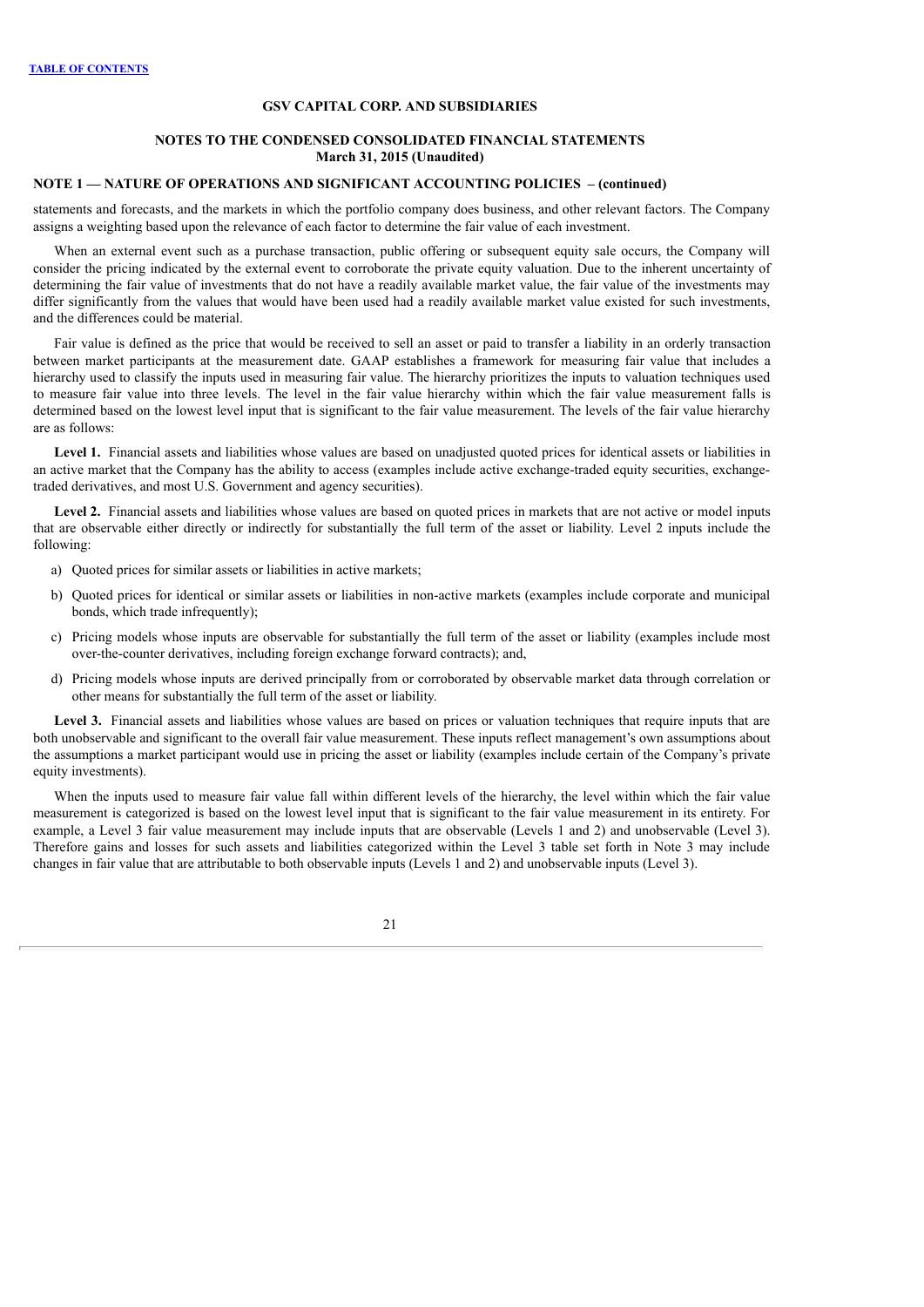### **NOTES TO THE CONDENSED CONSOLIDATED FINANCIAL STATEMENTS March 31, 2015 (Unaudited)**

## **NOTE 1 — NATURE OF OPERATIONS AND SIGNIFICANT ACCOUNTING POLICIES – (continued)**

A review of fair value hierarchy classifications is conducted on a quarterly basis. Changes in the observability of valuation inputs may result in a reclassification for certain financial assets or liabilities. Reclassifications impacting Level 3 of the fair value hierarchy are reported as transfers in/out of the Level 3 category as of the beginning of the quarter in which the reclassifications occur.

An asset's categorization within the valuation hierarchy is based upon the lowest level of input that is significant to the fair value measurement.

### *Equity Investments*

Equity investments for which market quotations are readily available in an active market are generally valued at the most recently available closing market prices and are classified as Level 1 assets. However, equity investments for which market quotations are readily available, but which are subject to lockup provisions restricting the resale of such investments for a specified period of time, are valued at a discount to the most recently available closing market prices and, accordingly, are classified as Level 2 assets. The Company prices the investment at the closing price on a public exchange as of the measurement date subject to a discount for a lack of marketability, ("DLOM"). The DLOM for each portfolio company investment is based upon the market value of publicly traded put options with similar terms as the lock-up.

The fair values of the Company's equity investments for which market quotations are not readily available are determined based on various factors and are classified as Level 3 assets. To determine the fair value of a portfolio company for which market quotations are not readily available, the Company may analyze the portfolio company's most recently available historical and projected financial results, public market comparables, and other factors. The Company may also consider other events, including the transaction in which the Company acquired its securities, subsequent equity sales by the Portfolio Company, mergers or acquisitions affecting the portfolio company, or the completion of an initial public offering ("IPO") by the portfolio company. In addition, the Company may consider the trends of the portfolio company's basic financial metrics from the time of its original investment until the measurement date, with material improvement of these metrics indicating a possible increase in fair value, while material deterioration of these metrics may indicate a possible reduction in fair value. The fair values of the Company's portfolio company securities are generally discounted for lack of marketability or when the securities are illiquid, such as when there are restrictions on resale or the lack of an established trading market which will generally be the case for Pre-IPO companies, as well as during any lockup period to which the Company is subject with respect to public companies in its portfolio. See Note 3 — INVESTMENTS AT FAIR VALUE.

In determining the value of equity or equity-linked securities (including warrants to purchase common or preferred stock) in a portfolio company, the Company considers the rights, preferences and limitations of such securities. In cases where a portfolio company's capital structure includes multiple classes of preferred and common stock and equity-linked securities with different rights and preferences, the Company generally uses an option pricing model to allocate value to each equity-linked security, unless it believes a liquidity event such as an acquisition or a dissolution is imminent, or the portfolio company is unlikely to continue as a going concern. When equity-linked securities expire worthless, any cost associated with these positions is recognized as a realized loss on investments in the condensed consolidated statements of operations and condensed consolidated statements of cash flows. In the event these securities are exercised into common or preferred stock, the cost associated with these securities is reassigned to the cost basis of the new common or preferred stock. These conversions are noted as non-cash operating items on the condensed consolidated statements of cash flows.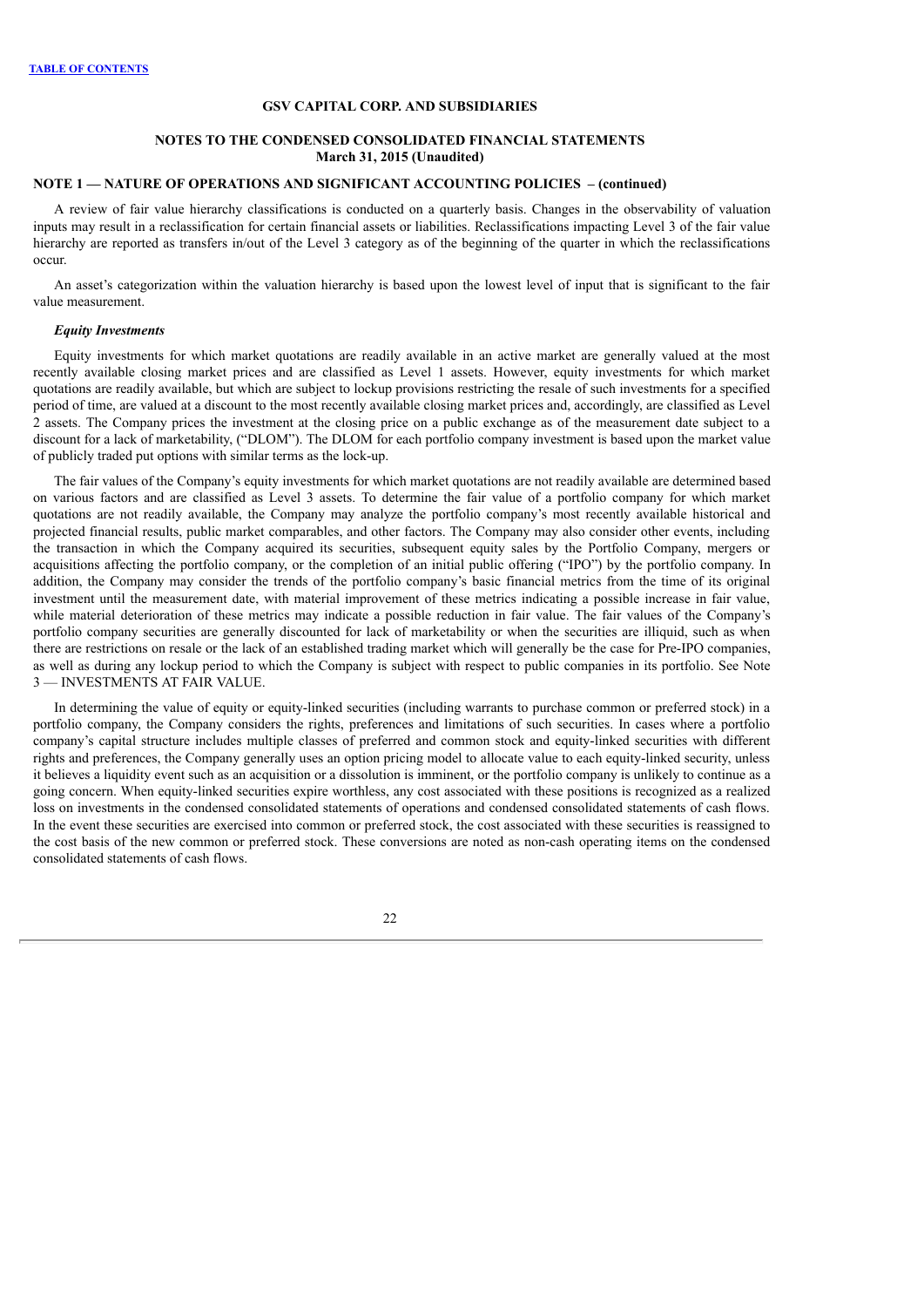### **NOTES TO THE CONDENSED CONSOLIDATED FINANCIAL STATEMENTS March 31, 2015 (Unaudited)**

# **NOTE 1 — NATURE OF OPERATIONS AND SIGNIFICANT ACCOUNTING POLICIES – (continued)**

#### *Debt Investments*

Given the nature of the Company's current debt investments (excluding U.S. Treasuries), principally convertible and promissory notes issued by venture capital-backed portfolio companies, these investments are Level 3 assets under ASC 820 because there is no known or accessible market or market indexes for these investment securities to be traded or exchanged. The Company values its debt investments at amortized cost.

#### *Warrants*

The Board will ascribe value to warrants based on fair value analyses that can include discounted cash flow analyses, option pricing models, comparable analyses and other techniques as deemed appropriate.

### *Valuation of Other Financial Instruments*

The carrying amounts of the Company's other, non-investment, financial instruments, consisting of cash, receivables, accounts payable, and accrued expenses, approximate fair value due to their short-term nature. The embedded derivative liability is carried at fair value.

### *Securities Transactions*

Securities transactions are accounted for on the date the transaction for the purchase or sale of the securities is entered into by the Company (i.e., trade date). Securities transactions outside conventional channels, such as private transactions, are recorded as of the date the Company obtains the right to demand the securities purchased or to collect the proceeds from a sale, and incurs an obligation to pay for securities purchased or to deliver securities sold, respectively.

### *Portfolio Company Investment Classification*

GSV is a non-diversified company within the meaning of the 1940 Act. GSV classifies its investments by level of control. As defined in the 1940 Act, control investments are those where there is the power to exercise a controlling influence over the management or policies of a company. Control is generally deemed to exist when a company or individual directly or indirectly owns beneficially more than 25% of the voting securities of an investee company. Affiliated investments and affiliated companies are defined by a lesser degree of influence and are deemed to exist when a company or individual directly or indirectly owns, controls or holds the power to vote 5% or more of the outstanding voting securities of another person. Refer to the Condensed Consolidated Schedules of Investments as of March 31, 2015 and December 31, 2014, respectively, for details regarding the nature and composition of the Company's portfolio.

#### *Cash*

The Company places its cash with U.S. Bank, N.A., and Silicon Valley Bank, and at times, cash held in these accounts may exceed the Federal Deposit Insurance Corporation insured limit. The Company may invest a portion of its cash in money market funds, within limitations of the 1940 Act.

## *Restricted Cash*

As of March 31, 2015, and December 31, 2014, respectively, the Company had Restricted Cash of \$41,181 and \$48,889 which is included on the Condensed Consolidated Statements of Assets and Liabilities. Restricted Cash consists of excess funds remaining in escrow from the purchase of the government securities that will be used to make the scheduled interest payments on the Convertible Senior Notes. See Note 9 for further detail. As of March 31, 2015, restricted cash also includes a \$25,000 deposit for the Company's fidelity bond.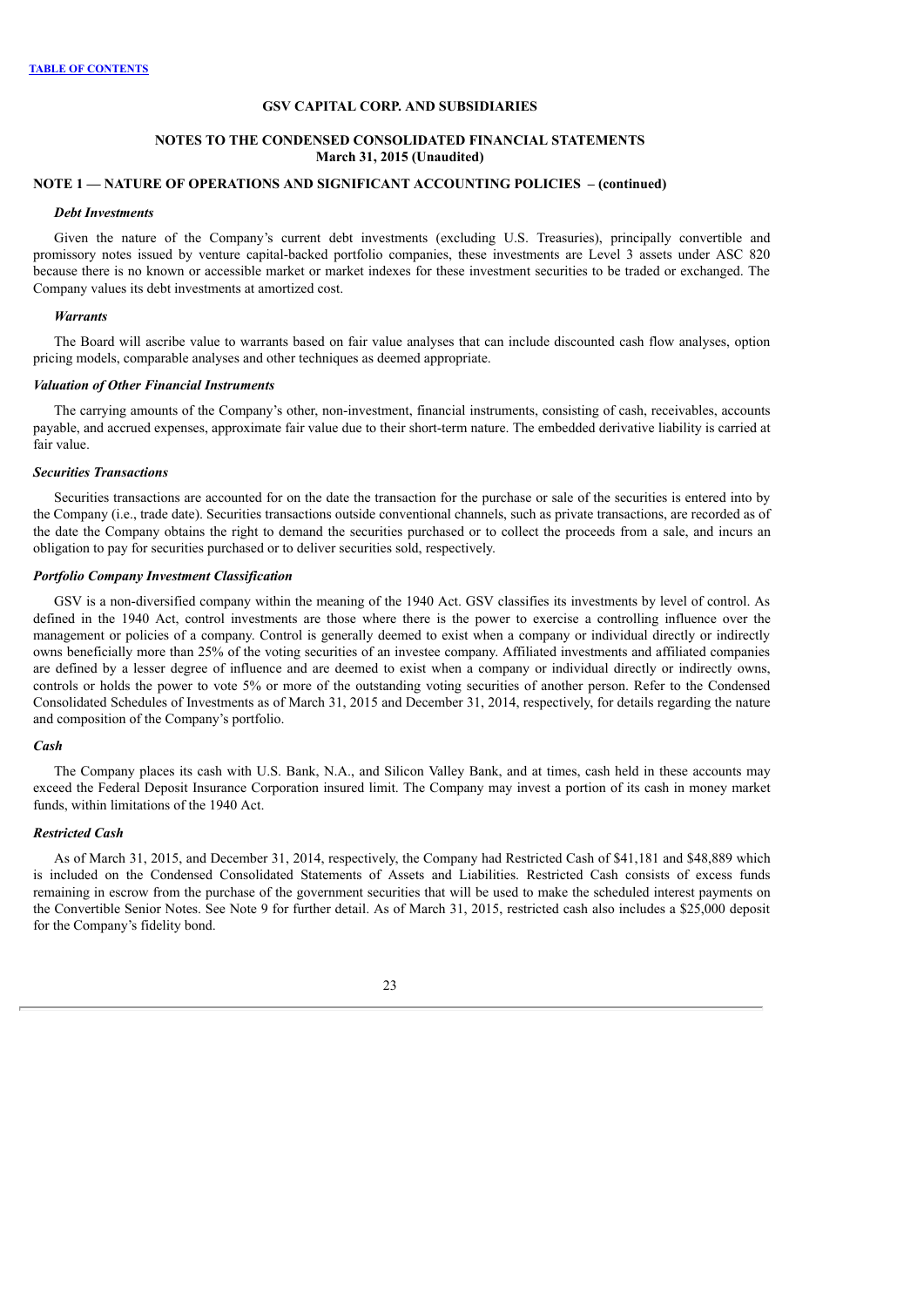### **NOTES TO THE CONDENSED CONSOLIDATED FINANCIAL STATEMENTS March 31, 2015 (Unaudited)**

## **NOTE 1 — NATURE OF OPERATIONS AND SIGNIFICANT ACCOUNTING POLICIES – (continued)**

#### *Revenue Recognition*

The Company's revenue recognition policies are as follows:

*Sales*: Gains or losses on the sale of investments are determined using the specific identification method.

*Interest*: Interest income, adjusted for amortization of premium and accretion of discount, is recorded on an accrual basis.

*Dividends*: Dividend income is recognized on the ex-dividend date.

#### *Investment Transaction Costs and Escrow Deposits*

Commissions and other costs associated with an investment transaction, including legal expenses not reimbursed by the issuer, are included in the cost basis of purchases and deducted from the proceeds of sales. The Company makes certain acquisitions on the secondary markets which may involve making deposits to escrow accounts until certain conditions are met including the underlying private company's right of first refusal. If the underlying private company does not exercise or assign its right of first refusal and all other conditions are met, then the funds in the escrow account are delivered to the seller and the account is closed. These transactions are reflected on the Statement of Assets and Liabilities as Escrow deposits. At March 31, 2015, and December 31, 2014, the Company had no Escrow deposits.

#### *Unrealized Appreciation or Depreciation on Investments*

Unrealized appreciation or depreciation is calculated as the difference between the fair value of the investment and the cost basis of such investment.

#### *U.S. Federal and State Income Taxes*

The Company was taxed as a regular corporation (a "C corporation") under subchapter C of the Internal Revenue Code of 1986, as amended, ("the Code"), for its 2012 taxable year. The Company uses the asset and liability method of accounting for income taxes. Deferred tax assets and liabilities are recorded for tax loss carryforwards and temporary differences between the tax basis of assets and liabilities and their reported amounts in the condensed consolidated financial statements, using statutory tax rates in effect for the year in which the temporary differences are expected to reverse. Certain tax attributes may be subject to limitations on timing and usage. A valuation allowance is provided against deferred tax assets when it is more likely than not that some portion or all of the deferred tax assets will not be realized.

In September 2014 the Company filed its 2013 tax return as a regulated investment company "RIC" and is seeking to be granted RIC status for its 2013 taxable year, however, the Company will not be eligible to elect to be treated as a RIC for the 2013 taxable year unless it is certified by the Securities and Exchange Commission (the "SEC") as "principally engaged in the furnishing of capital to other corporations which are principally engaged in the development or exploitation of inventions, technological improvements, new processes, or products not previously generally available" for the 2013 taxable year (such certification, an "SEC Certification"). Although the Company filed an application with the SEC for an SEC Certification for the 2013 taxable year, there can be no assurance that it will receive an SEC Certification. In the event that the Company does not receive such SEC Certification or is otherwise unable to meet all of the qualifications to be treated as a RIC for 2013, it will be taxed as a C Corporation for the 2013 taxable year. Should the Company not qualify as a RIC for 2013, it intends to elect to be treated as a RIC for its 2014 taxable year, if the Company's management determines that it is in its best interests to do so. For example, it may not be in the Company's best interests in the event that it experiences large operating losses or has large loss carryforwards. If the Company opts not to do so or is unable to qualify, it will continue to be taxed as a C corporation under the Code for its 2014 taxable year. Refer to Note 8 for further details.

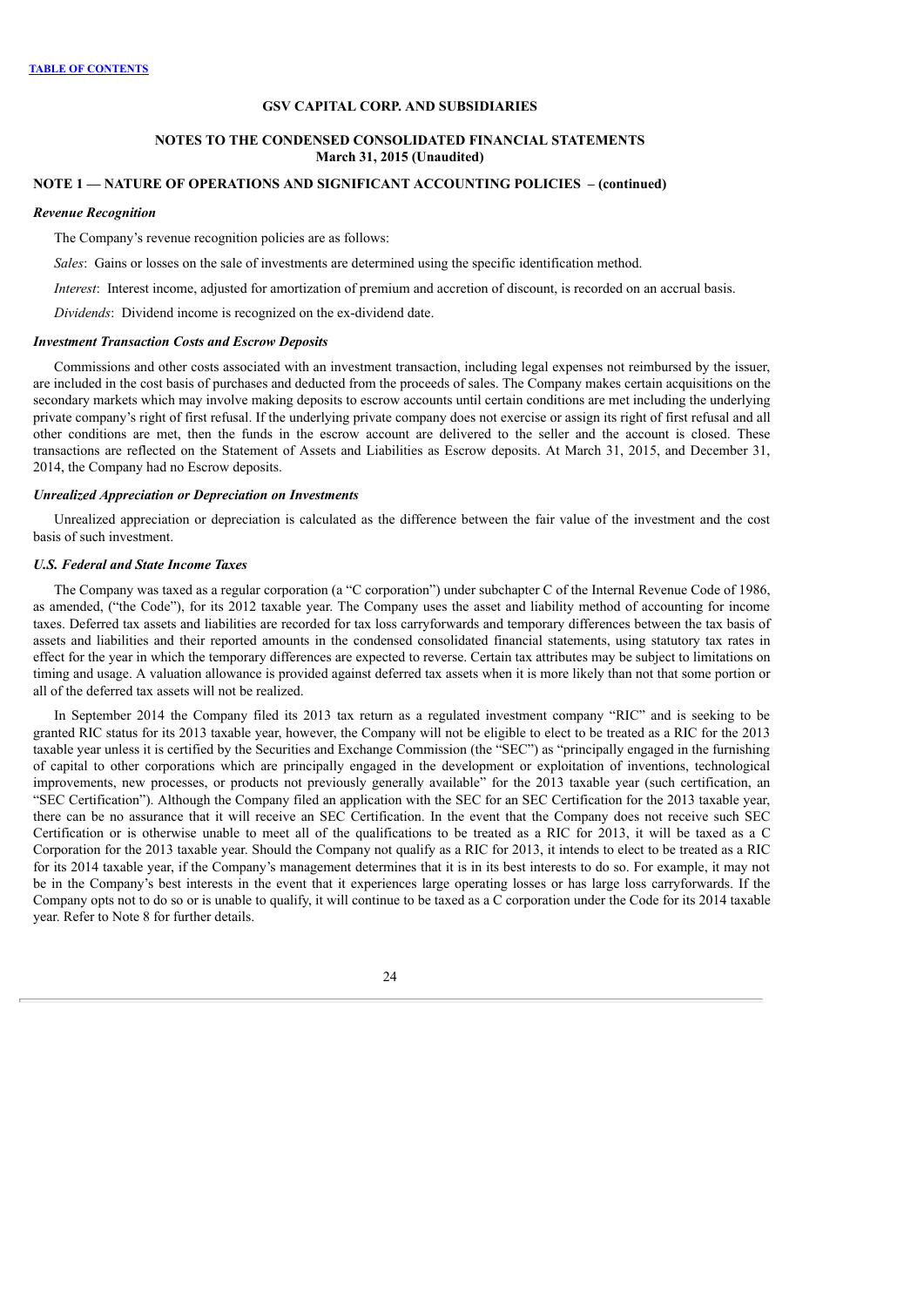### **NOTES TO THE CONDENSED CONSOLIDATED FINANCIAL STATEMENTS March 31, 2015 (Unaudited)**

## **NOTE 1 — NATURE OF OPERATIONS AND SIGNIFICANT ACCOUNTING POLICIES – (continued)**

In order to qualify as a RIC, among other things, the Company is required to distribute to its stockholders on a timely basis at least 90% of investment company taxable income, as defined by the Code, for each year, and meet certain asset diversification requirements on a quarterly basis. So long as the Company qualifies and maintains its status as a RIC, it generally will not pay corporate-level U.S. federal and state income taxes on any ordinary income or capital gains that it distributes at least annually to its stockholders as dividends. Rather, any tax liability related to income earned by the RIC will represent obligations of the Company's investors and will not be reflected in the condensed consolidated financial statements of the Company. Included in the Company's condensed consolidated financial statements, the GSVC Holdings are taxable subsidiaries, regardless of whether the Company is a RIC. These taxable subsidiaries are not consolidated for income tax purposes and may generate income tax expenses as a result of their ownership of the portfolio companies. Such income tax expenses and deferred taxes, if any, will be reflected in the Company's condensed consolidated financial statements. At the present time, the Company cannot assure its investors that it will be eligible to elect to be taxed as a RIC for its 2013 taxable year. If it is not treated as a RIC for 2013, the Company will be taxed as a C corporation under the Code for the 2013 taxable year. Until such time as it qualifies and elects to be taxed as a RIC, the Company will provide for income taxes, if any, as a C Corp. The Company intends to elect to be taxed as a RIC for its 2014 taxable year, if management determines that it is in the Company's best interests to do so.

The Company evaluates tax positions taken or expected to be taken in the course of preparing its condensed consolidated financial statements to determine whether the tax positions are "more-likely-than-not" of being sustained by the applicable tax authority. The Company recognizes the tax benefits of uncertain tax positions only where the position has met the "more-likelythan-not" threshold. The Company classifies penalties and interest associated with income taxes, if any, as income tax expense. Conclusions regarding tax positions are subject to review and may be adjusted at a later date based on factors including, but not limited to, ongoing analyses of tax laws, regulations and interpretations thereof.

#### *Deferred Financing Costs*

On December 31, 2013, the Company entered into a Loan and Security Agreement (the "Loan Agreement") with Silicon Valley Bank, pursuant to which Silicon Valley Bank agreed to provide the Company with a new \$18 million credit facility (the "Credit Facility"). On September 17, 2013, the Company issued \$69,000,000 aggregate principal amount of the Convertible Senior Notes (the "Convertible Senior Notes") (including \$9,000,000 aggregate principal amount issued pursuant to the exercise of the initial purchasers' option to purchase additional Convertible Senior Notes).

The Company recorded origination expenses related to the Credit Facility and Convertible Senior Notes as deferred financing costs. These expenses are deferred and amortized as part of interest expense using the effective interest method over the respective expected life or maturity. In the event that the Company modifies or extinguishes its debt before maturity, it follows the guidance in ASC 470-50, Modification and Extinguishments ("ASC 470-50"). For modifications to or exchanges of the Credit Facility, any unamortized deferred costs are expensed. For extinguishments of the Convertible Senior Notes, any unamortized deferred costs are deducted from the basis of the debt in determining the gain or loss from the extinguishment.

### *Per Share Information*

Basic earnings (loss) per common share, is computed using the weighted average number of shares outstanding for the period presented. Diluted earnings per share is computed by dividing net income (loss) for the period by the weighted average number of common shares outstanding plus any potentially dilutive shares outstanding during the period. The Company used the if-converted method to determine the number of potentially dilutive shares outstanding. Refer to Note 5 for further detail.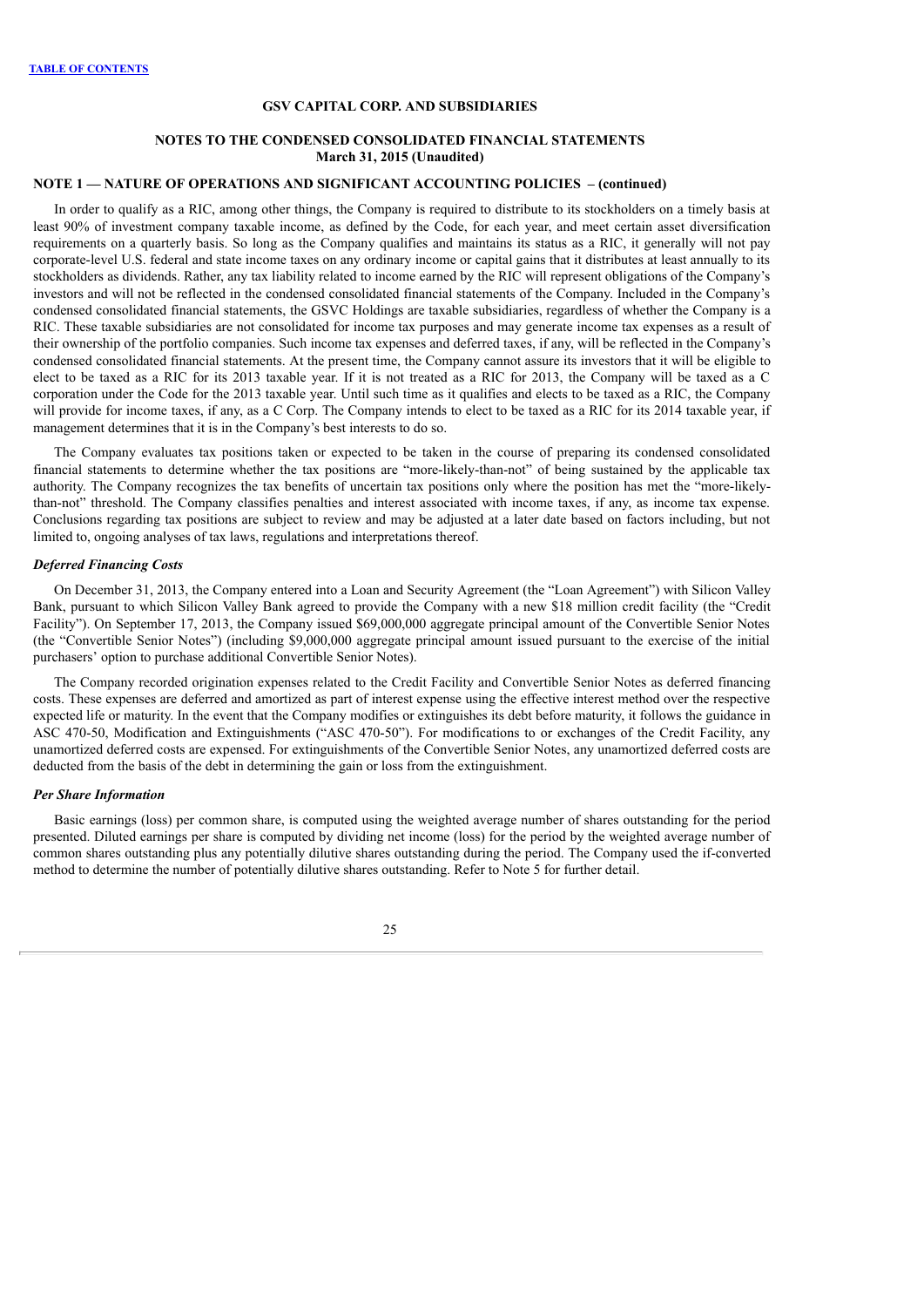### **NOTES TO THE CONDENSED CONSOLIDATED FINANCIAL STATEMENTS March 31, 2015 (Unaudited)**

## **NOTE 1 — NATURE OF OPERATIONS AND SIGNIFICANT ACCOUNTING POLICIES – (continued)**

### *Capital Accounts*

Certain capital accounts including undistributed net investment income or loss, accumulated net realized gain or loss, net unrealized appreciation or depreciation, and paid-in capital in excess of par, are adjusted, at least annually, for permanent differences between book and tax. In addition, the character of income and gains to be distributed is determined in accordance with income tax regulations that may differ from GAAP. GAAP requires that certain components of net assets relating to permanent differences are to be reclassified between financial statement reporting and tax reporting. These reclassifications have no effect on the net assets or net asset value per share and are intended to enable the Company's stockholders to determine the amount of accumulated and undistributed earnings they potentially could receive in the future and on which they could be taxed.

## **NOTE 2 — RELATED PARTY ARRANGEMENTS**

#### **Investment Advisory Agreement**

The Company entered into an investment advisory agreement with GSV Asset Management (the "Advisory Agreement") in connection with its initial public offering. Pursuant to the Advisory Agreement, GSV Asset Management will be paid a base annual fee of 2% of gross assets, and an annual incentive fee equal to the lesser of (i) 20% of the Company's realized capital gains during each calendar year, if any, calculated on an investment-by-investment basis, subject to a non-compounded preferred return, or "hurdle," and a "catch-up" feature, and (ii) 20% of the Company's realized capital gains, if any, on a cumulative basis from inception through the end of each calendar year, computed net of all realized capital losses and unrealized capital depreciation on a cumulative basis, less the aggregate amount of any previously paid incentive fees. GSV Asset Management earned \$1,921,128, and \$1,756,196 in base management fees for the three months ended March 31, 2015, and 2014, respectively, and \$0 in incentive fees for the three months ended March 31, 2015, and 2014. For the three months ended March 31, 2015, and 2014, the Company accrued incentive fees of \$8,211,728, and \$969,652, respectively, considering the hypothetical liquidation value of the Company's investment portfolio as of the measurement date.

As of March 31, 2015, the Company was owed \$105,844 from GSV Asset Management for reimbursement of expenses paid for by the Company that were the responsibility of GSV Asset Management. In addition as of March 31, 2015, the Company owed GSV Asset Management \$30,255 for reimbursement of other expenses.

As of December 31, 2014, the Company was owed \$204,825 from GSV Asset Management for reimbursement of expenses paid for by the Company that were the responsibility of GSV Asset Management. In addition as of December 31, 2014, the Company owed GSV Asset Management \$23,396 for reimbursement of other expenses.

#### **Administration Agreement**

The Company entered into an administration agreement with GSV Capital Service Company (the "Administration Agreement") to provide administrative services, including furnishing the Company with office facilities, equipment, clerical, bookkeeping, record keeping services and other administrative services, in connection with its initial public offering and ongoing operations. The Company reimburses GSV Capital Service Company an allocable portion of overhead and other expenses in performing its obligations under the Administration Agreement. There were \$802,396, and \$908,532 in such costs incurred under the Administration Agreement for the three months ended March 31, 2015, and 2014, respectively.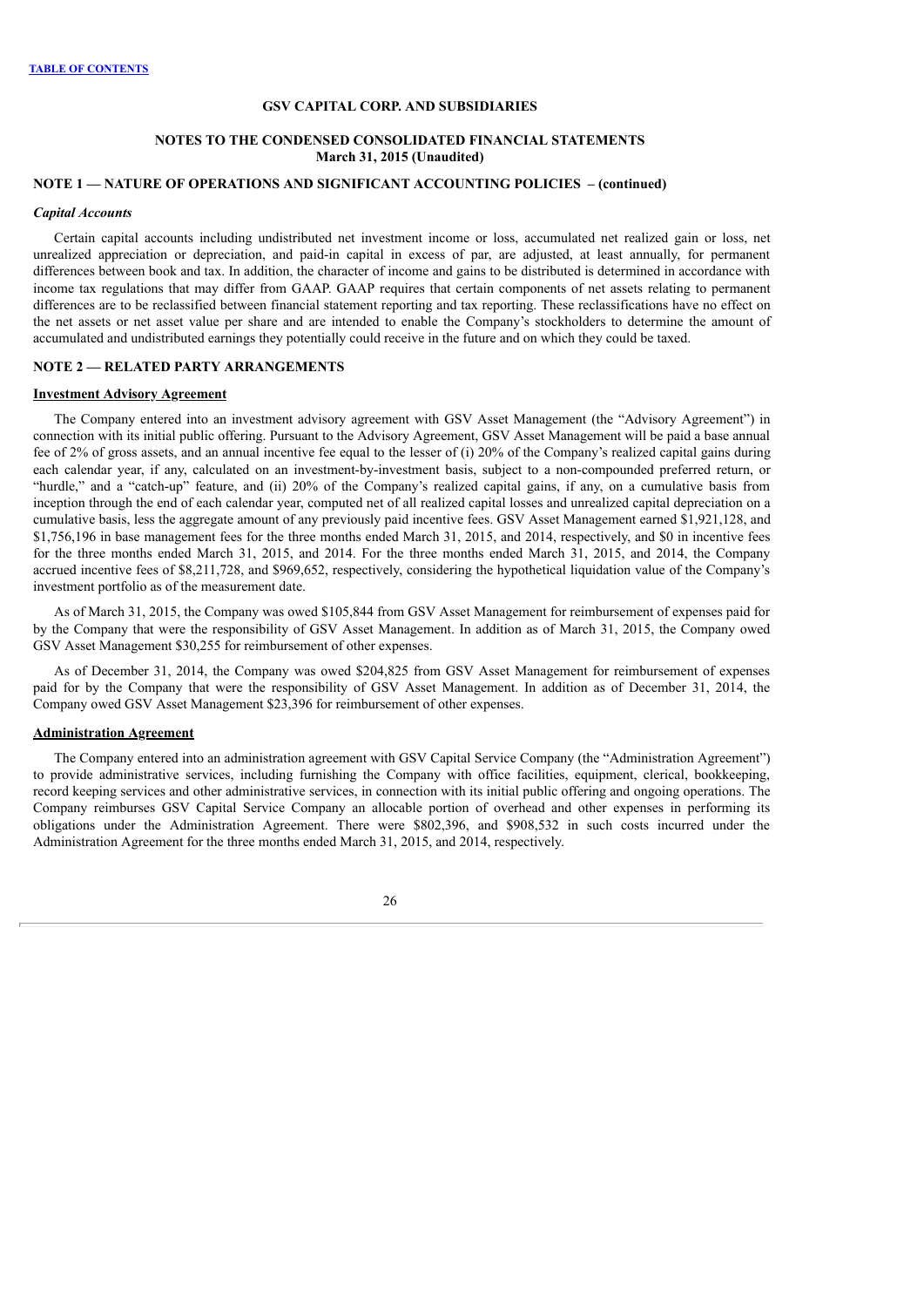### **NOTES TO THE CONDENSED CONSOLIDATED FINANCIAL STATEMENTS March 31, 2015 (Unaudited)**

## **NOTE 2 — RELATED PARTY ARRANGEMENTS – (continued)**

#### **License Agreement**

The Company entered into a license agreement with GSV Asset Management pursuant to which GSV Asset Management has agreed to grant the Company a non-exclusive, royalty-free license to use the name "GSV." Under this agreement, the Company has the right to use the GSV name for so long as the Advisory Agreement with GSV Asset Management is in effect. Other than with respect to this limited license, the Company has no legal right to the "GSV" name.

## **NOTE 3 — INVESTMENTS AT FAIR VALUE**

The Company's investments in portfolio companies consist primarily of equity securities (such as common stock, preferred stock and warrants to purchase common and preferred stock) and to a lesser extent, debt securities, issued by private and publicly traded companies. The Company may from time to time, invest in U.S. Treasury Securities. Non-portfolio investments represent investments in U.S. Treasury Securities. At March 31, 2015, the Company had 99 positions in 52 portfolio companies. At December 31, 2014, the Company had 99 positions in 52 portfolio companies. The following table summarizes the composition of the Company's investment portfolio by security type at cost and fair value as of March 31, 2015 and December 31, 2014.

|                                               |                  | March 31, 2015 (Unaudited) | <b>December 31, 2014</b> |                   |  |  |
|-----------------------------------------------|------------------|----------------------------|--------------------------|-------------------|--|--|
|                                               | Cost             | <b>Fair Value</b>          | Cost                     | <b>Fair Value</b> |  |  |
| <b>Private Portfolio Companies:</b>           |                  |                            |                          |                   |  |  |
| Common Stock                                  | 55,087,008<br>S. | 84.436.041<br>S.           | 55,085,728<br>S.         | 85.598.467<br>\$  |  |  |
| Preferred Stock                               | 198,325,029      | 213,643,985                | 190,308,932              | 193,847,045       |  |  |
| Debt Investments                              | 2,340,726        | 2,382,930                  | 1,360,331                | 1,374,210         |  |  |
| Warrants                                      | 301,196          | 743,775                    | 301,196                  | 904,345           |  |  |
| <b>Subtotal – Private Portfolio Companies</b> | 256,053,959      | 301,206,731                | 247,056,187              | 281,724,067       |  |  |
| <b>Publicly Traded Portfolio Companies:</b>   |                  |                            |                          |                   |  |  |
| Common Stock                                  | 47,717,397       | 100,217,032                | 54,055,502               | 89,260,250        |  |  |
| <b>Total Private and Publicly Traded</b>      |                  |                            |                          |                   |  |  |
| <b>Portfolio Companies:</b>                   | 303,771,356      | 401, 423, 763              | 301,111,689              | 370,984,317       |  |  |
| Non-Portfolio Investments                     | 105,491,459      | 105,505,835                | 107,288,024              | 107,298,098       |  |  |
| <b>Total Investments</b>                      | \$409,262,815    | \$506,929,598              | \$408,399,713            | 478,282,415       |  |  |
|                                               |                  |                            |                          |                   |  |  |

The fair values of the Company's investments disaggregated into the three levels of the fair value hierarchy based upon the lowest level of significant input used in the valuation as of March 31, 2015 and December 31, 2014 are as follows:

|                                                  |                                                                                                            | As of March 31, 2015 (Unaudited) |                                                                      |   |                                                    |                  |
|--------------------------------------------------|------------------------------------------------------------------------------------------------------------|----------------------------------|----------------------------------------------------------------------|---|----------------------------------------------------|------------------|
| Assets:                                          | <b>Ouoted Prices in</b><br><b>Active Markets for</b><br><b>Identical</b><br><b>Securities</b><br>(Level 1) |                                  | <b>Significant Other</b><br><b>Observable</b><br>Inputs<br>(Level 2) |   | Significant<br>Unobservable<br>Inputs<br>(Level 3) | Total            |
| <b>Private Portfolio Companies:</b>              |                                                                                                            |                                  |                                                                      |   |                                                    |                  |
| Common Stock                                     | \$                                                                                                         | \$                               |                                                                      | S | 84,436,041                                         | 84,436,041<br>S. |
| <b>Preferred Stock</b>                           |                                                                                                            |                                  |                                                                      |   | 213,643,985                                        | 213,643,985      |
| Debt Investments                                 |                                                                                                            |                                  |                                                                      |   | 2,382,930                                          | 2,382,930        |
| <b>Warrants</b>                                  |                                                                                                            |                                  |                                                                      |   | 743,775                                            | 743,775          |
| Subtotal – Private Portfolio<br><b>Companies</b> |                                                                                                            |                                  |                                                                      |   | 301, 206, 731                                      | 301,206,731      |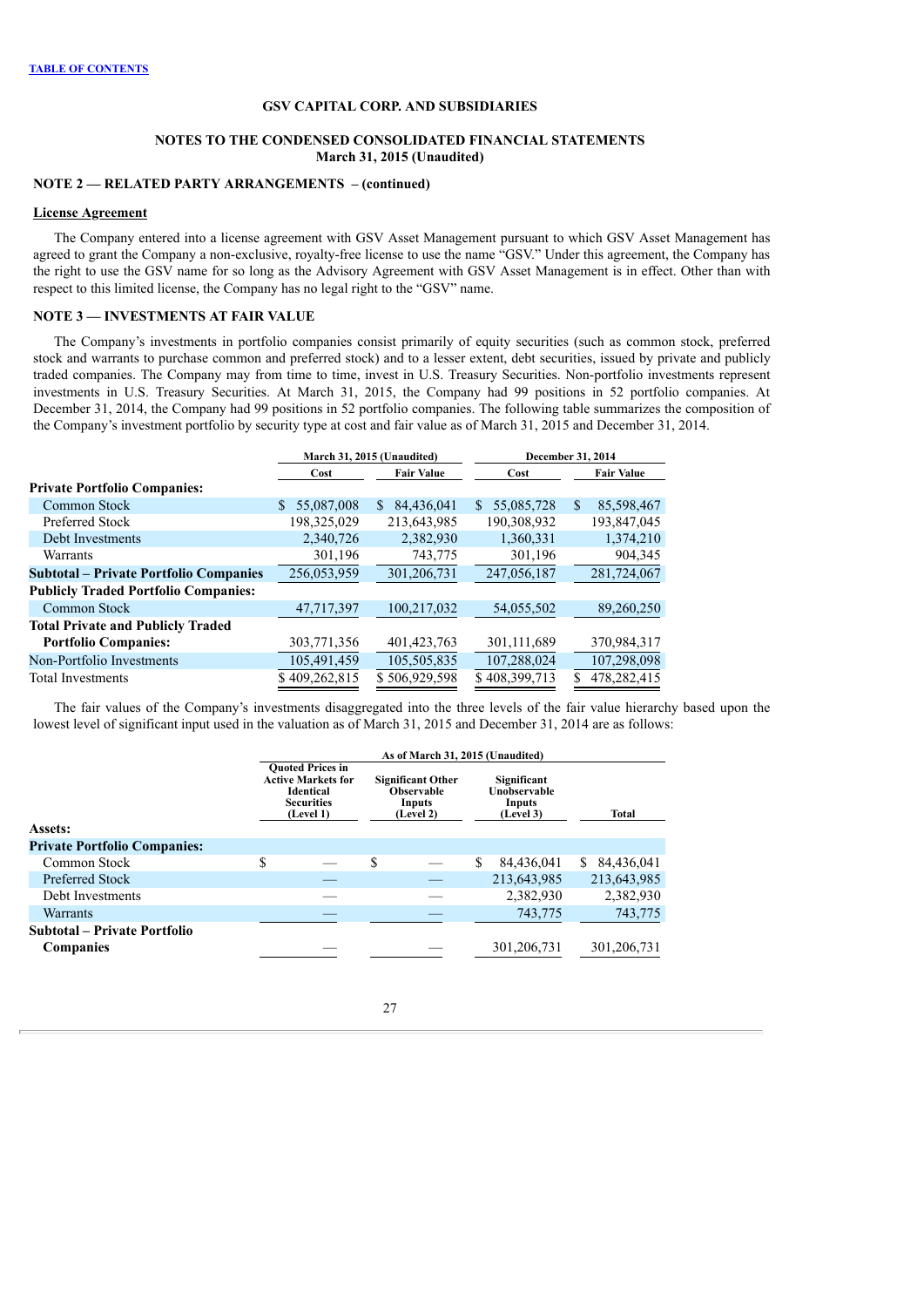#### **NOTES TO THE CONDENSED CONSOLIDATED FINANCIAL STATEMENTS March 31, 2015 (Unaudited)**

# **NOTE 3 — INVESTMENTS AT FAIR VALUE – (continued)**

|                                          | As of March 31, 2015 (Unaudited) |                                                                                                            |                                                                                                                      |                         |                         |                                                           |                 |               |
|------------------------------------------|----------------------------------|------------------------------------------------------------------------------------------------------------|----------------------------------------------------------------------------------------------------------------------|-------------------------|-------------------------|-----------------------------------------------------------|-----------------|---------------|
|                                          |                                  | <b>Quoted Prices in</b><br><b>Active Markets for</b><br><b>Identical</b><br><b>Securities</b><br>(Level 1) | <b>Significant Other</b><br>Observable<br>Inputs<br>(Level 2)                                                        |                         |                         | Significant<br>Unobservable<br><b>Inputs</b><br>(Level 3) |                 | <b>Total</b>  |
| <b>Publicly Traded Portfolio</b>         |                                  |                                                                                                            |                                                                                                                      |                         |                         |                                                           |                 |               |
| <b>Companies:</b>                        |                                  |                                                                                                            |                                                                                                                      |                         |                         |                                                           |                 |               |
| <b>Common Stock</b>                      | \$                               | 69,845,650                                                                                                 | \$                                                                                                                   | 30,371,382              | \$                      |                                                           |                 | \$100,217,032 |
| <b>Total Private and Publicly Traded</b> |                                  |                                                                                                            |                                                                                                                      |                         |                         |                                                           |                 |               |
| <b>Portfolio Companies:</b>              |                                  | 69,845,650                                                                                                 |                                                                                                                      | 30, 371, 382            |                         | 301,206,731                                               |                 | 401, 423, 763 |
| <b>U.S. Treasury Bill</b>                |                                  | 100,013,333                                                                                                |                                                                                                                      |                         |                         |                                                           |                 | 100,013,333   |
| U.S. Treasury Strips                     |                                  | 5,492,502                                                                                                  |                                                                                                                      |                         |                         |                                                           |                 | 5,492,502     |
| <b>Total Assets at Fair Value</b>        | \$                               | 175,351,485                                                                                                | \$                                                                                                                   | 30,371,382              | \$                      | 301,206,731                                               |                 | \$506,929,598 |
| <b>Liabilities:</b>                      |                                  |                                                                                                            |                                                                                                                      |                         |                         |                                                           |                 |               |
| <b>Embedded Derivative</b>               | \$                               |                                                                                                            | \$                                                                                                                   |                         | \$                      | 1,000                                                     | \$              | 1,000         |
| Total Liabilities at Fair Value          | \$                               |                                                                                                            | $\overline{\$}$                                                                                                      |                         | $\overline{\$}$         | 1.000                                                     | $\overline{s}$  | 1.000         |
|                                          |                                  |                                                                                                            |                                                                                                                      |                         |                         |                                                           |                 |               |
|                                          |                                  |                                                                                                            |                                                                                                                      | As of December 31, 2014 |                         |                                                           |                 |               |
|                                          |                                  | <b>Quoted Prices in</b><br><b>Active Markets for</b><br><b>Identical</b><br><b>Securities</b><br>(Level 1) | <b>Significant Other</b><br>Significant<br><b>Observable</b><br>Unobservable<br>Inputs<br><b>Inputs</b><br>(Level 2) |                         | (Level 3)               |                                                           | <b>Total</b>    |               |
| Assets:                                  |                                  |                                                                                                            |                                                                                                                      |                         |                         |                                                           |                 |               |
| <b>Private Portfolio Companies:</b>      |                                  |                                                                                                            |                                                                                                                      |                         |                         |                                                           |                 |               |
| Common Stock                             | \$                               |                                                                                                            | \$                                                                                                                   |                         | \$                      | 85,598,467                                                |                 | \$85,598,467  |
| Preferred Stock                          |                                  |                                                                                                            |                                                                                                                      |                         |                         | 193,847,045                                               |                 | 193,847,045   |
| Debt Investments                         |                                  |                                                                                                            |                                                                                                                      |                         |                         | 1,374,210                                                 |                 | 1,374,210     |
| Warrants                                 |                                  |                                                                                                            |                                                                                                                      |                         |                         | 904,345                                                   |                 | 904,345       |
| <b>Subtotal – Private Portfolio</b>      |                                  |                                                                                                            |                                                                                                                      |                         |                         |                                                           |                 |               |
| Companies                                |                                  |                                                                                                            |                                                                                                                      |                         |                         | 281,724,067                                               |                 | 281,724,067   |
| <b>Publicly Traded Portfolio</b>         |                                  |                                                                                                            |                                                                                                                      |                         |                         |                                                           |                 |               |
| <b>Companies:</b>                        |                                  |                                                                                                            |                                                                                                                      |                         |                         |                                                           |                 |               |
| Common Stock                             |                                  | 65,586,615                                                                                                 |                                                                                                                      | 23,673,635              |                         |                                                           |                 | 89,260,250    |
| <b>Total Private and Publicly Traded</b> |                                  |                                                                                                            |                                                                                                                      |                         |                         |                                                           |                 |               |
| <b>Portfolio Companies:</b>              |                                  | 65,586,615                                                                                                 |                                                                                                                      | 23,673,635              |                         | 281,724,067                                               |                 | 370,984,317   |
| U.S. Treasury Bill                       |                                  | 100,000,056                                                                                                |                                                                                                                      |                         |                         |                                                           |                 | 100,000,056   |
| <b>U.S. Treasury Strips</b>              |                                  | 7,298,042                                                                                                  |                                                                                                                      |                         |                         |                                                           |                 | 7,298,042     |
| Total Assets at Fair Value               | \$                               | 172,884,713                                                                                                | \$                                                                                                                   | 23,673,635              | \$                      | 281,724,067                                               |                 | \$478,282,415 |
| <b>Liabilities:</b>                      |                                  |                                                                                                            |                                                                                                                      |                         |                         |                                                           |                 |               |
| <b>Embedded Derivative</b>               | \$                               |                                                                                                            | \$                                                                                                                   |                         | \$                      | 1,000                                                     | \$              | 1.000         |
| <b>Total Liabilities at Fair Value</b>   | $\overline{\$}$                  |                                                                                                            | $\overline{\$}$                                                                                                      |                         | $\overline{\mathbb{S}}$ | 1,000                                                     | $\overline{\$}$ | 1,000         |
|                                          |                                  |                                                                                                            |                                                                                                                      |                         |                         |                                                           |                 |               |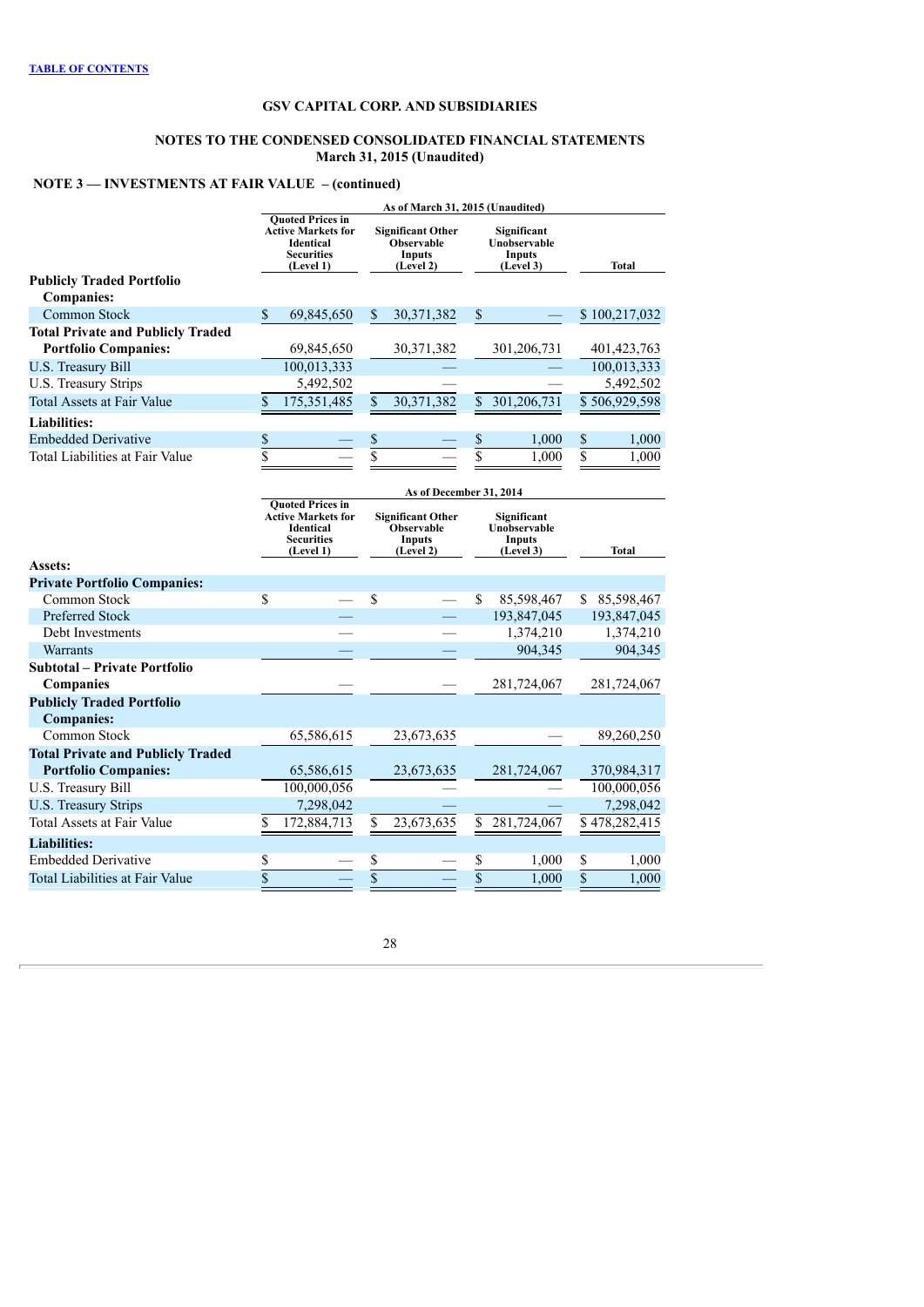### **NOTES TO THE CONDENSED CONSOLIDATED FINANCIAL STATEMENTS March 31, 2015 (Unaudited)**

# **NOTE 3 — INVESTMENTS AT FAIR VALUE – (continued)**

#### **Significant Unobservable Inputs for Level 3 Assets and Liabilities**

In accordance with ASC 820, the tables below provide quantitative information about the Company's fair value measurements of its Level 3 assets and liabilities as of March 31, 2015, and December 31, 2014. In addition to the techniques and inputs noted in the table below, according to the Company's valuation policy, the Company may also use other valuation techniques and methodologies when determining the Company's fair value measurements. The below table is not intended to be all-inclusive, but rather provides information on the significant Level 3 inputs as they relate to the Company's fair value measurements. To the extent an unobservable input is not reflected in the table below, such input is deemed insignificant or is not applicable with respect to the Company's Level 3 fair value measurements as of March 31, 2015 and December 31, 2014. Significant changes in the inputs in isolation would result in a significant change in the fair value measurement, depending on the input and the materiality of the investment.

#### **As of March 31, 2015 (Unaudited)**

| <b>Fair Value</b> | <b>Valuation Techniques</b>                                                    | Unobservable inputs                                                                                                                                                                             | <b>Range (Weighted</b><br>Average)                                                                                                                                                                                                                                                                                                             |
|-------------------|--------------------------------------------------------------------------------|-------------------------------------------------------------------------------------------------------------------------------------------------------------------------------------------------|------------------------------------------------------------------------------------------------------------------------------------------------------------------------------------------------------------------------------------------------------------------------------------------------------------------------------------------------|
|                   |                                                                                | Precedent                                                                                                                                                                                       |                                                                                                                                                                                                                                                                                                                                                |
|                   |                                                                                | transactions                                                                                                                                                                                    | N/A                                                                                                                                                                                                                                                                                                                                            |
|                   |                                                                                |                                                                                                                                                                                                 | $1.3x - 3.0x(1.6x)$                                                                                                                                                                                                                                                                                                                            |
|                   |                                                                                |                                                                                                                                                                                                 | $0.0x - 15.0x(7.5x)$                                                                                                                                                                                                                                                                                                                           |
|                   |                                                                                |                                                                                                                                                                                                 | $35.0\% - 35.0\%$                                                                                                                                                                                                                                                                                                                              |
|                   |                                                                                |                                                                                                                                                                                                 | $(35.0\%)$                                                                                                                                                                                                                                                                                                                                     |
|                   |                                                                                |                                                                                                                                                                                                 | N/A                                                                                                                                                                                                                                                                                                                                            |
|                   |                                                                                |                                                                                                                                                                                                 |                                                                                                                                                                                                                                                                                                                                                |
|                   |                                                                                |                                                                                                                                                                                                 | N/A                                                                                                                                                                                                                                                                                                                                            |
|                   |                                                                                |                                                                                                                                                                                                 | $0.9x - 13.0x(5.0x)$                                                                                                                                                                                                                                                                                                                           |
|                   |                                                                                |                                                                                                                                                                                                 | $10.0x - 32.0x(18.8x)$                                                                                                                                                                                                                                                                                                                         |
|                   |                                                                                |                                                                                                                                                                                                 | $35.0\% - 50.0\%$ (39%)                                                                                                                                                                                                                                                                                                                        |
|                   |                                                                                |                                                                                                                                                                                                 |                                                                                                                                                                                                                                                                                                                                                |
|                   |                                                                                |                                                                                                                                                                                                 | N/A                                                                                                                                                                                                                                                                                                                                            |
|                   |                                                                                |                                                                                                                                                                                                 |                                                                                                                                                                                                                                                                                                                                                |
|                   |                                                                                |                                                                                                                                                                                                 |                                                                                                                                                                                                                                                                                                                                                |
|                   |                                                                                |                                                                                                                                                                                                 | $1.78 - 3.00(2.89)$                                                                                                                                                                                                                                                                                                                            |
|                   |                                                                                |                                                                                                                                                                                                 | $0.13 - 4.59(0.99)$                                                                                                                                                                                                                                                                                                                            |
|                   |                                                                                |                                                                                                                                                                                                 | $30.0\% - 50.0\% (41\%)$                                                                                                                                                                                                                                                                                                                       |
|                   |                                                                                |                                                                                                                                                                                                 |                                                                                                                                                                                                                                                                                                                                                |
|                   |                                                                                |                                                                                                                                                                                                 | 16.26                                                                                                                                                                                                                                                                                                                                          |
|                   |                                                                                |                                                                                                                                                                                                 | 50%                                                                                                                                                                                                                                                                                                                                            |
|                   |                                                                                |                                                                                                                                                                                                 | 12.0%                                                                                                                                                                                                                                                                                                                                          |
|                   |                                                                                |                                                                                                                                                                                                 |                                                                                                                                                                                                                                                                                                                                                |
| <b>Fair Value</b> | <b>Valuation Techniques</b>                                                    | <b>Unobservable inputs</b>                                                                                                                                                                      | Range (Average)                                                                                                                                                                                                                                                                                                                                |
|                   |                                                                                |                                                                                                                                                                                                 |                                                                                                                                                                                                                                                                                                                                                |
|                   |                                                                                | transactions                                                                                                                                                                                    | N/A                                                                                                                                                                                                                                                                                                                                            |
|                   | Income approach                                                                | Revenue multiples                                                                                                                                                                               | $1.1x - 5.9x(3.0x)$                                                                                                                                                                                                                                                                                                                            |
|                   |                                                                                |                                                                                                                                                                                                 | $10.20x -$                                                                                                                                                                                                                                                                                                                                     |
|                   |                                                                                | <b>EBIT</b> multiples                                                                                                                                                                           | 18.90x(16.70x)                                                                                                                                                                                                                                                                                                                                 |
|                   |                                                                                | Discount rate                                                                                                                                                                                   | $30\% - 40\% (37\%)$                                                                                                                                                                                                                                                                                                                           |
|                   | <b>Liquidation Value</b>                                                       | Liquidation Value                                                                                                                                                                               | N/A                                                                                                                                                                                                                                                                                                                                            |
|                   |                                                                                | Precedent                                                                                                                                                                                       |                                                                                                                                                                                                                                                                                                                                                |
| 193,847,045       | Market approach                                                                | transactions                                                                                                                                                                                    | N/A                                                                                                                                                                                                                                                                                                                                            |
|                   | Income approach                                                                | Revenue multiples                                                                                                                                                                               | $1.5x - 5.3x(3.5x)$                                                                                                                                                                                                                                                                                                                            |
|                   |                                                                                | <b>EBIT</b> multiples                                                                                                                                                                           | $10.0x - 25.0x(18.1x)$                                                                                                                                                                                                                                                                                                                         |
|                   |                                                                                | Discount rate                                                                                                                                                                                   | $35\% - 45\%(40\%)$                                                                                                                                                                                                                                                                                                                            |
|                   |                                                                                | Precedent                                                                                                                                                                                       |                                                                                                                                                                                                                                                                                                                                                |
|                   |                                                                                |                                                                                                                                                                                                 |                                                                                                                                                                                                                                                                                                                                                |
| 1,374,210         | Market approach                                                                | transactions                                                                                                                                                                                    | N/A                                                                                                                                                                                                                                                                                                                                            |
|                   | \$84,436,041<br>213,643,985<br>2,382,930<br>743,775<br>(1,000)<br>\$85,598,467 | Market approach<br>Income approach<br>Liquidation Value<br>Market approach<br>Income approach<br>Market approach<br>Option pricing model<br><b>Binomial Lattice</b><br>Model<br>Market approach | Revenue multiples<br><b>EBIT</b> multiples<br>Discount rate<br>Liquidation Value<br>Precedent<br>transactions<br>Revenue multiples<br><b>EBIT</b> multiples<br>Discount rate<br>Precedent<br>transactions<br>Term to expiration<br>(Years)<br>Strike price<br>Volatility<br><b>Strike Price</b><br>Volatility<br>Annual risk rate<br>Precedent |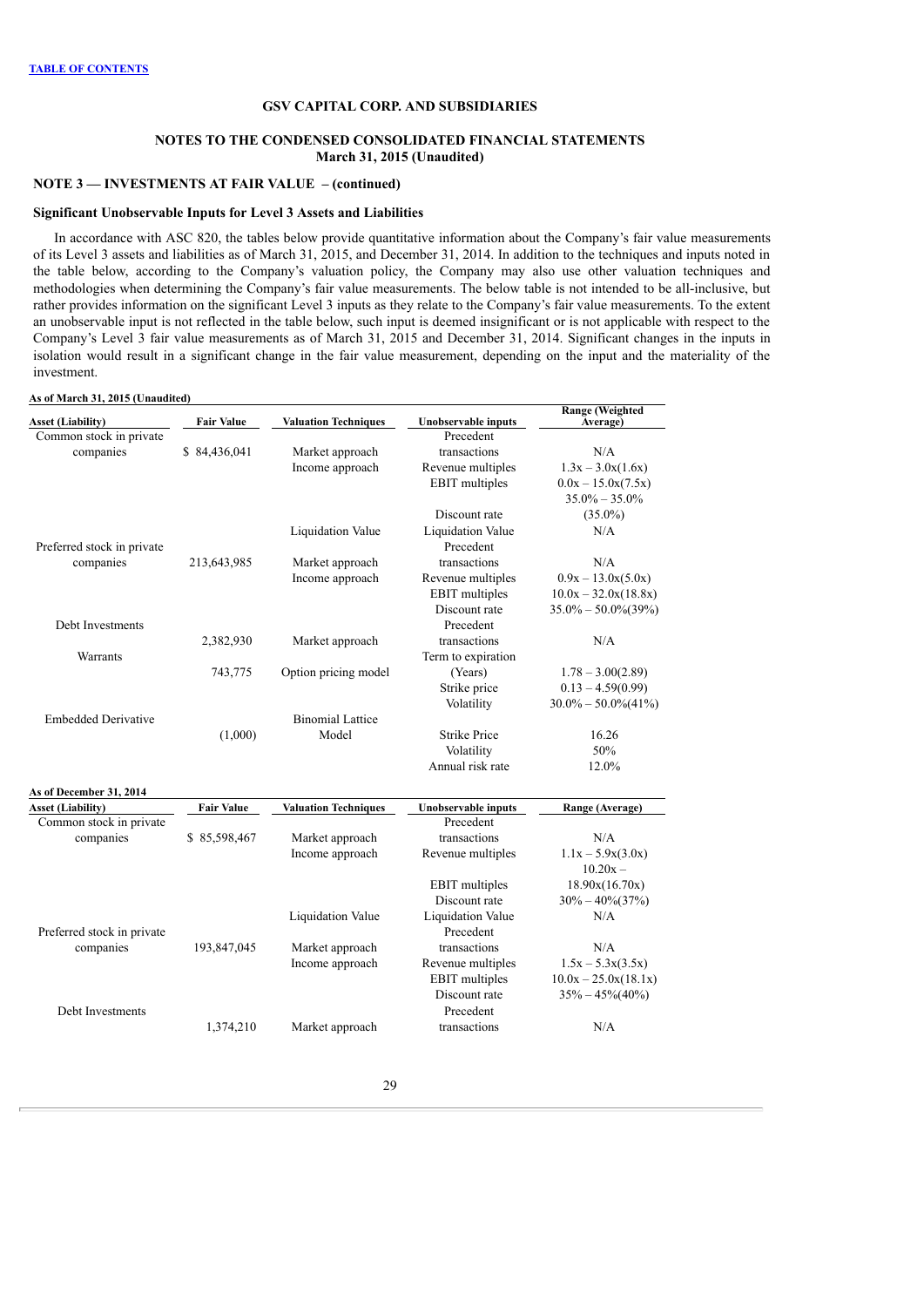### **NOTES TO THE CONDENSED CONSOLIDATED FINANCIAL STATEMENTS March 31, 2015 (Unaudited)**

| <b>Fair Value</b> |         | <b>Valuation Techniques</b>   | Unobservable inputs | Range (Average)      |
|-------------------|---------|-------------------------------|---------------------|----------------------|
|                   |         |                               | Term to expiration  |                      |
|                   |         | Option pricing model          | (Years)             | $2.00 - 3.00(2.55)$  |
|                   |         |                               | Strike price        | $0.13 - 4.59(1.24)$  |
|                   |         |                               | Volatility          | $30\% - 50\% (38\%)$ |
|                   | (1,000) | <b>Binomial Lattice Model</b> | <b>Strike Price</b> | 16.26                |
|                   |         |                               | Volatility          | 50%                  |
|                   |         |                               | Annual risk rate    | 12.5%                |
|                   |         | 904,345                       |                     |                      |

**NOTE 3 — INVESTMENTS AT FAIR VALUE – (continued)**

The significant unobservable inputs used in determining the fair value of the assets and liabilities are shown above. Increases (decreases) in revenue multiples, EBIT multiples, time to expiration, and stock price/strike price would result in higher (lower) fair values all else equal. Decreases (increases) in discount rates, volatility, and annual risk rates, would result in higher (lower) fair values all else equal.

The Company applied the binomial lattice model to value the embedded derivative using a "with-and-without method," where the value of the Convertible Senior Notes including the embedded derivative, is defined as the "with", and the value of the Convertible Senior Notes excluding the embedded derivative, is defined as the "without". This method estimates the value of the embedded derivative by looking at the difference in the values between the Convertible Senior Notes with the embedded derivative and the value of the Convertible Senior Notes without the embedded derivative. The lattice model requires the following inputs: (i) strike price; (ii) estimated stock volatility; and (iii) annual risk rate.

The aggregate values of Level 3 portfolio investments and embedded derivative changed during the three months ended March 31, 2015 and March 31, 2014 as follows:

|                                                                                                                                | Three months ended March 31, 2015 (Unaudited) |                                                                |                     |                       |                               |                             |  |  |  |  |
|--------------------------------------------------------------------------------------------------------------------------------|-----------------------------------------------|----------------------------------------------------------------|---------------------|-----------------------|-------------------------------|-----------------------------|--|--|--|--|
|                                                                                                                                | Common<br><b>Stock</b>                        | Preferred<br><b>Debt</b><br><b>Stock</b><br><b>Investments</b> |                     | Warrants              | Embedded<br><b>Derivative</b> |                             |  |  |  |  |
| Assets:                                                                                                                        |                                               |                                                                |                     |                       |                               |                             |  |  |  |  |
| Fair value as of December 31, 2014                                                                                             | \$85,598,467                                  | \$193,847,045                                                  | 1.374.210           | 904,345<br>S.         |                               | \$281,724,067               |  |  |  |  |
| Purchases of investments                                                                                                       | 1,280                                         | 8,016,099                                                      | 972.746             |                       |                               | 8,990,125                   |  |  |  |  |
| Net change in unrealized appreciation<br>(depreciation) included in earnings<br>Fair Value as of March 31, 2015                | (1, 163, 706)<br>\$84,436,041                 | 11.780.841<br>\$213,643,985                                    | 35.974<br>2,382,930 | (160, 570)<br>743,775 |                               | 10,492,539<br>\$301,206,731 |  |  |  |  |
| Net change in unrealized appreciation<br>(depreciation) on Level $\overline{3}$ investments still<br>held as of March 31, 2015 | \$(1,163,706)                                 | 11,780,841                                                     | 35,974              | (160, 570)<br>\$.     |                               | 10,492,539                  |  |  |  |  |
| <b>Liabilities:</b>                                                                                                            |                                               |                                                                |                     |                       |                               |                             |  |  |  |  |
| Fair Value of December 31, 2014<br>Fair Value as of March 31, 2015                                                             |                                               |                                                                |                     |                       | 1,000<br>1,000                | 1,000<br>1,000              |  |  |  |  |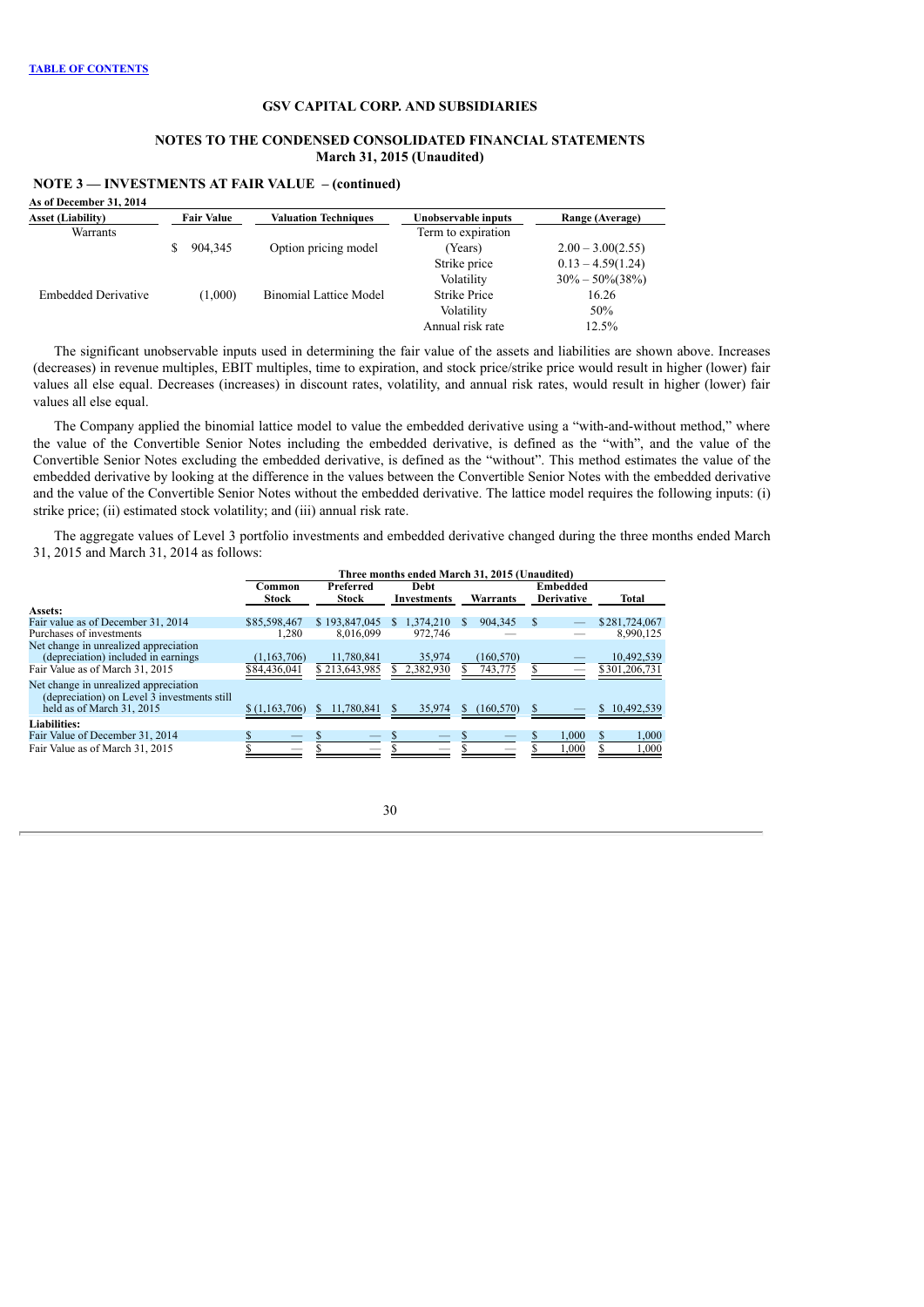### **NOTES TO THE CONDENSED CONSOLIDATED FINANCIAL STATEMENTS March 31, 2015 (Unaudited)**

## **NOTE 3 — INVESTMENTS AT FAIR VALUE – (continued)**

|                                                                                                                      | Three months ended March 31, 2014 (Unaudited) |                                                               |     |                                        |    |             |                                      |           |       |           |                |
|----------------------------------------------------------------------------------------------------------------------|-----------------------------------------------|---------------------------------------------------------------|-----|----------------------------------------|----|-------------|--------------------------------------|-----------|-------|-----------|----------------|
|                                                                                                                      | Common<br><b>Stock</b>                        | Common<br>Preferred<br>Membership<br>Stock<br><b>Interest</b> |     | Debt<br>Warrants<br><b>Investments</b> |    |             | <b>Embedded</b><br><b>Derivative</b> |           | Total |           |                |
| Assets:                                                                                                              |                                               |                                                               |     |                                        |    |             |                                      |           |       |           |                |
| Fair value as of December 31.<br>2013                                                                                | \$81,410,161                                  | \$129,925,500                                                 | \$. | 557,084                                | S. | 750,000     | S.                                   | 489,657   | -S    |           | \$213,132,402  |
| Purchases of investments                                                                                             | 1,740,563                                     | 18,585,939                                                    |     |                                        |    | 1,614,275   |                                      |           |       |           | 21,940,777     |
| Exercises, conversions and                                                                                           |                                               |                                                               |     |                                        |    |             |                                      |           |       |           |                |
| assignments $-$ In <sup>(1)</sup>                                                                                    | 1,273,125                                     |                                                               |     |                                        |    |             |                                      |           |       |           | 1,273,125      |
| Exercises, conversions and                                                                                           |                                               |                                                               |     |                                        |    |             |                                      |           |       |           |                |
| assignments – $Out(1)$                                                                                               |                                               | (1,273,125)                                                   |     |                                        |    |             |                                      |           |       |           | (1,273,125)    |
| Net change in unrealized<br>appreciation (depreciation)<br>included in earnings                                      | 20,602,350                                    | 2,303,609                                                     |     | 65,493                                 |    | (371)       |                                      | (16, 037) |       |           | 22,955,044     |
| Transfers Out of Level 3                                                                                             | (14, 856, 213)                                |                                                               |     |                                        |    |             |                                      |           |       |           | (14, 856, 213) |
| Fair Value as of March 31, 2014 \$90,169,986                                                                         |                                               | \$149,541,923                                                 |     | 622,577                                |    | \$2,363,904 |                                      | 473,620   |       |           | \$243,172,010  |
| Net change in unrealized<br>appreciation (depreciation)<br>on Level 3 investments still<br>held as of March 31, 2014 | \$15,621,343                                  | 3,739,112                                                     |     | 65,493                                 |    | (371)       | S                                    | (16,037)  |       |           | 19,409,540     |
| Liabilities:                                                                                                         |                                               |                                                               |     |                                        |    |             |                                      |           |       |           |                |
| Fair Value of December 31.<br>2013                                                                                   | S                                             |                                                               | \$. |                                        | \$ |             |                                      |           | \$    | 799,000   | \$<br>799,000  |
| Gain on fair value adjustment<br>for embedded derivative                                                             |                                               |                                                               |     |                                        |    |             |                                      |           |       | (620,000) | (620,000)      |
| Fair Value as of March 31, 2014 \$                                                                                   |                                               |                                                               |     |                                        |    |             |                                      |           |       | 179,000   | 179,000        |

During the three months ended March 31, 2014, the following transfers between levels occurred as a result of the IPO's of several portfolio companies, as well as the expiration of lock-up agreements described in the table below.

| <b>Portfolio Company</b>         | <b>Corporate Action</b> | IPO/Lock-up<br><b>Expiration Date</b> | <b>Transfer from</b> | March 31, 2014<br><b>Valuation Method</b> |
|----------------------------------|-------------------------|---------------------------------------|----------------------|-------------------------------------------|
| Control <sup>4</sup> Corporation | Lock-up Expiration      | 1/29/2014                             | Level 2 to Level 1   | <b>Exchange Traded</b>                    |
|                                  |                         |                                       |                      | Price, 0% DLOM                            |
| Violin Memory, Inc.              | Lock-up Expiration      | 3/26/2014                             | Level 2 to Level 1   | <b>Exchange Traded</b>                    |
|                                  |                         |                                       |                      | Price, 0% DLOM                            |
| 2U, Inc. $(f/k/a 2tor, Inc.)$    | IPO.                    | 3/28/2014                             | Level 3 to Level 2   | <b>Exchange Traded</b>                    |
|                                  |                         |                                       |                      | Price, 17.5% DLOM                         |

The portfolio companies in which the Company invests periodically offer their shares in initial public offerings, ("IPO's"). The Company's shares in the portfolio companies are typically subject to lock-up agreements for 180 days following the IPO. Upon the IPO date, the Company transfers its investment from level 3 to level 2 due to the presence of an active market, limited by the lockup agreement. The Company prices the investment at the closing price on a public exchange as of the measurement date subject to a discount for a lack of marketability, ("DLOM"). The DLOM for each portfolio company investment is based upon the market value of publicly traded put options with similar terms as the lock-up. Once the lock-up expires, the Company typically transfers the investment from level 2 to level 1 and prices the investment based on the closing price on a public exchange as of the measurement date. In situations where the lock-up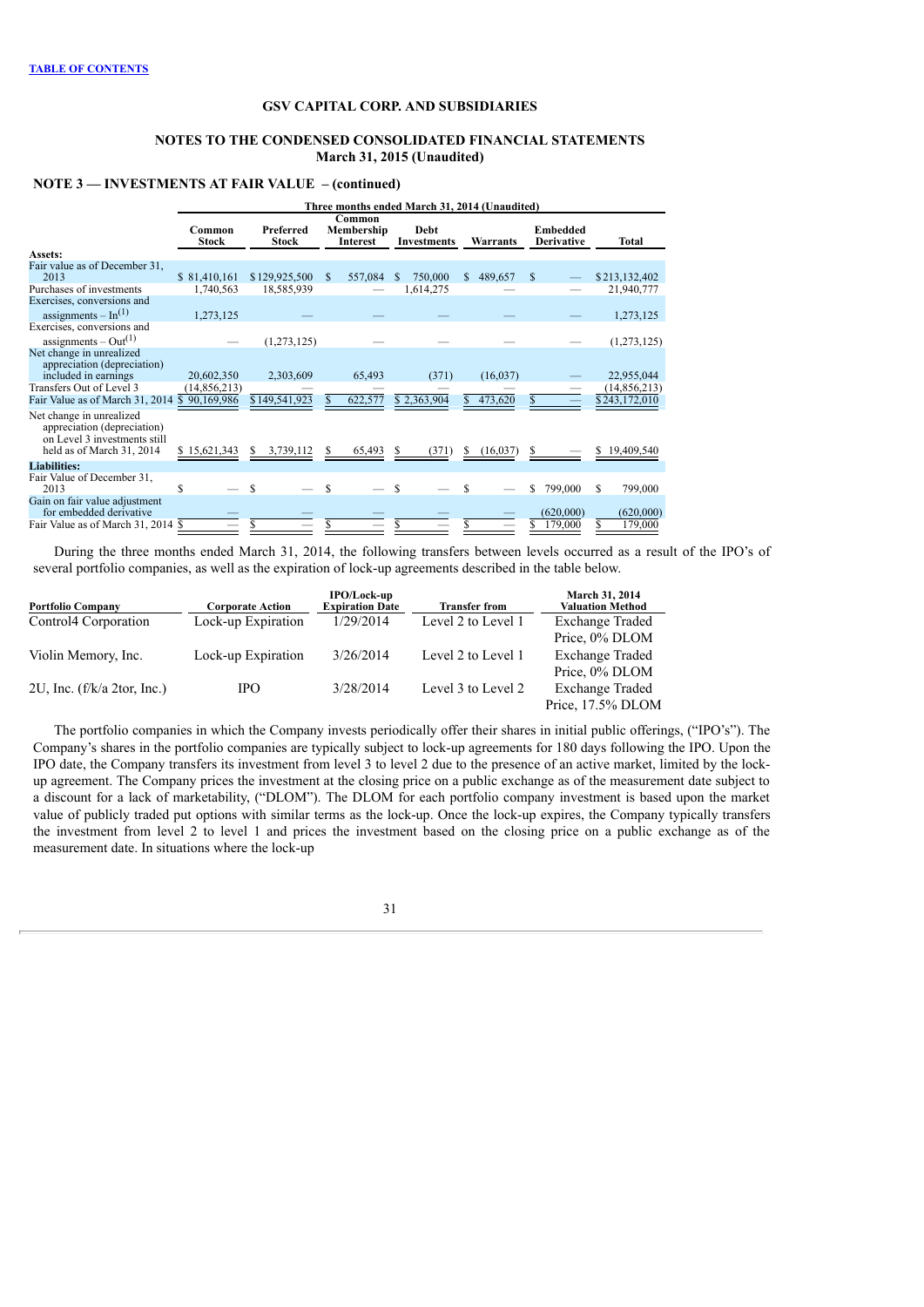### **NOTES TO THE CONDENSED CONSOLIDATED FINANCIAL STATEMENTS March 31, 2015 (Unaudited)**

## **NOTE 3 — INVESTMENTS AT FAIR VALUE – (continued)**

has expired, but other factors restrict the sale of the investment, the Company will consider the nature of any restrictions on the sale of the investment. The Company will classify the investment as either level 2 subject to an appropriate DLOM to reflect the restrictions upon sale or as level 1. Refer to Note 1 "Summary of Significant Accounting Policies" for further detail.

### **NOTE 4 — EQUITY OFFERINGS AND RELATED EXPENSES**

No new shares of the Company's common stock were issued during the three months ended March 31, 2015 or the three months ended March 31, 2014.

### **NOTE 5 — NET INCREASE IN NET ASSETS PER COMMON SHARE — BASIC AND DILUTED**

The following information sets forth the computation of basic and diluted net increase in net assets resulting from operations per common share for the three months ended March 31, 2015 and March 31, 2014.

| 2015<br>2014<br>(Unaudited)<br>(Unaudited)<br>Earnings per common share – basic:<br>Net increase in net assets resulting from operations<br>\$16,664,622<br>79,704<br><sup>\$</sup><br>19,320,100<br>Weighted average common shares outstanding – basic<br>19,320,100<br>$\mathcal{S}$<br>\$<br>Earnings per common share – basic<br>0.86<br>Earnings per common share - diluted:<br>Net increase in net assets resulting from operations, before adjustments<br>79,704<br>\$16,664,622<br>S<br>Adjustments for interest on convertible senior notes and deferred debt issuance<br>627,014<br>costs |
|-----------------------------------------------------------------------------------------------------------------------------------------------------------------------------------------------------------------------------------------------------------------------------------------------------------------------------------------------------------------------------------------------------------------------------------------------------------------------------------------------------------------------------------------------------------------------------------------------------|
|                                                                                                                                                                                                                                                                                                                                                                                                                                                                                                                                                                                                     |
|                                                                                                                                                                                                                                                                                                                                                                                                                                                                                                                                                                                                     |
|                                                                                                                                                                                                                                                                                                                                                                                                                                                                                                                                                                                                     |
|                                                                                                                                                                                                                                                                                                                                                                                                                                                                                                                                                                                                     |
|                                                                                                                                                                                                                                                                                                                                                                                                                                                                                                                                                                                                     |
|                                                                                                                                                                                                                                                                                                                                                                                                                                                                                                                                                                                                     |
|                                                                                                                                                                                                                                                                                                                                                                                                                                                                                                                                                                                                     |
|                                                                                                                                                                                                                                                                                                                                                                                                                                                                                                                                                                                                     |
|                                                                                                                                                                                                                                                                                                                                                                                                                                                                                                                                                                                                     |
| 79,704<br>\$17,291,636<br>Net increase in net assets resulting from operations, as adjusted                                                                                                                                                                                                                                                                                                                                                                                                                                                                                                         |
| 19,320,100<br>19.320.100<br>Weighted average common shares outstanding – basic                                                                                                                                                                                                                                                                                                                                                                                                                                                                                                                      |
| 4,244,128<br>Adjustments for dilutive effect of convertible notes                                                                                                                                                                                                                                                                                                                                                                                                                                                                                                                                   |
| Weighted average common shares outstanding – diluted<br>23,564,228<br>19,320,100                                                                                                                                                                                                                                                                                                                                                                                                                                                                                                                    |
| Earnings per common share – diluted<br>0.73                                                                                                                                                                                                                                                                                                                                                                                                                                                                                                                                                         |

## **NOTE 6 — COMMITMENTS AND CONTINGENCIES**

In the normal course of business, the Company may enter into investment agreements under which it commits to make an investment in a portfolio company at some future date or over a specified period of time. At March 31, 2015, and December 31, 2014, the Company had not entered into any investment agreements which required it to make a future investment in a portfolio company.

The Company is currently not subject to any material legal proceedings, nor, to its knowledge, is any material legal proceeding threatened against it. From time to time, the Company may be a party to certain legal proceedings in the ordinary course of business, including proceedings relating to the enforcement of its rights under contracts with its portfolio companies. While the outcome of these legal proceedings cannot be predicted with certainty, the Company does not expect that these proceedings will have a material effect upon its business, financial condition or results of operations.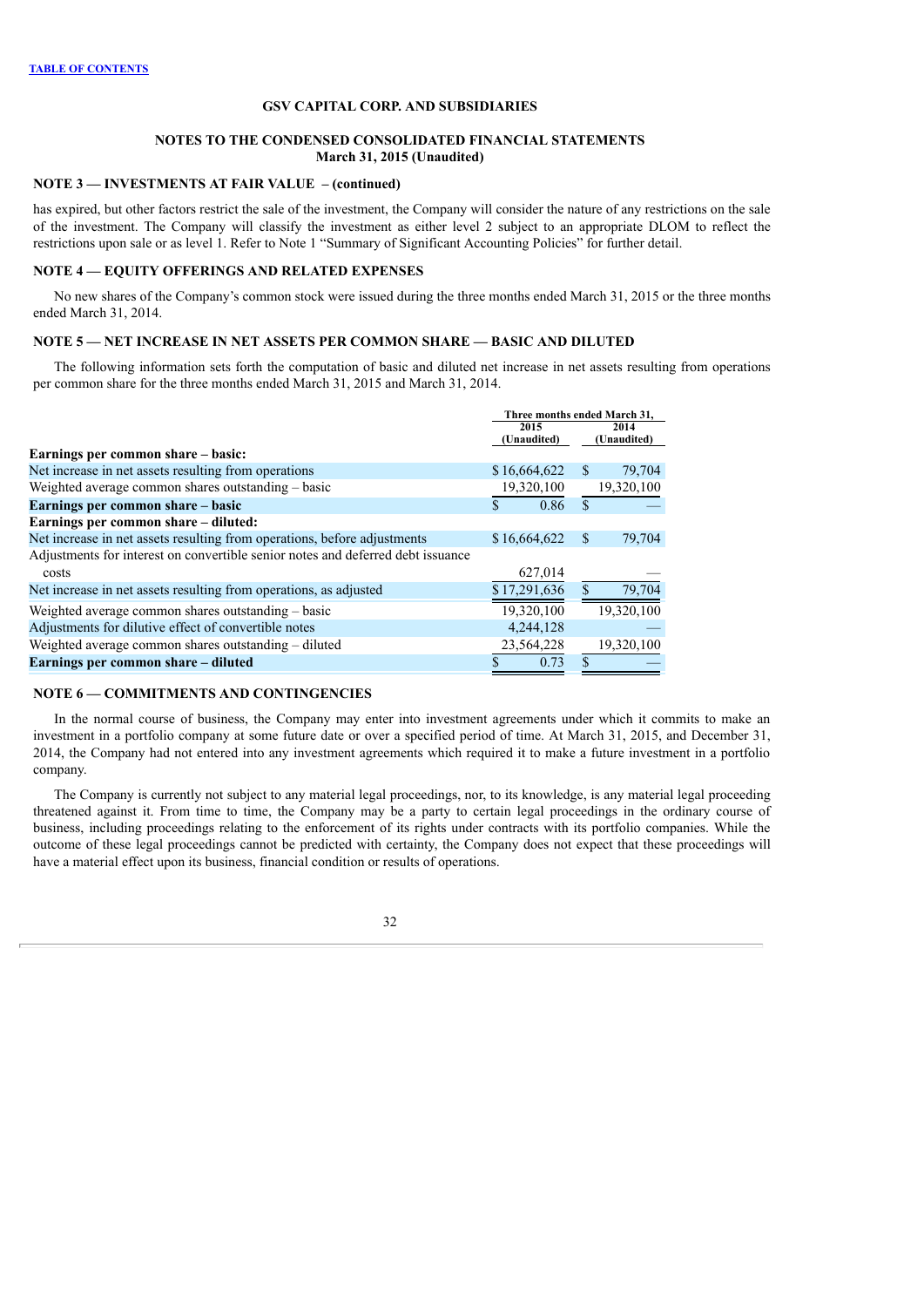## **NOTES TO THE CONDENSED CONSOLIDATED FINANCIAL STATEMENTS March 31, 2015 (Unaudited)**

## **NOTE 7 — FINANCIAL HIGHLIGHTS**

|                                                                                        | Three months ended<br>March 31, 2015<br>(Unaudited) |                 |                    | Three months ended<br>March 31, 2014<br>(Unaudited) |
|----------------------------------------------------------------------------------------|-----------------------------------------------------|-----------------|--------------------|-----------------------------------------------------|
| <b>Per Share Data</b>                                                                  |                                                     |                 |                    |                                                     |
| Net asset value at beginning of period                                                 | \$                                                  | 14.80           | \$                 | 14.91                                               |
| Net investment loss                                                                    |                                                     | $(0.39)^{(1)}$  |                    | $(0.14)^{(1)}$                                      |
| Realized gain                                                                          |                                                     | $0.68^{(1)}$    |                    | $0.41^{(1)}$                                        |
| Provision for taxes on net realized capital gains                                      |                                                     | $(0.28)^{(1)}$  |                    | $(0.17)^{(1)}$                                      |
| Net change in unrealized appreciation (depreciation)                                   |                                                     | $1.44^{(1)}$    |                    | $(0.16)^{(1)}$                                      |
| (Provision)/Benefit for taxes on unrealized appreciation/deprecation<br>of investments |                                                     | $(0.59)^{(1)}$  |                    | $0.06^{(1)}$                                        |
| Net asset value at end of period                                                       |                                                     | 15.66           | \$                 | 14.91                                               |
| Per share market value at end of period                                                |                                                     | 9.80            | $\mathbf{\hat{S}}$ | 10.14                                               |
| Total return based on market value                                                     |                                                     | $13.56\%^{(2)}$ |                    | $(16.13)\%^{(2)}$                                   |
| Total return based on net asset value                                                  |                                                     | $5.81\%^{(2)}$  |                    | $-$ % <sup>(2)</sup>                                |
| Shares outstanding at end of period                                                    |                                                     | 19,320,100      |                    | 19,320,100                                          |
| <b>Ratio/Supplemental Data:</b>                                                        |                                                     |                 |                    |                                                     |
| Net assets at end of period                                                            |                                                     | \$302,568,295   |                    | \$288,046,148                                       |
| Average net assets                                                                     |                                                     | \$296,308,650   |                    | \$287,546,332                                       |
| <b>Annualized ratios</b>                                                               |                                                     |                 |                    |                                                     |
| Ratio of gross operating expenses to average net assets $(3)$                          |                                                     | 17.59%          |                    | 6.84%                                               |
| Ratio of net income tax provisions to average net assets $(3)$                         |                                                     | $(15.80)\%$     |                    | $(0.04)\%$                                          |
| Ratio of net operating expenses to average net assets $(3)$                            |                                                     | 1.79%           |                    | 6.80%                                               |
| Ratio of net investment loss to average net assets $(3)$                               |                                                     | $(10.36)\%$     |                    | $(3.94)\%$                                          |

<sup>(1)</sup> Based on weighted average number of shares outstanding for the year/period.

## **NOTE 8 — INCOME TAX**

The Company and its wholly-owned subsidiaries account for income taxes as C Corporations that are subject to federal and state corporate income taxes. These subsidiaries hold certain pass-through companies in connection with the Company's proposed qualification as a RIC.

For the three months ended March 31, 2015, neither the Company nor its subsidiaries recorded a current income tax expense or benefit since they had net operating losses and capital loss carryforwards from prior years and a net operating loss for these periods. For the three months ended March 31, 2014, the Company did not recognize a current income tax expense or benefit for the same reasons.

The Company and its wholly-owned subsidiaries recorded deferred income tax benefits and expenses for the three months ended March 31, 2015, which consisted primarily of temporary differences related to certain expenses, net operating losses, capital losses and temporary differences arising from differences between the tax basis and financial reporting basis in underlying investments. For the three months ended March 31, 2015,

<sup>(2)</sup> Total return based on market value is based on the change in market price per share between the opening and ending market values per share in the period. Total return based on net asset value is based upon the change in net asset value per share between the opening and ending net asset values per share.

<sup>(3)</sup> Financial Highlights for periods of less than one year are annualized and the ratios of operating expenses to average net assets and net investment loss to average net assets are adjusted accordingly. Non-recurring expenses are not annualized. For the three months ended March 31, 2015, March 31, 2014, the Company did not incur any non-recurring expenses. Because the ratios are calculated for the Company's common stock taken as a whole, an individual investor's ratios may vary from these ratios.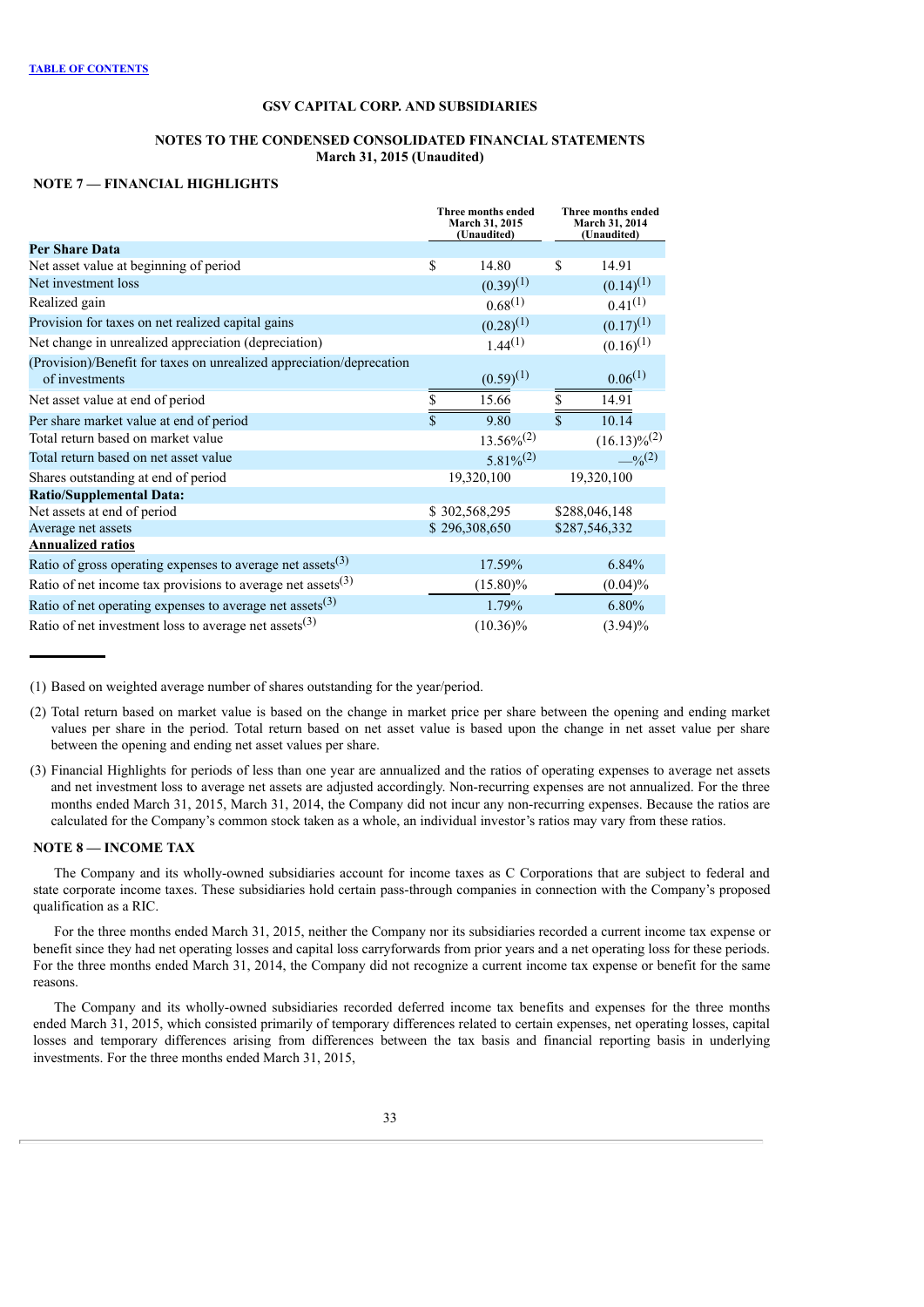### **NOTES TO THE CONDENSED CONSOLIDATED FINANCIAL STATEMENTS March 31, 2015 (Unaudited)**

### **NOTE 8 — INCOME TAX – (continued)**

the Company recognized a net deferred income tax provision of \$11,544,456, which is shown as a benefit for taxes on net investment loss of \$5,223,611, a provision for taxes on net realized gains of \$5,397,074 and a provision for taxes on unrealized appreciation of \$11,370,993 on the Condensed Consolidated Statements of Operations. For the three months ended March 31, 2014, the Company recognized a net deferred income tax provision of \$29,366, which is shown as a benefit for taxes on net investment loss of \$2,012,914, a provision for taxes on net realized gains of \$3,238,531 and a benefit for taxes on unrealized depreciation of \$1,254,983 on the Condensed Consolidated Statements of Operations.

For federal and state purposes, a portion of the Company's net operating loss carryforwards and basis differences may be subject to limitations on annual utilization in case of a change in ownership, as defined by federal and state law. The amount of such limitations, if any, has not been determined. Accordingly, the amount of such tax attributes available to offset future profits may be significantly less than the actual amounts of the tax attributes.

In September 2014, the Company filed its 2013 tax return as a regulated investment company "RIC" and is seeking to be granted RIC status for the 2013 taxable year. However, it will not be eligible to elect to be treated as a RIC for the 2013 taxable year unless it is certified by the SEC as "principally engaged in the furnishing of capital to other corporations which are principally engaged in the development or exploitation of inventions, technological improvements, new processes, or products not previously generally available" for the 2013 taxable year (such certification, an "SEC Certification"). Although it filed an application with the SEC for an SEC Certification for the 2013 taxable year, there can be no assurance that it will receive an SEC Certification. In the event that it does not receive such SEC Certification or it is otherwise unable to meet all of the qualifications to be treated as a RIC for 2013, it will be taxed as a C Corporation for the 2013 taxable year. Should it not qualify as a RIC for 2013, it intends to elect to be treated as a RIC for the 2014 and 2015 taxable year, if management determines that it is in its best interests to do so. For example, it may not be in the Company's best interests in the event that it experiences large operating losses or have large loss carryforwards. If the Company opts not to do so or it is unable to qualify, it will continue to be taxed as a C corporation under the Code for the 2014 taxable year and 2015 taxable year.

As a RIC, the Company generally will not pay corporate-level U.S. federal income taxes on any net ordinary income or capital gains that the Company distributes to its stockholders as dividends and claims dividends paid deductions to compute taxable income. A RIC will not be eligible to utilize net operating losses. However, the net operating losses may become available should the Company disqualify as a RIC and become a C corporation in the future. In the event that the Company qualifies as a RIC, the Company itself will no longer be required to recognize deferred tax assets or liabilities, other than those that may be associated with its taxable subsidiaries, the GSVC Holdings.

Upon converting from a C corporation to a RIC, the Company may be required to pay a corporate-level tax on the net amount of the net built-in gains, if any, in its assets (the amount by which the net fair market value of the Company's assets exceeds the net adjusted basis in its assets) as of the date of conversion (i.e., the beginning of the first taxable year that the Company qualifies as a RIC) to the extent that such gains are recognized by the Company during the applicable recognition period, which is the ten-year period (or shorter applicable period) beginning on the date of conversion. Alternatively, the Company may make a special election to cause the gain to be recognized at the time of the conversion. In that event, the Company would be required to recognize such built-in gain as if its assets were sold at the time of the conversion. The Company does not anticipate making this election at this time. Any corporate-level built-in gain tax is payable at the time the built-in gains are recognized (which generally will be the years in which the built-in gain assets are sold in a taxable transaction). The amount of this tax will vary depending on the assets that are actually sold by the Company in this 10-year period, the actual amount of net built-in gain or loss present in those assets as of the date of conversion, and the effective tax rates at such times. The payment of any such corporate-level tax on built-in gain will be a company expense that will reduce the amount available for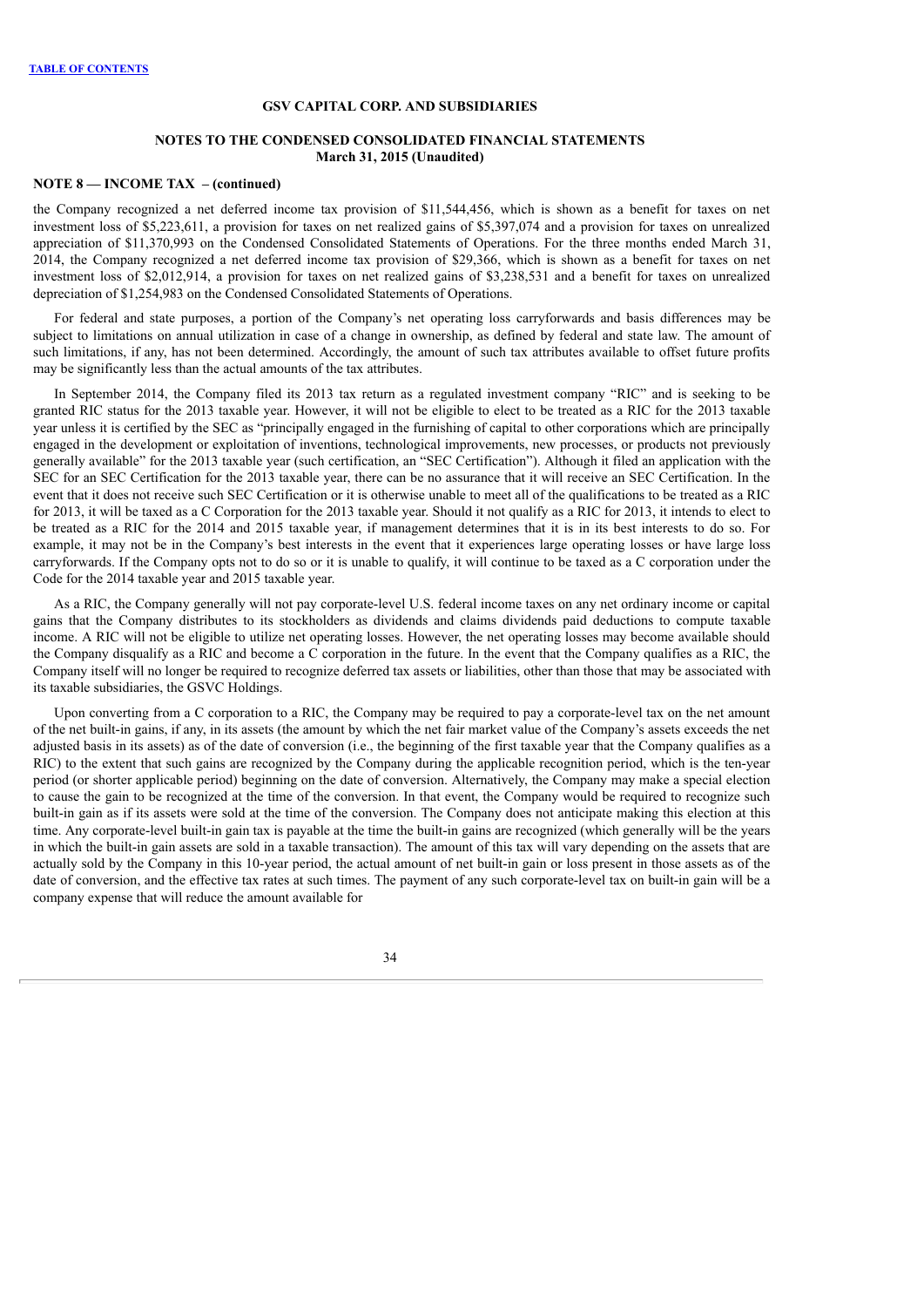### **NOTES TO THE CONDENSED CONSOLIDATED FINANCIAL STATEMENTS March 31, 2015 (Unaudited)**

### **NOTE 8 — INCOME TAX – (continued)**

distribution to stockholders. The built-in gains tax is calculated by determining the RIC's net unrealized built-in gain, if any, by which the fair market value of the assets of the RIC at the beginning of its first RIC year exceeds the aggregate adjusted basis of such assets at that time. As of January 1, 2013, the Company did not have net unrealized built-in gain. Accordingly, the built-in gains tax will not apply should the Company elect to be treated as a RIC for the 2013 tax year. Should the Company not obtain SEC Certification for the 2013 tax year and it elects to be a RIC for the 2014 tax year, then it is expected that it should not incur built-in gains tax for the 2014 tax year due to the fact that there are sufficient net capital loss carryforwards alone to completely offset recognized built-in gains as well as available net operating losses.

In addition to meeting other requirements, the Company must generally distribute at least 90% of its investment company taxable income to qualify for the special treatment accorded to a RIC and maintain its RIC status. As part of maintaining RIC status, undistributed taxable income (subject to a 4% excise tax) pertaining to a given fiscal year may be distributed up to 12 months subsequent to the end of that fiscal year, provided such dividends are declared prior to the later of (1) the fifteenth day of the ninth month following the close of that fiscal year or (2) the extended due date for filing the federal income tax return for that fiscal year.

The Company believes that its status as a RIC remains uncertain. For purposes of its financial statements, the Company has not recognized any tax benefits as a RIC and continued to provide tax liabilities as though it were a C Corporation through the reporting period including liabilities associated with the uncertain tax position, which arise from taxable temporary differences. As a result of the 2013 tax return filing as a RIC, during the three months ended March 31, 2015, the Company increased gross unrecognized tax benefits to \$17,489,665 of which \$16,288,846 of unrecognized tax benefits that, if recognized, would affect its effective tax rate by reducing net deferred tax liability. The Company believes that it is reasonably possible that the full amount of unrecognized tax benefits may be reduced within the next 12 months based upon the Company satisfying the RIC Asset and Income tests for the 2014 tax year.

The Company identified its major tax jurisdictions as U.S. federal and California and may be subject to the taxing authorities examination for the tax years  $2011 \sim 2014$  and  $2010 \sim 2014$ , respectively.

The Company accrues all interest and penalties related to uncertain tax positions as incurred. As of March 31, 2015, there were no interest or penalties incurred related to uncertain tax positions.

## **NOTE 9 — LONG TERM LIABILITIES**

## *Convertible senior notes payable*

On September 17, 2013, the Company issued \$69,000,000 aggregate principal amount of the Convertible Senior Notes (the "Convertible Senior Notes") (including \$9,000,000 aggregate principal amount issued pursuant to the exercise of the initial purchasers' option to purchase additional Convertible Senior Notes). The Convertible Senior Notes bear interest at a fixed rate of 5.25% per year, payable semi-annually in arrears on March 15 and September 15 of each year, commencing on March 15, 2014. The Convertible Senior Notes are convertible into shares of the Company's common stock based on an initial conversion rate of 61.5091 shares of the Company's common stock per \$1,000 principal amount of Convertible Senior Notes, which is equivalent to an initial conversion price of approximately \$16.26 per share of common stock. The Convertible Senior Notes mature on September 15, 2018, unless previously purchased or converted in accordance with their terms. The Company does not have the right to redeem the Convertible Senior Notes prior to maturity.

The terms of the offering require the Company to place a portion of the proceeds of the offering in an escrow account (the "Interest Escrow") with U.S. Bank National Association (the "Trustee") under the indenture pursuant to which the notes are issued. Funds in the escrow account will be invested in government securities and will be used to make the first six scheduled interest payments on the notes, unless the Company elects to make the interest payments from the Company's available funds. The interest payments on the Convertible Senior Notes will be secured by a pledge of the Company's interest in the escrow account. In accordance with the Interest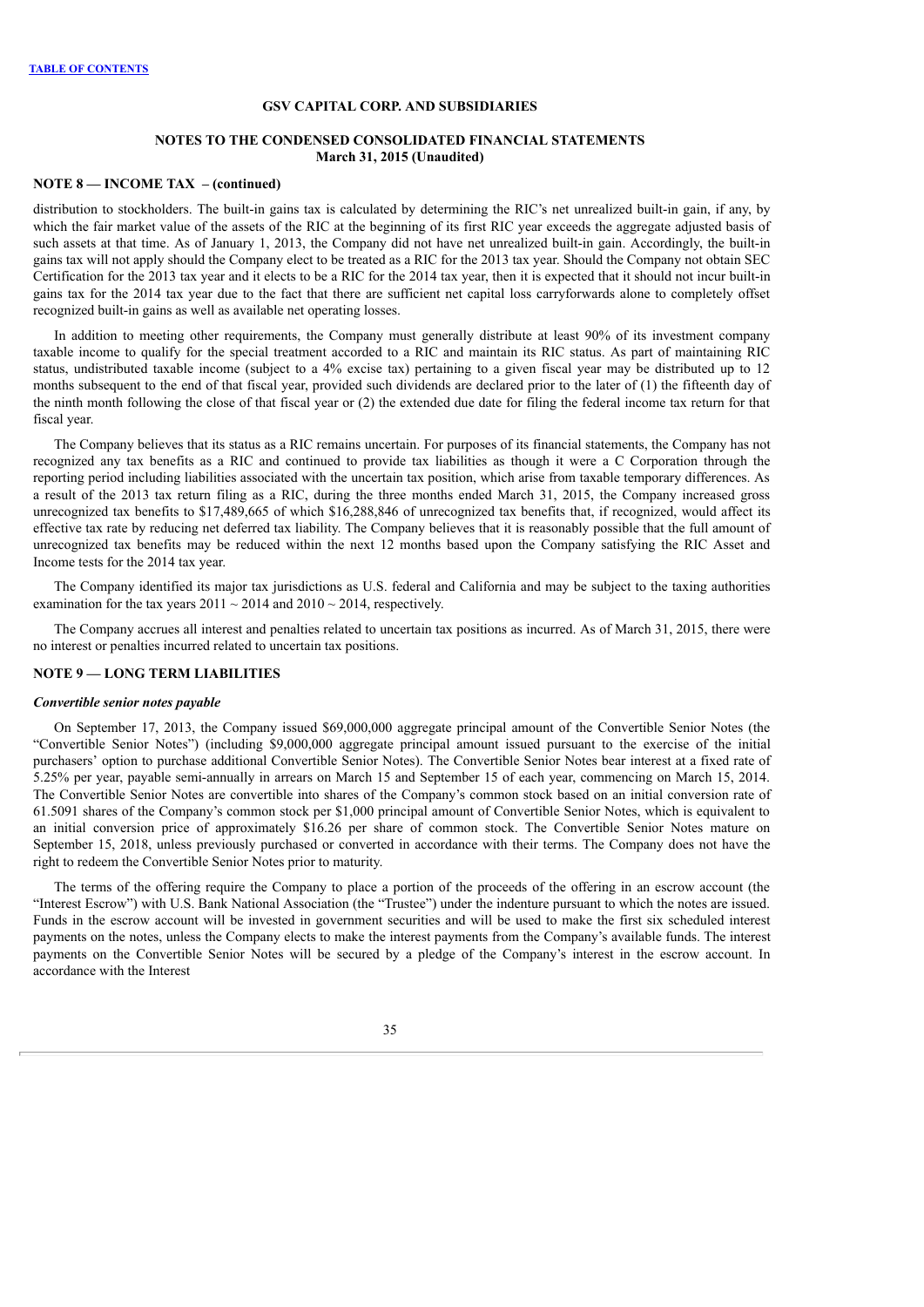### **NOTES TO THE CONDENSED CONSOLIDATED FINANCIAL STATEMENTS March 31, 2015 (Unaudited)**

### **NOTE 9 — LONG TERM LIABILITIES – (continued)**

Escrow, the Company deposited \$10,867,500 in an escrow account with the Trustee. These funds were used to purchase U.S. Treasury Strips ("Government Securities") with an original cost of \$10,845,236. At March 31, 2015, the remaining government securities are shown on the Consolidated Schedule of Investments and have an amortized cost of \$5,478,126. The excess funds of \$16,181 held in escrow will be used to secure the payment of the notes and is included on the Condensed Consolidated Statements of Assets and Liabilities as "Restricted Cash", as well as a \$25,000 deposit for the Company's Fidelity Bond. Proceeds from the issuance of the Convertible Senior Notes were offset by offering costs of approximately \$3,585,929 that are being amortized over the term of the notes in accordance with ASC 470 *Debt.* As of March 31, 2015, of the total offering costs of \$3,585,929 incurred, \$2,693,379 remains to be amortized and is included within deferred financing costs on the Condensed Consolidated Statements of Assets and Liabilities.

As of March 31, 2015, the principal amount of the Convertible Senior Notes exceeded the value of the underlying shares multiplied by the per share closing price of the Company's common stock.

The Convertible Senior Notes are the Company's senior, unsecured obligations and rank senior in right of payment to any future indebtedness that is expressly subordinated in right of payment to the Convertible Senior Notes, equal in right of payment to any future unsecured indebtedness that is not so subordinated to the Convertible Senior Notes, junior (other than to the extent of the interest escrow) to any future secured indebtedness to the extent of the value of the assets securing such indebtedness, and structurally junior to all future indebtedness (including trade payables) incurred by the Company's subsidiaries.

#### *Embedded Derivative*

The Convertible Senior Notes contain an interest make-whole payment provision pursuant to which holders who convert their notes prior to September 15, 2016 will receive, in addition to a number of shares the Company's common stock calculated at the applicable conversion rate for principal amount of notes being converted, the cash proceeds from sale by the escrow agent of the portion of the government securities in the escrow account that are remaining with respect to any of the first six interest payments that have not been made on the notes being converted. Under ASC 815-10-15-74(a), the interest make-whole payment is considered an embedded derivative and is separated from the host contract, the Convertible Senior Notes, and carried at fair value.

The Company used a binomial lattice model to estimate the fair value of the embedded derivative in the Convertible Senior Notes. A binomial lattice model generates potential outcomes at various points in time, starting from the date of valuation until the expiration date of the embedded derivative. The estimated fair value of the embedded derivative as of March 31, 2015 is \$1,000 as shown on the Consolidated Statement of Assets and Liabilities.

#### *Credit Facility*

The Company entered into the Loan Agreement, effective December 31, 2013, with Silicon Valley Bank to provide the Company with a new \$18 million Credit Facility. Under the Credit Facility, the Company is permitted to borrow an amount equal to the lesser of \$18 million or 20% of the Company's then-current net asset value.

The Credit Facility, among other things, matures on December 31, 2016, and bears interest at a per annum rate equal to the greater of (i) the prime rate plus 4.75% and (ii) 8.0%. In addition, a fee of \$180,000 per annum (1.0% of the \$18 million revolving line of credit) is charged under the Loan Agreement. Under the terms of the Credit Facility, the Company must repay all outstanding borrowings so that there is at least a 30-day period every twelve months during which the Company has no balance outstanding. Under the terms of the Credit Facility, the Company must repay all outstanding borrowings so that there is at least a 30-day period every twelve months during which the Company has no balance outstanding. Under the Loan Agreement, the Company has made certain customary representations and warranties and is required to comply with various covenants, reporting requirements, and other customary requirements for similar credit facilities. The Loan Agreement includes usual and customary events of default for credit facilities of this

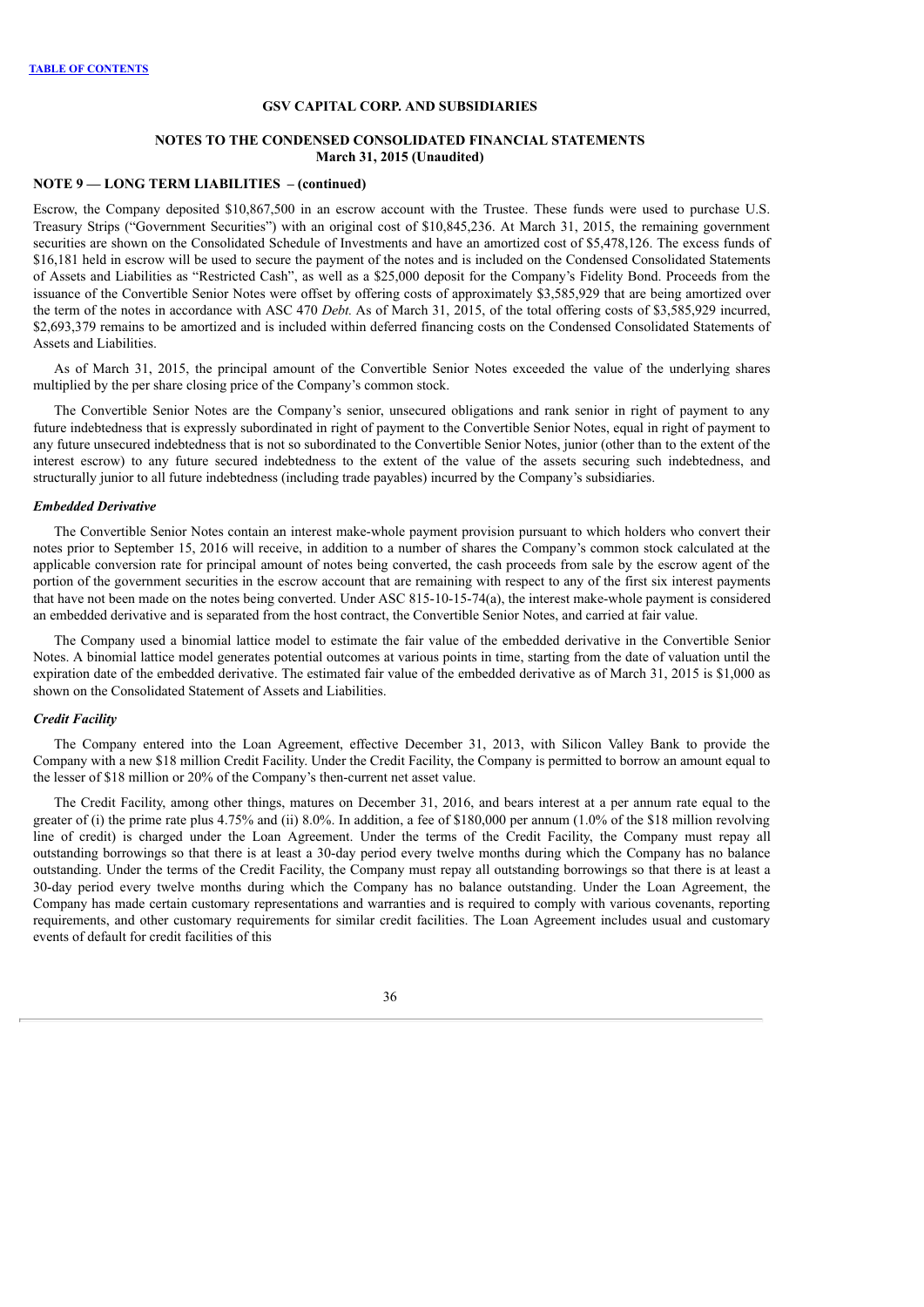### **NOTES TO THE CONDENSED CONSOLIDATED FINANCIAL STATEMENTS March 31, 2015 (Unaudited)**

### **NOTE 9 — LONG TERM LIABILITIES – (continued)**

nature, including, without limitation, nonpayment, misrepresentation of representations and warranties in a material respect, breach of covenant, cross-default to certain other indebtedness, bankruptcy, change of control, and the occurrence of a material adverse effect.

The Credit Facility is secured by all of the Company's property and assets, except for the Company's assets pledged to secure certain obligations in connection with the Company's issuance, in September 2013, of the Convertible Senior Notes and, as provided for in the Loan Agreement, as may be pledged in connection with any future issuance by the Company of Convertible Senior Notes on substantially similar terms. As of March 31, 2015, the Company had \$16,000,000 of borrowings under the Credit Facility, and \$2,000,000 unused under the Credit Facility.

Borrowing under the Credit Facility is subject to the leverage restrictions contained in the Investment Company Act of 1940, as amended. In addition, under the Loan Agreement, and as provided for therein, the Company has agreed not to incur certain additional permitted indebtedness in an aggregate amount exceeding 50% of the Company's then-applicable net asset value.

#### **NOTE 10 — SUBSEQUENT EVENTS**

From March 31, 2015 through May 11, 2015, the Company closed on investment purchases of \$1,549,999 plus transaction costs as shown in following table:

| <b>Portfolio Company</b>              | Industry             | Transaction<br>Date        | Gross<br><b>Payments</b> |
|---------------------------------------|----------------------|----------------------------|--------------------------|
| NestGSV, Inc. (d.b.a. GSV Labs, Inc.) | Incubator            | April 3, 2015 \$ 1,499,999 |                          |
|                                       |                      | April 16.                  |                          |
| Earlyshares.com                       | Equity Crowd Funding | 2015                       | 50,000                   |
| <b>Total Gross Payments</b>           |                      |                            | 1,549,999                |

From March 31, 2015 through May 11, 2015, the Company sold investments of \$20,608,011 net of transaction costs as shown in following table:

| <b>Portfolio Company</b> | <b>Transaction</b><br>Date | <b>Shares</b><br>Sold | <b>Average Net</b><br>Share $Price(1)$ | <b>Net</b><br><b>Proceeds</b> | Realized<br>Gain/Loss |
|--------------------------|----------------------------|-----------------------|----------------------------------------|-------------------------------|-----------------------|
| Twitter Inc.             | April 15, 2015             | 100,000               | 51.19                                  | \$5,118,576                   | \$3,432,729           |
| Twitter Inc.             | April 16, 2015             | 100,000               | 52.09                                  | 5,208,674                     | 3,456,759             |
| Twitter Inc.             | April 21, 2015             | 100,000               | 51.59                                  | 5,158,915                     | 3,369,931             |
| Twitter Inc.             | April 22, 2015             | 100,000               | 51.22                                  | 5,121,846                     | 3,407,000             |
| Totals                   |                            | 400,000               | 51.52                                  | \$20,608,011                  | \$13,666,419          |

(1) The average net share price is the net share price realized after deducting all commissions and fees on the sale(s).

The Company is presently in the final stages of negotiations with respect to several private company investments that it anticipates entering into within the next 30 to 60 days, subject to satisfaction of applicable closing conditions. In the case of secondary market transactions, such closing conditions may include approval of the issuer, waiver or failure to exercise rights of first refusal by the issuer and/or its stockholders and termination rights by the seller or the Company. Equity investments made through the secondary market may involve making deposits in escrow accounts until the applicable closing conditions are satisfied, at which time the escrow accounts will close and such equity investments will be effectuated. From March 31, 2015 through May 11, 2015, the Company has not made any such escrow deposits.

## *Line of Credit*

As of May 11, 2015, the Company had no borrowings outstanding under the Credit Facility, and \$18 million unused under the Credit Facility.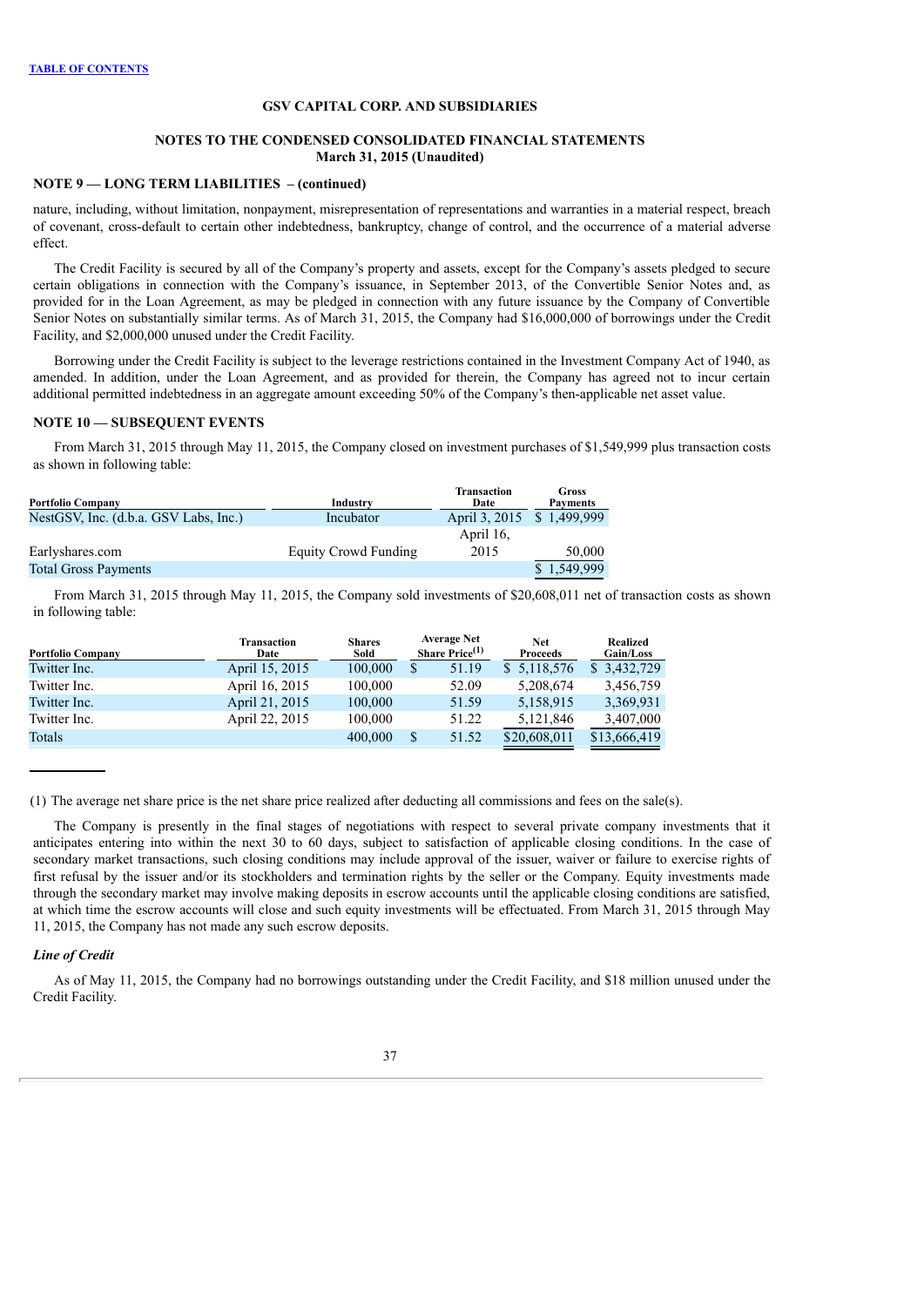## <span id="page-39-0"></span>**Item 2. Management's Discussion and Analysis of Financial Condition and Results of Operations**

#### **Forward-Looking Statements**

This quarterly report on Form 10-Q contains forward-looking statements that involve substantial risks and uncertainties. These forward-looking statements are not historical facts, but rather are based on current expectations, estimates and projections about GSV Capital, our current and prospective portfolio investments, our industry, our beliefs, and our assumptions. Words such as "anticipates," "expects," "intends," "plans," "will," "may," "continue," "believes," "seeks," "estimates," "would," "could," "should," "targets," "projects," and variations of these words and similar expressions are intended to identify forward-looking statements.

The forward looking statements contained in this quarterly report on Form 10-Q involve risks and uncertainties, including statements as to:

- our future operating results;
- our business prospects and the prospects of our portfolio companies;
- the impact of investments that we expect to make;
- our contractual arrangements and relationships with third parties;
- the dependence of our future success on the general economy and its impact on the industries in which we invest;
- the ability of our portfolio companies to achieve their objectives;
- our expected financings and investments;
- the adequacy of our cash resources and working capital; and
- the timing of cash flows, if any, from the operations of our portfolio companies.

These statements are not guarantees of future performance and are subject to risks, uncertainties, and other factors, some of which are beyond our control and difficult to predict and could cause actual results to differ materially from those expressed or forecasted in the forward-looking statements, including without limitation:

- an economic downturn could impair our portfolio companies' ability to continue to operate, which could lead to the loss of some or all of our equity investments in such portfolio companies,
- an economic downturn could disproportionately impact the market sectors in which a significant portion of our portfolio is concentrated, causing us to suffer losses in our portfolio,
- an inability to access the equity markets could impair our investment activities,
- interest rate volatility could adversely affect our results, particularly if we opt to use leverage as part of our investment strategy, and
- the risks, uncertainties and other factors we identify in "Risk Factors" and elsewhere in this quarterly report on Form 10-Q and in our filings with the SEC.

Although we believe that the assumptions on which these forward-looking statements are based are reasonable, any of those assumptions could prove to be inaccurate, and as a result, the forward-looking statements based on those assumptions also could be inaccurate. In light of these and other uncertainties, the inclusion of a projection or forward-looking statement in this quarterly report on Form 10-Q should not be regarded as a representation by us that our plans and objectives will be achieved. These risks and uncertainties include those described or identified in "Risk Factors" and elsewhere in this quarterly report on Form 10-Q. You should not place undue reliance on these forward-looking statements, which apply only as of the date of this quarterly report on Form 10-Q.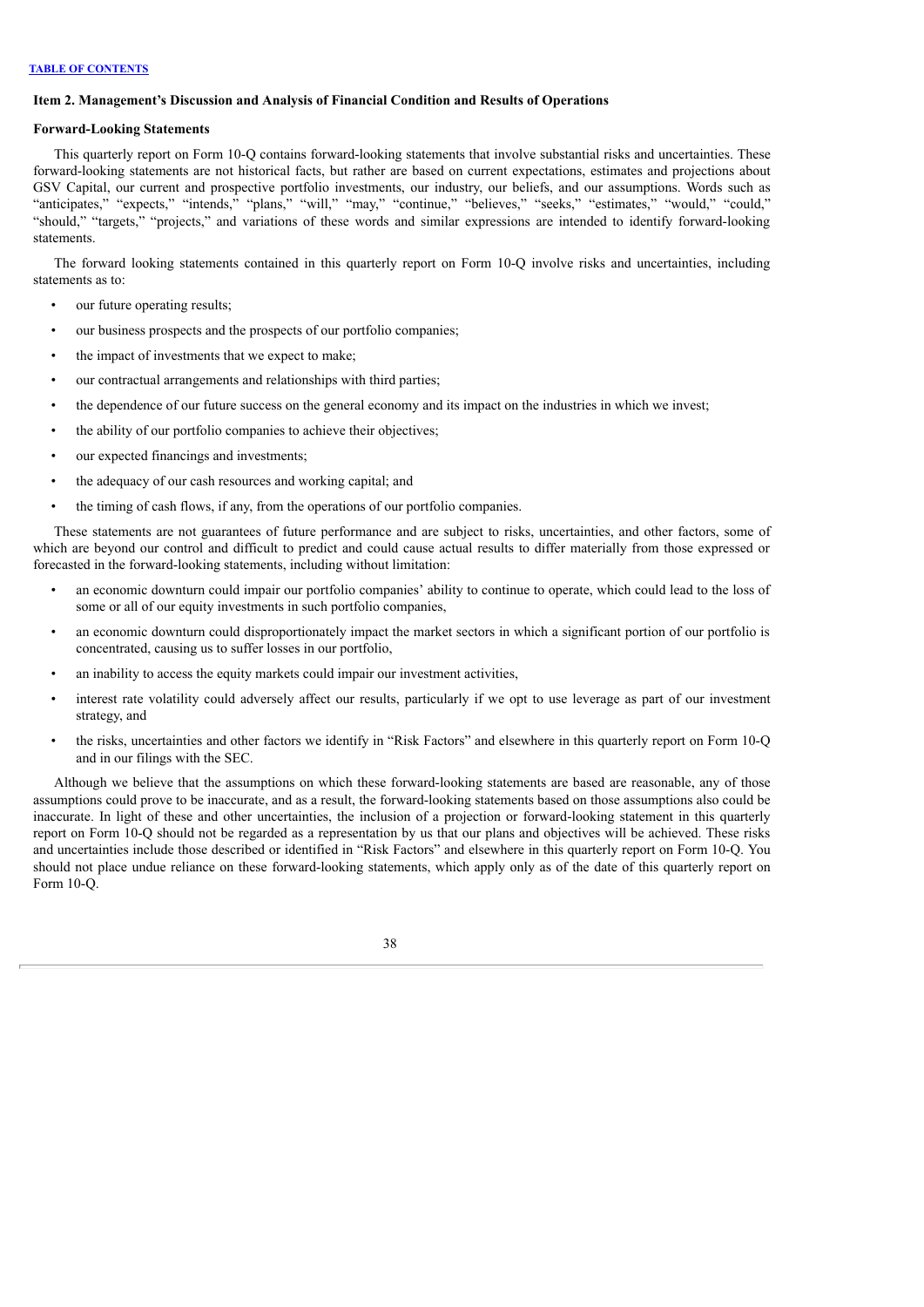The following analysis of our financial condition and results of operations should be read in conjunction with our financial statements and the related notes thereto contain elsewhere in this quarterly report on Form 10-Q.

#### **Overview**

We are an externally managed, non-diversified closed-end management investment company that has elected to be treated as a business development company under the 1940 Act. Our investment objective is to maximize our portfolio's total return, principally by seeking capital gains on our equity and equity-related investments. We invest principally in the equity securities of what we believe to be rapidly growing venture capital-backed emerging companies. We acquire our investments through direct investments with prospective portfolio companies, secondary marketplaces for private companies and negotiations with selling stockholders. We may also invest on an opportunistic basis in select publicly-traded equity securities or certain non-U.S. companies that otherwise meet our investment criteria. Our investment activities are managed by GSV Asset Management, and GSV Capital Service Company provides the administrative services necessary for us to operate.

Our investment philosophy is premised on a disciplined approach of identifying high-growth emerging companies across several key industry themes which may include, among others, social mobile, cloud computing and big data, internet commerce, sustainability and education technology. Our investment adviser's investment decisions are based on a disciplined analysis of available information regarding each potential portfolio company's business operations, focusing on the company's growth potential, the quality of recurring revenues and cash flow and cost structures, as well as an understanding of key market fundamentals. Many of the companies that our investment adviser evaluates have financial backing from top tier venture capital funds or other financial or strategic sponsors.

We seek to deploy capital primarily in the form of non-controlling equity and equity-related investments, including common stock, warrants, preferred stock and similar forms of senior equity, which may or may not be convertible into a portfolio company's common equity, and convertible debt securities with a significant equity component.

#### *Investments*

The value of our investment portfolio will change over time due to changes in the fair value of our underlying investments, as well as changes in the composition of our portfolio resulting from purchases and sales of new and follow-on investments. The fair value, as of March 31, 2015, of all of our portfolio investments, excluding U.S. Treasury Bills and Strips, was \$401,423,763. The following table summarizes the investment purchases we funded during the three months ended March 31, 2015.

| <b>Portfolio Company (Industry)</b>               | <b>Q1 Fundings</b> |
|---------------------------------------------------|--------------------|
| NestGSV, Inc. (d.b.a. GSV Labs, Inc.) (Incubator) | \$1,000,000        |
| Fullbridge, Inc. (Business Education)             | 964.042            |
| Lyft, Inc. (Peer to Peer Ridesharing)             | 2,499,985          |
| PayNearMe, Inc. (Cash Payment Network)            | 3,999,998          |
| GSV Sustainability Partners (Clean Technology)    | 500,000            |
| <b>Capitalized Fees</b>                           | 26,100             |
| <b>Total Gross Payments</b>                       | \$8,990,125        |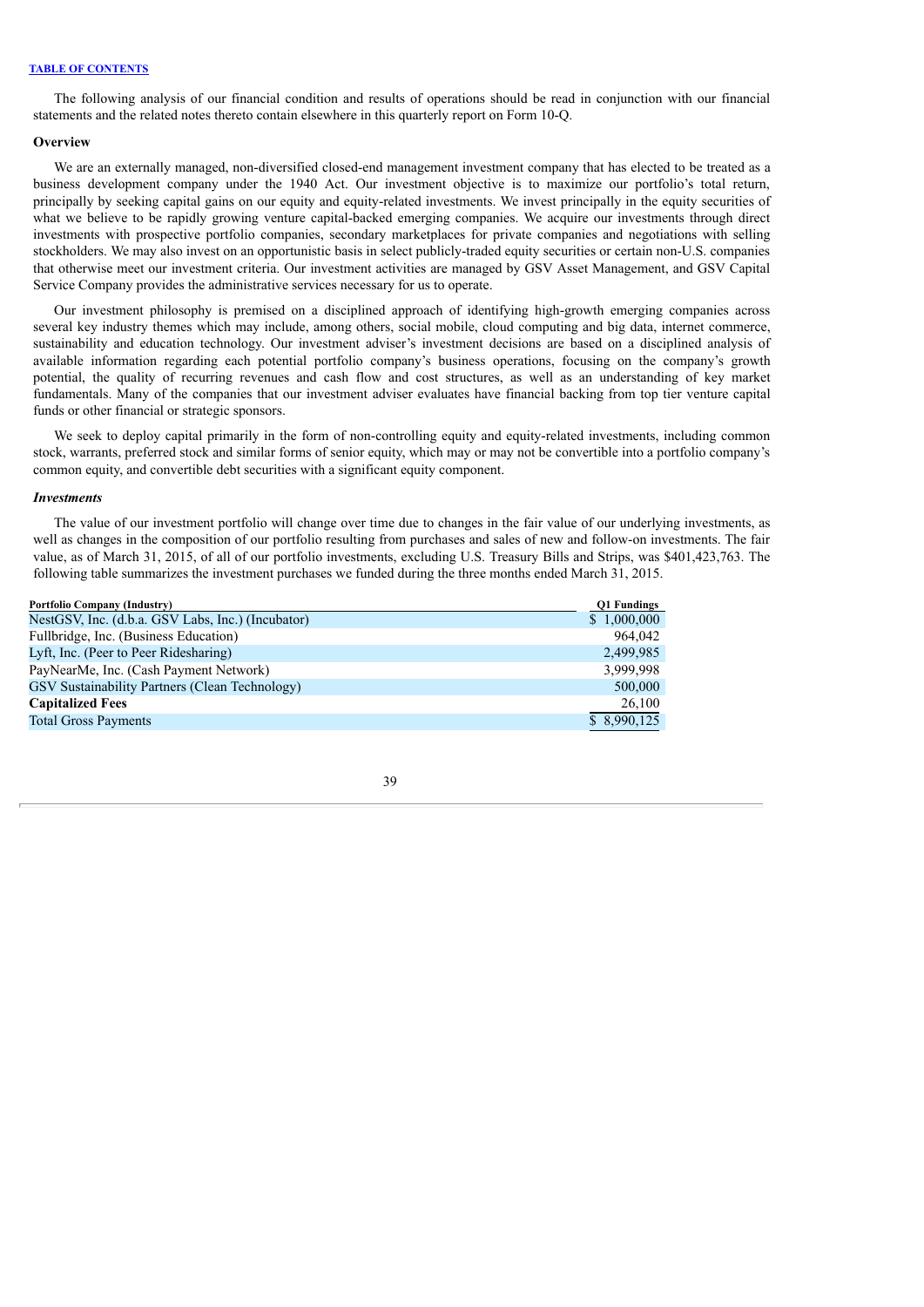The table below summarizes the investments we sold during the three months ended March 31, 2015.

## **Investments Sold for three months ended March 31, 2015**

|                          |           |                       | Average<br><b>Net Share</b> |                        | Realized            |  |
|--------------------------|-----------|-----------------------|-----------------------------|------------------------|---------------------|--|
| <b>Portfolio Company</b> | Ouarter   | <b>Shares</b><br>Sold | Price <sup>(1)</sup>        | Net<br><b>Proceeds</b> | $Gain/(Loss)^{(2)}$ |  |
| Twitter, Inc.            | Ouarter 1 | 400.000               | 48.90                       | \$19.558.200           | \$13,220,095        |  |
|                          |           |                       |                             |                        |                     |  |

(1) The average net share price is the net share price realized after deducting all commissions and fees on the sale(s).

(2) Realized gain (loss) excludes any realized gain (loss) incurred on the maturity of the Company's treasury investments.

## **Results of Operations**

## *For the three months ended March 31, 2015, and 2014.*

Operating results for the three months ended March 31, 2015, and 2014 are as follows:

|                                                      | March 31, 2015<br>(Unaudited) |                      | <b>March 31, 2014</b><br>(Unaudited) |                      |  |  |
|------------------------------------------------------|-------------------------------|----------------------|--------------------------------------|----------------------|--|--|
|                                                      |                               | Per Basic            |                                      | Per Basic            |  |  |
|                                                      | <b>Total</b>                  | Share <sup>(1)</sup> | <b>Total</b>                         | Share <sup>(1)</sup> |  |  |
| <b>Total Investment Income</b>                       | S<br>59,024                   | 0.00                 | S<br>40,815                          | 0.00                 |  |  |
| Interest income                                      | 59,024                        | 0.00                 | 39,928                               | 0.00                 |  |  |
| Dividend income                                      |                               |                      | 887                                  |                      |  |  |
| <b>Total Operating Expenses</b>                      | 12,852,430                    | 0.67                 | 4,848,543                            | 0.25                 |  |  |
| Investment management fees                           | 1,921,128                     | 0.10                 | 1,756,196                            | 0.09                 |  |  |
| Accrued incentive fees                               | 8,211,728                     | 0.43                 | 969,652                              | 0.05                 |  |  |
| Costs incurred under our administration agreement    | 802,396                       | 0.04                 | 908,532                              | 0.05                 |  |  |
| Directors' fees                                      | 85,306                        | 0.00                 | 65,000                               | 0.00                 |  |  |
| Professional fees                                    | 341,744                       | 0.02                 | 456,539                              | 0.02                 |  |  |
| <b>Interest Expense</b>                              | 1,368,803                     | 0.07                 | 1,179,725                            | 0.06                 |  |  |
| Other expenses                                       | 121,325                       | 0.01                 | 132,899                              | 0.01                 |  |  |
| Loss (Gain) on fair value adjustment for embedded    |                               |                      |                                      |                      |  |  |
| derivative                                           |                               |                      | (620,000)                            | (0.03)               |  |  |
| Benefit for taxes on net investment loss             | 5,223,611                     | 0.27                 | 2,012,914                            | 0.10                 |  |  |
| Net Investment Loss                                  | (7, 569, 795)                 | (0.39)               | (2,794,814)                          | (0.14)               |  |  |
| Net Realized Gains on Investments                    | 13,218,403                    | 0.68                 | 7,931,745                            | 0.41                 |  |  |
| Provision for taxes on Net Realized Capital Gains    | (5,397,074)                   | (0.28)               | (3,238,531)                          | (0.17)               |  |  |
| Net Change in Unrealized Appreciation/(Depreciation) |                               |                      |                                      |                      |  |  |
| on Investments                                       | 27,784,081                    | 1.44                 | (3,073,679)                          | (0.16)               |  |  |
| (Provision)/Benefit for taxes on Unrealized          |                               |                      |                                      |                      |  |  |
| Appreciation/Depreciation of Investments             | (11, 370, 993)                | (0.59)               | 1,254,983                            | 0.06                 |  |  |
| Net Increase in Net Assets Resulting From Operations | \$16,664,622                  | 0.86                 | \$<br>79,704                         | 0.00                 |  |  |

(1) The per-share figures noted are based on a weighted-average of 19,320,100 and 19,320,100 shares outstanding for the three months ended March 31, 2015 and 2014, respectively.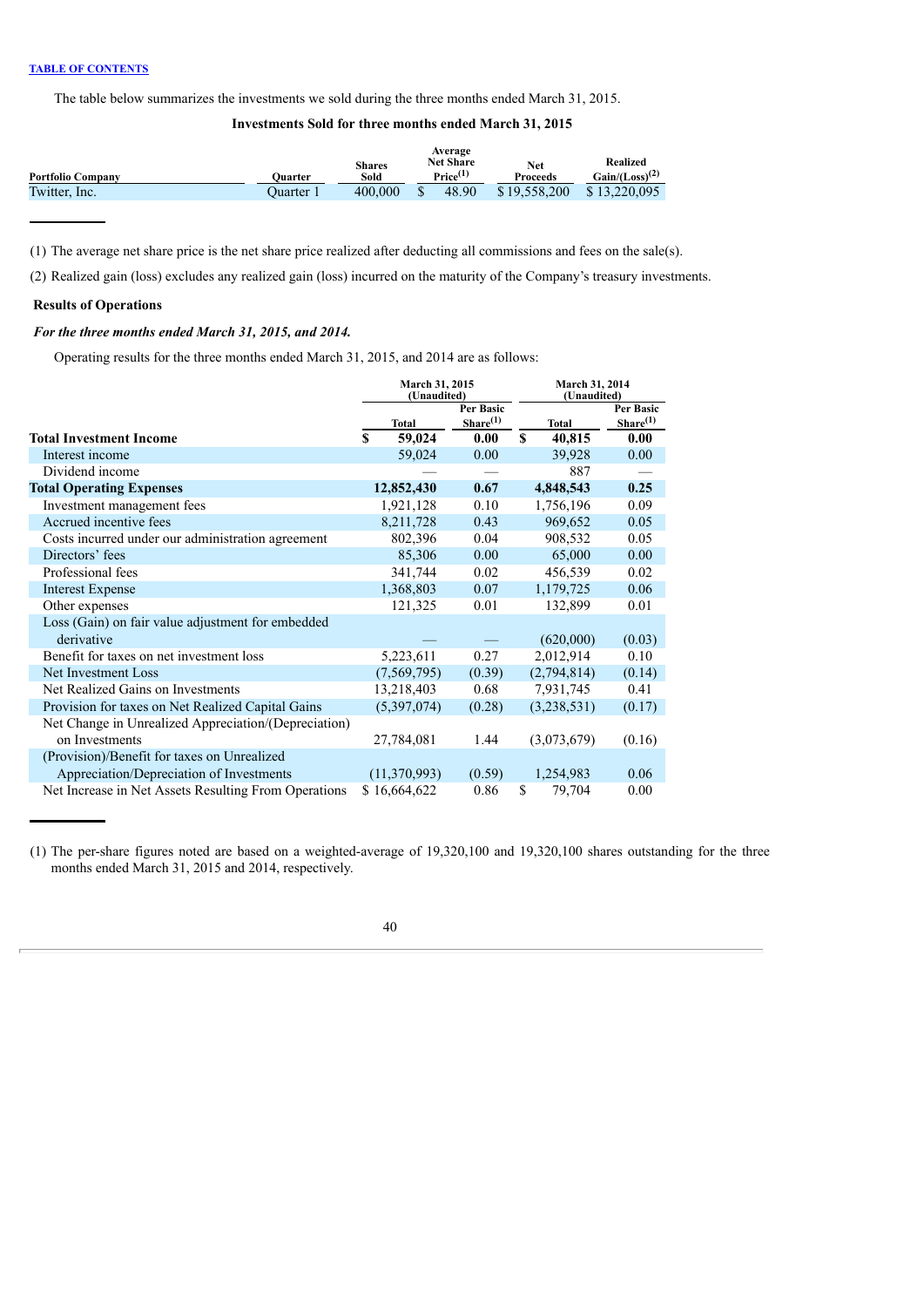#### **Results of Operations**

#### *Comparison of the three months ended March 31, 2015, and 2014*

#### *Investment Income*

Investment income increased to \$59,024 for the three months ended March 31, 2015, as compared to \$40,815 for the three months ended March 31, 2014. The increase was primarily due to the addition of new loans during the three months ended March 31, 2015 versus the three months ended March 31, 2014.

### *Operating Expenses*

Total operating expenses increased to \$12,852,430, for the three months ended March 31, 2015, as compared to \$4,848,543 for the three months ended March 31, 2014. The increase was primarily due to a significant increase in accrued incentive fees as well as increases in interest expense and investment management fees. The increase in accrued incentive fees resulted from the appreciation of our portfolio for the three months ended March 31, 2015 relative to the three months ended March 31, 2014. The increased management fees are a result of the growth in our total assets, which primarily results from the growth of our investment portfolio for the three months ended March 31, 2015 relative to the three months ended March 31, 2014. The increased interest expense resulted from our borrowings under the Credit Facility during the three months ended March 31, 2015. During the three months ended March 31, 2014 we did not borrow under the Credit Facility.

### *Benefit for Taxes on Net Investment Loss*

For the three months ended March 31, 2015, we recognized a benefit for taxes on net investment loss of \$5,223,611, compared to a corresponding benefit of \$2,012,914 for three months ended March 31, 2014. The increase in benefit for taxes on net investment loss is due primarily to the significant increase in operating expenses for the three months ended March 31, 2015, as compared to the three months ended March 31, 2014.

#### *Net Investment Loss*

For the three months ended March 31, 2015, we recognized a net investment loss of \$7,569,795, compared to a corresponding net investment loss of \$2,794,814 for the three months ended March 31, 2014. The increase in net investment loss is a result of the increased operating expenses discussed above partially offset by the increased benefit for taxes on net investment loss.

#### *Net Realized Gains on Investments*

There was a significant increase in realized gains for the three months ended March 31, 2015 as compared to the three months ended March 31, 2014. For the three months ended March 31, 2015, net realized gains on investments were \$13,218,403, which resulted primarily from the sale of Twitter, Inc. For the three months ended March 31, 2014, we had \$7,931,745 of realized capital gains, which resulted primarily from the sales of Facebook, Inc. and Control4 Corporation.

## *Provision for Taxes on Net Realized Capital Gains*

For the three months ended March 31, 2015, and 2014, we recognized provisions of \$5,397,074 and \$3,238,531, respectively, for taxes on net realized capital gains. The increase in the provision for taxes on net realized capital gains is due to the significant increase in net realized gains for the three months ended March 31, 2015 relative to the three months ended March 31, 2014.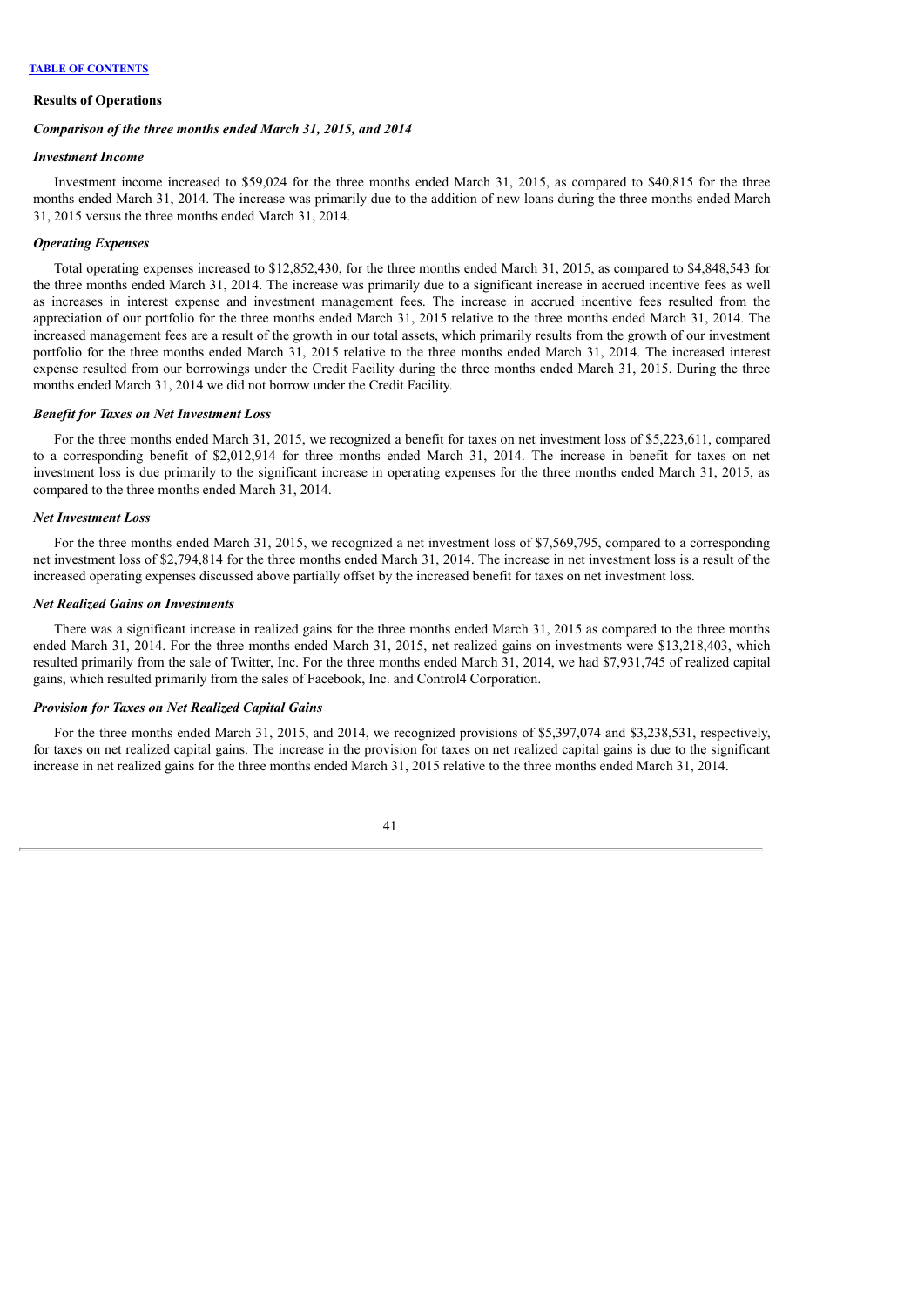### *Net Change in Unrealized Appreciation (Depreciation) of Investments*

For the three months ended March 31, 2015, we had a net change in unrealized appreciation of \$27,784,081. For three months ended March 31, 2014, we had a net change in unrealized depreciation of \$(3,073,679). The following table summarizes, by Portfolio Company, the significant changes in unrealized appreciation (depreciation) of the Company's investment portfolio for the three months ended March 31, 2015.

|                               | Change in                                           | March 31, 2015 (Unaudited) |                   |                                                     |               | December 31, 2014 |                                                     |  |
|-------------------------------|-----------------------------------------------------|----------------------------|-------------------|-----------------------------------------------------|---------------|-------------------|-----------------------------------------------------|--|
| <b>Portfolio Company</b>      | <b>Unrealized</b><br>Appreciation<br>(Depreciation) | Cost                       | <b>Fair Value</b> | <b>Unrealized</b><br>Appreciation<br>(Depreciation) | Cost          | <b>Fair Value</b> | <b>Unrealized</b><br>Appreciation<br>(Depreciation) |  |
| Twitter, Inc.                 | \$9,050,631                                         | \$21,213,458               | 60,126,048        | \$38,912,590                                        | \$27,551,563  | 57,413,522<br>S.  | \$29,861,959                                        |  |
| Dataminr, Inc.                | 7,973,954                                           | 3,164,265                  | 11,918,699        | 8,754,434                                           | 3,164,265     | 3,944,745         | 780,480                                             |  |
| 2U, Inc. $(f/k/a 2tor, Inc.)$ | 7,028,873                                           | 10,032,117                 | 30,371,382        | 20,339,265                                          | 10,032,117    | 23,342,509        | 13,310,392                                          |  |
| Lyft, Inc.                    | 3,658,099                                           | 7,507,216                  | 11,160,735        | 3,653,519                                           | 5,003,634     | 4,999,054         | (4,580)                                             |  |
| Chegg, Inc.                   | 1,230,103                                           | 14,022,863                 | 9,403,196         | (4,619,667)                                         | 14,022,863    | 8,173,093         | (5,849,770)                                         |  |
| Gilt Groupe Holdings, Inc.    | (2,039,464)                                         | 6,594,433                  | 1,128,644         | (5,465,789)                                         | 6,594,433     | 3,168,108         | (3,426,325)                                         |  |
| Other $^{(1)}$                | 881,885                                             | 346,728,463                | 382,820,894       | 36,092,431                                          | 342,030,838   | 377,241,384       | 35,210,546                                          |  |
| Totals                        | \$27,784,081                                        | \$409,262,815              | \$506,929,598     | \$97,666,783                                        | \$408,399,713 | \$478,282,415     | \$69,882,702                                        |  |

(1) "Other" represents all investments (including U.S. Treasury Bills and U.S. Treasury Strips) whose individual change in unrealized appreciation (depreciation) was less than \$1,000,000 for the three months ended March 31, 2015.

### *(Provision)/Benefit for taxes on Unrealized Appreciation/Depreciation of Investments*

For the three months ended March 31, 2015, we recognized a provision for taxes of \$11,370,993 on unrealized appreciation of investments.

For the three months ended March 31, 2014, we recognized a benefit for taxes of \$1,254,983 on unrealized depreciation of investments.

The change between the two periods is due to the fact that the change in unrealized appreciation from investments increased from \$(3.1) million to \$27.8 million as shown in the table above. The change in unrealized appreciation for the three months ended March 31, 2015 was primarily due to the appreciation of Twitter, Inc., Dataminr, Inc. and 2U, Inc. (f/k/a 2tor, Inc.), partially offset by the deprecation of Gilt Groupe Holdings, Inc.

#### *Net Increase in Net Assets Resulting from Operations*

For the three months ended March 31, 2015, the net increase in net assets resulting from operations was \$16,664,622.

For the three months ended March 31, 2014, the net increase in net assets resulting from operations was \$79,704.

The rise in increase in net assets resulting from operations for the three months ended March 31, 2015, as compared to the three months ended March 31, 2014, resulted from the change in unrealized appreciation of the portfolio as a whole, as well as increased realized gains, which were partially offset by a significant increase in operating expenses.

The per-share figures noted above are based on a weighted-average of 19,320,100 shares outstanding for the three months ended March 31, 2015 and 2014.

### **Liquidity and Capital Resources**

Our liquidity and capital resources are generated primarily from the net proceeds of public offerings of our equity and debt securities, advances from our Credit Facility, as well as sales of our investments.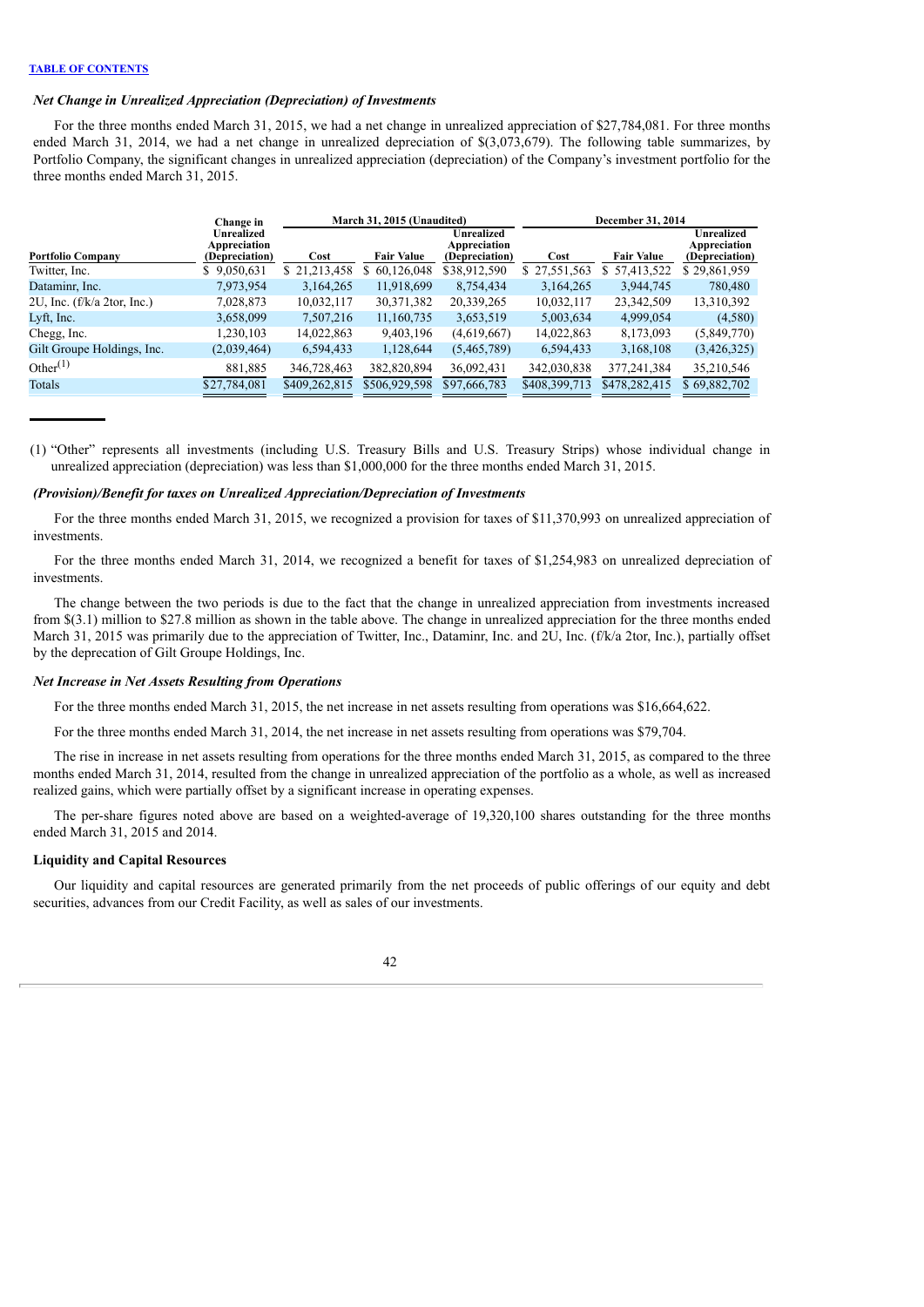Our primary use of cash is to make investments and to pay our operating expenses. Our current policy is to maintain cash reserves and liquid securities in an amount sufficient to pay our operating expenses, including investment management fees and costs incurred under the administration agreement, for approximately two years. For the three months ended March 31, 2015 and 2014, our operating expenses were \$12,852,430, and \$4,848,543, respectively.

| <b>Cash reserves and Liquid securities</b>                               | March 31, 2015 | March 31, 2014            |
|--------------------------------------------------------------------------|----------------|---------------------------|
| Cash                                                                     | 8,060,624<br>S | 4,063,165<br><sup>S</sup> |
| Amounts available for borrowing under the Credit Facility <sup>(1)</sup> | 2,000,000      | 18,000,000                |
| Securities of Publicly Traded Portfolio Companies <sup>(2)</sup>         |                |                           |
| Unrestricted securities <sup>(3)</sup>                                   | 69.529.244     | 20,551,717                |
| Subject to other Sales Restrictions <sup>(4)(5)</sup>                    | 30,687,788     | 104,300,089               |
| Total                                                                    | 100,217,032    | 124,851,806               |
| Total Cash reserves and Liquid securities                                | \$110,277,656  | 146,914,971               |

<sup>(1)</sup> Subject to leverage and borrowing base restrictions under the Credit facility. Refer to NOTE 9 — LONG TERM LIABILITIES in the notes to the Condensed Consolidated Financial Statements for detail regarding the Credit Facility.

- (2) Our portfolio investments are pledged first to secure the payment of both principal and interest on the Convertible Senior Notes. Thereafter the portfolio investments are pledged as collateral to secure any borrowings under the Credit Facility. We may incur losses if we liquidate these positions in order to pay operating expenses or fund new investments. The Convertible Senior Notes mature on September 15, 2018.
- (3) "Unrestricted securities" represents the common stock of our publicly traded companies that are not subject to lock-up restrictions or any other restrictions on sale at any time during the year.
- (4) As of March 31, 2015, this balance represents our common shares of Cricket Media (f/k/a ePals Inc.) and 2U, Inc. (f/k/a 2tor, Inc.). During the majority of the year, these shares are freely tradable, however at certain times during the year, these shares are subject to black-out periods as a result of Michael Moe's seats on the Boards of these portfolio companies. During these blackout periods, we are unable to sell these securities under Canadian and U.S. Securities law.
- (5) As of March 31, 2014, this balance represented our common shares of Chegg, Inc. which were subject to lock-up restrictions as of March 31, 2014. This balance also includes our common shares of Cricket Media (f/k/a ePals Inc.) and 2U, Inc. (f/k/a 2tor, Inc.). During the majority of the year, these shares are freely tradable, however at certain times during the year, these shares are subject to black-out periods as a result of Michael Moe's seats on the Boards of these portfolio companies. During these blackout periods, we are unable to sell these securities under Canadian and U.S. Securities law.

During the three months ended March 31, 2015, cash and cash equivalents increased from approximately \$3.5 million at the beginning of the period, to approximately \$8.1 million, at the end of the period. Net cash provided by operating activities for the period, consisting primarily of the items described in "— Results of Operations," was approximately \$6.6 million, reflecting purchases of portfolio investments of approximately \$9.0 million and proceeds from sales of investments of approximately \$19.6 million. During the period, net cash used by financing activities was approximately \$2.0 million, primarily reflecting repayments of borrowings under the Credit Facility.

## *Equity Issuances & Debt Capital Activities*

There were no sales of our equity securities during the three months ended March 31, 2015 or the year ended December 31, 2014.

As of March 31, 2015, we had \$16,000,000 of borrowings under the Credit Facility, and \$2,000,000 unused under the Credit Facility.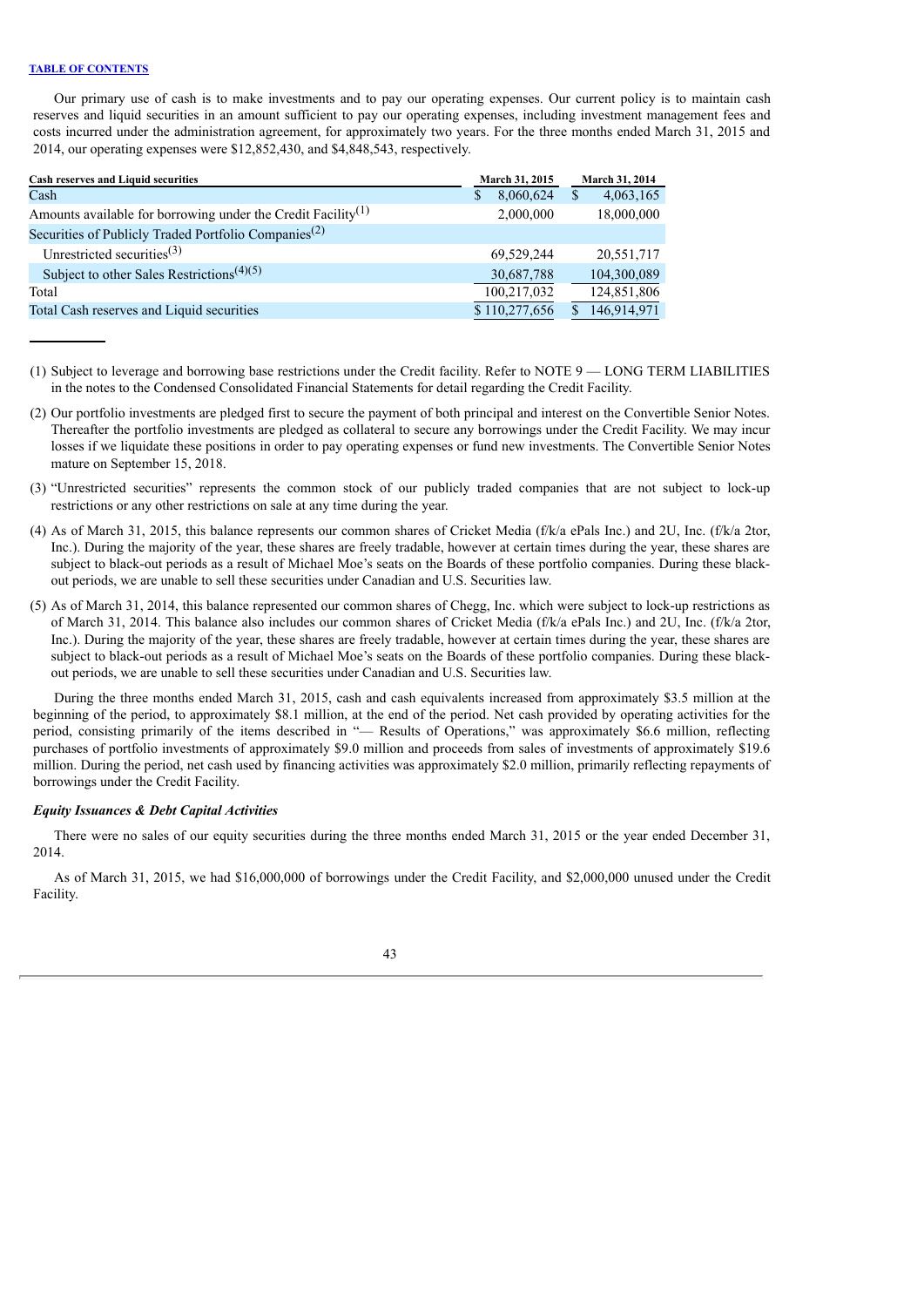#### *Contractual Obligations*

|                                                 | <b>Payments Due By Period (dollars in millions)</b> |       |  |                     |  |               |               |  |                      |
|-------------------------------------------------|-----------------------------------------------------|-------|--|---------------------|--|---------------|---------------|--|----------------------|
|                                                 |                                                     | Total |  | Less than<br>l vear |  | $1 - 3$ years | $3 - 5$ vears |  | More than<br>5 years |
| Payable for securities purchased <sup>(1)</sup> |                                                     | 90.0  |  | 90.0                |  |               |               |  |                      |
| <b>Convertible Senior Notes</b>                 |                                                     | 69.0  |  |                     |  |               | 69.0          |  |                      |
| Credit Facility <sup>(2)(3)</sup>               |                                                     | 16.0  |  | 16.0                |  |               |               |  |                      |
| Total                                           |                                                     |       |  | 106.0               |  |               | 69.0          |  |                      |

(1) Payable for securities purchased relates to the purchase of the United States Treasury Bill on margin. The payable for securities purchased was subsequently repaid on April 2, 2015 when the United States Treasury Bill matured and the \$10.5 million margin *deposit which was posted as collateral was returned.*

*(2) Total unused amount of the Credit Facility as of March 31, 2015 was \$2,000,000.*

(3) The weighted average interest rate incurred under the Credit Facility was 8.0% for the three months ended March 31, 2015.

#### *Of -Balance Sheet Arrangements*

As of March 31, 2015, we had no off-balance sheet arrangements, including any risk management of commodity pricing or other hedging practices. However, we may employ hedging and other risk management techniques in the future.

#### *Distribution Policy*

The timing and amount of our dividends, if any, will be determined by our board of directors. Any dividends to our stockholders will be declared out of assets legally available for distribution. We intend to focus on making capital gains-based investments from which we will derive primarily capital gains. As a consequence, we do not anticipate that we will pay dividends on a quarterly basis or become a predictable distributor of dividends, and we expect that our dividends, if any, will be much less consistent than the dividends of other business development companies that primarily make debt investments. However, if there are earnings or realized capital gains to be distributed, we intend to declare and pay a dividend at least annually.

We may elect to be treated for federal income tax purposes as a RIC effective for the 2013 tax year. In September, 2014 we filed our 2013 tax return as a RIC and are seeking to be granted RIC status for our 2013 taxable year, however, we will not be eligible to elect to be treated as a RIC for the 2013 taxable year unless we are certified by the SEC as "principally engaged in the furnishing of capital to other corporations which are principally engaged in the development or exploitation of inventions, technological improvements, new processes, or products not previously generally available" for the 2013 taxable year. Although we filed an application with the SEC for an SEC Certification for the 2013 taxable year, there can be no assurance that we will receive an SEC Certification. In the event that we do not receive such SEC Certification or we are otherwise unable to meet all of the qualifications to be treated as a RIC for 2013, we will be taxed as a C Corporation for the 2013 taxable year. To that end, for purposes of our financial statements, we have accrued taxes as though we were a C Corporation for the 2013 taxable year, in the event we are unable to qualify as a RIC. Should we not qualify as a RIC for 2013, we intend to elect to be treated as a RIC for our 2014 taxable year, if management determines that it is in our best interests to do so. For example, it may not be in our best interests in the event that we experience large operating losses or have large loss carryforwards. If we opt not to do so or are unable to qualify, we will continue to be taxed as a C corporation under the Code for our 2014 taxable year. See "U.S. Federal and State Income Taxes."

Our current intention is to make any distributions out of assets legally available therefrom in additional shares of our common stock under our dividend reinvestment plan, unless you elect to receive your dividends and/or long-term capital gains distributions in cash. Under the dividend reinvestment plan, if a stockholder owns shares of common stock registered in its own name, the stockholder will have all cash distributions (net of any withholding) automatically reinvested in additional shares of common stock unless the stockholder opts out of our dividend reinvestment plan by delivering a written notice to our dividend paying agent prior to the record date of the next dividend or distribution. Any distributions reinvested under the plan will nevertheless remain taxable to the U.S. stockholder, although no cash distribution has been made. As a result, if you do not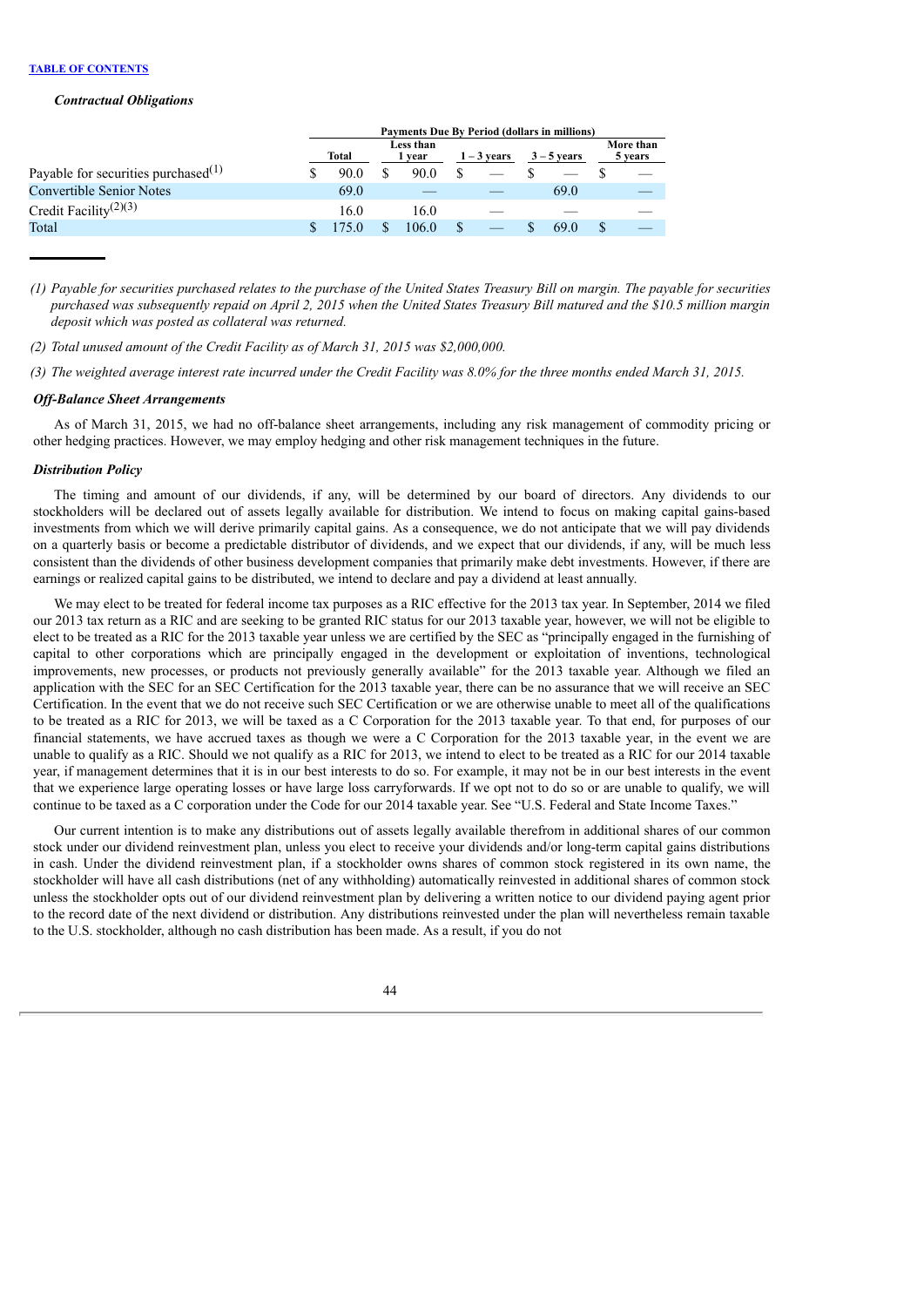elect to opt out of the dividend reinvestment plan, you will be required to pay applicable federal, state and local taxes on any reinvested dividends even though you will not receive a corresponding cash distribution. In addition, reinvested dividends have the effect of increasing our gross assets, which may correspondingly increase the management fee payable to our investment adviser. If you hold shares in the name of a broker or financial intermediary, you should contact the broker or financial intermediary regarding your election to receive distributions in cash.

## *Borrowings*

#### *Convertible Senior Notes payable*

On September 17, 2013, we issued \$69,000,000 aggregate principal amount of the Convertible Senior Notes (including \$9,000,000 aggregate principal amount issued pursuant to the exercise of the initial purchasers' option to purchase additional Convertible Senior Notes). The Convertible Senior Notes bear interest at a fixed rate of 5.25% per year, payable semi-annually in arrears on March 15 and September 15 of each year, commencing on March 15, 2014. The Convertible Senior Notes are convertible into shares of our common stock based on an initial conversion rate of 61.5091 shares of our common stock per \$1,000 principal amount of Convertible Senior Notes, which is equivalent to an initial conversion price of approximately \$16.26 per share of common stock. The Convertible Senior Notes mature on September 15, 2018, unless previously purchased or converted in accordance with their terms. We do not have the right to redeem the Convertible Senior Notes prior to maturity.

The terms of the offering require us to place a portion of the proceeds of the offering in an escrow account (the "Interest Escrow") with U.S. Bank National Association (the "Trustee") under the indenture pursuant to which the notes are issued. Funds in the escrow account will be invested in government securities and will be used to make the first six scheduled interest payments on the notes, unless we elect to make the interest payments from our available funds. The interest payments on the Convertible Senior Notes will be secured by a pledge of our interest in the escrow account. In accordance with the Interest Escrow, we deposited \$10,867,500 in an escrow account with the Trustee. These funds were used to purchase U.S. Treasury Strips ("Government Securities") with an original cost of \$10,845,236. At March 31, 2015, the remaining government securities are shown on the Condensed Consolidated Schedule of Investments and have an amortized cost of \$5,478,126. The excess funds of \$16,181 held in escrow will be used to secure the payment of the notes and is included on the Condensed Consolidated Statements of Assets and Liabilities as "Restricted Cash", as well as a \$25,000 deposit for the Company's Fidelity Bond. Proceeds from the issuance of the Convertible Senior Notes were offset by offering costs of approximately \$3,585,929 that are being amortized over the term of the notes in accordance with ASC 470 *Debt.* As of March 31, 2015, of the total offering costs of \$3,585,929 incurred, \$2,693,379 remains to be amortized and is included within deferred financing costs on the Condensed Consolidated Statements of Assets and Liabilities.

As of March 31, 2015, the principal amount of the Convertible Senior Notes exceeded the value of the underlying shares multiplied by the per share closing price of our common stock.

The Convertible Senior Notes are our senior, unsecured obligations and rank senior in right of payment to any future indebtedness that is expressly subordinated in right of payment to the Convertible Senior Notes, equal in right of payment to any future unsecured indebtedness that is not so subordinated to the Convertible Senior Notes, junior (other than to the extent of the interest escrow) to any future secured indebtedness to the extent of the value of the assets securing such indebtedness, and structurally junior to all future indebtedness (including trade payables) incurred by our subsidiaries.

#### *Embedded Derivative*

The Convertible Senior Notes contain an interest make-whole payment provision pursuant to which holders who convert their notes prior to September 15, 2016 will receive, in addition to a number of shares of our common stock calculated at the applicable conversion rate for principal amount of notes being converted, the cash proceeds from sale by the escrow agent of the portion of the government securities in the escrow account that are remaining with respect to any of the first six interest payments that have not been made on the notes being converted. Under ASC 815-10-15-74(a), the interest make-whole payment is considered an embedded derivative and is separated from the host contract, the Convertible Senior Notes, and carried at fair value.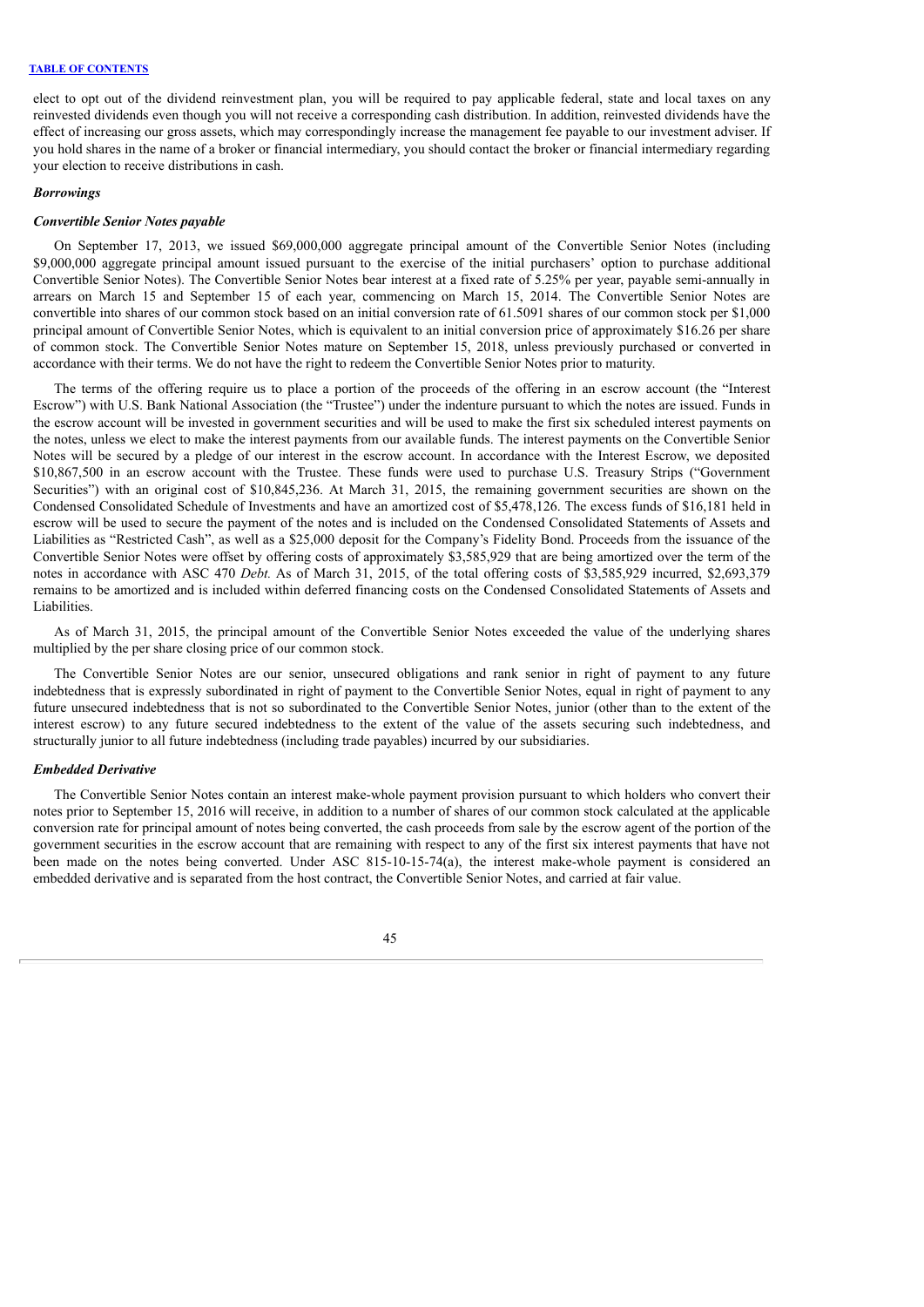#### *Credit Facility*

We entered into the Loan Agreement, effective December 31, 2013, with Silicon Valley Bank to provide us with a new \$18 million Credit Facility. Under the Credit Facility, we are permitted to borrow an amount equal to the lesser of \$18 million or 20% of our then-current net asset value.

The Credit Facility, among other things, matures on December 31, 2016, and bears interest at a per annum rate equal to the greater of (i) the prime rate plus 4.75% and (ii) 8.0%. In addition, a fee of \$180,000 per annum (1.0% of the \$18 million revolving line of credit) is charged under the Loan Agreement. Under the terms of the Credit Facility, we must repay all outstanding borrowings so that there is at least a 30-day period every twelve months during which we have no balance outstanding. Under the Loan Agreement, we have made certain customary representations and warranties and we are required to comply with various covenants, reporting requirements, and other customary requirements for similar credit facilities. The Loan Agreement includes usual and customary events of default for credit facilities of this nature, including, without limitation, nonpayment, misrepresentation of representations and warranties in a material respect, breach of covenant, cross-default to certain other indebtedness, bankruptcy, change of control, and the occurrence of a material adverse effect. As of March 31, 2015, we had \$16,000,000 of borrowings outstanding under the Credit Facility.

The Credit Facility is secured by all of our property and assets, except for our assets pledged to secure certain obligations in connection with our issuance, in September 2013, of the Convertible Senior Notes and, as provided for in the Loan Agreement, as may be pledged in connection with any future issuance by us of convertible senior notes on substantially similar terms.

Borrowing under the Credit Facility is subject to the leverage restrictions contained in the Investment Company Act of 1940, as amended. In addition, under the Loan Agreement, and as provided for therein, we have agreed not to incur certain additional permitted indebtedness in an aggregate amount exceeding 50% of our then-applicable net asset value.

#### **Related Party Transactions**

We entered into an investment advisory agreement with GSV Asset Management (the "Advisory Agreement") in connection with our initial public offering. Pursuant to the Advisory Agreement, GSV Asset Management will be paid a base annual fee of 2.00% of gross assets, and an annual incentive fee equal to the lesser of (i) 20% of GSV Capital's realized capital gains during each calendar year, if any, calculated on an investment-by-investment basis, subject to a non-compounded preferred return, or "hurdle," and a "catch-up" feature, and (ii) 20% of GSV Capital's realized capital gains, if any, on a cumulative basis from inception through the end of each calendar year, computed net of all realized capital losses and unrealized capital depreciation on a cumulative basis, less the aggregate amount of any previously paid incentive fees.

GSV Asset Management earned \$1,921,128, and \$1,756,196 in base management fees for the three months ended March 31, 2015, and 2014, respectively, and \$0 and \$0 in incentive fees for the three months ended March 31, 2015, and 2014, respectively. For the three months ended March 31, 2015, and 2014, we accrued incentive fees of \$8,211,728, and \$969,652, respectively, considering the hypothetical liquidation value of our investment portfolio as of the measurement date.

As of March 31, 2015, we were owed \$105,844 from GSV Asset Management for reimbursement of expenses paid for by us that were the responsibility of GSV Asset Management. In addition as of March 31, 2015, we owed GSV Asset Management \$30,255 for reimbursement of other expenses.

As of December 31, 2014, we were owed \$204,825 from GSV Asset Management for reimbursement of expenses paid for by us that were the responsibility of GSV Asset Management. In addition as of December 31, 2014, we owed GSV Asset Management \$23,396 for reimbursement of other expenses.

In February 2013, Mark Moe, who is the brother of our Chief Executive Officer, Michael Moe, joined NestGSV, Inc. (d.b.a. GSV Labs, Inc.), one of our portfolio companies, as a Vice President of Business Development, Global Expansion. On August 26, 2014, Diane Flynn, who is the spouse of our president, Mark Flynn, joined NestGSV, Inc. (d.b.a. GSV Labs, Inc.), on a contract basis as Chief Marketing Officer. In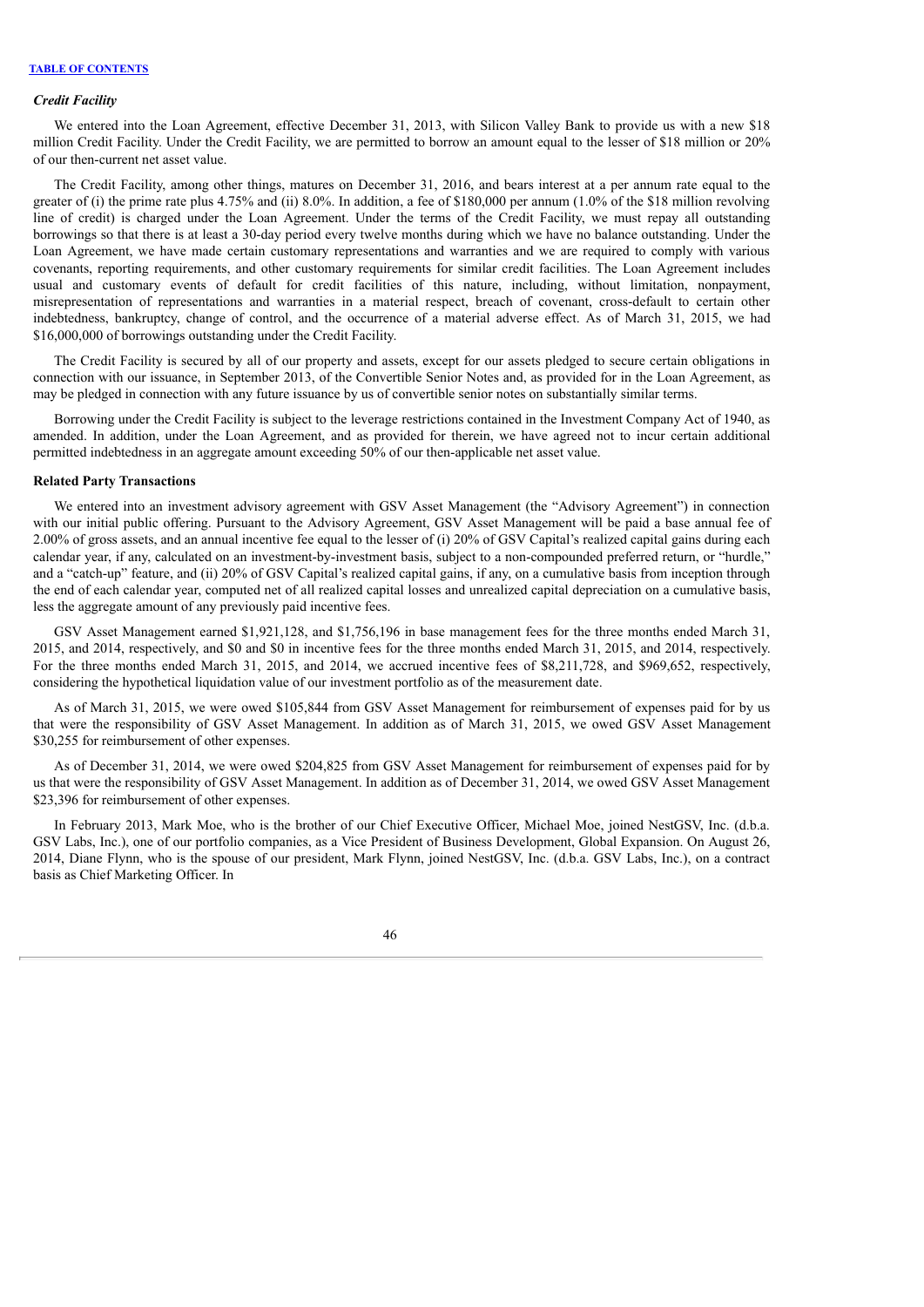February 2015, she became the Chief Marketing Officer on a full time basis. Ron Johnson, the CEO of Enjoy Technology, Inc., is the brother in law of our president, Mark Flynn.

We entered into an Administration Agreement with GSV Capital Service Company (the "Administration Agreement") to provide administrative services, including furnishing us with office facilities, equipment, clerical, bookkeeping services and other administrative services, in connection with our initial public offering. We reimburse GSV Capital Service Company an allocable portion of overhead and other expenses in performing its obligations under the Administration Agreement. There were \$802,396, and \$908,532 in such costs incurred under the Administration Agreement for the three months ended March 31, 2015, and 2014, respectively.

In addition, our executive officers and directors, and the principals of our investment adviser, GSV Asset Management, serve or may serve as officers and directors of entities that operate in a line of business similar to our own, including new entities that may be formed in the future. Accordingly, they may have obligations to investors in those entities, the fulfillment of which might not be in the best interests of us or our stockholders. For example, GSV Asset Management currently manages GSV X Fund, a global long/short absolute return fund, and Coursera@GSV Fund, LP, a special purpose vehicle comprised of an underlying investment in Coursera stock, and will likely manage one or more private funds in the future.

While the investment focus of each of these entities may be different from our investment objective, it is likely that new investment opportunities that meet our investment objective will come to the attention of one of these entities, or new entities that will likely be formed in the future in connection with another investment advisory client or program, and, if so, such opportunity might not be offered, or otherwise made available, to us. However, our executive officers, directors and investment adviser intend to treat us in a fair and equitable manner consistent with their applicable duties under law so that we will not be disadvantaged in relation to any other particular client. In addition, while GSV Asset Management anticipates that it will from time to time identify investment opportunities that are appropriate for both GSV Capital and the other funds that are currently or in the future may be managed by GSV Asset Management, to the extent it does identify such opportunities, GSV Asset Management has established an allocation policy to ensure that GSV Capital has priority over such other funds. Our Board of Directors will monitor on a quarterly basis any such allocation of investment opportunities between GSV Capital and any such other funds.

GSV Asset Management is the owner of the "GSV" name and marks, which we are permitted to use pursuant to a nonexclusive license agreement between us and GSV Asset Management. GSV Asset Management and its principals also use and may permit other entities to use the "GSV" name and marks in connection with businesses and activities unrelated to our operations. The use of the "GSV" name and marks in connection with businesses and activities unrelated to our operations may not be in the best interest of us or our stockholder and may result in actual or perceived conflicts of interest.

In the ordinary course of business, we may enter into transactions with portfolio companies that may be considered related party transactions. In order to ensure that we do not engage in any prohibited transactions with any persons affiliated with us, we have implemented certain written policies and procedures whereby our executive officers screen each of our transactions for any possible affiliations between the proposed portfolio investment, us, companies controlled by us and our executive officers and directors.

We also adopted a Code of Ethics which applies to, among others, our senior officers, including our Chief Executive Officer and Chief Financial Officer, as well as all of our officers, directors and employees. Our Code of Ethics requires that all employees and directors avoid any conflict, or the appearance of a conflict, between an individual's personal interests and our interests. Pursuant to our Code of Ethics, each employee and director must disclose any conflicts of interest, or actions or relationships that might give rise to a conflict, to our Chief Compliance Officer. Our board of directors is charged with approving any waivers under our Code of Ethics. As required by the NASDAQ corporate governance listing standards, the Audit Committee of our board of directors is also required to review and approve any transactions with related parties (as such term is defined in Item 404 of Regulation S-K).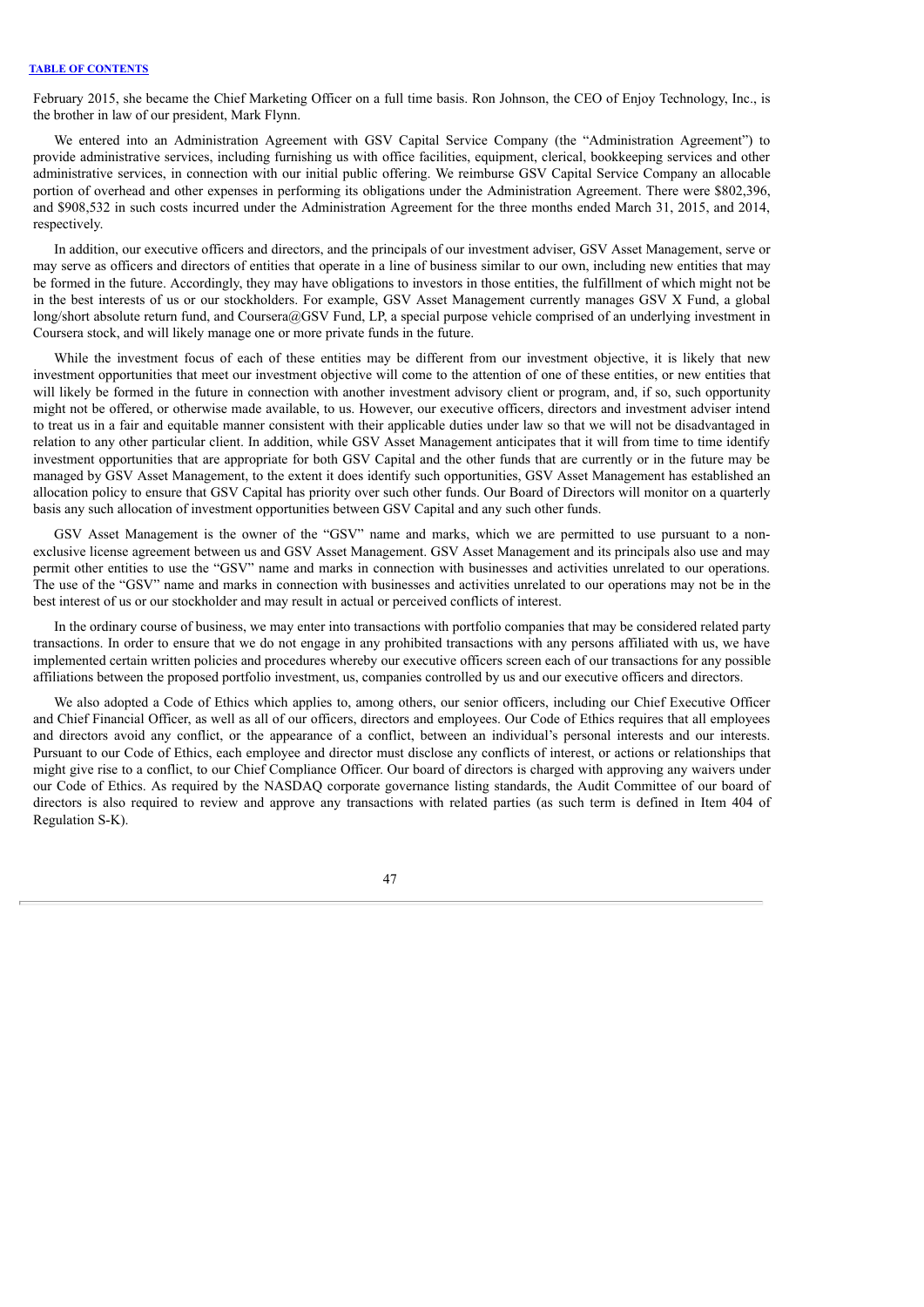#### **Critical Accounting Policies**

#### *Basis of Presentation*

The accompanying condensed consolidated financial statements have been prepared on the accrual basis of accounting in conformity with GAAP, and include the accounts of ours and our consolidated subsidiaries. We are an investment company following accounting and reporting guidance in ASC 946. The condensed consolidated financial statements reflect all adjustments and reclassifications that, in the opinion of management, are necessary for the fair presentation of the results of the operations and financial condition as of and for the periods presented. All intercompany balances and transactions have been eliminated.

In accordance with Regulation S-X under the Securities Act of 1933 and Securities Exchange Act of 1934, the Company does not consolidate portfolio company investments.

#### *Valuation of Investments at Fair Value*

We carry our investments at fair value, as determined in good faith by our board of directors, in accordance with GAAP. Fair value is the price that one would receive upon selling an investment or pay to transfer a liability in an orderly transaction between market participants at the measurement date in the principal or most advantageous market for the investment or liability. GAAP emphasizes that valuation techniques should maximize the use of observable market inputs and minimize the use of unobservable inputs. Observable inputs are based on market data obtained from sources independent of the entity and should not be limited to information that is only available to the entity making the fair value determination, or to a small group of users. Observable market inputs should be readily available to participants in that market. In addition, observable market inputs should include a level of transparency that is reliable and verifiable.

GAAP fair value measurement guidance classifies the inputs used to measure these fair values into the following hierarchy:

**Level 1.** Financial assets and liabilities whose values are based on unadjusted quoted prices for identical assets or liabilities in an active market that we have the ability to access.

**Level 2.** Financial assets and liabilities whose values are based on quoted prices in markets that are not active or model inputs that are observable either directly or indirectly for substantially the full term of the asset or liability. Level 2 inputs include the following:

- a) Quoted prices for similar assets or liabilities in active markets;
- b) Quoted prices for identical or similar assets or liabilities in non-active markets;
- c) Pricing models whose inputs are observable for substantially the full term of the asset or liability; and
- d) Pricing models whose inputs are derived principally from or corroborated by observable market data through correlation or other means for substantially the full term of the asset or liability.

Level 3. Financial assets and liabilities whose values are based on prices or valuation techniques that require inputs that are both unobservable and significant to the overall fair value measurement. These inputs reflect management's own assumptions about the assumptions a market participant would use in pricing the asset or liability.

An asset's categorization within the valuation hierarchy is based upon the lowest level of input that is significant to the fair value measurement.

Securities that are publicly traded are generally valued at the close price on the valuation date; however, if they remain subject to lock-up restrictions they are discounted accordingly. Securities that are not publicly traded or for which there are no readily available market quotations are valued at fair value as determined in good faith by our board of directors.

In connection with that determination, portfolio company valuations are prepared using the most currently available data. As appropriate, we obtain updates on each portfolio company's financial performance, including information such as economic and industry trends, new product development, and other operational issues.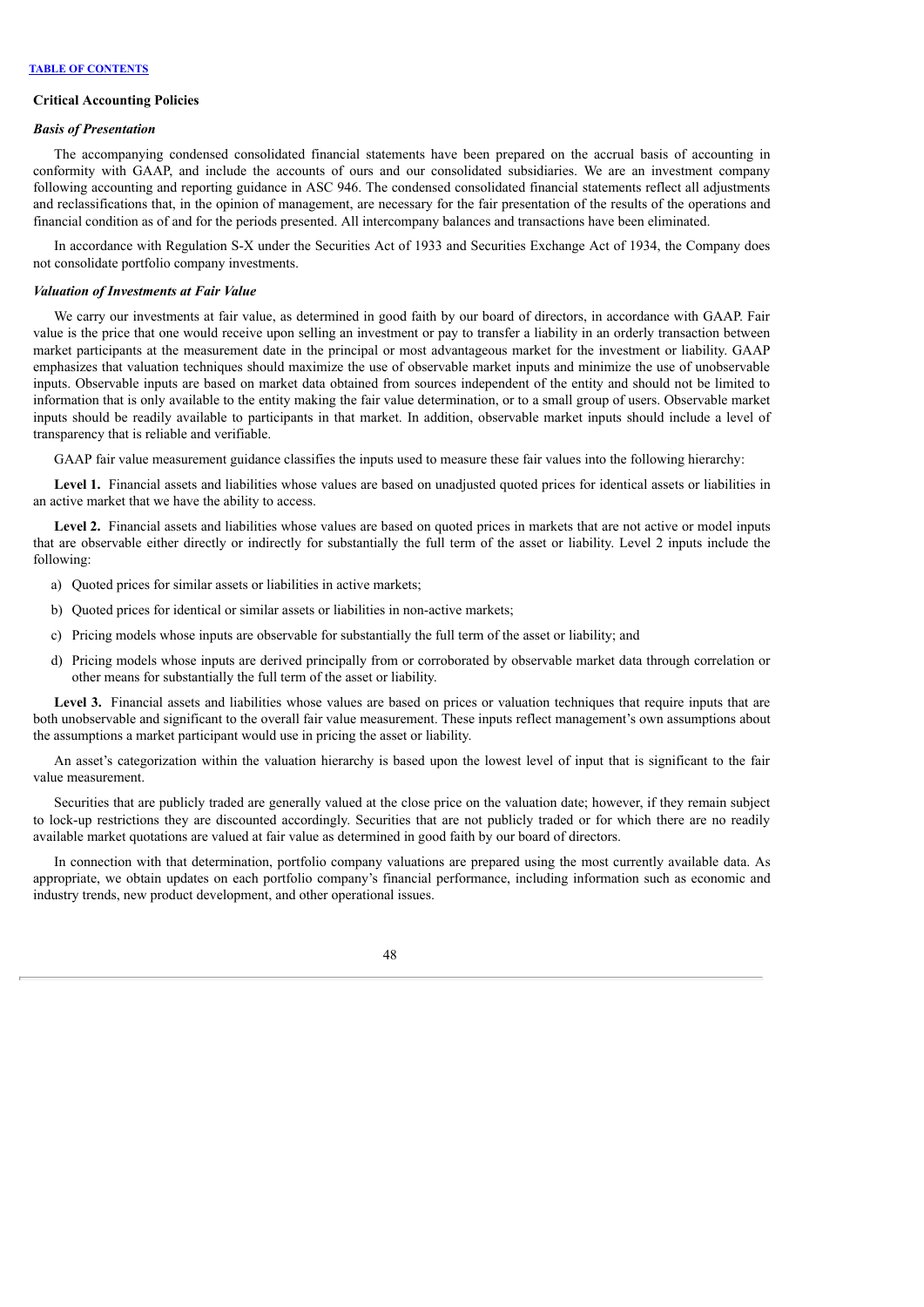In making our good faith determination of the fair value of investments, we consider valuation methodologies consistent with industry practice, including but not limited to (i) publicly available information regarding the valuation of the securities based on recent sales in comparable transactions of private companies, (ii) when management believes there are comparable companies that are publicly traded, a review of these publicly traded companies and applicable market multiples of their equity securities and, (iii) an income approach that estimates value based on the expectation of future cash flows that an asset or business will generate.

We engage independent valuation firms to perform valuations of our investments that are not publicly traded or for which there are no readily available market quotations. We also engage independent valuation firms to perform valuations of any securities that trade on private secondary markets, but are not otherwise publicly traded, where there is a lack of appreciable trading or a wide disparity in recently reported trades. We consider the independent valuations provided by the valuation firms, among other factors, in making our fair value determinations.

#### *U.S. Federal and State Income Taxes*

We use the liability method of accounting for income taxes. Deferred tax assets and liabilities are recorded for tax loss carryforwards and temporary differences between the tax basis of assets and liabilities and their reported amounts in the condensed consolidated financial statements, using statutory tax rates in effect for the year in which the temporary differences are expected to reverse. Certain tax attributes may be subject to limitations on timing and usage. A valuation allowance is provided against deferred tax assets when it is more likely than not that some portion or all of the deferred tax assets will not be realized.

We may elect to be treated for federal income tax purposes as a RIC effective for the 2013 tax year. In September 2014 we filed our 2013 tax return as a RIC and are seeking to be granted RIC status for our 2013 taxable year, however, we will not be eligible to elect to be treated as a RIC for the 2013 taxable year unless we are certified by the SEC as "principally engaged in the furnishing of capital to other corporations which are principally engaged in the development or exploitation of inventions, technological improvements, new processes, or products not previously generally available" for the 2013 taxable year. Although we filed an application with the SEC for an SEC Certification for the 2013 taxable year, there can be no assurance that we will receive an SEC Certification. In the event that we do not receive such SEC Certification or we are otherwise unable to meet all of the qualifications to be treated as a RIC for 2013, we will be taxed as a C Corporation for the 2013 taxable year. To that end, for purposes of our financial statements, we have accrued taxes as though we were a C Corporation for the 2013 taxable year, in the event we are unable to qualify as a RIC. Should we not qualify as a RIC for 2013, we intend to elect to be treated as a RIC for our 2014 taxable year, if management determines that it is in our best interests to do so. For example, it may not be in our best interests in the event that we experience large operating losses or have large loss carryforwards. If we opt not to do so or are unable to qualify, we will continue to be taxed as a C corporation under the Code for our 2014 taxable year.

We evaluate tax positions taken or expected to be taken in the course of preparing our condensed consolidated financial statements to determine whether the tax positions are "more-likely-than-not" of being sustained by the applicable tax authority. We recognize the tax benefits of uncertain tax positions only where the position has met the "more-likely-than-not" threshold. We classify penalties and interest associated with income taxes, if any, as income tax expense. Conclusions regarding tax positions are subject to review and may be adjusted at a later date based on factors including, but not limited to, ongoing analyses of tax laws, regulations and interpretations thereof. We did not have any unrecognized tax benefits as of the period presented herein. We have identified our major tax jurisdictions as U.S. federal and California, and are not aware of any tax positions for which it is reasonably possible that the total amount of unrecognized tax benefits will change significantly in the next 12 months.

#### *Recently Adopted Accounting Standards*

We do not believe that the adoption of any recently issued accounting standards will have a material impact on our current financial position and results of operations.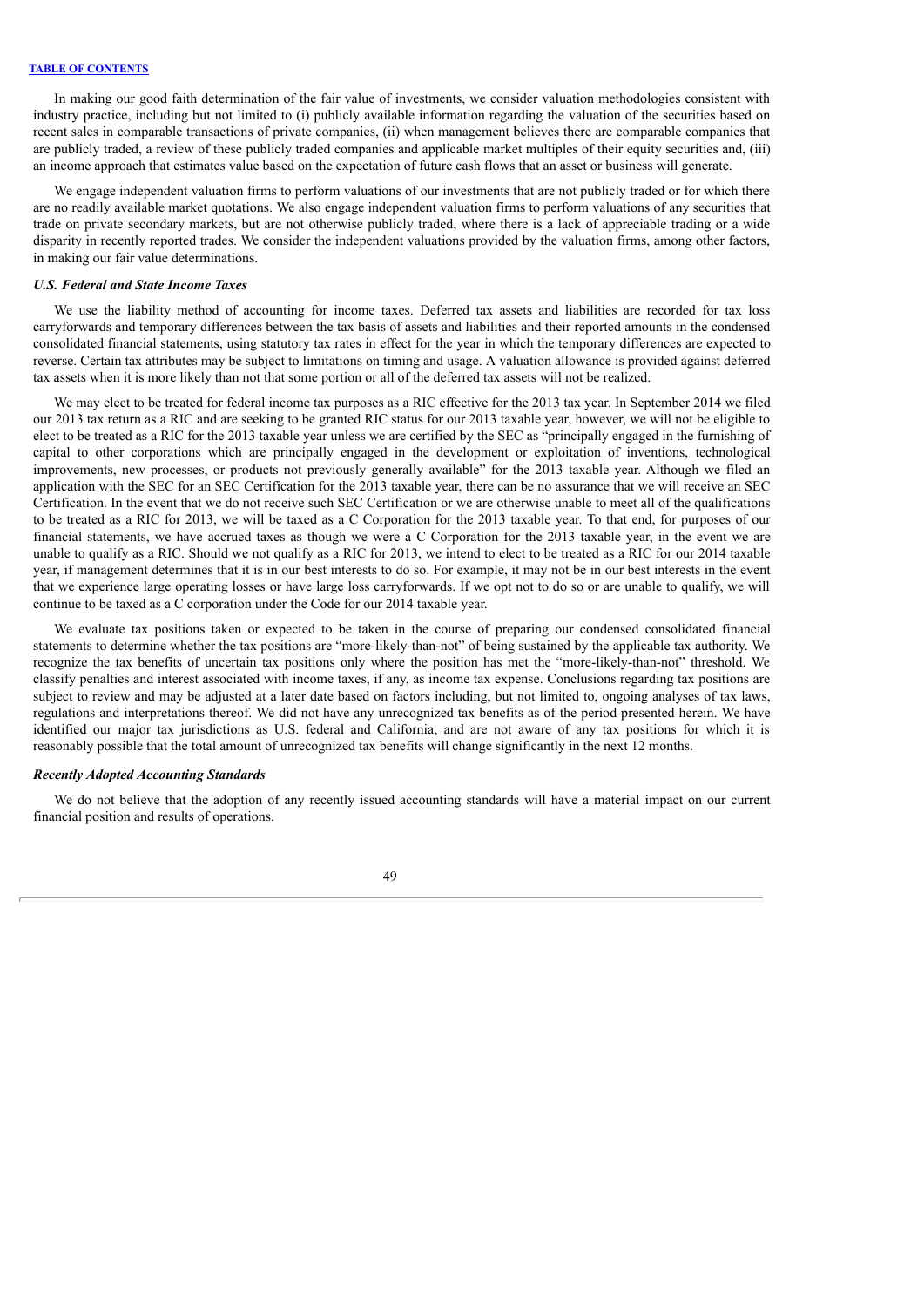#### **Recent Developments**

From March 31, 2015 through May 11, 2015, we closed on investment purchases of \$1,549,999 plus transaction costs as shown in following table:

| <b>Portfolio Company</b>              | Industry             | <b>Transaction</b><br>Date | Gross<br><b>Payments</b> |
|---------------------------------------|----------------------|----------------------------|--------------------------|
| NestGSV, Inc. (d.b.a. GSV Labs, Inc.) | Incubator            | April 3, 2015              | 1.499.999                |
| Earlyshares.com                       | Equity Crowd Funding | April 16, 2015             | 50,000                   |
| <b>Total Gross Payments</b>           |                      |                            | 1.549.999                |

From March 31, 2015 through May 11, 2015, we sold investments of \$20,608,011 net of transaction costs as shown in following table:

| <b>Portfolio Company</b> | <b>Transaction</b><br>Date | <b>Shares</b><br>Sold |              | Average<br><b>Net Share</b><br>Price <sup>(1)</sup> | <b>Net</b><br><b>Proceeds</b> | <b>Realized</b><br>Gain/Loss |
|--------------------------|----------------------------|-----------------------|--------------|-----------------------------------------------------|-------------------------------|------------------------------|
| Twitter Inc.             | April 15,                  |                       |              |                                                     |                               |                              |
|                          | 2015                       | 100,000               | $\mathbb{S}$ | 51.19                                               | \$5,118,576                   | \$3,432,729                  |
| Twitter Inc.             | April 16,                  |                       |              |                                                     |                               |                              |
|                          | 2015                       | 100,000               |              | 52.09                                               | 5,208,674                     | 3,456,759                    |
| Twitter Inc.             | April 21,                  |                       |              |                                                     |                               |                              |
|                          | 2015                       | 100,000               |              | 51.59                                               | 5,158,915                     | 3,369,931                    |
|                          | April 22,                  |                       |              |                                                     |                               |                              |
| Twitter Inc.             | 2015                       | 100,000               |              | 51.22                                               | 5,121,846                     | 3,407,000                    |
| Totals                   |                            | 400,000               | \$           | 51.52                                               | \$20,608,011                  | \$13,666,419                 |

(1) The average net share price is the net share price realized after deducting all commissions and fees on the sale(s).

We are presently in the final stages of negotiations with respect to several private company investments that we anticipate entering into within the next 30 to 60 days, subject to satisfaction of applicable closing conditions. In the case of secondary market transactions, such closing conditions may include approval of the issuer, waiver or failure to exercise rights of first refusal by the issuer and/or its stockholders and termination rights by us or the seller. Equity investments made through the secondary market may involve making deposits in escrow accounts until the applicable closing conditions are satisfied, at which time the escrow accounts will close and such equity investments will be effectuated. From March 31, 2015 through May 11, 2015, we have not made any such escrow deposits.

#### *Line of Credit*

As of May 11, 2015, we had no borrowings outstanding under the Credit Facility, and \$18 million unused under the Credit Facility.

### <span id="page-51-0"></span>**Item 3. Quantitative and Qualitative Disclosures about Market Risk**

We are subject to financial market risks, which could include; to the extent we utilize leverage with variable rate structures, changes in interest rates. As we invest primarily in equity rather than debt instruments, we would not expect fluctuations in interest rates to directly impact our return on our portfolio investments, although any significant change in market interest rates could potentially have an indirect effect on the business, financial condition and results of operations of the portfolio companies in which we invest.

As of March 31, 2015, all of our debt investments bore a fixed rate of interest. As of March 31, 2015, all of our borrowings bear a fixed rate of interest with the exception of the Credit Facility which is indexed to the prime rate. We do not expect a significant impact on net investment income, due to changes in the prime rate, based on its historical stability. The table below, however, indicates the impact on our net investment income should the prime rate rise.

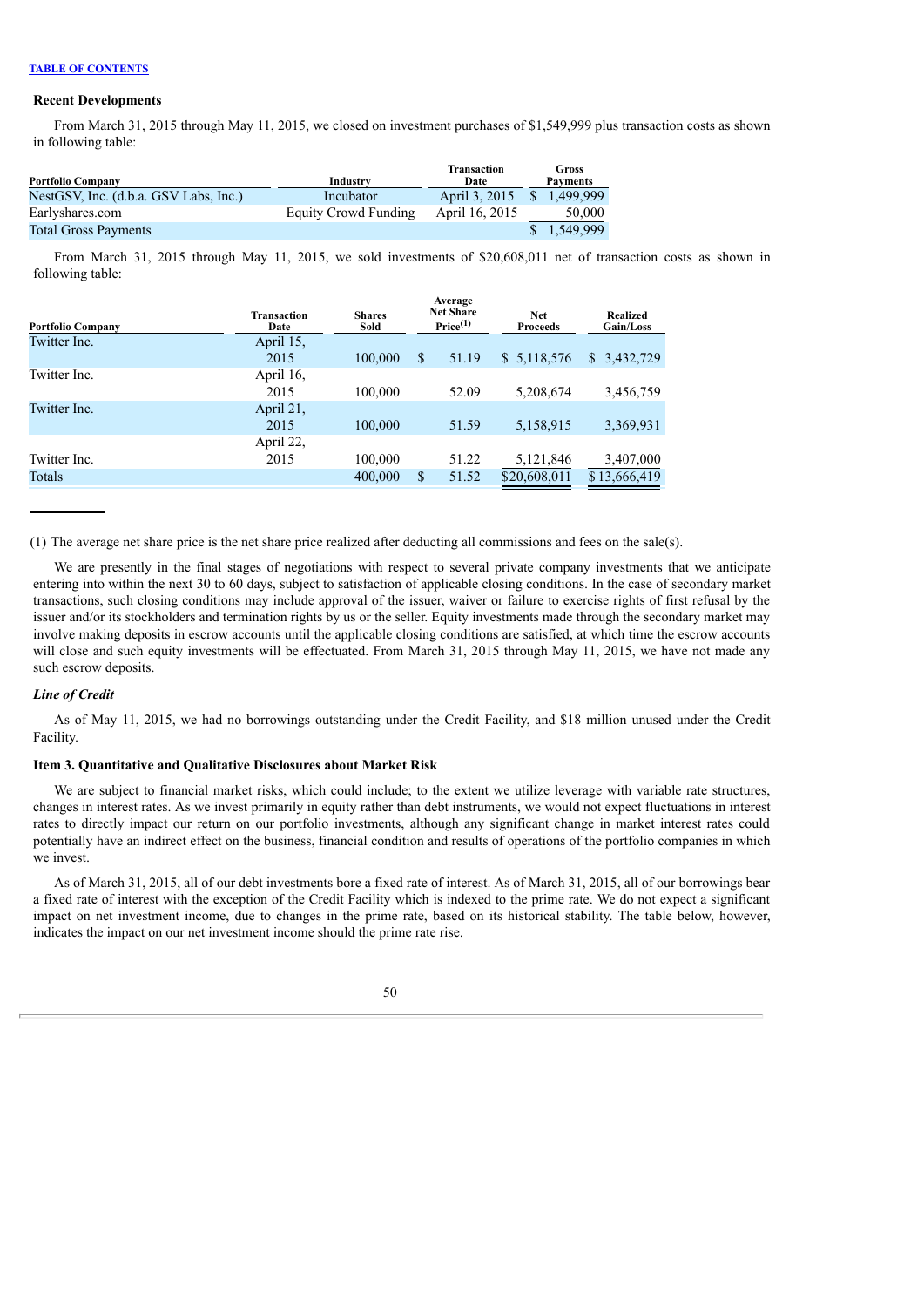At March 31, 2015 we borrowed \$16.0 million under the Credit Facility, which allows us to borrow a maximum of \$18.0 million. The amount we borrow under the Credit Facility will vary based on our business needs throughout the year. As such we are not able to forecast our utilization under the Credit Facility, and thus have assumed full utilization of the Credit Facility, in order to present the worst-case scenario that rising interest rates could have on our net income. The table below assumes we had fully drawn on the Credit Facility, during the quarter ended March 31, 2015, and shows the impact on quarterly net income of changes in interest rates (assuming no other changes in our investment and borrowing structure):

| <b>Basis Point Change</b>            |   | <b>Interest</b><br>Income | <b>Interest</b><br><b>Expense</b> |             | <b>Net</b><br>Income |
|--------------------------------------|---|---------------------------|-----------------------------------|-------------|----------------------|
| Up 300 Basis points                  |   |                           | \$495,000                         | \$(495,000) |                      |
| Up 200 Basis points                  | S |                           | \$450,000                         | \$(450,000) |                      |
| Up 100 Basis points                  | S |                           | \$405,000                         | \$(405,000) |                      |
| Down 100 Basis points <sup>(1)</sup> |   |                           |                                   |             |                      |
| Down 200 Basis points <sup>(1)</sup> |   |                           |                                   |             |                      |
| Down 300 Basis points <sup>(1)</sup> |   |                           |                                   |             |                      |

(1) The Credit Facility, bears interest at a per annum rate equal to the greater of (i) the prime rate plus 4.75% and (ii) 8.0%. As such the effective minimum interest rate we will incur on borrowings under the Credit Facility is 8%. As the prime rate was at 3.25% as of March 31, 2015, only increases in the prime rate will affect our net income.

### <span id="page-52-0"></span>**Item 4. Controls and Procedures**

As of March 31, 2015, we, including our Chief Executive Officer and Chief Financial Officer, evaluated the effectiveness of the design and operation of our disclosure controls and procedures (as defined in Rule 13a-15(e) and 15d-15(e) under the Securities Exchange Act of 1934, as amended). Based on that evaluation, the Chief Executive Officer and Chief Financial Officer concluded that our disclosure controls and procedures were effective and provided reasonable assurance that information required to be disclosed in our periodic SEC filings is recorded, processed, summarized and reported within the time periods specified in the SEC's rules and forms, and that such information is accumulated and communicated to our management, including our Chief Executive Officer and Chief Financial Officer, as appropriate, to allow timely decisions regarding required disclosure. However, in evaluating the disclosure controls and procedures, management recognized that any controls and procedures, no matter how well designed and operated can provide only reasonable assurance of achieving the desired control objectives, and management necessarily was required to apply its judgment in evaluating the cost-benefit relationship of such possible controls and procedures.

There have been no changes in our internal control over financial reporting (as defined in Rule 13a-15(f) and 15d-15(f) under the Securities Exchange Act of 1934, as amended) that occurred during the quarter ended March 31, 2015 that have materially affected, or are reasonably likely to materially affect, our internal control over financial reporting.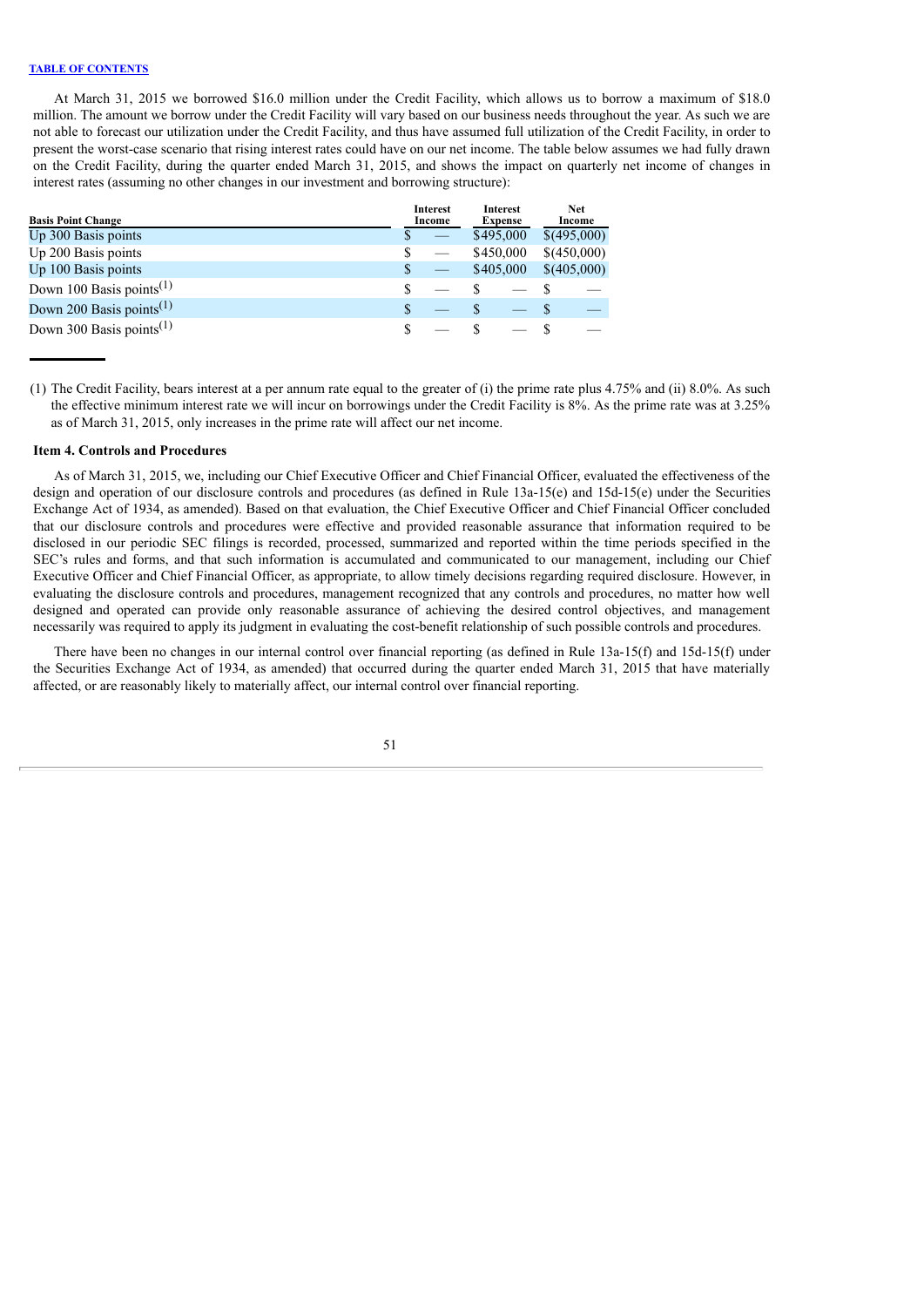### **PART II: OTHER INFORMATION**

#### <span id="page-53-0"></span>**Item 1. Legal Proceedings**

We are not currently subject to any material legal proceedings, nor, to our knowledge, is any material legal proceeding threatened against us. From time to time we may be a party to certain legal proceedings in the ordinary course of business, including proceedings relating to the enforcement of our rights under contracts with our portfolio companies. While the outcome of these legal proceedings cannot be predicted with certainty, we do not expect that these proceedings will have a material effect upon our business, financial condition or results of operations.

## <span id="page-53-1"></span>**Item 1A. Risk Factors**

In addition to the other information set forth in this report, you should carefully consider the factors discussed in Item 1A. Risk Factors in our Annual Report on Form 10-K for the fiscal year ended December 31, 2014, which could materially affect our business, financial condition and/or operating results. The risks described in our Annual Report on Form 10-K are not the only risks facing our company. Additional risks and uncertainties not currently known to us or that we currently deem to be immaterial also may materially and adversely affect our business, financial condition and/or operating results. There have been no material changes during the three months ended March 31, 2015 to the risk factors discussed in Item 1A. Risk Factors in our Annual Report on Form 10-K for the year ended December 31, 2014.

### <span id="page-53-2"></span>**Item 2. Unregistered Sales of Equity Securities and Use of Proceeds**

Not applicable.

#### <span id="page-53-3"></span>**Item 3. Defaults Upon Senior Securities**

None.

### <span id="page-53-4"></span>**Item 4. Mine Safety Disclosure**

Not applicable.

### <span id="page-53-5"></span>**Item 5. Other Information**

Not applicable.

#### <span id="page-53-6"></span>**Item 6. Exhibits**

The following exhibits are filed as part of this report or hereby incorporated by reference to exhibits previously filed with the SEC:

- 3.1 Articles of Amendment and Restatement<sup>(1)</sup>
- 3.2 Articles of Amendment<sup>(2)</sup>
- 3.3 Bylaws<sup>(1)</sup>
- 4.1 Form of Common Stock Certificate<sup>(6)</sup>
- 4.2 Indenture, dated September 17, 2013, relating to the 5.25% Convertible Senior Notes due 2018, by and between the Company and the U.S. Bank National Association, as trustee<sup>(4)</sup>
- 10.1 Dividend Reinvestment Plan<sup>(1)</sup>
- 10.2 Amended and Restated Investment Advisory Agreement by and between the Company and GSV Asset Management,  $LLC^{(3)}$
- 10.3 Amended and Restated Administration Agreement by and between the Company and GSV Capital Service Company,  $LLC^{(3)}$
- $10.4$  Form of Indemnification Agreement by and between the Company and each of its directors<sup>(1)</sup>
- 10.5 Custody Agreement by and between the Company and U.S. Bank National Association<sup>(7)</sup>
- 10.6 Form of Trademark License Agreement by and between the Company and GSV Asset Management,  $LLC^{(2)}$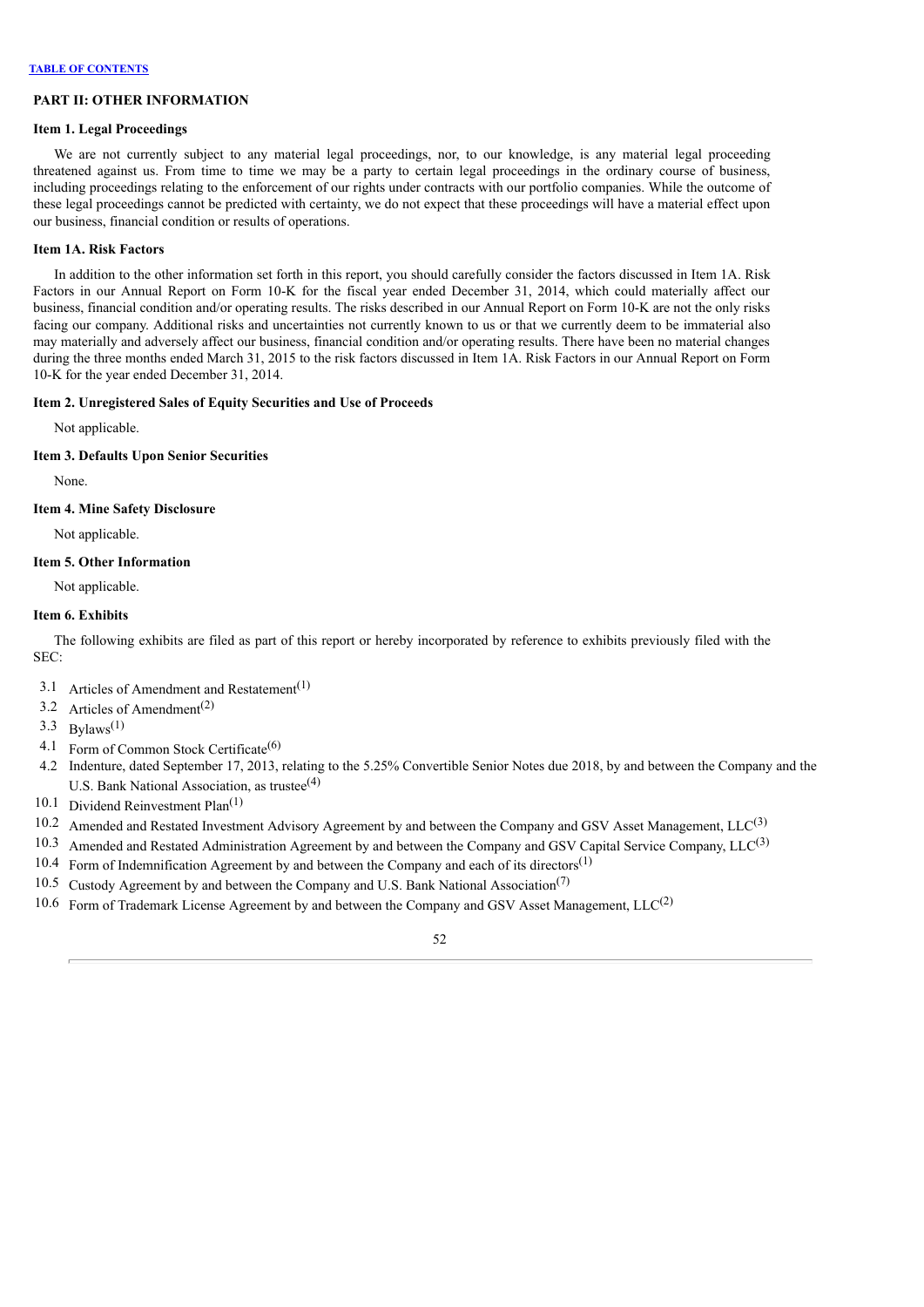- 10.7 Loan and Security Agreement between the Company and Silicon Valley Bank, dated as of December 31, 2013<sup>(5)</sup>
- 11.1 Computation of Per Share Earnings (Included in Note 5 to the condensed consolidated financial statements contained in this report)
- 31.1 Certification of Chief Executive Officer pursuant to Rule 13a-14 of the Securities Exchange Act of 1934, as amended\*
- 31.2 Certification of Chief Financial Officer pursuant to Rule 13a-14 of the Securities Exchange Act of 1934, as amended\*
- 32.1 Certification of Chief Executive Officer pursuant to Section 906 of The Sarbanes-Oxley Act of 2002\*
- 32.2 Certification of Chief Financial Officer pursuant to Section 906 of The Sarbanes-Oxley Act of 2002\*
- (1) Previously filed in connection with Pre-Effective Amendment No. 2 to the Registrant's Registration Statement on Form N-2 (File No. 333-171578) filed on March 30, 2011, and incorporated by reference herein.
- (2) Previously filed in connection with Current Report on Form 8-K (File No. 814-00852) filed on June 1, 2011, and incorporated by reference herein.
- (3) Previously filed in connection with Annual Report on Form 10-K (File No. 814-00852) filed on March 14, 2013, and incorporated by reference herein.
- (4) Previously filed in connection with the Registrant's Current Report on Form 8-K (File No. 814-00852), filed on September 18, 2013, and incorporated by reference herein.
- (5) Previously filed in connection with Current Report on Form 8-K (File No. 814-00852) filed on January 7, 2014, and incorporated by reference herein.
- (6) Previously filed in connection with Pre-Effective Amendment No. 3 to the Registrant's Registration Statement on Form N-2 (File No. 333-175655) filed on September 20, 2011, and incorporated by reference herein.
- (7) Previously filed in connection with Pre-Effective Amendment No. 3 to the Registrant's Registration Statement on Form N-2 (File No. 333-171578), filed on April 15, 2011, and incorporated by reference herein.
- Filed herewith.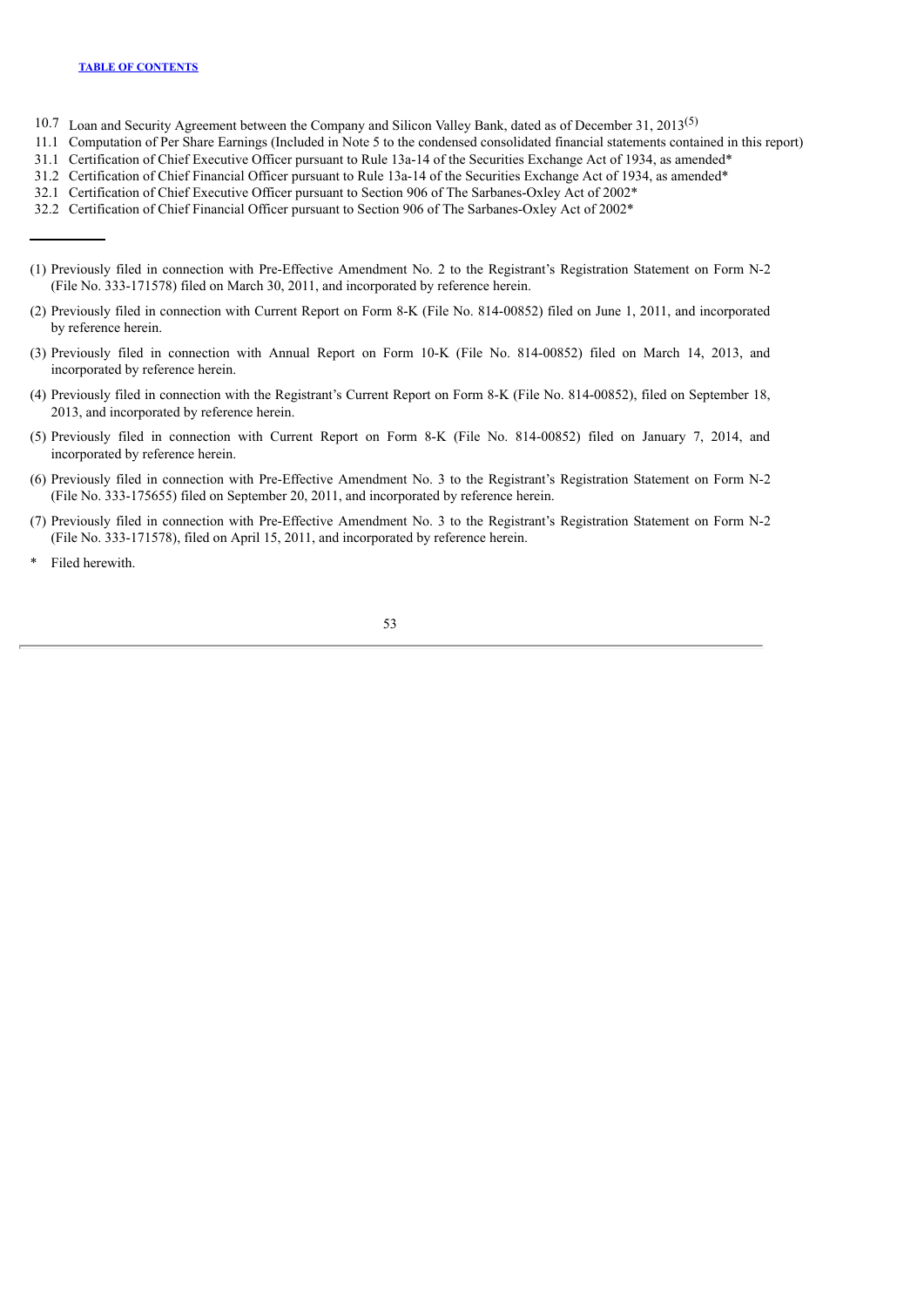## <span id="page-55-0"></span>**Schedule 12-14**

# **Schedule of Investments in and Advances to Affiliates**

| Portfolio Company/Type of Investment*         | Amount of<br><b>Interest, Fees</b><br>or Dividends<br><b>Credited</b> in<br>Income | <b>Fair Value at</b><br>December 31,<br>2014 | Purchases | <b>Sales</b>                  | Realized and<br>Unrealized<br><b>Gains/Losses</b> | <b>Fair Value at</b><br>March 31,<br>2015 |
|-----------------------------------------------|------------------------------------------------------------------------------------|----------------------------------------------|-----------|-------------------------------|---------------------------------------------------|-------------------------------------------|
| <b>Control Investments</b>                    |                                                                                    |                                              |           |                               |                                                   |                                           |
| AlwaysOn, Inc.                                |                                                                                    |                                              |           |                               |                                                   |                                           |
| Preferred shares, Series A                    | $\mathbf S$                                                                        | $\mathbf S$<br>629,309                       | -S        | <sup>\$</sup>                 | $\mathbb{S}$<br>$(74,663)$ \$                     | 554,646                                   |
| Preferred shares, Series A-1                  |                                                                                    | 491,252                                      | 320       |                               | (44, 979)                                         | 446,593                                   |
| Preferred warrants Series A, \$1.00 strike    |                                                                                    |                                              |           |                               |                                                   |                                           |
| price, expire 1/9/2017                        |                                                                                    |                                              |           |                               | 3,281                                             | 3,281                                     |
| StormWind, LLC <sup>(1)</sup>                 |                                                                                    |                                              |           |                               |                                                   |                                           |
| Preferred shares, Series C                    |                                                                                    | 4,338,830                                    |           |                               | 23.077                                            | 4,361,907                                 |
| Preferred shares, Series B                    |                                                                                    | 4,347,608                                    |           |                               | (15,668)                                          | 4,331,940                                 |
| Preferred shares, Series A                    |                                                                                    | 391,592                                      |           |                               | 94,240                                            | 485,832                                   |
| NestGSV, Inc. (d/b/a GSV Labs, Inc.)          |                                                                                    |                                              |           |                               |                                                   |                                           |
| Preferred shares, Series D                    | $\equiv$                                                                           | 1,460,557                                    | 1,000,000 |                               | 3                                                 | 2,460,560                                 |
| Preferred shares, Series C                    |                                                                                    | 1,503,832                                    | 1,520     | $\overbrace{\phantom{12333}}$ | (240, 436)                                        | 1,264,916                                 |
| Preferred shares, Series A                    |                                                                                    | 440,000                                      |           |                               | 70,000                                            | 510,000                                   |
| Preferred shares, Series B                    |                                                                                    | 265,980                                      |           |                               | (36, 480)                                         | 229,500                                   |
| Preferred Warrant Series D - \$1.33 Strike    |                                                                                    |                                              |           |                               |                                                   |                                           |
| Price, Expiration Date 10/6/2019              |                                                                                    | 65,000                                       |           |                               | 80,000                                            | 145,000                                   |
| Common shares                                 |                                                                                    | 1,000                                        |           |                               | 17,000                                            | 18,000                                    |
| Preferred warrants, Series $C - $1.33$ Strike |                                                                                    |                                              |           |                               |                                                   |                                           |
| Price, Expiration Date 4/9/2019               |                                                                                    | 24,375                                       |           |                               | (16, 875)                                         | 7,500                                     |
| <b>GSV Sustainability Partners</b>            |                                                                                    |                                              |           |                               |                                                   |                                           |
| Preferred shares, Class A                     |                                                                                    | 4,850,000                                    | 500,156   |                               | (156)                                             | 5,350,000                                 |
| Common shares                                 |                                                                                    | 10,000                                       |           |                               |                                                   | 10,000                                    |
| <b>Total Control Investments</b>              | $\mathbf{s}$                                                                       | \$18,819,335                                 |           |                               |                                                   | \$20,179,675                              |
| <b>Affiliate Investments</b>                  |                                                                                    |                                              |           |                               |                                                   |                                           |
| Whittle Schools, $LLC^{(2)}$                  |                                                                                    |                                              |           |                               |                                                   |                                           |
| Preferred shares, Series B                    |                                                                                    | 3,000,000                                    |           |                               |                                                   | 3,000,000                                 |
| Common shares                                 |                                                                                    | 1,500,000                                    |           |                               | $\equiv$                                          | 1,500,000                                 |
| Circle Media (f/k/a S3 Digital Corp.          |                                                                                    |                                              |           |                               |                                                   |                                           |
| (d/b/a S3i)                                   |                                                                                    |                                              |           |                               |                                                   |                                           |
| Preferred shares, Series A                    |                                                                                    | 1,705,006                                    |           |                               | (55,759)                                          | 1,649,247                                 |
| Term Loan, 12%, 09/30/15***                   | 8,063                                                                              | 288,114                                      |           |                               | 8,164                                             | 296,278                                   |
| Preferred warrants, \$1.00 Strike Price,      |                                                                                    |                                              |           |                               |                                                   |                                           |
| Expiration Date 11/21/2017                    |                                                                                    | 165,000                                      |           |                               | 55,000                                            | 220,000                                   |
| Preferred warrants, \$1.17 Strike Price,      |                                                                                    |                                              |           |                               |                                                   |                                           |
| Expiration Date 08/29/2021                    |                                                                                    | 58,019                                       |           |                               | 12,307                                            | 70,326                                    |
| Preferred warrants, \$1.17 Strike Price,      |                                                                                    |                                              |           |                               |                                                   |                                           |
| Expiration Date 09/30/2020                    |                                                                                    | 64,322                                       |           |                               |                                                   | 64,322                                    |
| Preferred warrants, \$1.16 Strike Price,      |                                                                                    |                                              |           |                               |                                                   |                                           |
| Expiration Date 6/26/2021                     |                                                                                    | 12,736                                       |           |                               | 2,702                                             | 15,438                                    |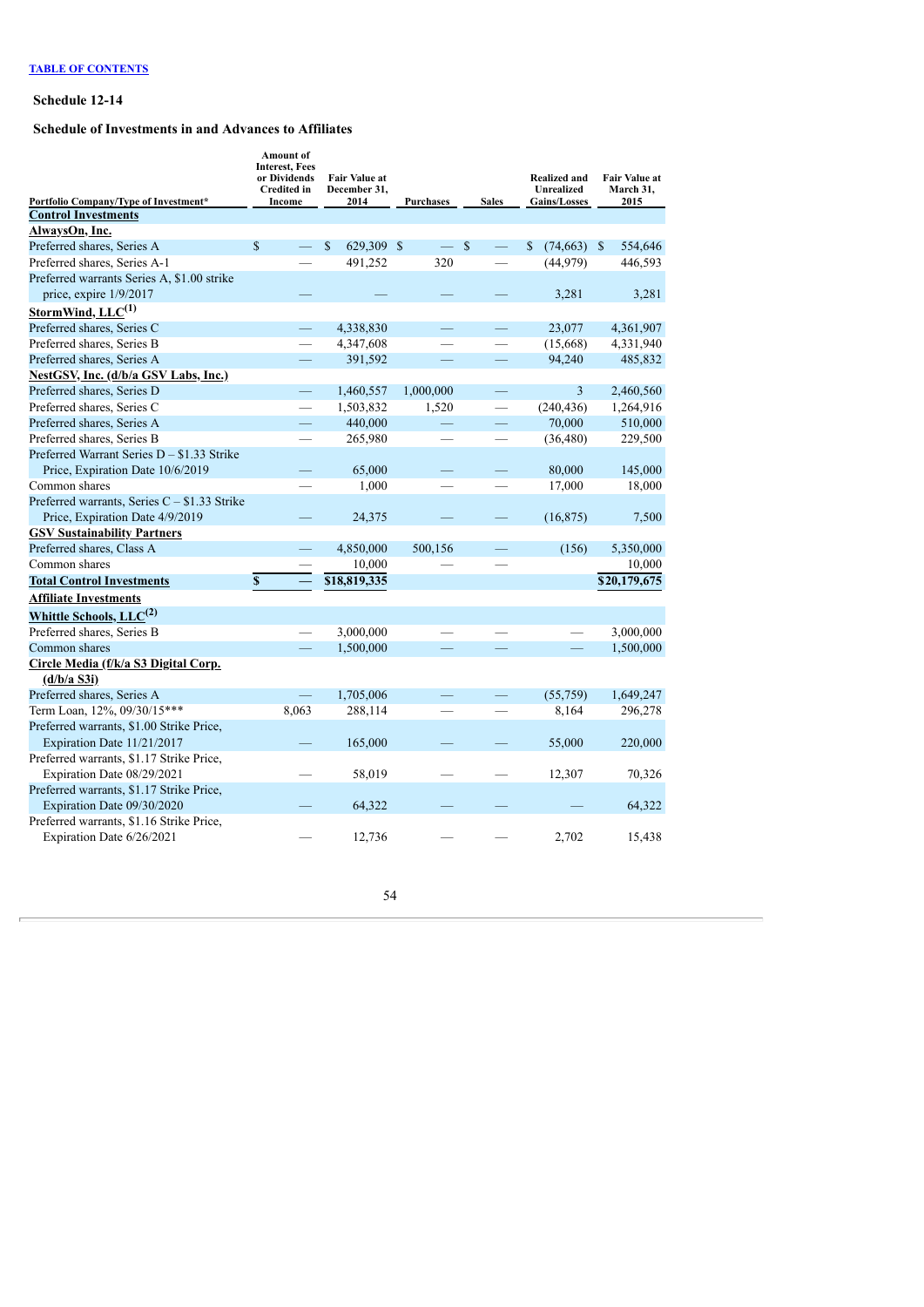# **Schedule of Investments in and Advances to Affiliates**

| Portfolio Company/Type of Investment*             | Amount of<br><b>Interest, Fees</b><br>or Dividends<br>Credited in<br>Income | Fair Value at<br>December 31,<br>2014 | <b>Purchases</b>         | <b>Sales</b>             | <b>Realized and</b><br>Unrealized<br><b>Gains/Losses</b> | Fair Value at<br>March 31,<br>2015 |
|---------------------------------------------------|-----------------------------------------------------------------------------|---------------------------------------|--------------------------|--------------------------|----------------------------------------------------------|------------------------------------|
| CUX, Inc. (d/b/a CorpU)                           |                                                                             |                                       |                          |                          |                                                          |                                    |
| Convertible preferred shares, Series C            | \$                                                                          | $$2,292,582$ \;                       | $\overline{\phantom{0}}$ | \$<br>$\qquad \qquad$    | \$<br>47,317                                             | \$2,339,899                        |
| Senior Subordinated Convertible                   |                                                                             |                                       |                          |                          |                                                          |                                    |
| Promissory Note 8% Due                            |                                                                             |                                       |                          |                          |                                                          |                                    |
| $11/26/2018***^{(5)}$                             | 19,726                                                                      | 1,007,671                             |                          |                          | 19,036                                                   | 1,026,707                          |
| Convertible preferred shares, Series D            |                                                                             | 716,066                               |                          |                          | 14,219                                                   | 730,285                            |
| Preferred warrants, \$4.59 Strike Price,          |                                                                             |                                       |                          |                          |                                                          |                                    |
| Expiration Date 02/25/2018                        |                                                                             | 12,508                                |                          |                          | 338                                                      | 12,846                             |
| Cricket Media (f/k/a ePals Inc.)** <sup>(4)</sup> |                                                                             |                                       |                          |                          |                                                          |                                    |
| Common shares                                     |                                                                             | 331,126                               |                          |                          | (14, 720)                                                | 316,406                            |
| Curious.com Inc.                                  |                                                                             |                                       |                          |                          |                                                          |                                    |
| Preferred shares, Series B                        |                                                                             | 9,996,311                             |                          | $\overline{\phantom{0}}$ |                                                          | 9,996,311                          |
| Dailybreak, Inc.                                  |                                                                             |                                       |                          |                          |                                                          |                                    |
| Preferred shares, Series A-1                      |                                                                             |                                       |                          | —                        |                                                          |                                    |
| Preferred shares, Series A-2                      | $\overline{\phantom{0}}$                                                    |                                       |                          |                          |                                                          |                                    |
| Declara, Inc.                                     |                                                                             |                                       |                          |                          |                                                          |                                    |
| Preferred shares, Series A                        |                                                                             | 10,019,825                            |                          |                          |                                                          | 10,019,825                         |
| <b>EdSurge</b> , Inc.                             |                                                                             |                                       |                          |                          |                                                          |                                    |
| Preferred shares, Series A                        |                                                                             | 505,328                               |                          |                          | 6,712                                                    | 512,040                            |
| Fullbridge, Inc.                                  |                                                                             |                                       |                          |                          |                                                          |                                    |
| Preferred shares, Series D                        |                                                                             | 3,111,714                             |                          |                          |                                                          | 3,111,714                          |
| Preferred shares, Series C                        |                                                                             | 1,625,001                             |                          |                          |                                                          | 1,625,001                          |
| Convertible Promissory Note, 10% Interest         |                                                                             |                                       |                          |                          |                                                          |                                    |
| rate, February 16, 2015 ***                       | 22,300                                                                      |                                       | 977,994                  |                          | 2,401                                                    | 980,395                            |
| Common warrants, \$0.91 Strike Price,             |                                                                             |                                       |                          |                          |                                                          |                                    |
| Expiration Date 2/18/2019                         |                                                                             | 1,862                                 |                          |                          | 19,567                                                   | 21,429                             |
| Common warrants, \$0.91 Strike Price,             |                                                                             |                                       |                          |                          |                                                          |                                    |
| Expiration Date 4/3/2019                          |                                                                             | 824                                   |                          |                          | 11,539                                                   | 12,363                             |
| Common warrants, \$0.91 Strike Price,             |                                                                             |                                       |                          |                          |                                                          |                                    |
| Expiration Date 3/02/2020                         |                                                                             | 4,121                                 |                          |                          | 4,372                                                    | 8,493                              |
| Common warrants, \$0.91 Strike Price,             |                                                                             |                                       |                          |                          |                                                          |                                    |
| Expiration Date 5/16/2019                         |                                                                             | 1,923                                 |                          |                          | 3,846                                                    | 5,769                              |
| Common warrants, \$0.91 Strike Price,             |                                                                             |                                       |                          |                          |                                                          |                                    |
| Expiration Date 3/22/2020                         |                                                                             | 7,143                                 |                          |                          | (1, 558)                                                 | 5,585                              |
| Common warrants, \$0.91 Strike Price,             |                                                                             |                                       |                          |                          |                                                          |                                    |
| Expiration Date 10/10/2018                        |                                                                             | 824                                   |                          |                          | 1,649                                                    | 2,473                              |
| Common warrants, \$0.91 Strike Price,             |                                                                             |                                       |                          |                          |                                                          |                                    |
| Expiration Date 12/11/2018                        |                                                                             |                                       |                          |                          | 2,473                                                    | 2,473                              |
| <b>Global Education Learning (Holdings)</b>       |                                                                             |                                       |                          |                          |                                                          |                                    |
| $Ltd.**$                                          |                                                                             |                                       |                          |                          |                                                          |                                    |
| Preferred shares, Series A                        |                                                                             | 3,995,221                             | 7,640                    |                          | (7,640)                                                  | 3,995,221                          |
| Learnist Inc. (f/k/a Grockit, Inc.)               |                                                                             |                                       |                          |                          |                                                          |                                    |
| Preferred shares, Series D                        |                                                                             | 2,319,014                             | —                        | $\overline{\phantom{0}}$ | 27,283                                                   | 2,346,297                          |
| Preferred shares, Series E                        |                                                                             | 1,610,296                             |                          |                          |                                                          | 1,610,296                          |
| Preferred shares, Series F                        | —                                                                           | 1,450,000                             | $\overline{\phantom{0}}$ | $\overline{\phantom{0}}$ | (8,691)                                                  | 1,441,309                          |
| Maven Research, Inc.                              |                                                                             |                                       |                          |                          |                                                          |                                    |
| Preferred shares, Series C                        |                                                                             | 1,999,998                             | -                        | $\overline{\phantom{0}}$ |                                                          | 1,999,998                          |
| Preferred shares, Series B                        |                                                                             | 249,691                               |                          |                          | (186)                                                    | 249,505                            |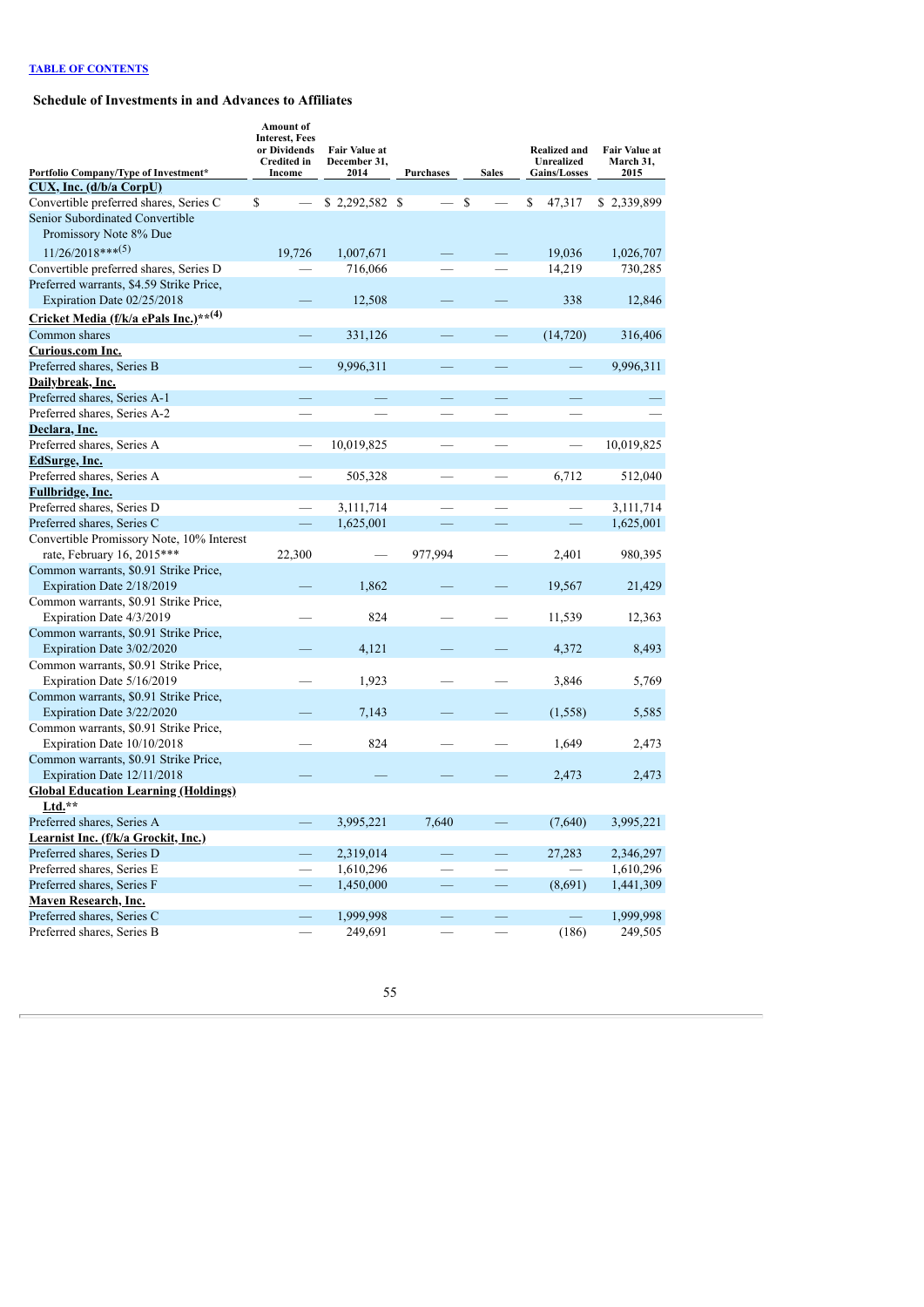## **Schedule of Investments in and Advances to Affiliates**

| Portfolio Company/Type of Investment* | <b>Amount</b> of<br><b>Interest, Fees</b><br>or Dividends<br><b>Credited in</b><br>Income | <b>Fair Value at</b><br>December 31.<br>2014 | <b>Purchases</b>         | <b>Sales</b>  | Realized and<br>Unrealized<br><b>Gains/Losses</b> | <b>Fair Value at</b><br>March 31.<br>2015 |
|---------------------------------------|-------------------------------------------------------------------------------------------|----------------------------------------------|--------------------------|---------------|---------------------------------------------------|-------------------------------------------|
| Ozy Media, Inc.                       |                                                                                           |                                              |                          |               |                                                   |                                           |
| Preferred shares, Series B            | \$                                                                                        | $$4,999,999$ \$                              | $\overline{\phantom{0}}$ | <sup>\$</sup> | 18,587<br>S.                                      | \$ 5,018,586                              |
| Preferred shares, Series A            |                                                                                           | 4,165,091                                    |                          |               | 13,090                                            | 4,178,181                                 |
| Preferred shares, Series Seed         |                                                                                           | 1,573,000                                    |                          |               | 127,000                                           | 1,700,000                                 |
| PayNearMe, Inc.                       |                                                                                           |                                              |                          |               |                                                   |                                           |
| Preferred shares, Series E            |                                                                                           | 9,982,064                                    | 3,999,998                |               | (7, 175)                                          | 13,974,887                                |
| <b>The rSmart Group, Inc.</b>         |                                                                                           |                                              |                          |               |                                                   |                                           |
| Preferred shares, Series B            |                                                                                           | 192,586                                      | 1,400                    |               | 2,782                                             | 196,768                                   |
| <b>Strategic Data Command, LLC(3)</b> |                                                                                           |                                              |                          |               |                                                   |                                           |
| Common shares                         |                                                                                           | 1,000,000                                    |                          |               |                                                   | 1,000,000                                 |
| <b>Totus Solutions, Inc.</b>          |                                                                                           |                                              |                          |               |                                                   |                                           |
| Convertible Promissory Note 6%,       |                                                                                           |                                              |                          |               |                                                   |                                           |
| Expiration Date, $4/01/2016***$       | 1,142                                                                                     | 78,425                                       |                          |               | 1,125                                             | 79,550                                    |
| Preferred shares, Series B            |                                                                                           | 128,902                                      |                          |               | (53,858)                                          | 75,044                                    |
| Preferred shares, Series A            |                                                                                           |                                              |                          |               |                                                   |                                           |
| <b>Common Shares</b>                  |                                                                                           |                                              |                          |               |                                                   |                                           |
| <b>Total Affiliate Investments</b>    | S<br>51,231                                                                               | \$70,172,313                                 |                          |               |                                                   | \$75,411,267                              |

\* All portfolio investments are non-control/non-affiliated and non-income producing, unless identified. Equity investments are subject to lock-up restrictions upon their initial public offering.

\*\* Indicates assets that GSV Capital Corp. believes do not represent "qualifying assets" under Section 55(a) of the Investment Company Act of 1940, as amended.

\*\*\*Investment is income producing.

(1) GSV Capital Corp.'s investment in StormWind, LLC is held through its wholly-owned subsidiary GSVC SW Holdings, Inc.

(2) GSV Capital Corp.'s investment in Whittle Schools, LLC is held through its wholly-owned subsidiary GSVC WS Holdings, Inc. Whittle Schools, LLC is an investment whose economics are derived from the value of Avenues Global Holdings LLC.

(3) GSV Capital Corp.'s investment in Strategic Data Command, LLC is held through its wholly-owned subsidiary GSVC SVDS Holdings, Inc.

(4) On October 22, 2013, Cricket Media (f/k/a ePals Inc.), priced its initial public offering, selling 40,267,333 shares at a price of CAD \$0.075 per share. At March 31, 2015, GSV Capital Corp. valued Cricket Media (f/k/a ePals Inc.), based on its March 31, 2015 closing price. GSV Capital Corp.'s Chief Executive Officer, Michael Moe, is a Board member of Cricket Media (f/k/a ePals Inc.), which subjects GSV Capital Corp. to insider trading restrictions under Canadian securities law.

(5) Interest will accrue daily on the unpaid principal balance of the note. Accrued interest is not payable until the earlier of a) the closing of a subsequent equity offering by CUX, Inc., or b) the maturity of the note (November 26, 2018). Interest will compound annually beginning on November 26, 2015.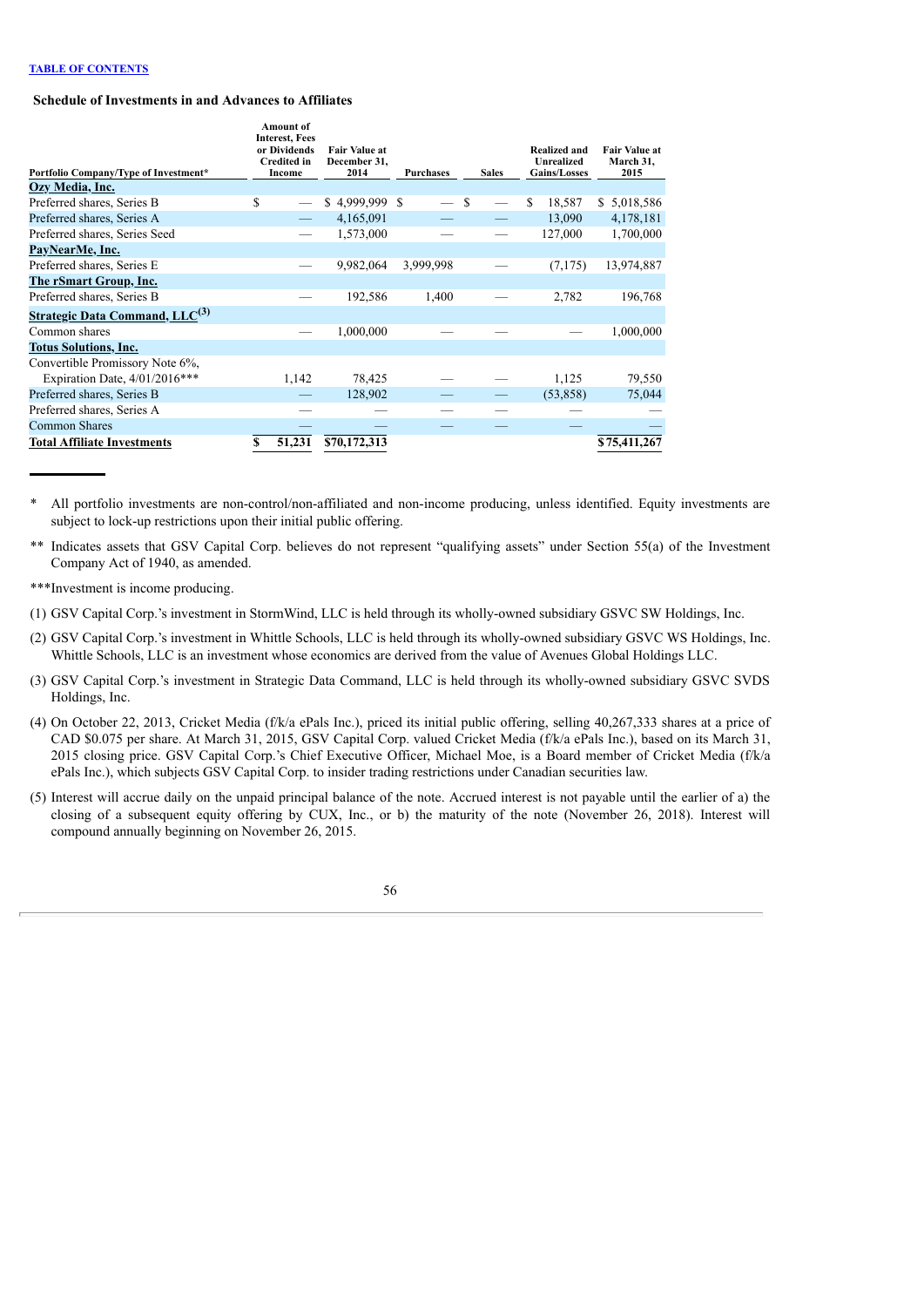## **Schedule 12-14**

# **Schedule of Investments in and Advances to Affiliates**

|                                                     | <b>Amount</b> of<br><b>Interest, Fees</b><br>or Dividends<br><b>Credited in</b> | <b>Fair Value at</b><br>December 31, |                  |                          | <b>Realized and</b><br>Unrealized | Fair Value at<br>December 31, |
|-----------------------------------------------------|---------------------------------------------------------------------------------|--------------------------------------|------------------|--------------------------|-----------------------------------|-------------------------------|
| Portfolio Company/Type of Investment*               | Income                                                                          | 2013                                 | <b>Purchases</b> | <b>Sales</b>             | Gains/Losses                      | 2014                          |
| <b>Control Investments</b>                          |                                                                                 |                                      |                  |                          |                                   |                               |
| AlwaysOn, Inc.                                      |                                                                                 |                                      |                  |                          |                                   |                               |
| Preferred shares, Series A-1                        | \$                                                                              | $\mathcal{S}$<br>600,000             | \$251,240        | \$                       | $$$ (359,988)                     | $\mathbb{S}$<br>491,252       |
| Preferred shares, Series A                          |                                                                                 | 203,011                              |                  |                          | 426,298                           | 629,309                       |
| Preferred warrants Series A-1, \$0.19 strike        |                                                                                 |                                      |                  |                          |                                   |                               |
| price, expire 12/31/2014                            |                                                                                 |                                      |                  |                          |                                   |                               |
| Preferred warrants Series A, \$1.00 strike          |                                                                                 |                                      |                  |                          |                                   |                               |
| price, expire 1/9/2017                              |                                                                                 |                                      |                  |                          |                                   |                               |
| StormWind, $LLC^{(1)}$                              |                                                                                 |                                      |                  |                          |                                   |                               |
| Preferred shares, Series C                          |                                                                                 |                                      | 4,000,787        |                          | 338,043                           | 4,338,830                     |
| Preferred shares, Series B                          |                                                                                 | 4,205,142                            |                  | $\equiv$                 | 142,466                           | 4,347,608                     |
| Preferred shares, Series A                          |                                                                                 |                                      | 110,000          |                          | 281,592                           | 391,592                       |
| Preferred Unit Warrants \$1.76 Strike Price,        |                                                                                 |                                      |                  |                          |                                   |                               |
| Expiration Date 1/6/15                              |                                                                                 |                                      |                  |                          |                                   |                               |
| <b>NestGSV, Inc. (d/b/a GSV Labs, Inc.)</b>         |                                                                                 |                                      |                  |                          |                                   |                               |
| Preferred shares, Series A                          | -                                                                               | 1,188,137                            |                  | $\overline{\phantom{0}}$ | (748, 137)                        | 440,000                       |
| Preferred shares, Series B                          |                                                                                 | 594,068                              |                  |                          | (328,088)                         | 265,980                       |
| Preferred shares, Series C                          |                                                                                 |                                      | 2,005,730        |                          | (501, 898)                        | 1,503,832                     |
| Preferred shares, Series D                          |                                                                                 |                                      | 1,404,499        |                          | 56,058                            | 1,460,557                     |
| Common shares                                       |                                                                                 |                                      | 1,000            |                          |                                   | 1,000                         |
| Convertible Promissory Note***                      | 10,233                                                                          |                                      | 500,000          | 500,000                  |                                   |                               |
| Preferred warrants, Series $C - $1.33$ Strike       |                                                                                 |                                      |                  |                          |                                   |                               |
| Price, Expiration                                   |                                                                                 |                                      |                  |                          |                                   |                               |
| Date 4/9/2019                                       |                                                                                 |                                      |                  |                          | 24,375                            | 24,375                        |
| Preferred Warrant Series $D - $1.33$ Strike         |                                                                                 |                                      |                  |                          |                                   |                               |
| Price, Expiration                                   |                                                                                 |                                      |                  |                          |                                   |                               |
| Date 10/6/2019                                      |                                                                                 |                                      |                  |                          | 65,000                            | 65,000                        |
| <b>GSV Sustainability Partners</b>                  |                                                                                 |                                      |                  |                          |                                   |                               |
| Preferred shares, Class A                           |                                                                                 |                                      | 4,851,256        |                          | (1,256)                           | 4,850,000                     |
| Common shares                                       |                                                                                 |                                      | 10,000           |                          |                                   | 10,000                        |
| <b>Total Control Investments</b>                    | \$<br>10,233                                                                    | \$6,790,358                          |                  |                          |                                   | \$18,819,335                  |
| <b>Affiliate Investments</b>                        |                                                                                 |                                      |                  |                          |                                   |                               |
| Whittle Schools, LLC <sup>(2)</sup>                 |                                                                                 |                                      |                  |                          |                                   |                               |
| Preferred shares, Series B                          |                                                                                 | 3,000,000                            |                  |                          |                                   | 3,000,000                     |
| Common shares                                       |                                                                                 | 1,500,000                            | 45,363           |                          | (45,363)                          | 1,500,000                     |
|                                                     |                                                                                 |                                      |                  |                          |                                   |                               |
| Circle Media (f/k/a S3 Digital Corp.<br>(d/b/a S3i) |                                                                                 |                                      |                  |                          |                                   |                               |
| Preferred shares, Series A                          |                                                                                 |                                      | 507,001          |                          | 29,158                            | 1,705,006                     |
|                                                     | 31,423                                                                          | 1,168,847<br>250,000                 | 22,871           |                          | 15,243                            | 288,114                       |
| Term Loan, 12%, 09/30/15***                         |                                                                                 |                                      |                  |                          |                                   |                               |
| Preferred warrants, \$1.17 Strike Price,            |                                                                                 |                                      |                  |                          |                                   |                               |
| Expiration Date 08/29/2021                          |                                                                                 |                                      |                  |                          | 58,019                            | 58,019                        |
| Preferred warrants, \$1.17 Strike Price,            |                                                                                 |                                      |                  |                          |                                   |                               |
| Expiration Date 09/30/2020                          |                                                                                 | 64,322                               |                  |                          |                                   | 64,322                        |
| Preferred warrants, \$1.16 Strike Price,            |                                                                                 |                                      |                  |                          |                                   |                               |
| Expiration Date 6/26/2021                           |                                                                                 |                                      |                  |                          | 12,736                            | 12,736                        |
| Preferred warrants, \$1.00 Strike Price,            |                                                                                 |                                      |                  |                          |                                   |                               |
| Expiration Date 11/21/2017                          |                                                                                 | 150,000                              |                  |                          | 15,000                            | 165,000                       |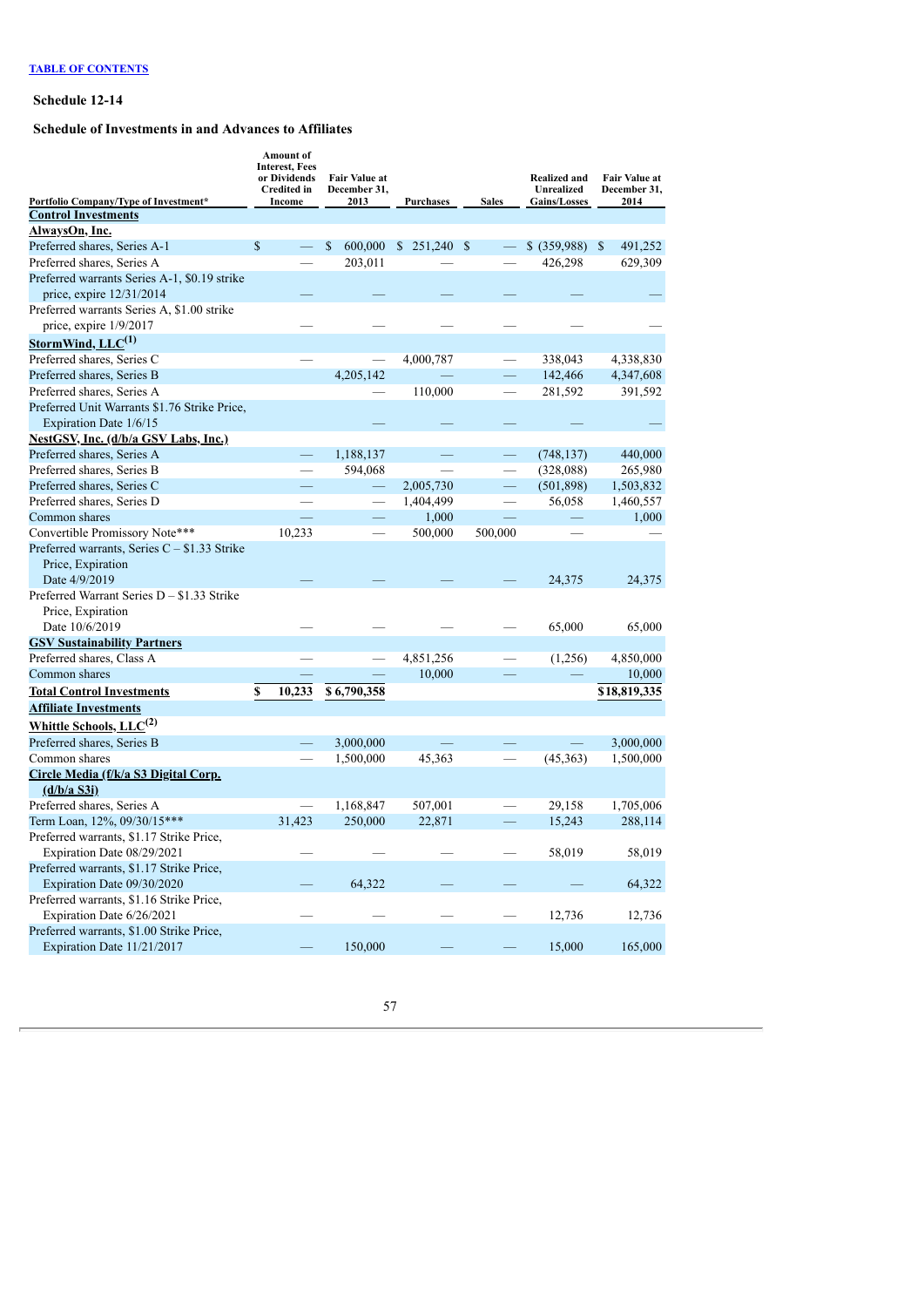# **Schedule of Investments in and Advances to Affiliates**

|                                                                    | <b>Amount</b> of<br><b>Interest, Fees</b><br>or Dividends<br><b>Credited in</b> | <b>Fair Value at</b><br>December 31, |                    |              | <b>Realized and</b><br>Unrealized | <b>Fair Value at</b><br>December 31, |
|--------------------------------------------------------------------|---------------------------------------------------------------------------------|--------------------------------------|--------------------|--------------|-----------------------------------|--------------------------------------|
| Portfolio Company/Type of Investment*<br>CUX, Inc. (d/b/a CorpU)   | Income                                                                          | 2013                                 | <b>Purchases</b>   | <b>Sales</b> | <b>Gains/Losses</b>               | 2014                                 |
| Convertible preferred shares, Series C                             | \$                                                                              | \$                                   | $-$ \$2,006,077 \$ |              | \$<br>286,505                     | \$2,292,582                          |
| Senior Subordinated Convertible                                    |                                                                                 |                                      |                    |              |                                   |                                      |
| Promissory Note 8%                                                 |                                                                                 |                                      |                    |              |                                   |                                      |
| Due $11/26/2018***^{(6)}$                                          | 7,890                                                                           |                                      | 1,000,000          |              | 7,671                             | 1,007,671                            |
| Convertible preferred shares, Series D                             |                                                                                 | 697,041                              |                    |              | 19,025                            | 716,066                              |
| Preferred warrants, \$4.59 Strike Price,                           |                                                                                 |                                      |                    |              |                                   |                                      |
| Expiration Date 02/25/2018                                         |                                                                                 |                                      |                    |              | 12,508                            | 12,508                               |
| Cricket Media (f/k/a ePals Inc.)** <sup>(4)</sup>                  |                                                                                 |                                      |                    |              |                                   |                                      |
| Common shares                                                      |                                                                                 | 1,700,000                            | 4,199              |              | (1,373,073)                       | 331,126                              |
| Curious.com Inc.                                                   |                                                                                 |                                      |                    |              |                                   |                                      |
| Preferred shares, Series B                                         |                                                                                 | 10,000,003                           |                    |              | (3,692)                           | 9,996,311                            |
| Dailybreak, Inc.                                                   |                                                                                 |                                      |                    |              |                                   |                                      |
| Preferred shares, Series A-1                                       | $\equiv$                                                                        | 1,211,393                            |                    | $\equiv$     | (1,211,393)                       |                                      |
| Preferred shares, Series A-2                                       |                                                                                 |                                      | 426,254            |              | (426, 254)                        |                                      |
| Declara, Inc.                                                      |                                                                                 |                                      |                    |              |                                   |                                      |
| Preferred shares, Series A                                         |                                                                                 |                                      | 9,999,999          |              | 19,826                            | 10,019,825                           |
| <b>EdSurge</b> , Inc.                                              |                                                                                 |                                      |                    |              |                                   |                                      |
| Preferred shares, Series A                                         |                                                                                 |                                      | 500,801            |              | 4,527                             | 505,328                              |
| <b>Fullbridge, Inc.</b>                                            |                                                                                 |                                      |                    |              |                                   |                                      |
| Preferred shares, Series C                                         |                                                                                 | 3,114,120                            |                    |              | (1,489,119)                       | 1,625,001                            |
| Preferred shares, Series D                                         |                                                                                 |                                      | 2,956,022          |              | 155,692                           | 3,111,714                            |
| Common warrants, \$0.91 Strike Price,                              |                                                                                 |                                      |                    |              |                                   |                                      |
| Expiration Date 3/22/2020                                          |                                                                                 | 126,362                              |                    |              | (124, 500)                        | 1,862                                |
| Common warrants, \$0.91 Strike Price,                              |                                                                                 |                                      |                    |              |                                   |                                      |
| Expiration Date 12/11/2018                                         |                                                                                 |                                      |                    |              | 824                               | 824                                  |
| Common warrants, \$0.91 Strike Price,                              |                                                                                 |                                      |                    |              |                                   |                                      |
| Expiration Date 12/11/2018                                         |                                                                                 |                                      | 50,970             |              | (46, 849)                         | 4,121                                |
| Common warrants, \$0.91 Strike Price,                              |                                                                                 |                                      |                    |              |                                   |                                      |
| Expiration Date 5/16/2019                                          |                                                                                 |                                      | 23,244             |              | (21, 321)                         | 1,923                                |
| Common warrants, \$0.91 Strike Price,<br>Expiration Date 3/22/2020 |                                                                                 |                                      | 85,779             |              |                                   |                                      |
| Common warrants, \$0.91 Strike Price,                              |                                                                                 |                                      |                    |              | (78, 636)                         | 7,143                                |
| Expiration Date 10/09/2018                                         |                                                                                 |                                      |                    |              | 824                               | 824                                  |
| Convertible Promissory Note, 10% Interest                          |                                                                                 |                                      |                    |              |                                   |                                      |
| rate, February 16, 2015***                                         | 80,620                                                                          |                                      | 1,813,904          | 1,813,904    |                                   |                                      |
| Term Loan, 10%, 3/31/14***                                         | 3,336                                                                           |                                      | 250,000            | (250,000)    |                                   |                                      |
| Term Loan, 10%, 3/31/14***                                         | 3,346                                                                           |                                      | 250,000            | (250,000)    |                                   |                                      |
| <b>Global Education Learning (Holdings)</b>                        |                                                                                 |                                      |                    |              |                                   |                                      |
| Ltd.**                                                             |                                                                                 |                                      |                    |              |                                   |                                      |
| Preferred shares, Series A                                         |                                                                                 | 4,338,009                            | 98                 |              | (342, 886)                        | 3,995,221                            |
| Learnist Inc. (f/k/a Grockit, Inc.)                                |                                                                                 |                                      |                    |              |                                   |                                      |
| Preferred shares, Series D                                         |                                                                                 | 2,073,472                            |                    |              | 245,542                           | 2,319,014                            |
| Preferred shares, Series E                                         |                                                                                 | 1,499,999                            |                    |              | 110,297                           | 1,610,296                            |
| Preferred shares, Series F                                         |                                                                                 |                                      | 1,450,000          |              |                                   | 1,450,000                            |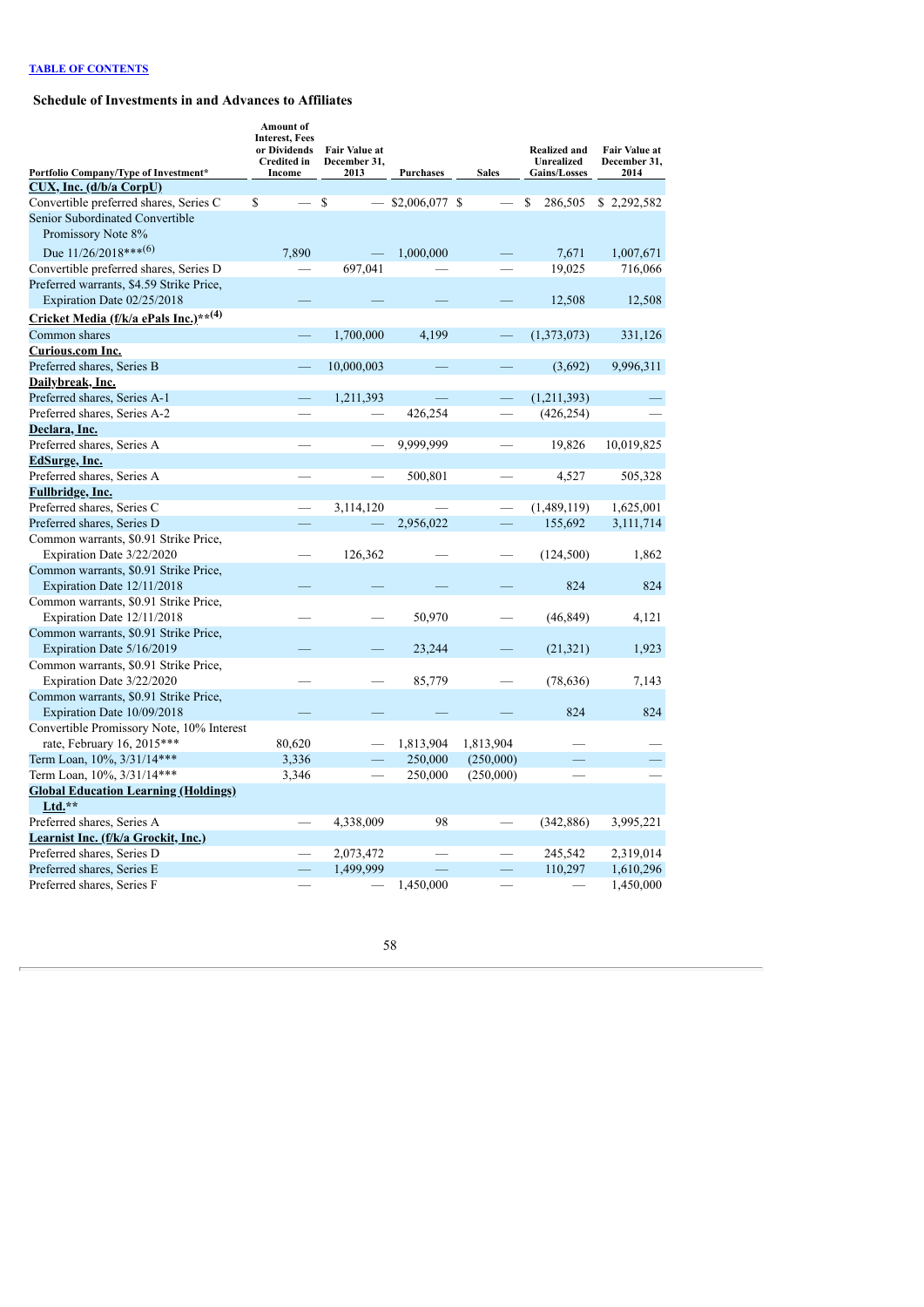## **Schedule of Investments in and Advances to Affiliates**

| Portfolio Company/Type of Investment* | <b>Amount</b> of<br><b>Interest, Fees</b><br>or Dividends<br><b>Credited in</b><br>Income | <b>Fair Value at</b><br>December 31,<br>2013 | <b>Purchases</b> | <b>Sales</b> | Realized and<br><b>Unrealized</b><br><b>Gains/Losses</b> | <b>Fair Value at</b><br>December 31,<br>2014 |
|---------------------------------------|-------------------------------------------------------------------------------------------|----------------------------------------------|------------------|--------------|----------------------------------------------------------|----------------------------------------------|
| <b>Maven Research, Inc.</b>           |                                                                                           |                                              |                  |              |                                                          |                                              |
| Preferred shares, Series C            | \$                                                                                        | $$1,999,998$ \$                              | $-$ \$           |              | S                                                        | \$1,999,998                                  |
| Preferred shares, Series B            |                                                                                           | 249,505                                      |                  |              | 186                                                      | 249,691                                      |
| Ozy Media, Inc.                       |                                                                                           |                                              |                  |              |                                                          |                                              |
| Preferred shares, Series B            |                                                                                           |                                              | 4,999,999        |              |                                                          | 4,999,999                                    |
| Preferred shares, Series A            |                                                                                           | 3,000,000                                    | 200              |              | 1,164,891                                                | 4,165,091                                    |
| Preferred shares, Series Seed         |                                                                                           | 865,000                                      |                  |              | 708,000                                                  | 1,573,000                                    |
| PayNearMe, Inc.                       |                                                                                           |                                              |                  |              |                                                          |                                              |
| Preferred shares, Series E            |                                                                                           | 10,000,000                                   | 400              |              | (18, 336)                                                | 9,982,064                                    |
| <b>The rSmart Group, Inc.</b>         |                                                                                           |                                              |                  |              |                                                          |                                              |
| Preferred shares, Series B            |                                                                                           | 857,302                                      |                  |              | (664, 716)                                               | 192,586                                      |
| <b>Strategic Data Command, LLC(3)</b> |                                                                                           |                                              |                  |              |                                                          |                                              |
| Common shares                         |                                                                                           | 1,046,830                                    |                  |              | (46, 830)                                                | 1,000,000                                    |
| Totus Solutions, Inc. <sup>(5)</sup>  |                                                                                           |                                              |                  |              |                                                          |                                              |
| Preferred shares, Series B            |                                                                                           | 1,001,001                                    |                  |              | (872,099)                                                | 128,902                                      |
| Convertible Promissory Note 6%.       |                                                                                           |                                              |                  |              |                                                          |                                              |
| Expiration Date, $4/01/2016***$       | 3,406                                                                                     |                                              | 76,430           |              | 1,995                                                    | 78,425                                       |
| Preferred shares, Series A            |                                                                                           | 2,173,163                                    | 840              |              | (2,174,003)                                              |                                              |
| Common Shares                         |                                                                                           | 576,675                                      | 200              |              | (576, 875)                                               |                                              |
| <b>Total Affiliate Investments</b>    | \$<br>130,021                                                                             | \$52,663,042                                 |                  |              |                                                          | \$70,172,313                                 |

\* All portfolio investments are non-control/non-affiliated and non-income producing, unless identified. Equity investments are subject to lock-up restrictions upon their initial public offering.

- \*\* Indicates assets that GSV Capital Corp. believes do not represent "qualifying assets" under Section 55(a) of the Investment Company Act of 1940, as amended.
- \*\*\*Investment is income producing.
- (1) GSV Capital Corp.'s investment in StormWind, LLC is held through its wholly-owned subsidiary GSVC SW Holdings, Inc.
- (2) GSV Capital Corp.'s investment in Whittle Schools, LLC is held through its wholly-owned subsidiary GSVC WS Holdings, Inc. Whittle Schools, LLC is an investment whose economics are derived from the value of Avenues Global Holdings LLC.
- (3) GSV Capital Corp.'s investment in Strategic Data Command, LLC is held through its wholly-owned subsidiary GSVC SVDS Holdings, Inc.
- (4) On October 22, 2013, Cricket Media (f/k/a ePals Inc.), priced its initial public offering, selling 40,267,333 shares at a price of CAD \$0.075 per share. GSV Capital Corp.'s shares in Cricket Media (f/k/a ePals Inc.), are subject to a lock-up agreement which expired on February 23, 2014. At December 31, 2014, GSV Capital Corp. valued Cricket Media (f/k/a ePals Inc.), based on its December 31, 2014 closing price less 17.5%. GSV Capital Corp.'s Chief Executive Officer, Michael Moe is a Board member of Cricket Media (f/k/a ePals Inc.), which subjects GSV Capital Corp. to insider trading restrictions under Canadian securities law. As such, the Company has applied a 17.5% discount to reflect the aforementioned trading restrictions.
- (5) On November 20, 2014, Totus Solutions, Inc., conducted a 10:1 stock split.
- (6) Interest will accrue daily on the unpaid principal balance of the note. Accrued interest is not payable until the earlier of a) the closing of a subsequent equity offering by CUX, Inc., or b) the maturity of the note (November 26, 2018). Interest will compound annually beginning on November 26, 2015.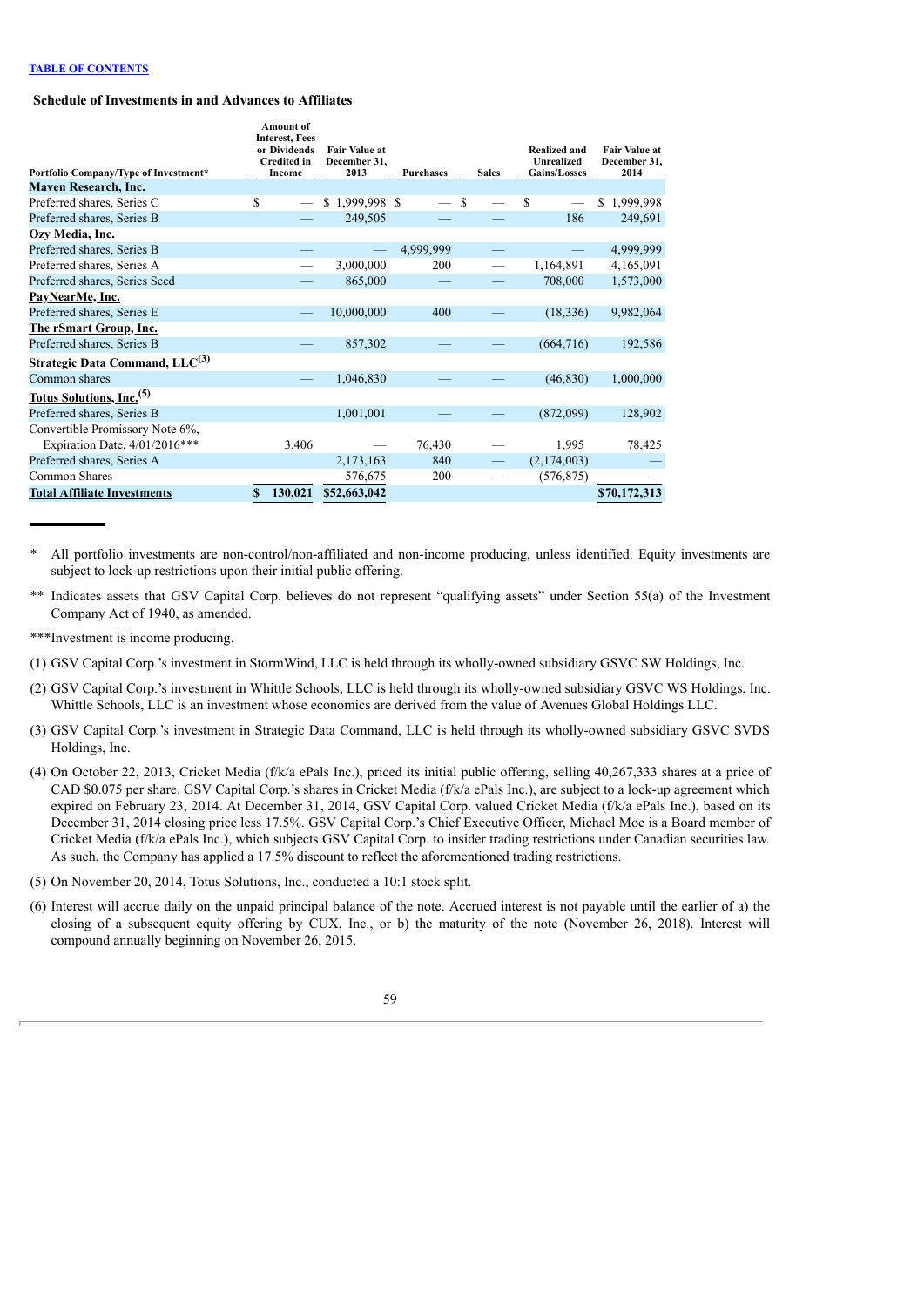# **SIGNATURES**

<span id="page-61-0"></span>Pursuant to the requirements of Section 13 or 15(d) of the Securities Exchange Act of 1934, the registrant has duly caused this report to be signed on its behalf by the undersigned, thereunto duly authorized.

|                    | <b>GSV CAPITAL CORP.</b>                         |
|--------------------|--------------------------------------------------|
| Date: May 11, 2015 | <b>By:</b> /s/ Michael T. Moe                    |
|                    | Michael T. Moe                                   |
|                    | Chief Executive Officer and                      |
|                    | Chairman of the Board of Directors               |
|                    | (Principal Executive Officer)                    |
| Date: May 11, 2015 | <b>By:</b> /s/ William F. Tanona                 |
|                    | William F. Tanona                                |
|                    | Chief Financial Officer, Treasurer and Secretary |
|                    | (Principal Financial and Accounting Officer)     |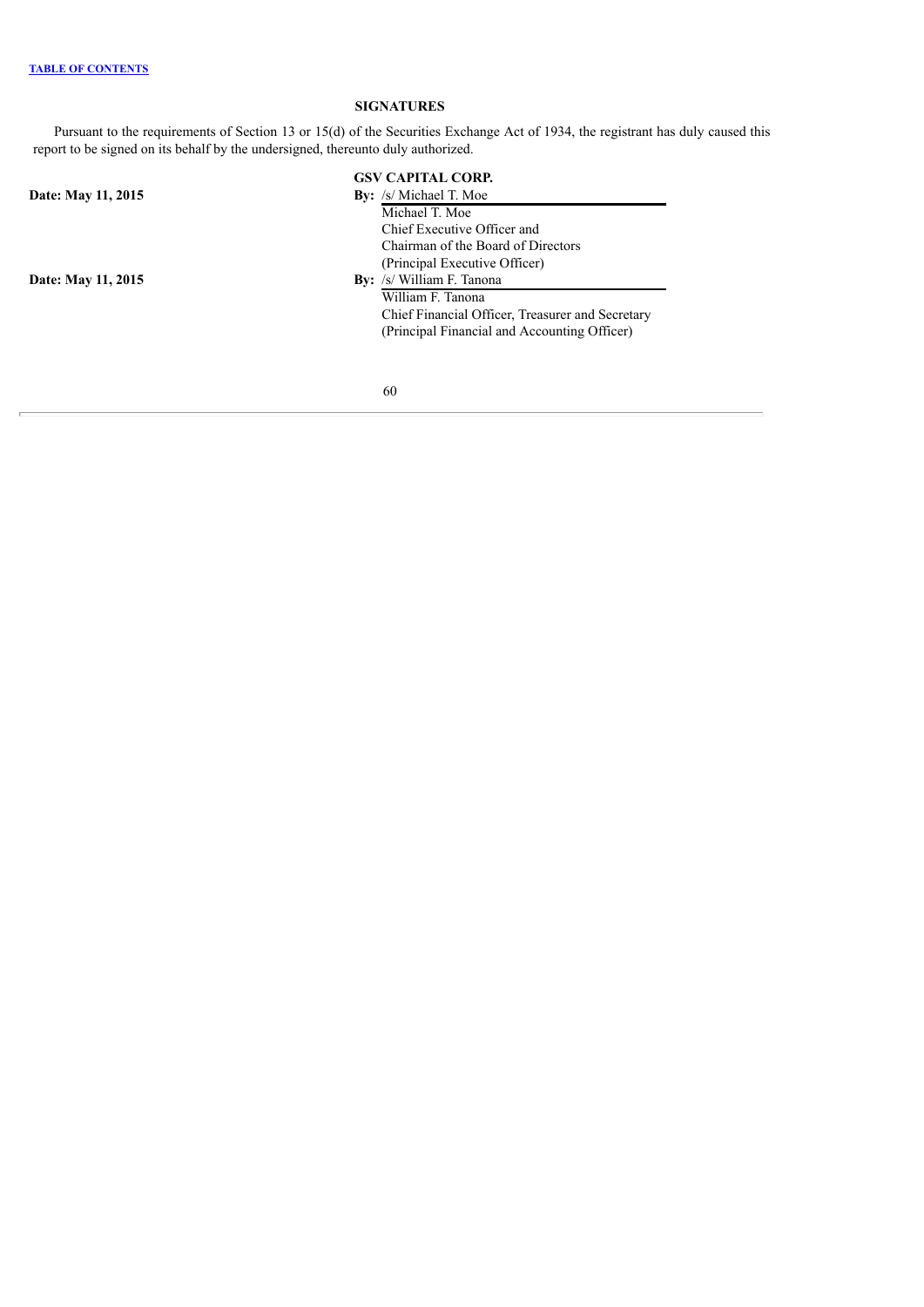I, Michael T. Moe, certify that:

- 1. I have reviewed this quarterly report on Form 10-Q of GSV Capital Corp.;
- 2. Based on my knowledge, this report does not contain any untrue statement of a material fact or omit to state a material fact necessary to make the statements made, in light of the circumstances under which such statements were made, not misleading with respect to the period covered by this report;
- 3. Based on my knowledge, the financial statements, and other financial information included in this report, fairly present in all material respects the financial condition, results of operations and cash flows of the registrant as of, and for, the periods presented in this report;
- 4. The registrant's other certifying officer and I are responsible for establishing and maintaining disclosure controls and procedures (as defined in Exchange Act Rules 13a-15(e) and 15d-15(e)) and internal control over financial reporting (as defined in Exchange Act Rules  $13a-15(f)$  and  $15d-15(f)$ ) for the registrant and have:
	- (a) designed such disclosure controls and procedures, or caused such disclosure controls and procedures to be designed under our supervision, to ensure that material information relating to the registrant, including its consolidated subsidiaries, is made known to us by others within those entities, particularly during the period in which this report is being prepared;
	- (b) designed such internal control over financial reporting, or caused such internal control over financial reporting to be designed under our supervision, to provide reasonable assurance regarding the reliability of financial reporting and the preparation of financial statements for external purposes in accordance with generally accepted accounting principles;
	- (c) evaluated the effectiveness of the registrant's disclosure controls and procedures and presented in this report our conclusions about the effectiveness of the disclosure controls and procedures, as of the end of the period covered by this report based on such evaluation; and
	- (d) disclosed in this report any change in the registrant's internal control over financial reporting that occurred during the registrant's most recent fiscal quarter (the registrant's fourth fiscal quarter in the case of an annual report) that has materially affected, or is reasonably likely to materially affect, the registrant's internal control over financial reporting; and
- 5. The registrant's other certifying officer and I have disclosed, based on our most recent evaluation of internal control over financial reporting, to the registrant's auditors and the audit committee of the registrant's board of directors (or persons performing the equivalent functions):
	- (a) all significant deficiencies and material weaknesses in the design or operation of internal control over financial reporting which are reasonably likely to adversely affect the registrant's ability to record, process, summarize and report financial information; and
	- (b) any fraud, whether or not material, that involves management or other employees who have a significant role in the registrant's internal control over financial reporting.

Dated this  $11<sup>th</sup>$  day of May 2015.

By:/s/ Michael T. Moe

**Michael T. Moe Chief Executive Officer**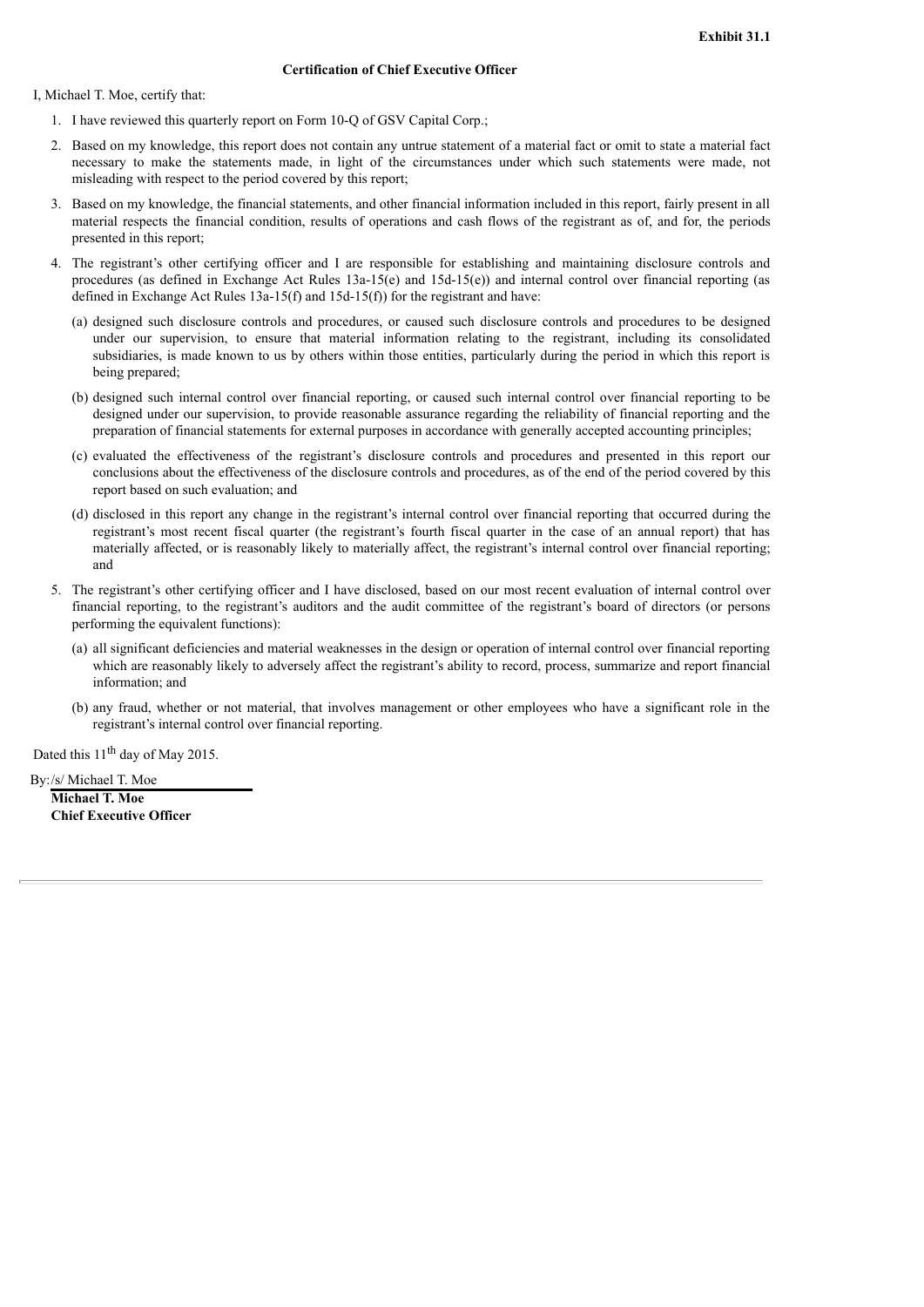I, William F. Tanona, certify that:

- 1. I have reviewed this quarterly report on Form 10-Q of GSV Capital Corp.;
- 2. Based on my knowledge, this report does not contain any untrue statement of a material fact or omit to state a material fact necessary to make the statements made, in light of the circumstances under which such statements were made, not misleading with respect to the period covered by this report;
- 3. Based on my knowledge, the financial statements, and other financial information included in this report, fairly present in all material respects the financial condition, results of operations and cash flows of the registrant as of, and for, the periods presented in this report;
- 4. The registrant's other certifying officer and I are responsible for establishing and maintaining disclosure controls and procedures (as defined in Exchange Act Rules 13a-15(e) and 15d-15(e)) and internal control over financial reporting (as defined in Exchange Act Rules  $13a-15(f)$  and  $15d-15(f)$ ) for the registrant and have:
	- (a) designed such disclosure controls and procedures, or caused such disclosure controls and procedures to be designed under our supervision, to ensure that material information relating to the registrant, including its consolidated subsidiaries, is made known to us by others within those entities, particularly during the period in which this report is being prepared;
	- (b) designed such internal control over financial reporting, or caused such internal control over financial reporting to be designed under our supervision, to provide reasonable assurance regarding the reliability of financial reporting and the preparation of financial statements for external purposes in accordance with generally accepted accounting principles;
	- (c) evaluated the effectiveness of the registrant's disclosure controls and procedures and presented in this report our conclusions about the effectiveness of the disclosure controls and procedures, as of the end of the period covered by this report based on such evaluation; and
	- (d) disclosed in this report any change in the registrant's internal control over financial reporting that occurred during the registrant's most recent fiscal quarter (the registrant's fourth fiscal quarter in the case of an annual report) that has materially affected, or is reasonably likely to materially affect, the registrant's internal control over financial reporting; and
- 5. The registrant's other certifying officer and I have disclosed, based on our most recent evaluation of internal control over financial reporting, to the registrant's auditors and the audit committee of the registrant's board of directors (or persons performing the equivalent functions):
	- (a) all significant deficiencies and material weaknesses in the design or operation of internal control over financial reporting which are reasonably likely to adversely affect the registrant's ability to record, process, summarize and report financial information; and
	- (b) any fraud, whether or not material, that involves management or other employees who have a significant role in the registrant's internal control over financial reporting.

Dated this  $11<sup>th</sup>$  day of May 2015.

By:/s/ William F. Tanona

**William F. Tanona Chief Financial Officer**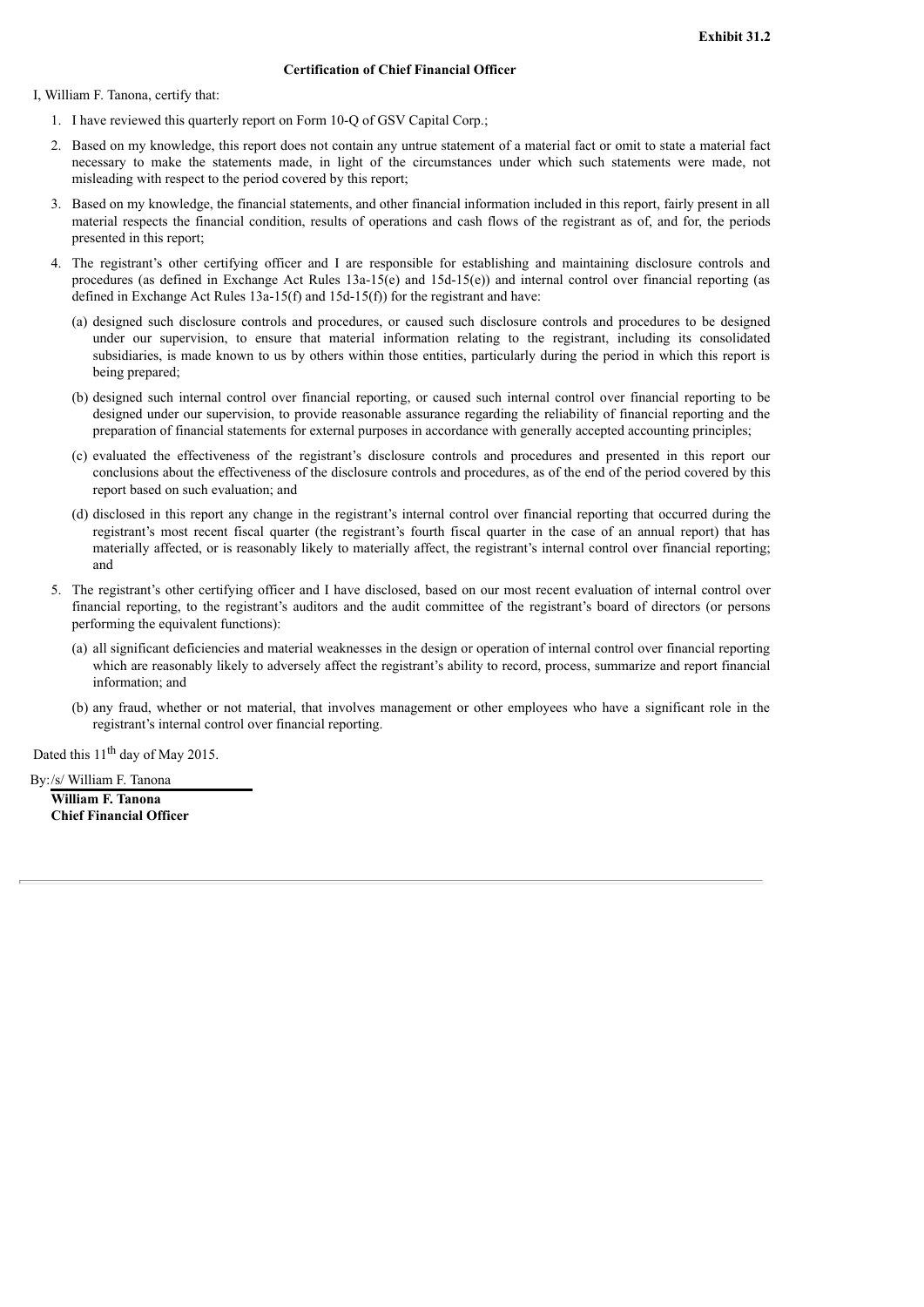## **Certification of Chief Executive Officer Pursuant to Section 906 of the Sarbanes-Oxley Act of 2002 (18 U.S.C. 1350)**

In connection with the Quarterly Report on Form 10-Q for period ended March 31, 2015 (the "Report") of GSV Capital Corp. (the "Registrant"), as filed with the Securities and Exchange Commission on the date hereof, I, Michael T. Moe, the Chief Executive Officer of the Registrant, hereby certify, to the best of my knowledge, that:

- (1) The Report fully complies with the requirements of Section 13(a) or 15(d) of the Securities Exchange Act of 1934, as amended; and
- (2) The information contained in the Report fairly presents, in all material respects, the financial condition and results of operations of the Registrant.

/s/ Michael T. Moe **Name: Michael T. Moe Date:** May 11, 2015